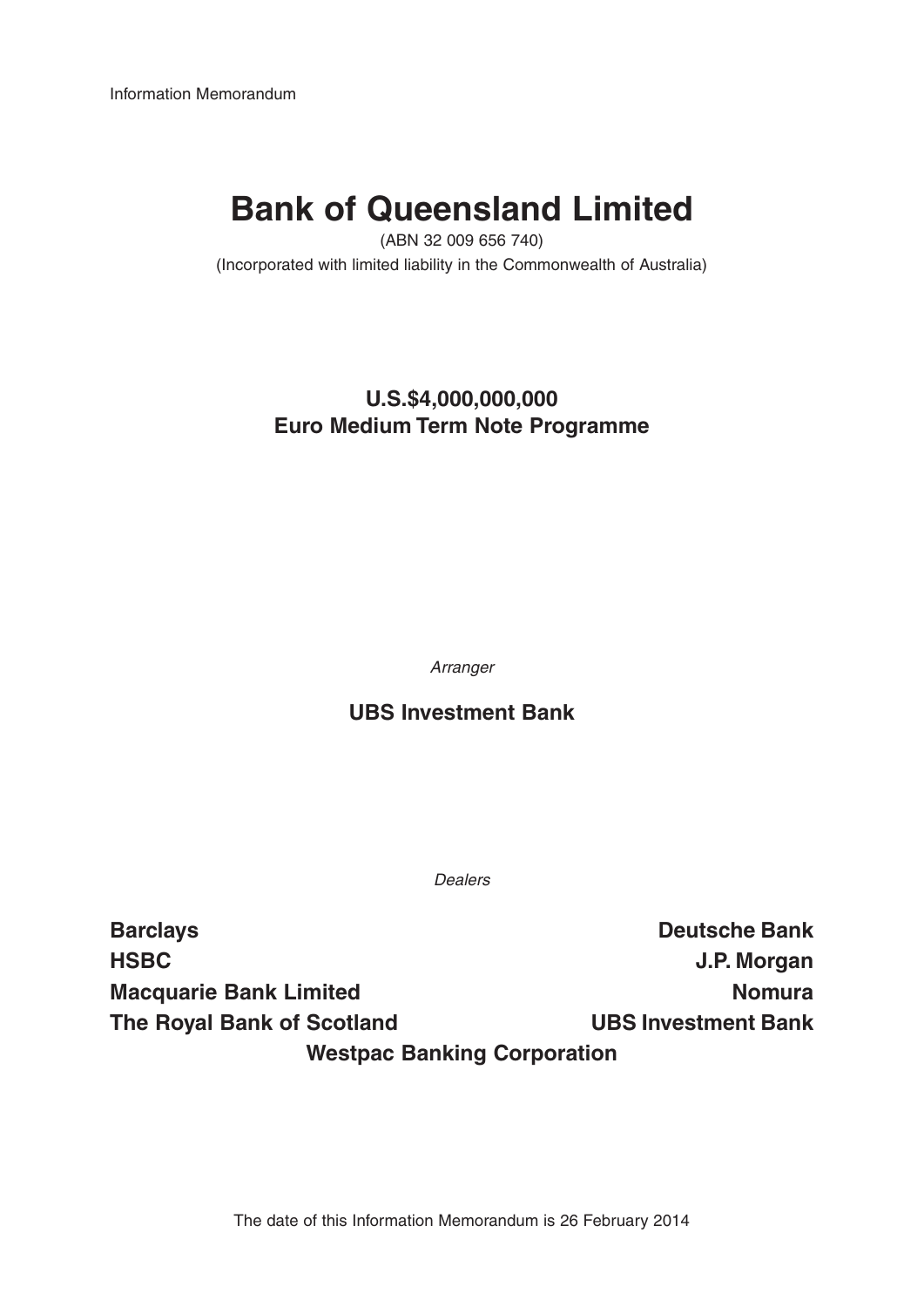This Information Memorandum comprises a base prospectus for the purpose of Article 5.4 of Directive 2003/71/EC as amended (which includes the amendments made by Directive 2010/73/EU to the extent that such amendments have been implemented in a relevant Member State of the European Economic Area (the "Prospectus Directive"), replaces and supersedes the Information Memorandum dated 19 December 2012 describing the Programme (as defined below). Any Notes (as defined below) issued under the Programme on or after the date of this Information Memorandum are issued subject to the provisions contained herein. This does not affect any Notes already issued.

Under the Euro Medium Term Note Programme described in this Information Memorandum (the "Programme"), Bank of Queensland Limited (ABN 32 009 656 740) (the "Issuer" or the "Bank"), subject to compliance with all relevant laws, regulations and directives, may from time to time issue Euro Medium Term Notes (the "Notes"). The aggregate nominal amount of Notes outstanding will not at any time exceed U.S.\$4,000,000,000 (or the equivalent in other currencies) or such higher amount as may be agreed by the Issuer and the Dealers (as defined in "Subscription and Sale").

Notes will be issued in one or more series (each a "Series"). Each Series shall be in bearer form and may be issued in one or more tranches (each a "Tranche") on different issue dates. Notes of each Series will have the same maturity date, bear interest on the same basis and at the same rate and be issued on terms otherwise identical (except in relation to interest commencement dates and matters related thereto).

Each Tranche of Notes will be represented on issue by a temporary global note (each a "Temporary Global Note") which may be deposited on the issue date with a common depositary on behalf of Euroclear Bank S.A./N.V. ("Euroclear") and Clearstream Banking, société anonyme ("Clearstream, Luxembourg") and/or any other agreed clearing system. The provisions governing the exchange of interests in Temporary Global Notes for permanent global notes (each a "Permanent Global Note") and Definitive Notes are described in Form of the Notes.

Application has been made to the Financial Conduct Authority in its capacity as competent authority (the "UK Listing Authority") for Notes issued under the Programme during the period of 12 months from the date of this Information Memorandum to be admitted to the official list of the UK Listing Authority (the "Official List") and to the London Stock Exchange plc (the "London Stock Exchange") for such Notes to be admitted to trading on the London Stock Exchange's regulated market. References in this Information Memorandum to Notes being "listed" (and related references) on the London Stock Exchange shall mean that such Notes have been admitted to trading on the London Stock Exchange's regulated market and have been admitted to the Official List. The London Stock Exchange's regulated market is a regulated market for the purposes of the Markets in Financial Instruments Directive (Directive 2004/39/EC). Notice of the aggregate nominal amount of, interest (if any) payable in respect of, the issue price of, and certain other information which is applicable to, the Notes of each Tranche will be set forth in the applicable Final Terms (the "Final Terms") which, with respect to Notes to be listed on the London Stock Exchange, will be delivered to the UK Listing Authority and the London Stock Exchange on or before the date of issue of the Notes of such Tranche. Copies of Final Terms in relation to Notes to be listed on the London Stock Exchange will also be published on the website of the London Stock Exchange through a regulatory information service.

The Issuer has a long term credit rating of Baa1 by Moody's Investors Service Pty. Limited ("Moody's"), BBB+ by Fitch Australia Pty. Ltd. ("Fitch") and A- by Standard & Poor's (Australia) Pty. Limited ("S&P") and a short term credit rating of P-2 by Moody's, F2 by Fitch and A-2 by S&P. The Programme has been rated A- in respect of long-term unsecured and unsubordinated notes; and A-2 in respect of short-term unsecured and unsubordinated notes, respectively, by S&P. None of these entities are registered in the European Union or have applied for registration under Regulation (EC) No. 1060/2009 (as amended) (the "CRA Regulation"). Standard & Poor's Credit Market Services Europe Limited, Fitch Ratings Limited and Moody's Investor Services Limited are established in the European Union and are registered under the CRA Regulation to endorse the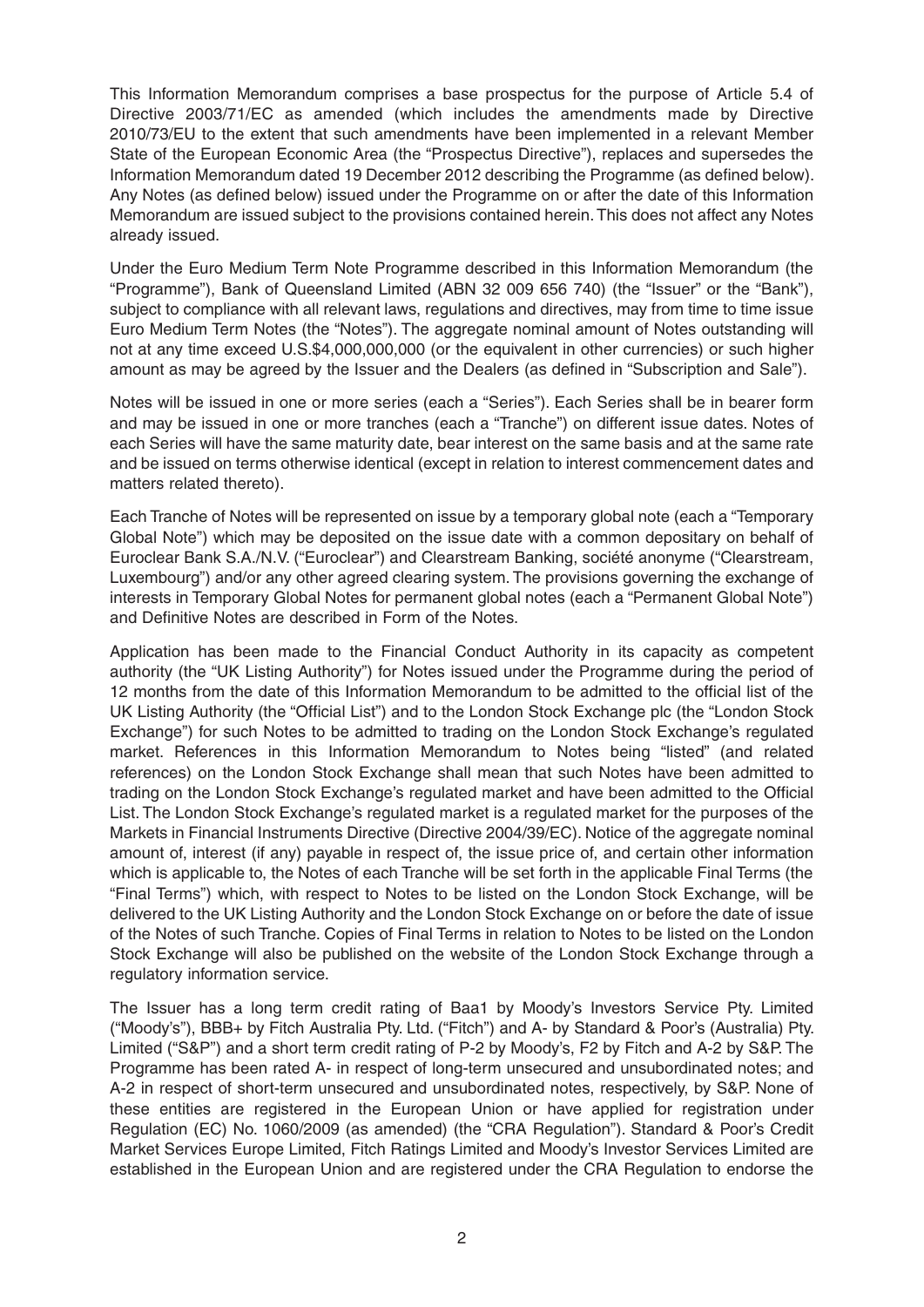ratings given by Standard & Poor's (Australia) Pty Ltd, Fitch Australia Pty Limited and Moody's Investor Services Pty Limited, respectively. In a report dated 18 April 2012 the European Securities and Markets Authority concluded that, overall, the Australian legal and supervisory framework is equivalent to the EU regulatory regime for credit rating agencies according to what is provided for in Art. 5(6) of the CRA Regulation<sup>1</sup>. Notes issued under the Programme may be rated or unrated by S&P. Where a Tranche of Notes is rated, such rating will be disclosed in the Final Terms and will not necessarily be the same as the rating assigned to the Programme by S&P. A security rating is not a recommendation to buy, sell or hold securities and may be subject to suspension, reduction or withdrawal at any time by the assigning rating agency. In general, European regulated investors are restricted from using a rating for regulatory purposes if such rating is not issued by a credit rating agency established in the European Union and registered under the CRA Regulation unless the rating is provided by a credit rating agency operating in the European Union before 7 June 2010 which has submitted an application for registration in accordance with the CRA Regulation and such registration is not refused.

Subject as provided in the applicable Final Terms, the only persons authorised to use this Information Memorandum in connection with an offer of Notes are the persons named in the applicable Final Terms as the relevant Dealer or the Managers, as the case may be.

Copies of each Final Terms will be available from FT Business Research Centre operated by FT Interactive Data at Fitzroy House, 13-17 Epworth Street, London EC2A 4DL (in the case of Notes admitted to the Official List and to trading by the London Stock Exchange only) and from the specified office of each of the Paying Agents (as defined below).

The Issuer (the "Responsible Person") accepts responsibility for the information contained in this Information Memorandum and the applicable Final Terms for each Tranche of Notes issued under the Programme. To the best of the knowledge and belief of the Issuer (which has taken all reasonable care to ensure that such is the case), the information contained in this Information Memorandum is in accordance with the facts and does not omit anything likely to affect the import of such information.

No person is or has been authorised by the Issuer to give any information or to make any representation not contained in or not consistent with this Information Memorandum or any other information supplied in connection with the Programme or the Notes and, if given or made, such information or representation must not be relied upon as having been authorised by the Issuer, any of the Dealers or the Arranger (as defined in "Overview of the Programme"). Neither the delivery of this Information Memorandum nor any sale made in connection herewith shall, under any circumstances, create any implication that there has been no change in the affairs of the Issuer or its Subsidiaries (as defined below) taken as a whole (the "Group") since the date hereof or the date upon which this Information Memorandum has been most recently amended or supplemented or that there has been no adverse change in the financial position of the Issuer or the Group since the date hereof or the date upon which this Information Memorandum has been most recently amended or supplemented or that any other information supplied in connection with the Programme is correct as of any time subsequent to the date on which it is supplied or, if different, the date indicated in the document containing the same.

The distribution of this Information Memorandum and the offering or sale of the Notes in certain jurisdictions may be restricted by law. Persons into whose possession this Information Memorandum comes are required by the Issuer, the Dealers and the Arranger to inform themselves about and to observe any such restriction. The Notes have not been and will not be registered under the United States Securities Act of 1933, as amended (the "Securities Act") and are subject to U.S. tax law requirements. Subject to certain exceptions, Notes may not be offered, sold or delivered within the United States or to, or for the account or benefit of, U.S. persons. For a

<sup>1</sup> The Issuer confirms that the information contained in this report has been accurately reproduced and that, so far as it is aware, and is able to ascertain from information published by the European Securities and Markets Authority, no facts have been omitted which would render the reproduced information inaccurate or misleading.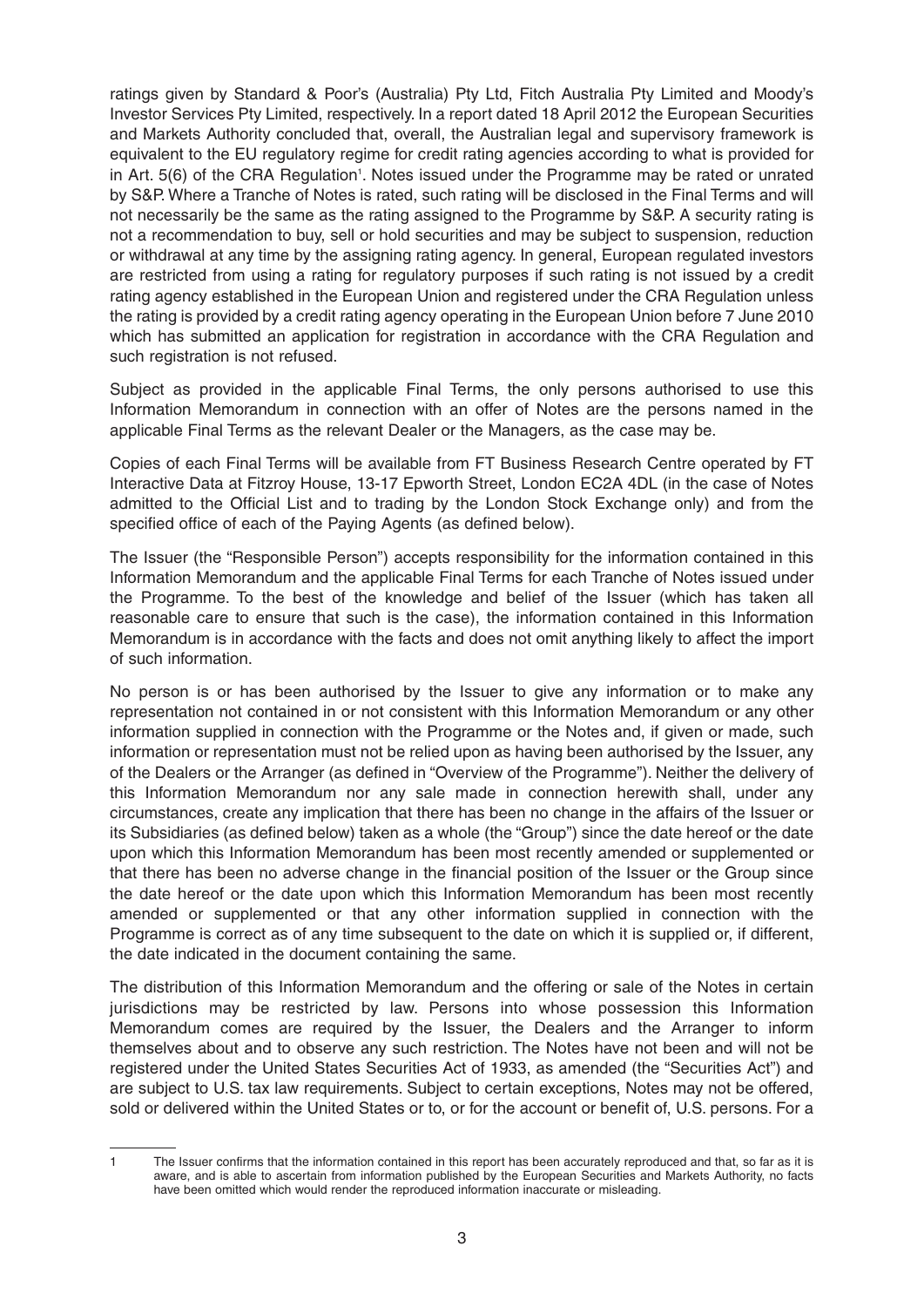description of certain restrictions on offers and sales of Notes and on distribution of this Information Memorandum, see "Subscription and Sale".

This Information Memorandum does not constitute an offer of, or an invitation by or on behalf of the Issuer or the Dealers to subscribe for, or purchase, any Notes.

Neither the Arranger nor the Dealers have independently verified the information contained in this Information Memorandum. None of the Dealers or the Arranger makes any representation, express or implied, or accepts any responsibility or liability, with respect to the accuracy or completeness of any of the information contained or incorporated in this Information Memorandum or any other information provided by the Issuer in connection with the Programme. Neither this Information Memorandum nor any other financial statements are intended to provide the basis of any credit or other evaluation and should not be considered as a recommendation or a statement of opinion, or a report of either of those things, by any of the Issuer, the Arranger or the Dealers that any recipient of this Information Memorandum or any other financial statements should purchase any of the Notes. Each potential purchaser of Notes should determine for itself the relevance of the information contained in this Information Memorandum and its purchase of Notes should be based upon such investigation as it deems necessary. None of the Dealers or the Arranger undertakes to review the financial condition or affairs of the Issuer during the life of the arrangements contemplated by this Information Memorandum nor to advise any investor or potential investor in any Notes of any information coming to the attention of any of the Dealers or the Arranger. None of the Dealers or the Arranger accepts any liability in relation to the information contained or incorporated by reference in this Information Memorandum or any other information provided by the Issuer in connection with the Programme.

This Information Memorandum has been prepared on the basis that would permit an offer of Notes with a denomination of less than €100,000 (or its equivalent in any other currency) only in circumstances where there is an exemption from the obligation under the Prospectus Directive to publish a prospectus. As a result, any offer of Notes in any Member State of the European Economic Area which has implemented the Prospectus Directive (each, a "Relevant Member State") must be made pursuant to an exemption under the Prospectus Directive, as implemented in that Relevant Member State, from the requirement to publish a prospectus for offers of Notes. Accordingly any person making or intending to make an offer of Notes in that Relevant Member State may only do so in circumstances in which no obligation arises for the Issuer or any Dealer to publish a prospectus pursuant to Article 3 of the Prospectus Directive or supplement a prospectus pursuant to Article 16 of the Prospectus Directive, in each case, in relation to such offer. Neither the Issuer nor any Dealer has authorised, nor do they authorise, the making of any offer of Notes in circumstances in which an obligation arises for the Issuer or any Dealer to publish or supplement a prospectus for such offer.

The Notes may not be a suitable investment for all investors. Each potential investor in the Notes must determine the suitability of that investment in light of its own circumstances. In particular, each potential investor may wish to consider, either on its own or with the help of its financial and other professional advisers, whether it:

- (i) has sufficient knowledge and experience to make a meaningful evaluation of the Notes, the merits and risks of investing in the Notes and the information contained or incorporated by reference in this Information Memorandum or any applicable supplement;
- (ii) has access to, and knowledge of, appropriate analytical tools to evaluate, in the context of its particular financial situation, an investment in the Notes and the impact the Notes will have on its overall investment portfolio;
- (iii) has sufficient financial resources and liquidity to bear all of the risks of an investment in the Notes, including Notes where the currency for principal or interest payments is different from the potential investor's currency;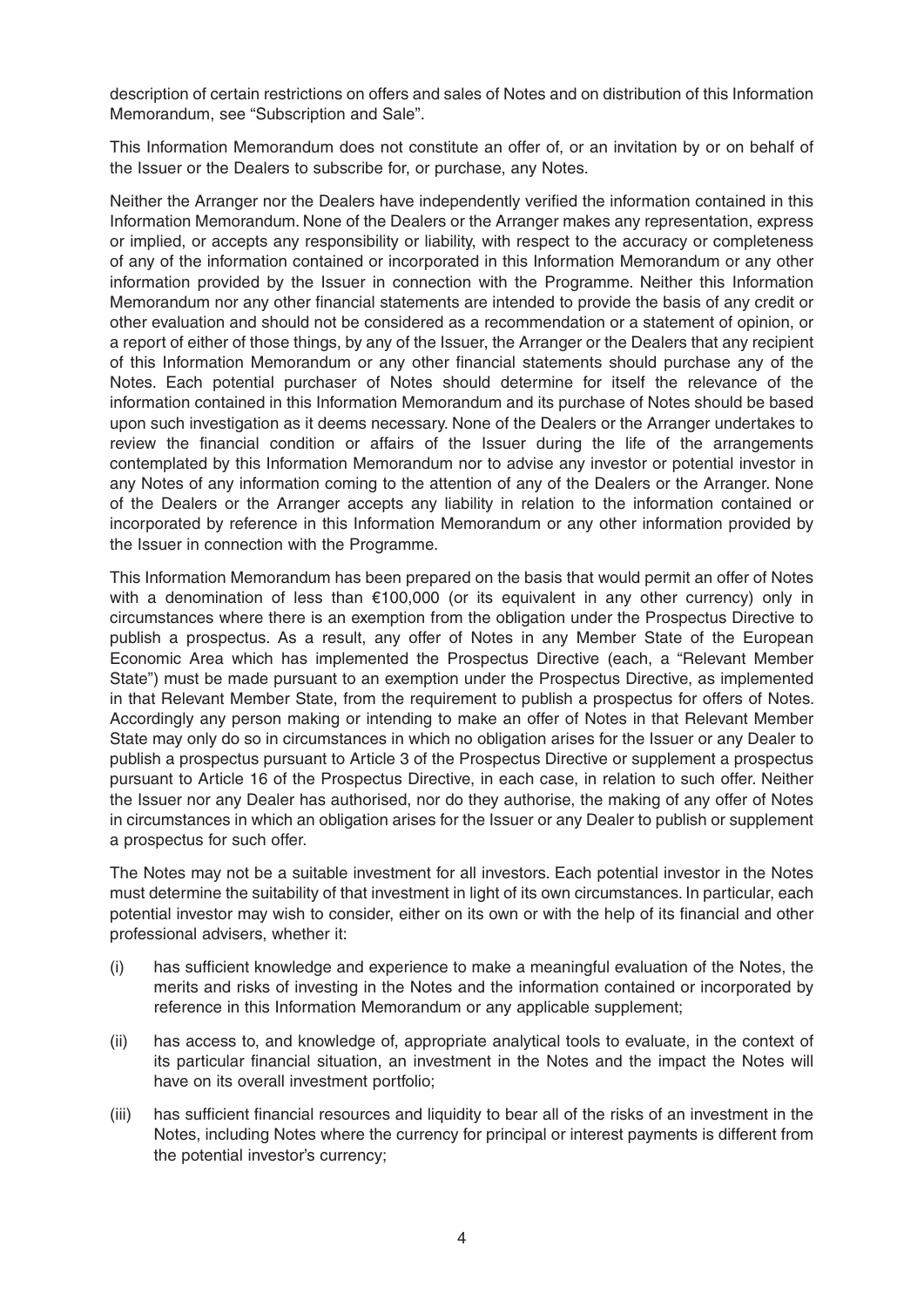- (iv) understands thoroughly the terms of the Notes and is familiar with the behaviour of any relevant indices and financial markets; and
- (v) is able to evaluate possible scenarios for economic, interest rate and other factors that may affect its investment and its ability to bear the applicable risks.

Legal investment considerations may restrict certain investments as the investment activities of certain investors are subject to legal investment laws and regulations, or review or regulation by certain authorities. Each potential investor should consult its legal advisers to determine whether and to what extent (1) Notes are legal investments for it, (2) Notes can be used as collateral for various types of borrowing and (3) other restrictions apply to its purchase or pledge of any Notes. Financial institutions should consult their legal advisers or the appropriate regulators to determine the appropriate treatment of Notes under any applicable risk-based capital or similar rules.

In connection with the issue of any Tranche of Notes, one or more relevant Dealers (the "Stabilising Manager(s)") (or persons acting on behalf of any Stabilising Manager(s)) may, outside Australia and on a financial market operated outside Australia, over-allot Notes or effect transactions with a view to supporting the market price of the Notes at a level higher than that which might otherwise prevail. However, there is no assurance that the Stabilising Manager(s) (or persons acting on behalf of any Stabilising Manager(s)) will undertake stabilisation action. Any stabilisation action may begin on or after the date on which adequate public disclosure of the terms of the offer of the relevant Tranche of Notes is made and, if begun, may be ended at any time, but it must end no later than the earlier of 30 days after the issue date of the relevant Tranche of Notes and 60 days after the date of the allotment of the relevant Tranche of Notes. Any stabilisation action or over-allotment must be conducted by the relevant Stabilising Manager(s) (or persons acting on behalf of any Stabilising Manager(s)) in accordance with all applicable laws and rules.

The financial information included in this Information Memorandum has not been prepared in accordance with the international accounting standards (the "International Accounting Standards") adopted pursuant to the procedure of Article 3 of Regulation (EC) No 1606/2002 and there may be material differences in the financial information had Regulation (EC) No 1606/2002 been applied to the historical financial information.

In this Information Memorandum, unless otherwise specified or the context otherwise requires, references to "U.S. dollars", "U.S.\$" and "cents" are to the currency of the United States of America, to "A\$", "\$" and "dollars" are to the currency of the Commonwealth of Australia, to "£" and "Sterling" are to the currency of the United Kingdom and to "euro", "EUR" and "€" are to the currency introduced at the third stage of European economic and monetary union pursuant to the Treaty on the Functioning of the European Union, as amended.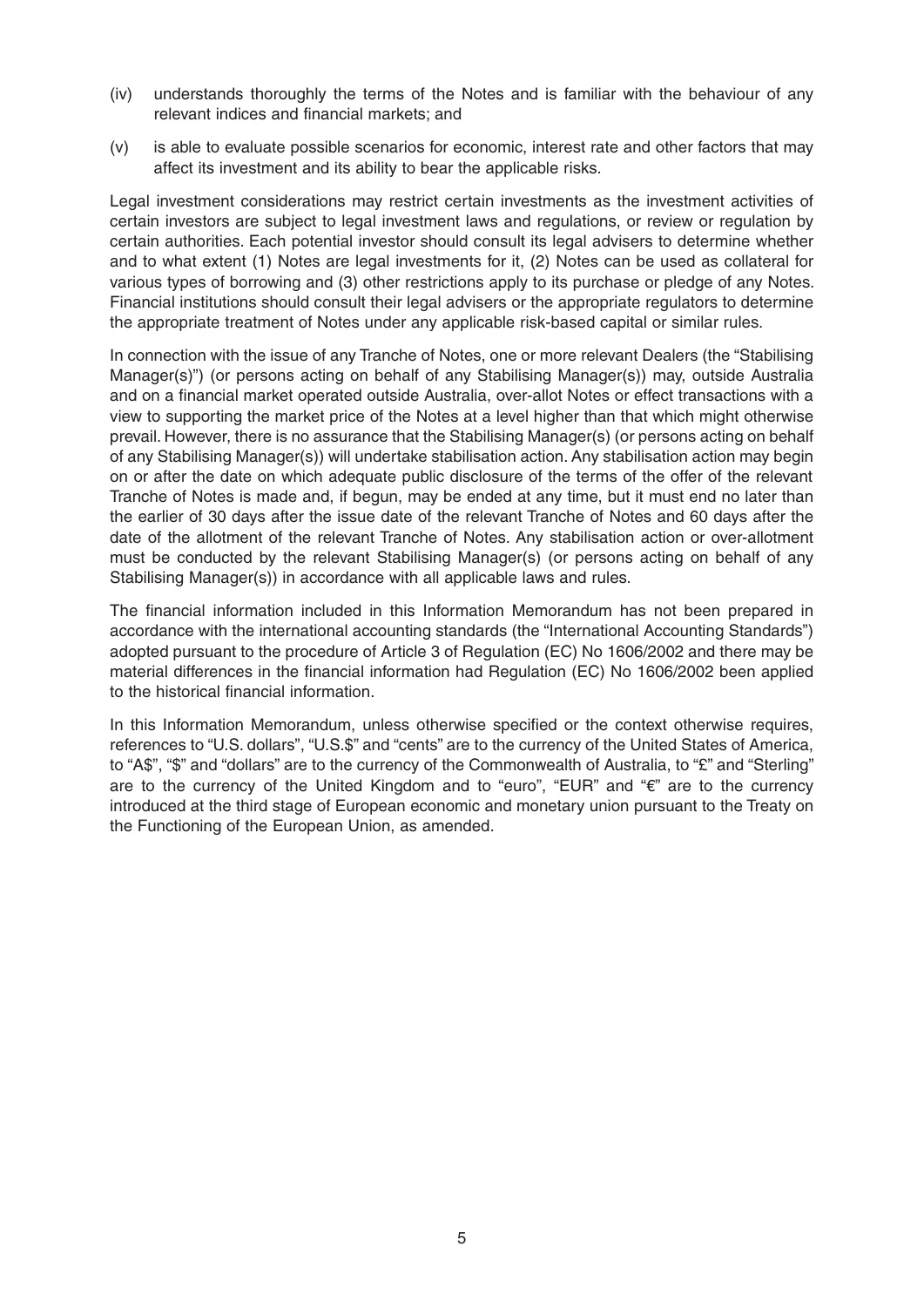### **Documents Incorporated by Reference**

The following documents which have previously been published shall be incorporated in, and form part of, this Information Memorandum:

- the Financial Accounts for the years ended 31 August 2012 and 31 August 2013 (including the auditors' report, the audited consolidated financial statements of the Issuer in respect of the years ended 31 August 2012 and 31 August 2013 and notes thereon) as set out from page 17 to page 133 of the 2012 Annual Report and from page 4 to page 121 of the 2013 Annual Report; and
- the Terms and Conditions of the Notes contained in the previous Information Memorandum dated 15 December 2006, pages 15 to 33 (inclusive), in the previous Information Memorandum dated 18 December 2008, pages 21 to 40 (inclusive), in the previous Information Memorandum dated 21 December 2009, pages 23 to 42 (inclusive), in the previous Information Memorandum dated 17 December 2010, pages 22 to 41 (inclusive), in the previous Information Memorandum dated 6 December 2011, pages 25 to 48 (inclusive), and in the previous Information Memorandum dated 19 December 2012, pages 29 to 51 (inclusive) prepared by the Issuer in connection with the Programme.

Following the publication of this Information Memorandum a supplement may be prepared by the Issuer and approved by the UK Listing Authority in accordance with Article 16 of the Prospectus Directive. Statements contained in any such supplement (or contained in any document incorporated by reference therein) shall, to the extent applicable (whether expressly, by implication or otherwise), be deemed to modify or supersede statements contained in this Information Memorandum or in a document which is incorporated by reference in this Information Memorandum. Any statement so modified or superseded shall not be deemed, except as so modified or superseded, to constitute a part of this Information Memorandum and are available for viewing at http://www.boq.com.au/shareholder\_debt\_programmes.htm.

Copies of documents incorporated by reference in this Information Memorandum can be obtained from the registered office of the Issuer and from the specified office of the Paying Agent for the time being in London, set out at the end of this Information Memorandum.

Any internet site addresses in this Information Memorandum are included for reference only and the contents of any such internet sites are not incorporated by reference into, and do not form part of, this Information Memorandum. Any document incorporated by reference in any of the documents described above does not form part of this Information Memorandum. Any nonincorporated parts of a document referred to herein are either deemed not relevant for an investor or are otherwise covered elsewhere in this Information Memorandum.

### **Supplemental Information Memorandum**

The Issuer will, in the event of any significant new factor, material mistake or inaccuracy relating to information included in this Information Memorandum which is capable of affecting the assessment of any Notes, prepare a supplement to this Information Memorandum or publish a new Information Memorandum for use in connection with any subsequent issue of Notes. The Issuer has undertaken to the Dealers in the Dealer Agreement (as defined in "Subscription and Sale") that it will comply with section 87G of the Financial Services and Markets Act 2000 ("FSMA").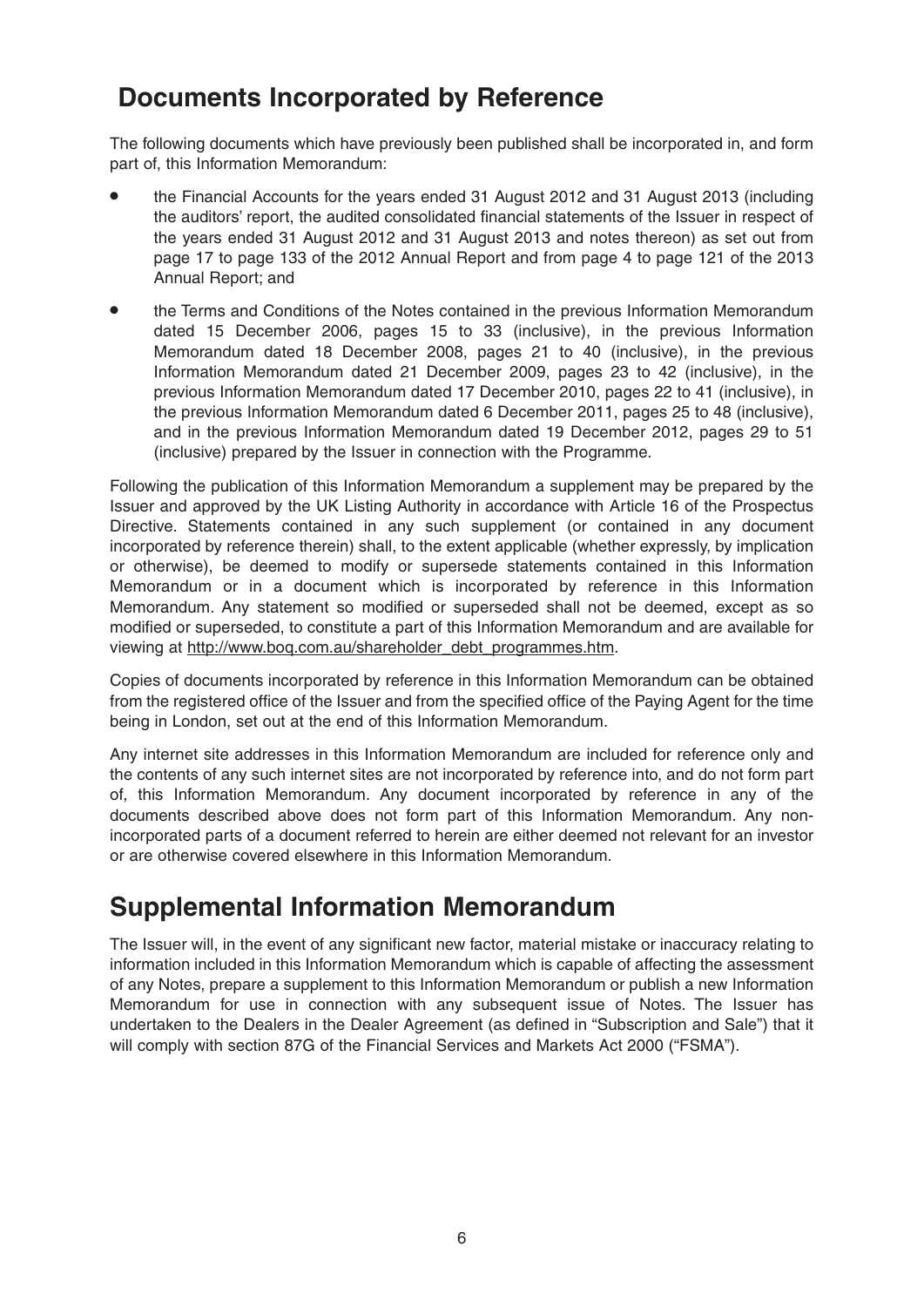## **Table of Contents**

|                                                                                                                | Page |
|----------------------------------------------------------------------------------------------------------------|------|
| <b>Overview of the Programme</b>                                                                               | 8    |
| <b>Risk Factors</b>                                                                                            | 14   |
| <b>Form of the Notes</b>                                                                                       | 26   |
| <b>Terms and Conditions of the Notes</b>                                                                       | 29   |
| <b>Use of Proceeds</b>                                                                                         | 52   |
| <b>Bank of Queensland Limited</b>                                                                              | 53   |
| <b>Australian Taxation</b>                                                                                     | 59   |
| United Kingdom Taxation, FATCA Disclosure, The Proposed Financial Transactions Tax<br>and EU Savings Directive | 64   |
| <b>Subscription and Sale</b>                                                                                   | 69   |
| <b>Form of Final Terms</b>                                                                                     | 74   |
| <b>General Information</b>                                                                                     | 81   |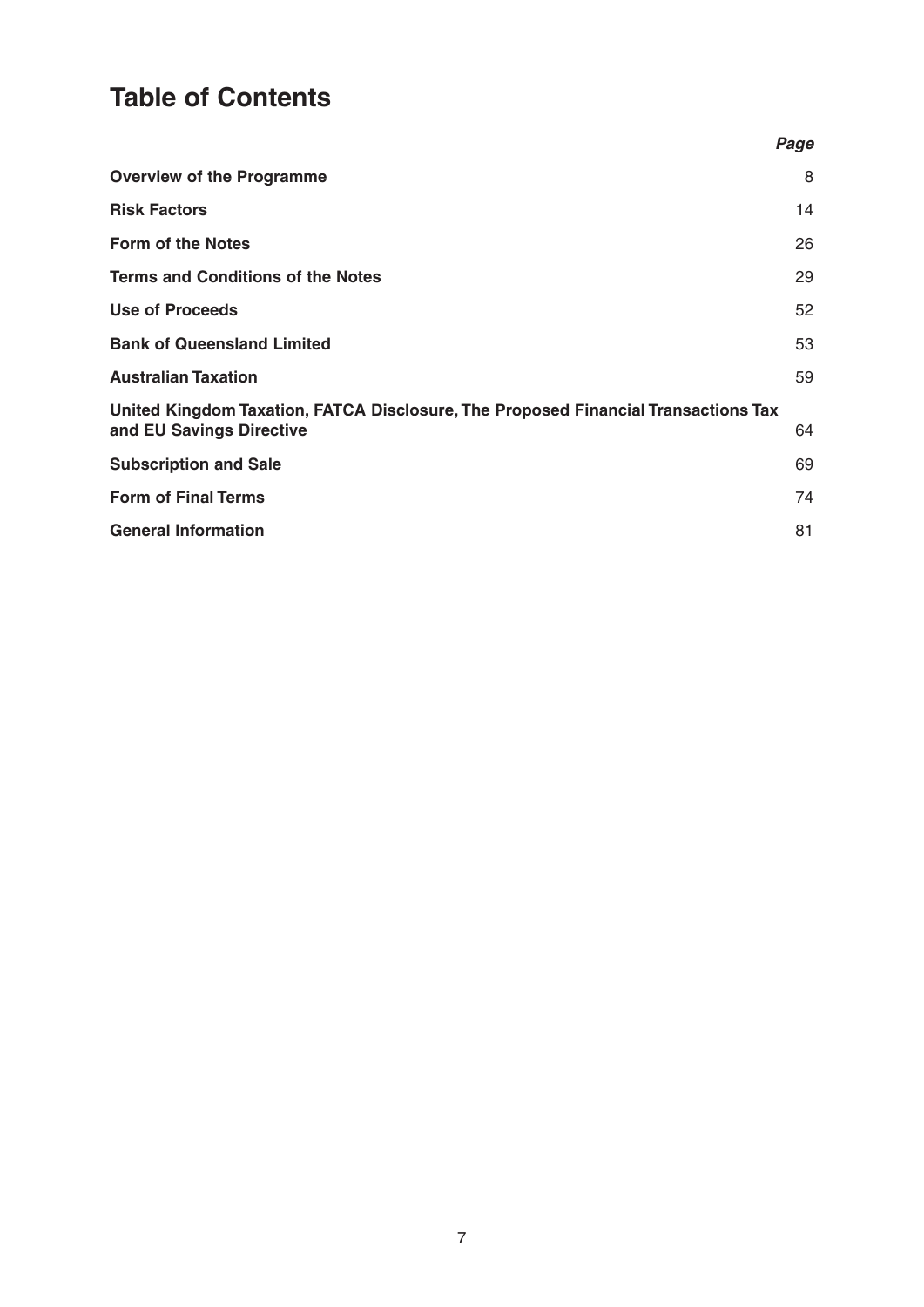## **Overview of the Programme**

The following overview is qualified in its entirety by the remainder of this Information Memorandum and, in relation to the terms and conditions of any Tranche, by the applicable Final Terms. Words and expressions defined in the "Terms and Conditions of the Notes" shall have the same meanings in this summary.

| <b>Issuer:</b>          | Bank of Queensland Limited (ABN 32 009 656 740)                                                                                                                                                                                                                                                                                                                                                                                                                                                                                                                                                                                                                                                                                                                                                                                      |
|-------------------------|--------------------------------------------------------------------------------------------------------------------------------------------------------------------------------------------------------------------------------------------------------------------------------------------------------------------------------------------------------------------------------------------------------------------------------------------------------------------------------------------------------------------------------------------------------------------------------------------------------------------------------------------------------------------------------------------------------------------------------------------------------------------------------------------------------------------------------------|
| <b>Description:</b>     | Euro Medium Term Note Programme                                                                                                                                                                                                                                                                                                                                                                                                                                                                                                                                                                                                                                                                                                                                                                                                      |
| Size:                   | Up to U.S.\$4,000,000,000 (or the equivalent in other<br>currencies at the date of issue) aggregate nominal amount of<br>Notes outstanding at any one time.                                                                                                                                                                                                                                                                                                                                                                                                                                                                                                                                                                                                                                                                          |
| Arranger:               | <b>UBS Limited</b>                                                                                                                                                                                                                                                                                                                                                                                                                                                                                                                                                                                                                                                                                                                                                                                                                   |
| <b>Dealers:</b>         | <b>Barclays Bank PLC</b><br>Deutsche Bank AG, London Branch<br><b>HSBC Bank plc</b><br>J.P. Morgan Securities plc<br>Macquarie Bank Limited (ABN 46 008 583 542)<br>Nomura International plc<br>The Royal Bank of Scotland plc<br><b>UBS Limited</b><br>Westpac Banking Corporation (ABN 33 007 457 141)                                                                                                                                                                                                                                                                                                                                                                                                                                                                                                                             |
|                         | The Issuer may from time to time terminate the appointment<br>of any Dealer under the Programme or appoint additional<br>dealers either in respect of one or more Tranches or in respect<br>of the whole Programme.                                                                                                                                                                                                                                                                                                                                                                                                                                                                                                                                                                                                                  |
| Agent:                  | Citibank, N.A., London Branch                                                                                                                                                                                                                                                                                                                                                                                                                                                                                                                                                                                                                                                                                                                                                                                                        |
| <b>Method of Issue:</b> | The Notes will be issued on a syndicated or non-syndicated<br>basis. The Notes will be issued in Series having one or more<br>issue dates and on terms otherwise identical (or identical<br>other than in respect of the interest commencement date and<br>related matters), the Notes of each Series being intended to<br>be interchangeable with all other Notes of that Series. Each<br>Series may be issued in Tranches on the same or different<br>issue dates. The specific terms of each Tranche (which will be<br>supplemented, where necessary, with supplemental terms<br>and conditions and, save in respect of the issue date, issue<br>price, first payment of interest and nominal amount of the<br>Tranche, will be identical to the terms of other Tranches of the<br>same Series) will be set out in a Final Terms. |
| <b>Issue Price:</b>     | Notes may be issued at their nominal amount or at a discount<br>or premium to their nominal amount.                                                                                                                                                                                                                                                                                                                                                                                                                                                                                                                                                                                                                                                                                                                                  |
| <b>Form of Notes:</b>   | The Notes will be issued in bearer form only. Each Tranche of<br>Notes will be represented on issue by a Temporary Global<br>Note which will be deposited on the issue date with a<br>common depositary on behalf of Euroclear and Clearstream,<br>Luxembourg and/or any other agreed clearing system and<br>which will be exchangeable, upon request, as described<br>therein for either a Permanent Global Note or Definitive Notes                                                                                                                                                                                                                                                                                                                                                                                                |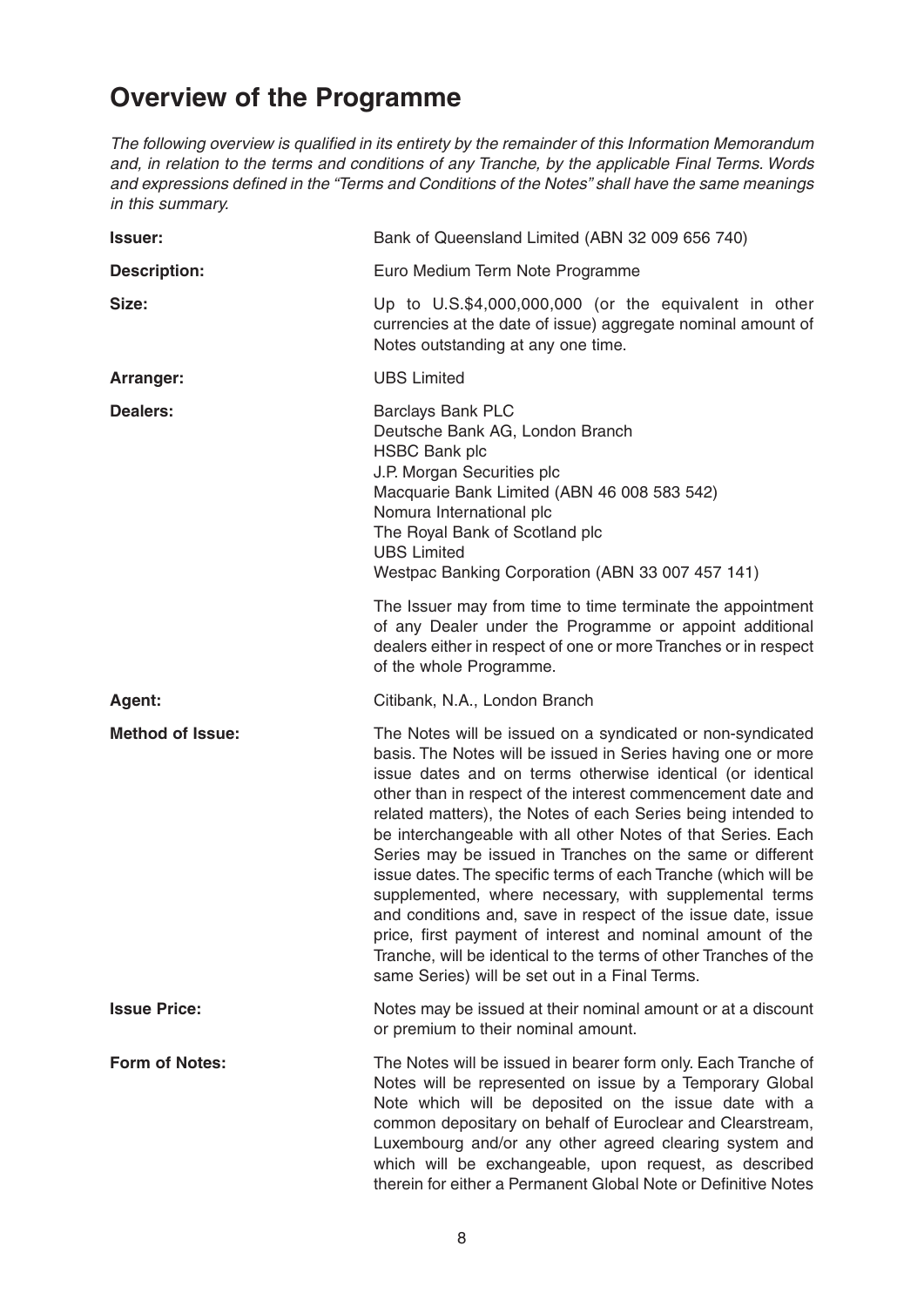|                                   | (as indicated in the applicable Final Terms and subject, in the<br>case of Definitive Notes, to such notice period as is specified<br>in the applicable Final Terms) in each case not earlier than 40<br>days after the issue date upon certification of non-U.S.<br>beneficial ownership as required by U.S. Treasury regulations.<br>A Permanent Global Note will be exchangeable for Definitive<br>Notes (as specified in the applicable Final Terms), either (i)<br>upon not less than 60 days' written notice from Euroclear<br>and/or Clearstream, Luxembourg (acting on the instructions<br>of any holder of an interest in such Permanent Global Note)<br>to the Agent as described therein <sup>2</sup> or (ii) upon the occurrence<br>of an Exchange Event (as defined in "Form of the Notes"<br>below). Any interest in a Global Note will be transferable only<br>in accordance with the rules and procedures for the time<br>being of Euroclear and/or Clearstream, Luxembourg and/or<br>any other agreed clearing system, as appropriate. |
|-----------------------------------|---------------------------------------------------------------------------------------------------------------------------------------------------------------------------------------------------------------------------------------------------------------------------------------------------------------------------------------------------------------------------------------------------------------------------------------------------------------------------------------------------------------------------------------------------------------------------------------------------------------------------------------------------------------------------------------------------------------------------------------------------------------------------------------------------------------------------------------------------------------------------------------------------------------------------------------------------------------------------------------------------------------------------------------------------------|
| <b>Clearing Systems:</b>          | Euroclear, Clearstream, Luxembourg and, in relation to any<br>Tranche, such other clearing system as may be agreed<br>between the Issuer, the relevant Dealer(s) and the Agent.                                                                                                                                                                                                                                                                                                                                                                                                                                                                                                                                                                                                                                                                                                                                                                                                                                                                         |
| <b>Initial Delivery of Notes:</b> | Temporary Global Notes may be deposited with Euroclear<br>and/or Clearstream, Luxembourg or any other clearing<br>system or may be delivered outside any clearing system<br>provided that the method of such delivery has been agreed in<br>advance by the Issuer, the relevant Dealer(s) and the Agent.                                                                                                                                                                                                                                                                                                                                                                                                                                                                                                                                                                                                                                                                                                                                                |
| <b>Currencies:</b>                | Subject to compliance with all relevant laws, regulations and<br>directives, Notes may be issued in Australian dollars,<br>Canadian dollars, Danish kroner, euro, Hong Kong dollars,<br>New Zealand dollars, Sterling, Swedish kronor, Swiss francs<br>or U.S. dollars or in other currencies if the Issuer and the<br>relevant Dealer(s) so agree.                                                                                                                                                                                                                                                                                                                                                                                                                                                                                                                                                                                                                                                                                                     |
| <b>Maturities:</b>                | Such maturities as may be agreed between the Issuer and<br>the relevant Dealer(s) and as indicated in the applicable Final<br>Terms, subject to such minimum or maximum maturities as<br>may be allowed or required from time to time by the relevant<br>central bank (or equivalent body) or any laws or regulations<br>applicable to the Issuer or the relevant currency.                                                                                                                                                                                                                                                                                                                                                                                                                                                                                                                                                                                                                                                                             |
|                                   | At the date of this Information Memorandum, the minimum<br>maturity of all Notes is one month.                                                                                                                                                                                                                                                                                                                                                                                                                                                                                                                                                                                                                                                                                                                                                                                                                                                                                                                                                          |
|                                   | Notes having a maturity of less than one year will, if the<br>proceeds of the issue are accepted in the United Kingdom,<br>constitute deposits for the purposes of the prohibition on<br>accepting deposits contained in section 19 of the FSMA<br>unless they are issued to a limited class of professional<br>investors and have a denomination of at least £100,000 or its<br>equivalent, see "Subscription and Sale".                                                                                                                                                                                                                                                                                                                                                                                                                                                                                                                                                                                                                               |
| <b>Denomination:</b>              | Notes will be issued in such denominations as may be agreed<br>between the Issuer and the relevant Dealer and as indicated                                                                                                                                                                                                                                                                                                                                                                                                                                                                                                                                                                                                                                                                                                                                                                                                                                                                                                                              |

<sup>2</sup> The exchange upon notice option should not be expressed to be applicable if the Notes have a denomination consisting of the minimum Specified Denomination plus a higher integral multiple of another smaller amount.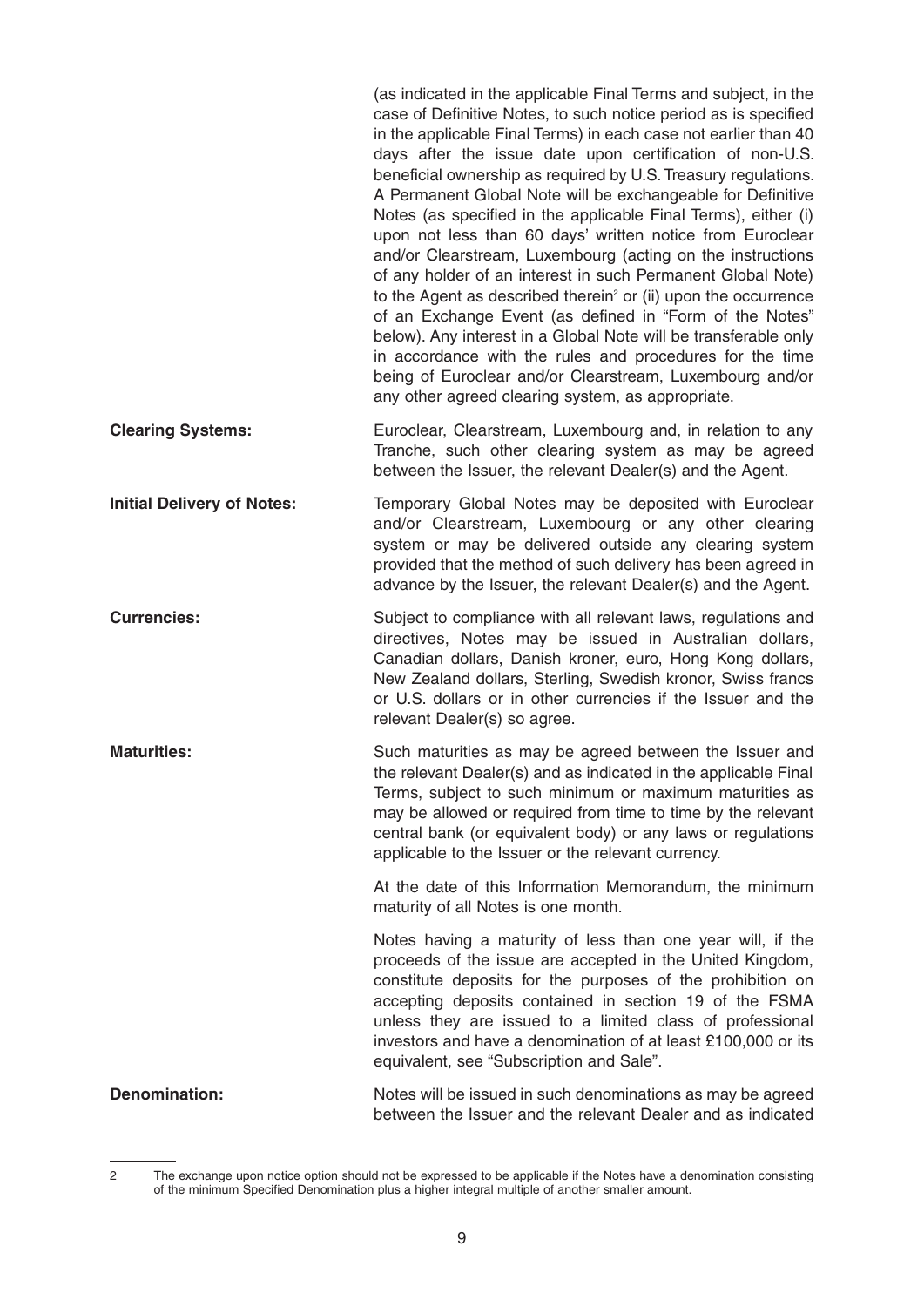|                                                         | in the applicable Final Terms save that the minimum<br>denomination of each Note will be such as may be allowed or<br>required from time to time by the relevant central bank (or<br>equivalent body) or any laws or regulations applicable to the<br>relevant Specified Currency (see also "Currencies" above)<br>and save that the minimum denomination of each Note<br>admitted to trading on a regulated market within the European<br>Economic Area or offered to the public in a Member State of<br>the European Economic Area in circumstances which<br>otherwise require the publication of a prospectus under the<br>Prospectus Directive will be $€100,000$ (or, if the Notes are<br>denominated in a currency other than euro, the equivalent<br>amount in such currency). |
|---------------------------------------------------------|---------------------------------------------------------------------------------------------------------------------------------------------------------------------------------------------------------------------------------------------------------------------------------------------------------------------------------------------------------------------------------------------------------------------------------------------------------------------------------------------------------------------------------------------------------------------------------------------------------------------------------------------------------------------------------------------------------------------------------------------------------------------------------------|
| <b>Fixed Rate Notes:</b>                                | Fixed interest will be payable in arrear on such date or dates<br>in each year as may be agreed between the Issuer and the<br>relevant Dealer(s) and on redemption and will be calculated<br>on the basis of such Day Count Fraction as may be agreed<br>between the Issuer and the relevant Dealer(s).                                                                                                                                                                                                                                                                                                                                                                                                                                                                               |
| <b>Floating Rate Notes:</b>                             | Floating Rate Notes will bear interest at a rate determined:                                                                                                                                                                                                                                                                                                                                                                                                                                                                                                                                                                                                                                                                                                                          |
|                                                         | (i)<br>on the same basis as the floating rate under a notional<br>interest-rate swap transaction in the relevant currency<br>governed by an agreement incorporating the 2006<br>ISDA Definitions (as published by the International<br>Swaps and Derivatives Association, Inc., and as<br>amended and updated as at the issue date of the first<br>Tranche of the Notes of the relevant Series); or                                                                                                                                                                                                                                                                                                                                                                                   |
|                                                         | (ii)<br>on the basis of a reference rate set out in the applicable<br>Final Terms.                                                                                                                                                                                                                                                                                                                                                                                                                                                                                                                                                                                                                                                                                                    |
|                                                         | The margin (if any) relating to such floating rate will be agreed<br>between the Issuer and the relevant Dealer(s) for each Series<br>of Floating Rate Notes.                                                                                                                                                                                                                                                                                                                                                                                                                                                                                                                                                                                                                         |
| Other provisions in relation<br>to Floating Rate Notes: | Floating Rate Notes may also have a maximum interest rate,<br>a minimum interest rate or both.                                                                                                                                                                                                                                                                                                                                                                                                                                                                                                                                                                                                                                                                                        |
|                                                         | Interest on Floating Rate Notes in respect of each Interest<br>Period, as selected prior to issue by the Issuer and the<br>relevant Dealer(s), will be payable on such Interest Payment<br>Dates as are specified in, or determined pursuant to, the<br>applicable Final Terms and will be calculated on the basis of<br>such Day Count Fraction as may be agreed by the Issuer and<br>the relevant Dealer(s).                                                                                                                                                                                                                                                                                                                                                                        |
| <b>Zero Coupon Notes:</b>                               | Zero Coupon Notes will not bear interest and will be offered<br>and sold at a discount to their nominal amount unless<br>otherwise specified in the applicable Final Terms.                                                                                                                                                                                                                                                                                                                                                                                                                                                                                                                                                                                                           |
| <b>Redemption:</b>                                      | The Final Terms relating to each Tranche of Notes will indicate<br>either that the Notes of such Tranche cannot be redeemed<br>prior to their stated maturity, if applicable, or for taxation<br>reasons or following an Event of Default) or that such Notes<br>will be redeemable at the option of the Issuer and/or the<br>Noteholders upon giving not less than 15 nor more than 30                                                                                                                                                                                                                                                                                                                                                                                               |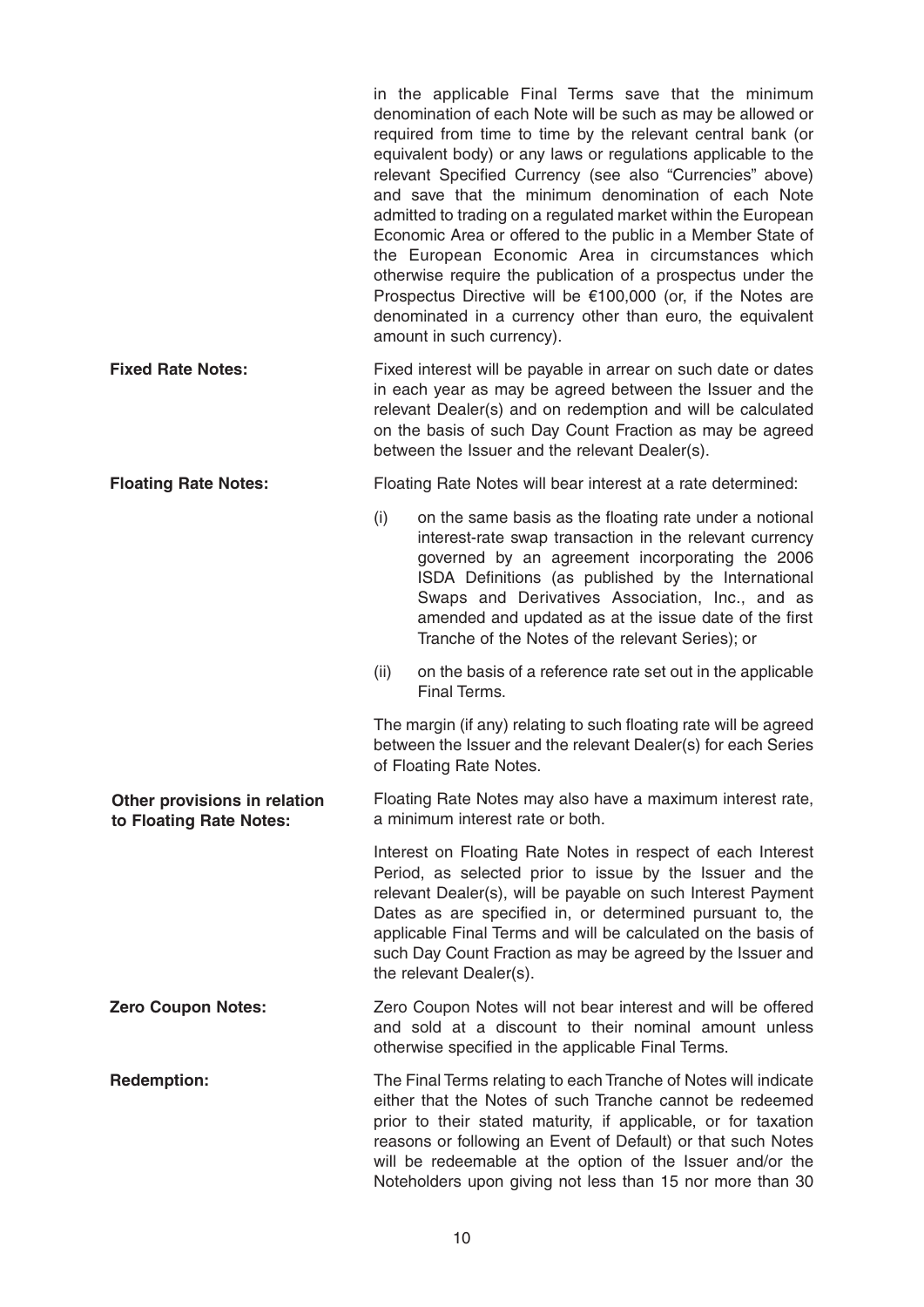days' irrevocable notice (or such other notice period (if any) as is indicated in the applicable Final Terms) to the Noteholders or the Issuer, as the case may be, on a date or dates specified prior to such stated maturity and at a price or prices and on such terms as are indicated in the applicable Final Terms.

**Status of the Notes:** Notes and any relevant Coupons will be direct, unconditional, unsubordinated and (subject to Condition 3) unsecured obligations of the Issuer and (subject as provided above) will rank pari passu, without any preference among themselves, with all other outstanding unsecured and unsubordinated obligations of the Issuer, present and future (other than obligations preferred by mandatory provisions of law) - see Condition 2.

> The Issuer is an "authorised deposit-taking institution" ("ADI") as that term is defined under the Banking Act 1959 of Australia ("Banking Act").

> Section 13A(3) of the Banking Act provides that the assets of an ADI in Australia would, in the event of the ADI becoming unable to meet its obligations or suspending payment, be available to meet certain liabilities in priority to all other liabilities of that ADI. The liabilities which have priority, by virtue of section 13A(3) of the Banking Act, to the claims of holders in respect of the Notes will be substantial, as such liabilities include (but are not limited to) liabilities owed to the Australian Prudential Regulation Authority ("APRA") in respect of any payments by APRA to holders of protected accounts held with that ADI under the Banking Act, the costs of APRA in certain circumstances, liabilities in Australia owed to holders of protected accounts held with that ADI, debts due to the Reserve Bank of Australia ("RBA") and liabilities under certified industry support contracts. A "protected account" is an account or covered financial product that is kept by an account-holder (whether alone or jointly with one or more other account-holders) with an ADI and is either:

- (i) an account, or covered financial product, that is kept under an agreement between the account-holder and the ADI requiring the ADI to pay the account-holder, on demand by the account-holder or at an agreed time by them, the net credit balance of the account or covered financial product at the time of the demand or the agreed time (as appropriate); or
- (ii) an account prescribed by regulations for the purposes of section 5(4)(a) of the Banking Act.

For the purposes of section 13A(3) of the Banking Act, the assets of the ADI do not include any interest in an asset (or a part of an asset) in a cover pool (as defined in the Banking Act) that may have been established by that ADI for the issuance of any covered bonds.

Under Section 16(2) of the Banking Act, certain other debts due to APRA shall, in a winding-up of an ADI have, subject to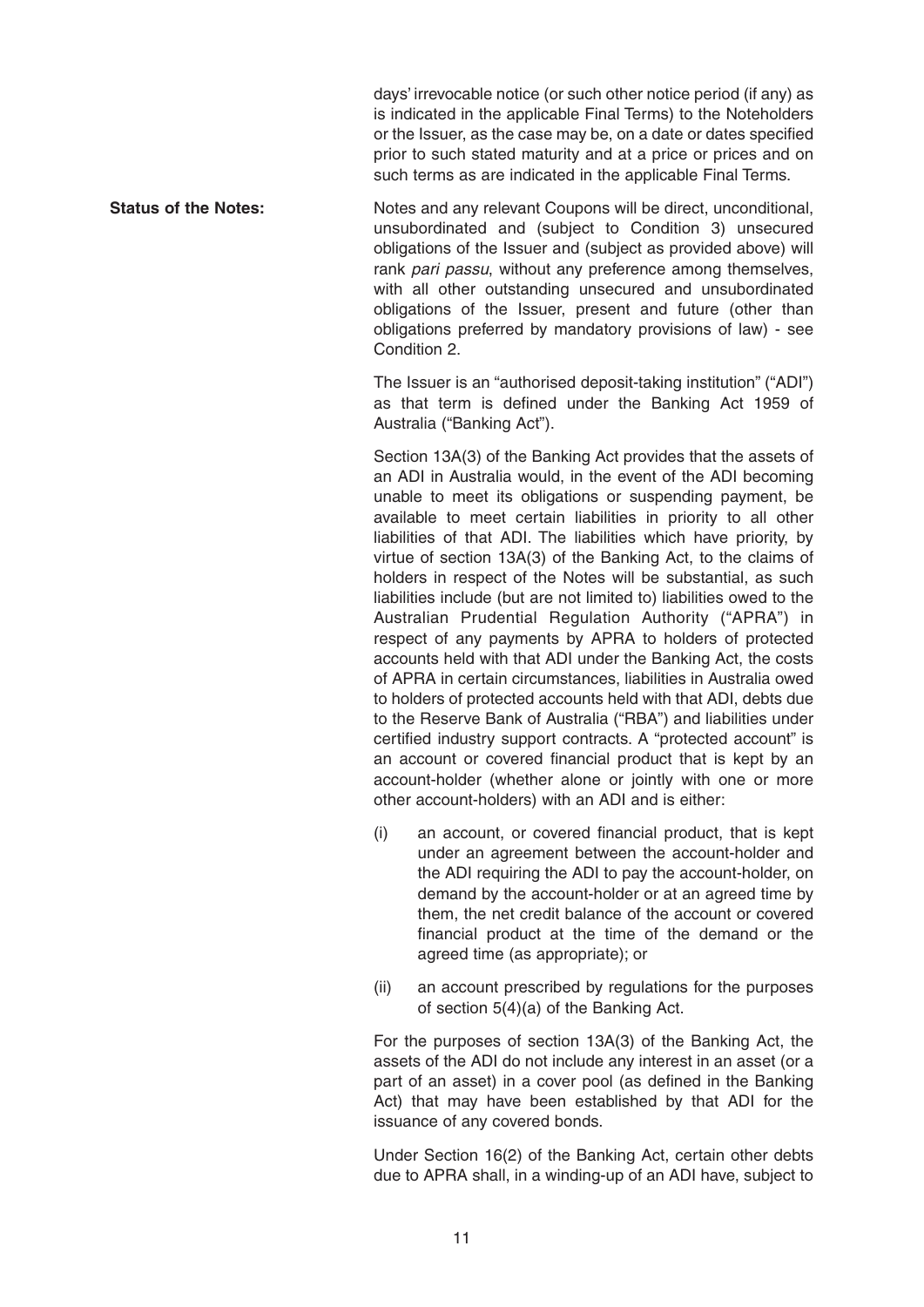section 13A(3) of the Banking Act, priority over all other unsecured debts of the ADI. Further, under section 86 of the Reserve Bank Act 1959 of Australia, debts due by an ADI to the RBA shall, in a winding-up of that ADI, have, subject to section 13A(3) of the Banking Act, priority over all other debts of that ADI.

The Notes would not constitute a protected account under such statutory provisions.

**Negative Pledge:** The terms of the Notes will contain a negative pledge provision as further described in Condition 3.

**Cross Default/Acceleration:** Not applicable.

**Withholding Tax:** All payments in respect of the Notes and Coupons by the Issuer will be made without withholding or deduction for or on account of withholding taxes of the Commonwealth of Australia or the State of Queensland unless the withholding or deduction of such taxes is required by law. In that event, the Issuer will (subject to certain exceptions) pay such additional amounts as will result in the holders of Notes or Coupons receiving such amounts as they would have received in respect of such Notes or Coupons had no such withholding or deduction been required, all as more fully described in Condition 7.

> All payments in respect of the Notes will be made subject to any withholding or deduction required pursuant to FATCA (as defined in "Risk Factors"), any regulations or agreements thereunder, any official interpretations thereof, or any law implementing an intergovernmental approach thereto, as provided in Condition 5(a).

#### Governing Law: English.

**Rating:** The Issuer has a long term credit rating of Baa1 by Moody's, BBB+ by Fitch and A- by S&P and a short term credit rating of P-2 by Moody's, F2 by Fitch and A-2 by S&P. The Programme has been rated A- in respect of long-term unsecured and unsubordinated notes; and A-2 in respect of short-term unsecured and unsubordinated notes, respectively, by S&P. Standard & Poor's Credit Market Services Europe Limited, Fitch Ratings Limited and Moody's Investor Services Limited are established in the European Union and are registered under the CRA Regulation to endorse the ratings given by Standard & Poor's (Australia) Pty Ltd, Fitch Australia Pty Limited and Moody's Investor Services Pty Limited, respectively. In a report dated 18 April 2012 the European Securities and Markets Authority concluded that, overall, the Australian legal and supervisory framework is equivalent to the EU regulatory regime for credit rating agencies according to what is provided for in Art. 5(6) of the CRA Regulation.

> Series of Notes issued under the Programme may be rated or unrated. Where a Series of Notes is rated, such rating will be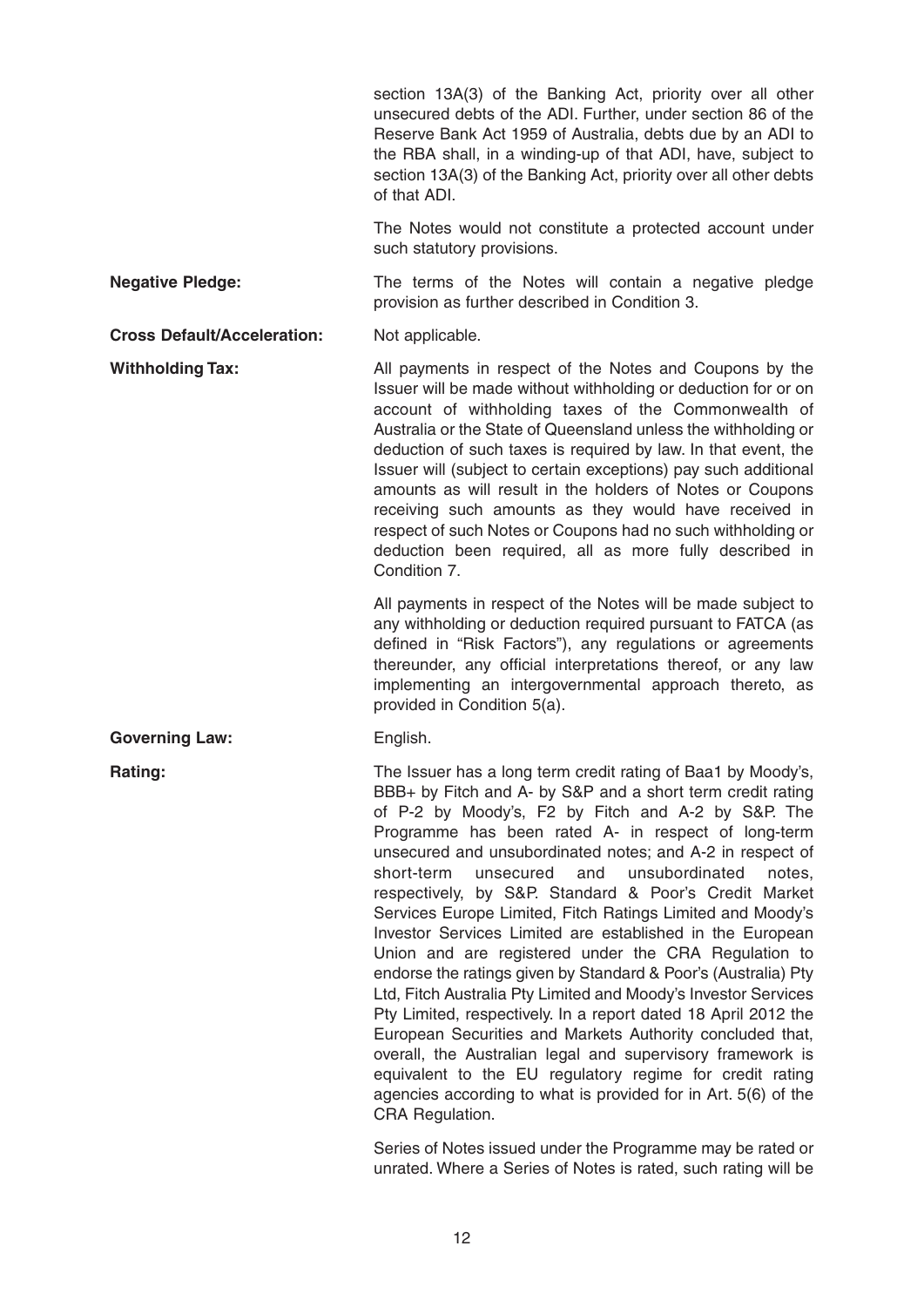|                              | disclosed in the applicable Final Terms and will not<br>necessarily be the same as the ratings assigned to the<br>Programme. A security rating is not a recommendation to buy,<br>sell or hold securities and may be subject to suspension,<br>reduction or withdrawal at any time by the assigning rating<br>agency.                                                                                                                                                       |
|------------------------------|-----------------------------------------------------------------------------------------------------------------------------------------------------------------------------------------------------------------------------------------------------------------------------------------------------------------------------------------------------------------------------------------------------------------------------------------------------------------------------|
| <b>Listing:</b>              | Application has been made for Notes issued under the<br>Programme to be listed on the London Stock Exchange. The<br>Notes may also be listed on such other or further stock<br>exchange(s) as may be agreed between the Issuer and the<br>relevant Dealer in relation to each Series.                                                                                                                                                                                       |
|                              | Unlisted Notes may also be issued.                                                                                                                                                                                                                                                                                                                                                                                                                                          |
|                              | The Final Terms relating to each Tranche of Notes will state<br>whether or not and, if so, on which stock exchange(s) the<br>Notes are to be listed.                                                                                                                                                                                                                                                                                                                        |
|                              | The Dealer Agreement provides that, if the maintenance of<br>the listing of any Notes has, in the opinion of the Issuer,<br>become unduly onerous for any reason whatsoever, the<br>Issuer shall be entitled to terminate such listing subject to its<br>using its best endeavours promptly to list or admit to trading<br>the Notes on an alternative stock exchange, within or outside<br>the European Union, to be agreed between the Issuer and the<br>relevant Dealer. |
| <b>Selling Restrictions:</b> | United States, European Economic Area, (including the<br>United Kingdom and the Netherlands), the Commonwealth of                                                                                                                                                                                                                                                                                                                                                           |

United Kingdom and the Netherlands), the Commonwealth of Australia, Switzerland, Hong Kong and Singapore and such other jurisdictions as may be required in connection with the offering and sale of a particular Tranche of Notes. See "Subscription and Sale".

> The Issuer is Category 2 for the purposes of Regulation S under the Securities Act. TEFRA D will apply.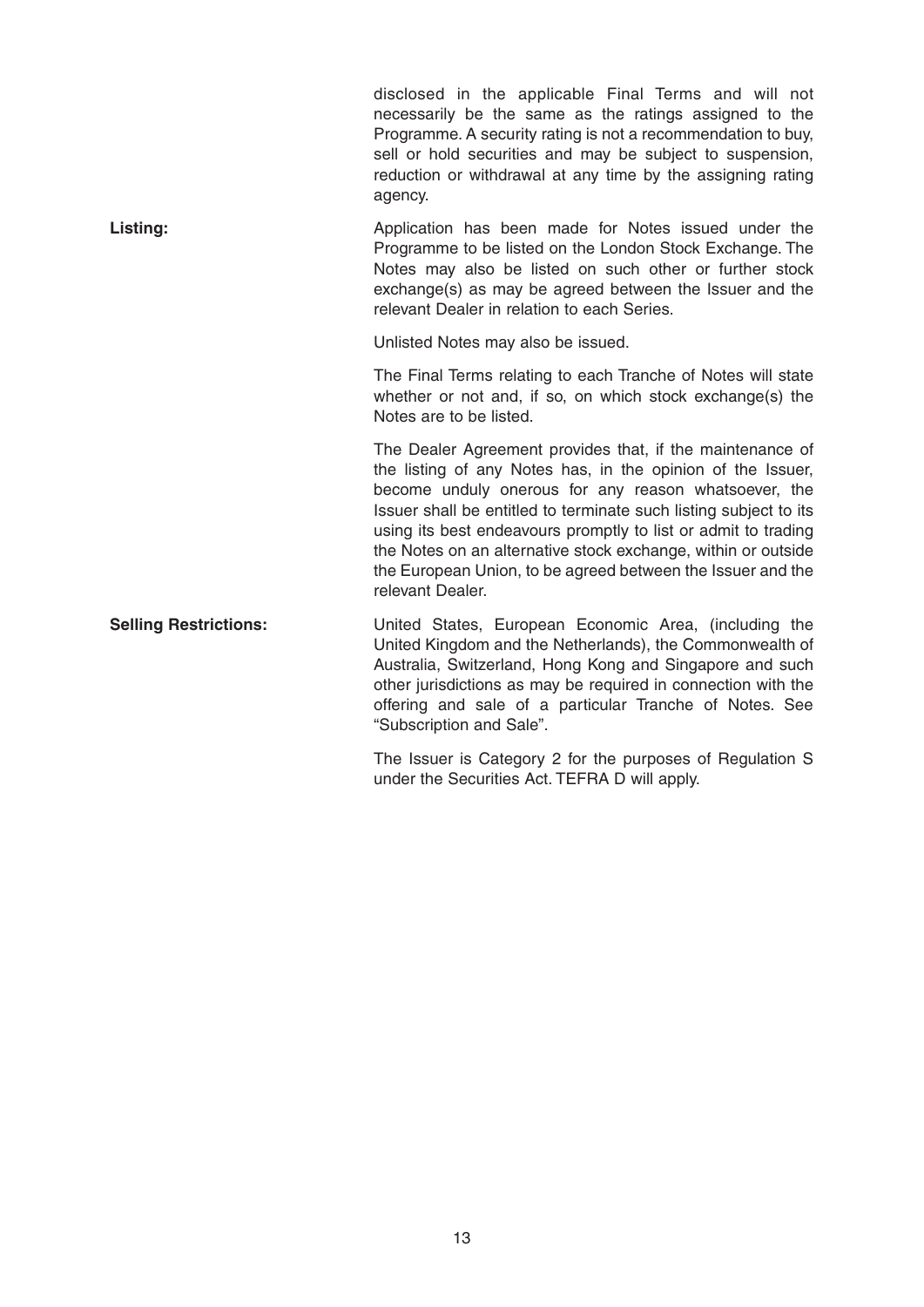### **Risk Factors**

The Issuer believes that the following factors may affect its ability to fulfill its obligations under Notes issued under the Programme. These factors are contingencies which may or may not occur and the Issuer is not in a position to express a view on the likelihood of any such contingency occurring.

In addition, factors which are material for the purpose of assessing the market risks associated with Notes issued under the Programme are also described below.

The Issuer believes that the factors described below represent the principal risks inherent in investing in Notes issued under the Programme, but the inability of the Issuer to pay interest, principal or other amounts on or in connection with any Notes may occur for other reasons which may not be considered significant risks by the Issuer. Prospective investors should also read the detailed information set out elsewhere in this Information Memorandum and reach their own views prior to making any investment decision.

#### **Factors that may affect the Issuer's ability to fulfil its obligations under Notes issued under the Programme**

#### **Risks relating to the Bank**

Set out below are the risks associated with an investment in the Bank.

#### **Market risk**

Market risk is the risk that movements in market rates, prices and credit spreads will result in a loss of earnings to the Bank.

Funding risk is the risk of over-reliance on a particular funding source, including securitisation, affecting the volatility in the cost or availability to the Bank of funds. Post the Lehman Brothers' collapse and the onset of the global financial crisis in 2008, global and domestic credit and capital markets have generally seen higher wholesale cost of funds and in some cases reduction in the availability of funding sources. The Bank has maintained a well diversified wholesale funding base, preventing overreliance on one funding source. The Bank diversifies wholesale borrowing through the interbank market, securitisation and short and long term senior debt both domestically and offshore.

If the Bank's sources of funding prove to be insufficient or so expensive as to be uncompetitive, it may be forced to seek alternative funding arrangements or curtail its business operations and limit loan growth. The ability for the Bank to secure alternative funding will depend on a variety of factors, including prevailing market conditions, the availability of credit and the Bank's credit ratings.

Interest rate risk arises from a variety of sources, including mismatches between the repricing periods of assets and liabilities. As a result of these mismatches, movements in interest rates may affect earnings or the value of the Bank.

Currency risk is the risk of loss of earnings due to adverse movements in foreign exchange rates. The Bank's foreign exchange rate exposures are managed through detailed policies set by the Board and monitored by the Bank's Asset and Liability Committee and the Bank's treasury department.

Counterparty risk is the risk that the Bank's counterparties are unable to honour their contractual obligations. A counterparty may default on its obligations due to bankruptcy, lack of liquidity, operational failure or other reasons. This risk may arise, for example, from entering into swap contracts under which counterparties have obligations to make payments to the Bank executing trades that fail to settle at the required time due to non-delivery by the counterparty or systems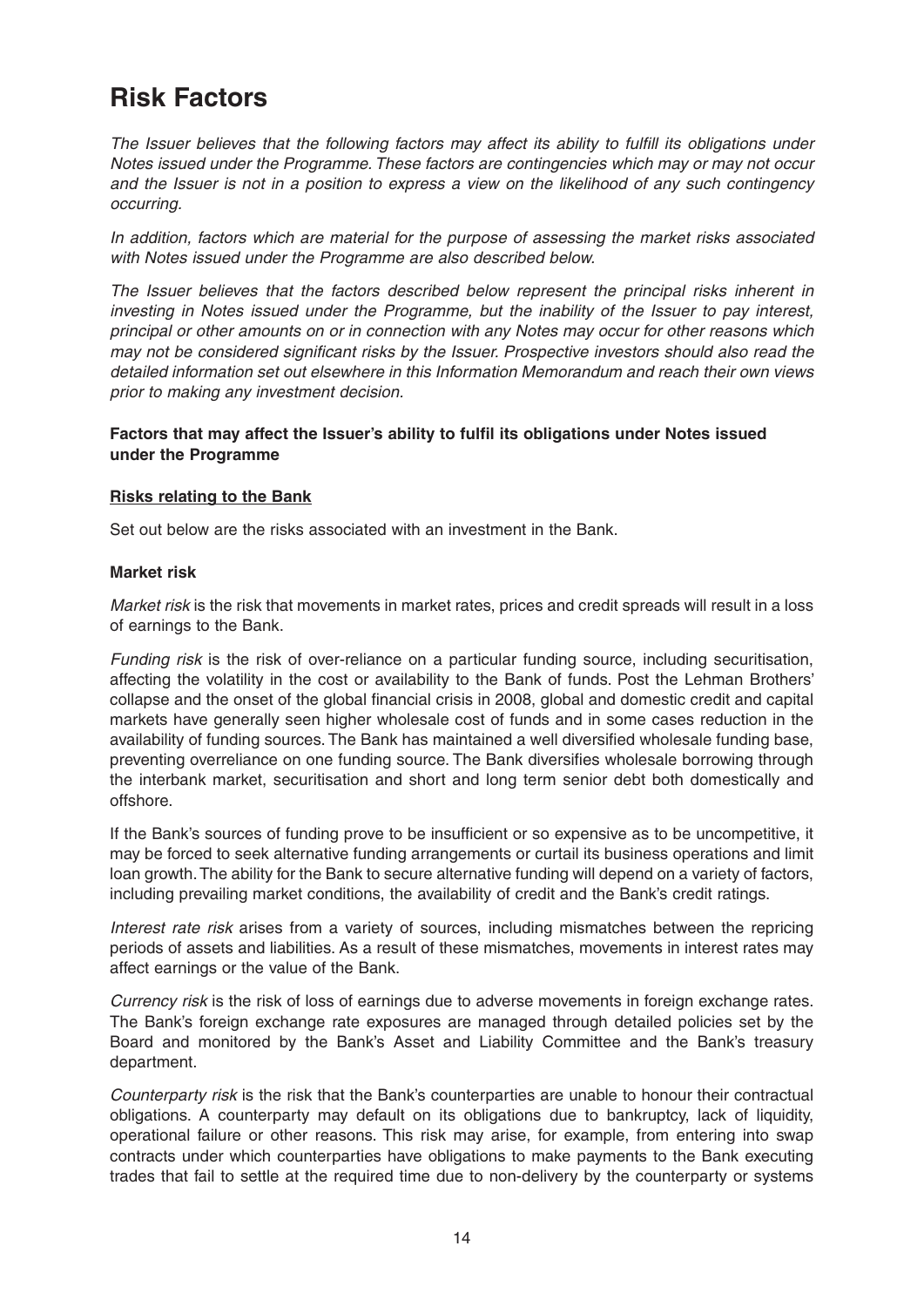failure by clearing agents, exchanges, clearing houses or other financial intermediaries. Such counterparty risk is more acute in difficult market conditions where the risk of failure of counterparties is higher.

The Bank continues to review its pricing model and funding mix in light of market conditions to ensure products are appropriately priced.

#### **Credit and impairment risk**

As a financial institution, the Bank is exposed to the risks associated with extending credit to other parties. Credit risk is the risk of financial loss arising from a debtor or counterparty failing to meet their contractual debts and obligations or the failure to recover the recorded value of secured assets.

The Bank's lending activities cover a broad range of sectors, customers and products, including mortgages, consumer loans, commercial loans (including commercial property), equipment finance, vendor finance, debtor finance and other finance products. Less favourable economic or business conditions or deterioration in commercial and residential property markets, whether generally or in a specific industry sector or geographic region, could cause customers to experience an adverse financial situation, thereby exposing the Bank to the increased risk that those customers will fail to meet their obligations in accordance with agreed terms.

#### **A weakening of the real estate market in Australia or Queensland may adversely affect the Bank's business, operations and financial condition**

Residential and commercial property lending, together with property finance, including real estate development and investment property finance, constitute important businesses to the Bank. Overall, the performance of the property market has been variable and in some locations there have been substantially reduced asset values over the past one to two years.

A further decrease in property valuations in Australia, and in Queensland in particular, or other markets where the Bank does business could decrease the amount of new lending the Bank is able to write or increase the losses that the Bank may experience from existing loans, which, in either case, could materially and adversely impact the Bank's financial condition and results of operations. A continued significant slowdown in the Australian or Queensland housing market could adversely affect the Bank's business, operations and financial condition.

#### **Liquidity risk**

Liquidity risk arises from the possibility of the Bank being unable to meet its financial obligations as they fall due as a result of mismatches in its cash flows from financial transactions. Liquidity risk is managed through a series of detailed policies, including the management of cash flow mismatches, the maintenance of a stable, core retail deposits base, the diversification of the funding base and the retention of adequate levels of high quality liquid assets. In accordance with global regulatory reviews of liquidity, APRA is currently reviewing its regulation of liquidity under Australian Prudential Standard APS 210 - Liquidity, which may require the Bank to alter its liquidity management framework. The Bank's liquidity risk management framework models its ability to fund under both normal conditions and during a crisis situation. This approach is designed to ensure that the Bank's funding framework is sufficiently flexible to ensure liquidity under a wide range of market conditions. Any uncertainty in the availability of funding from financial markets may increase liquidity risks to the Bank and financial institutions generally under both normal conditions and during a crisis situation, as discussed above.

#### **Operational risk**

Operational risk is the risk of loss, other than those captured in the credit and market risk categories, resulting from inadequate or failed internal processes, people or systems, or from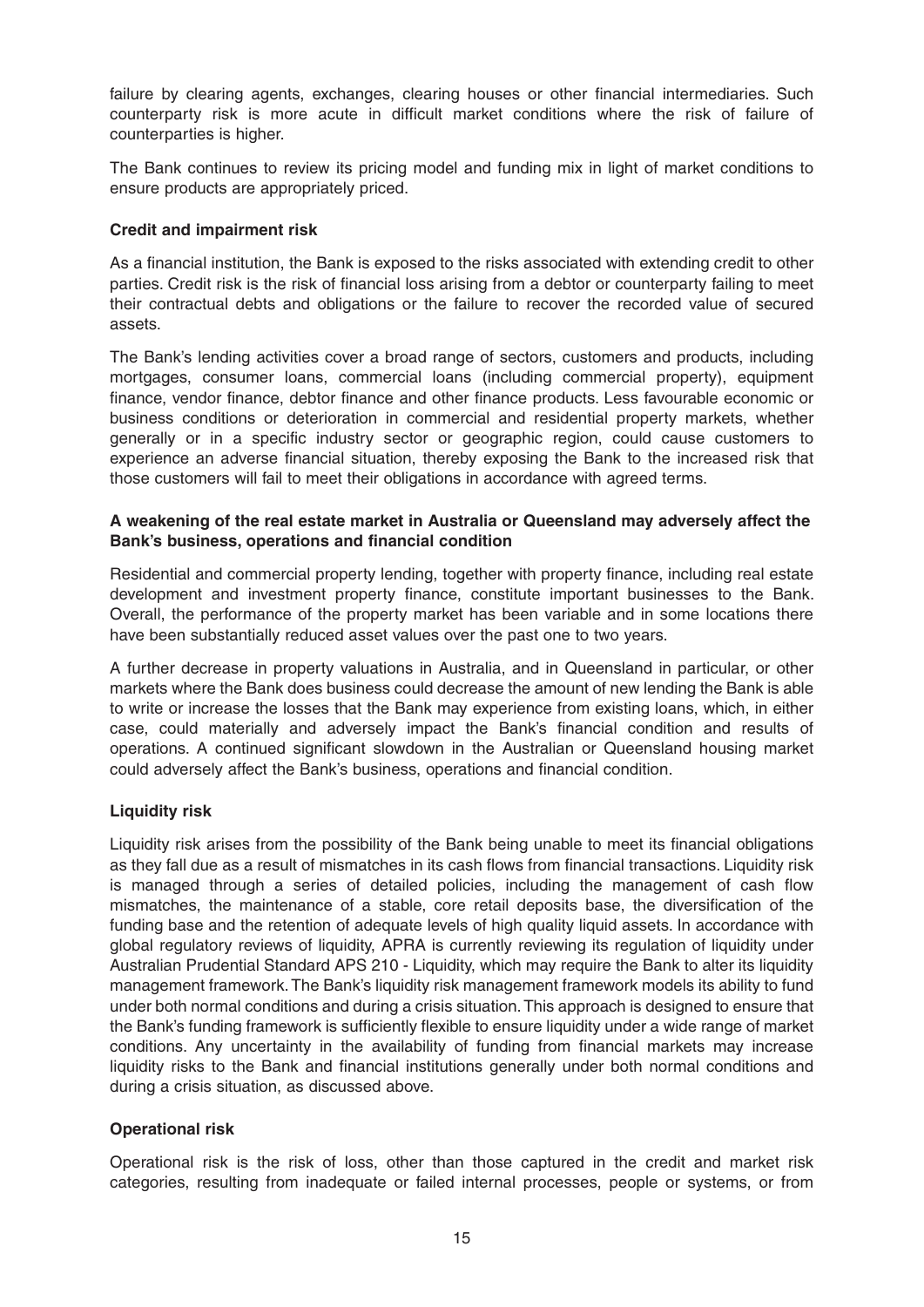external events. The Bank is exposed to a variety of risks including those arising from process error, fraud, technology failure, security and physical protection, franchise agreements entered into with owners of Owner Managed Branches ("OMBs"), customer services, staff skills and performance and product development and maintenance. The Bank manages this risk through appropriate reporting lines, defined responsibilities, policies and procedures and an operational risk program incorporating regular risk monitoring and reporting by each business unit. Operational risks are documented in risk databases which provide the basis for business unit and bank-wide risk profiles, the latter being reported to the Board on a regular basis. Although these steps are in place, there is no guarantee that the Bank will not suffer loss as a result of these risks.

The Bank's ability to attract and retain suitably qualified and skilled employees is an important factor in achieving its strategic objectives. The Bank may in the future have difficulty attracting highly qualified people to fill important roles, which could adversely affect its business, operations and financial condition.

Notwithstanding anything in this risk factor, this risk factor should not be taken as implying that either the Issuer or the Group will be unable to comply with its obligations as a company with securities admitted to the Official List.

#### **Insurance business**

St Andrew's Insurance provides consumer credit insurance and life insurance. These insurance contracts involve the acceptance of significant insurance risk including those where the insured benefit is payable on the occurrence of a specified event such as death, injury or disability caused by accident or illness, or involuntary unemployment. The insured benefit is not linked to the market value of the investments held for the purpose of meeting that benefit and any financial risks are substantially borne by the separately prudentially regulated insurance entities within the Group, of which the Bank is the ultimate shareholder. This risk is largely mitigated by the insurance entities employing conservative investment strategies with little capital value at risk. Any reduction in the value of those investments and any increase in claims could adversely affect the financial performance and position of the insurance entities and the Group. In such an event, the Group's provisions for insurance liabilities may prove inadequate to cover the ultimate liability for claims or other policy benefits, which may adversely affect the financial performance and position of the Bank.

#### **Reliance on external parties**

The Bank's operations depend on performance by a number of external parties under contractual arrangements with the Bank. Non-performance of contractual obligations and poor operational performance of OMBs may have an adverse effect on the Bank's business and financial performance. In addition, the Bank outsources a number of operational services such as information technology and banking platforms, and a number of customer facing products such as Automatic Teller Machines ("ATMs"), credit cards, general insurance products and wealth management services. Although the Bank has taken steps to protect it from the effects of defaults under these arrangements, such defaults may have an adverse effect on the Bank's business continuity and financial performance.

#### **Changes in regulation and government policy**

The Bank is subject to substantial regulatory and legal oversight in Australia. The agencies with regulatory oversight of the Bank and its subsidiaries include, among others, APRA, the RBA, the Australian Competition and Consumer Commission ("ACCC"), ASX Limited (ABN 98 008 624 691) ("ASX") and the Australian Securities and Investments Commission ("ASIC"). Failure to comply with legal and regulatory requirements may have a material adverse effect on the Bank and its reputation among customers and regulators and in the market. Changes to laws, regulations, policies or accounting standards, including changes in interpretation or implementation of laws,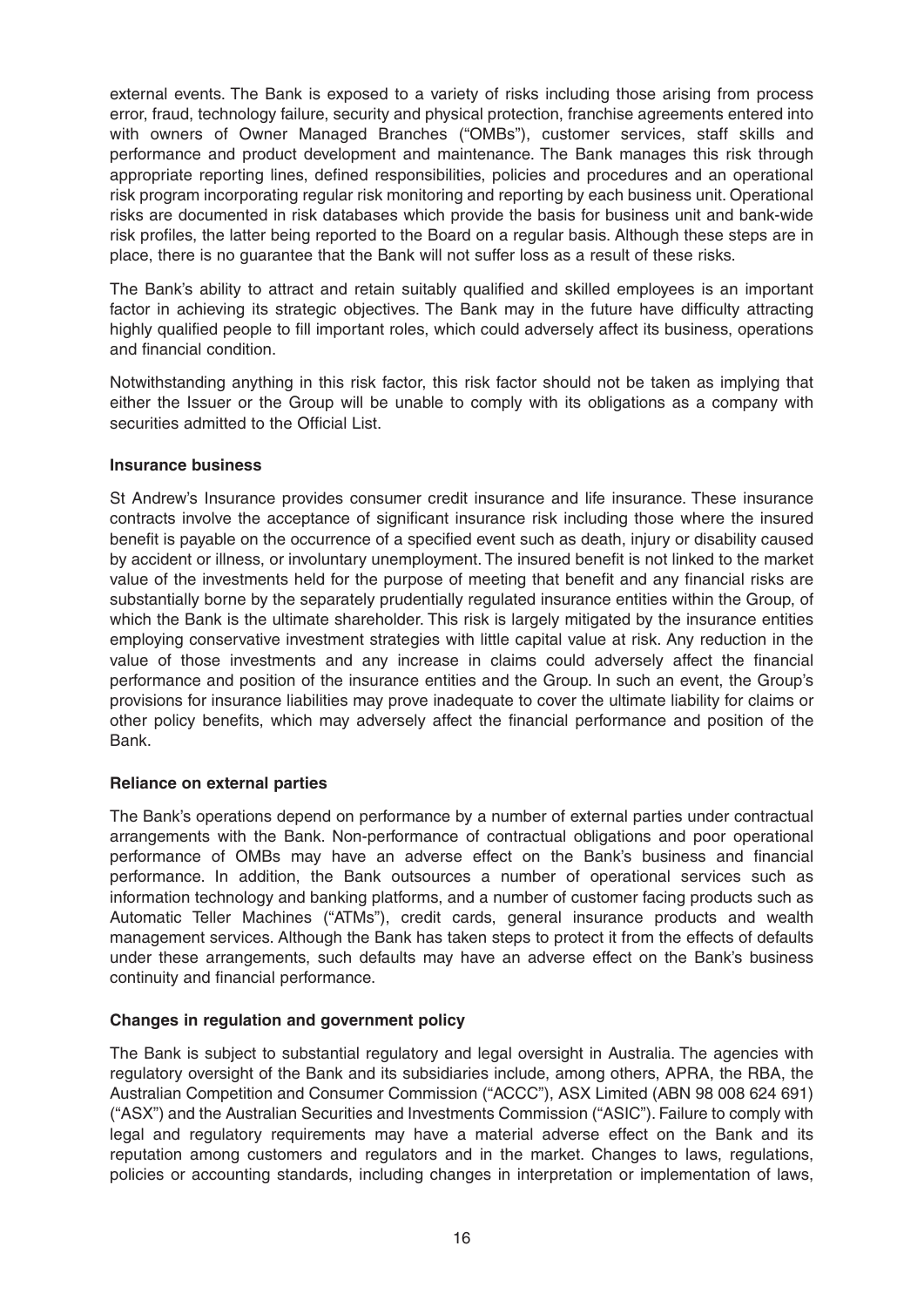regulations, policies or accounting standards, could affect the Bank in substantial and unpredictable ways. These may include required levels, or the measurement, of bank liquidity and capital adequacy, limiting the types of financial services and products that can be offered, and/or reducing the fees which banks can charge on their financial services.

#### **Basel III**

Basel III is a comprehensive set of reform measures, developed by the Basel Committee, to strengthen the regulation, supervision and risk management of the banking sector globally. The proposed implementation of Basel III initiatives by APRA, particularly with respect to capital adequacy principles, may result in changes to the Bank's capital adequacy ratio.

#### **LAGIC**

APRA has implemented revised capital standards for general insurers and life insurers, referred to as Life and General Insurance Capital ("LAGIC"). The intention of LAGIC is to bring greater consistency and risk sensitivity to capital frameworks for general insurers and life insurers. Future changes to the standards may require changes to investment and reinsurance arrangements as well as to the capital held by St. Andrew's Insurance.

#### **Changes in technology**

Technology plays an increasingly important role in the delivery of financial services to customers in a cost effective manner. The Bank's ability to compete effectively in the future will, in part, be driven by its ability to maintain an appropriate technology platform for the efficient delivery of its products and services.

#### **Industry competition**

There is substantial competition for the provision of financial services in the markets in which the Bank operates. The effect of competitive market conditions may adversely impact the earnings and assets of the Bank. These competitive pressures may occur at other levels, such as the competition for acceptable wholesale funding discussed above.

#### **Risks to the Bank growth strategy**

Risks that relate to the Bank's growth strategy are interrelated and include risk of local market saturation, risks associated with geographical diversification, changes in wholesale funding markets and changes in general economic conditions.

Risk of local market saturation: Despite the size of the Queensland market, the Bank faces the challenge of maintaining a high penetration rate in that market in order to achieve continued growth. In addition, the Bank will continue to be exposed to fluctuations in the Queensland economy and property market in particular.

Risk of geographical diversification: Through the mergers with Pioneer Permanent Building Society (North Queensland) in 2006, Home Building Society (Western Australia) in 2007, the acquisition of Virgin Money (Australia) Pty Limited in April 2013 and organic growth in other states, the Bank has expanded its geographical presence and distribution in Australia. This brings challenges to the Bank's management and control systems as it continues to develop as a more geographically diverse organisation.

Funding for growth: Changes in wholesale funding markets may cause an inability to raise sufficient wholesale funds to fund the Bank's asset growth strategies.

Effect of economic conditions: General economic conditions in Australia and Queensland in particular may worsen which could stifle credit growth and restrict the Bank's ability to grow in line with its growth strategy.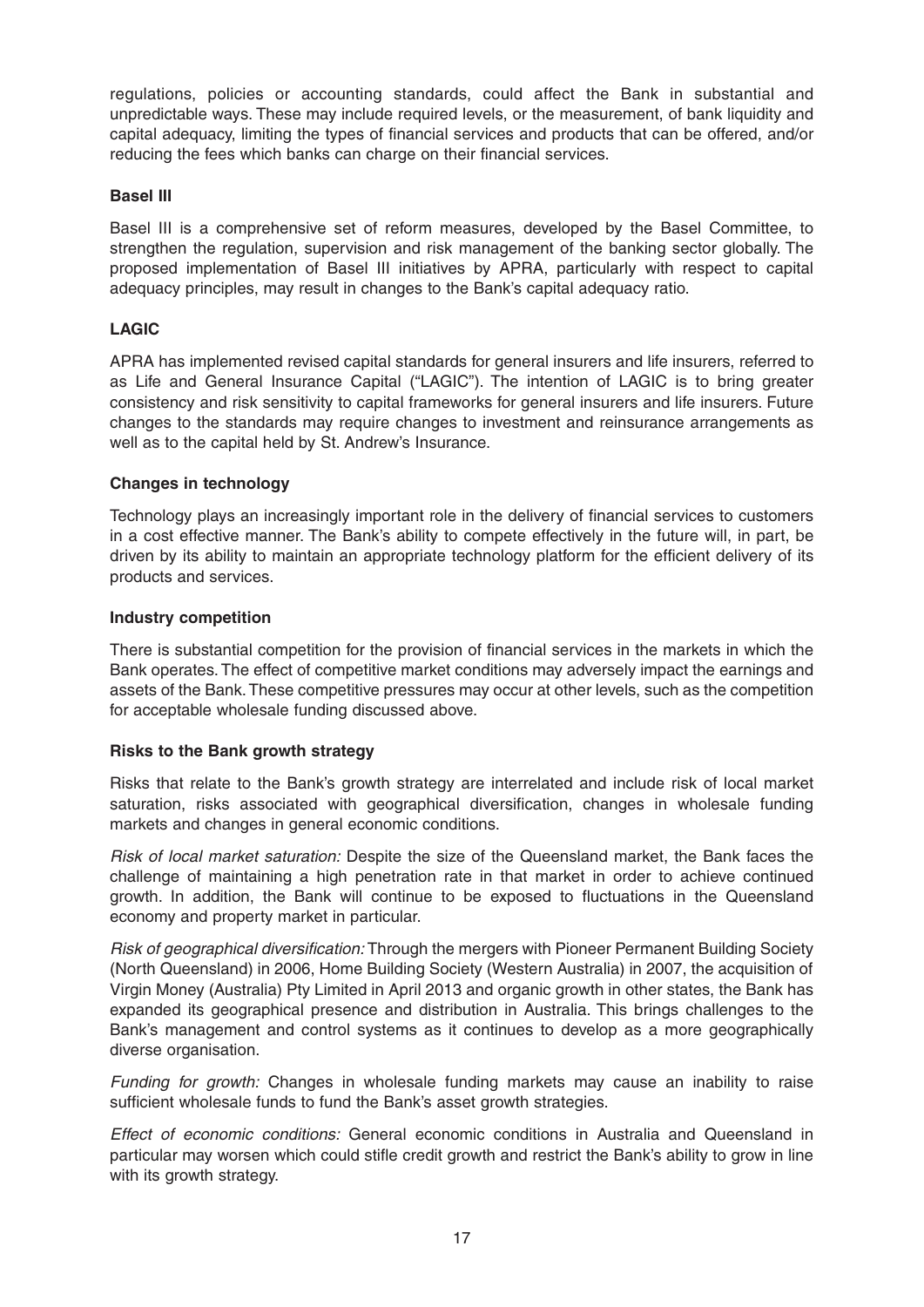#### **Mergers and acquisitions**

The Bank may engage in merger or acquisition activity which facilitates the Bank's strategic direction. Whilst the Bank recognises that benefits may arise from merger or acquisition activities, significant risks exist in both the execution and implementation of such activities.

It is likely that the Bank would raise additional debt or raise equity to finance any major merger or acquisition and this would cause the Bank to face the financial risks and costs associated with additional debt or equity.

Changes in ownership and management may result in impairment of relationships with employees and customers of the acquired businesses. Depending on the type of transaction, it could take a substantial period of time for the Bank to realise the financial benefits of the transaction, if any. During the period immediately following this type of transaction, the Bank's operating results may be adversely affected.

The Bank's failure to adequately manage the risks associated with any mergers or acquisitions could adversely affect the Bank's businesses, financial performance, financial condition and prospects.

#### **Legacy product issues**

BOQ's management team commenced a review of its products, processes and systems following the discovery of an offset account issue in late 2012. An offset account is a savings account that is linked to the depositor's home loan account and reduces the amount of interest payable on the linked home loan. Due to a system error, interest payable on certain linked home loans was not reduced. The ASIC has been advised of the issues and BOQ's priority is to ensure affected customers are reimbursed as soon as practicable. The Bank will refund customers an estimated U.S.\$34.5 million and incur additional remediation costs of U.S.\$11.5 million. These costs have been treated as a one-off legacy item in the results of the financial year ended 31 August 2013.

Around 4% of BOQ's customer base is affected by these issues, some of which date back as far as 2004. The process of refunding customers is expected to be completed by the end of 2014.

There is no assurance that the refund and remediation costs will not be greater than the estimated amounts or that the process of refunding the customers will be completed within the estimated time schedule. The refund and the remediation costs may have an adverse impact on the Bank's financial performance, financial condition, prospects and/or reputation. For consequences that may arise from a damage to the Bank's reputation, see "- Reputation".

#### **Contingent Liabilities**

#### Guarantees, indemnities and letters of credit

There are contingent liabilities arising in the normal course of business for which there are equal and opposite contingent assets and against which no loss is anticipated. Guarantees are provided to third parties on behalf of customers. The credit risks of such facilities are similar to the credit risks of loans and advances.

#### Legal proceedings

On 22 December 2010, ASIC lodged legal proceedings against parties including the Bank, arising out of the collapse of Storm Financial Limited. One proceeding has been heard, and the Bank is awaiting judgement. The proceedings are regulatory in nature. At this stage, no estimate of any potential liability can be made.

On 6 December 2012, a class action was commenced against the Bank, also arising out of the collapse of Storm Financial Limited. The Bank's intention is to defend this action vigorously. At this stage, no estimate of any potential liability can be made.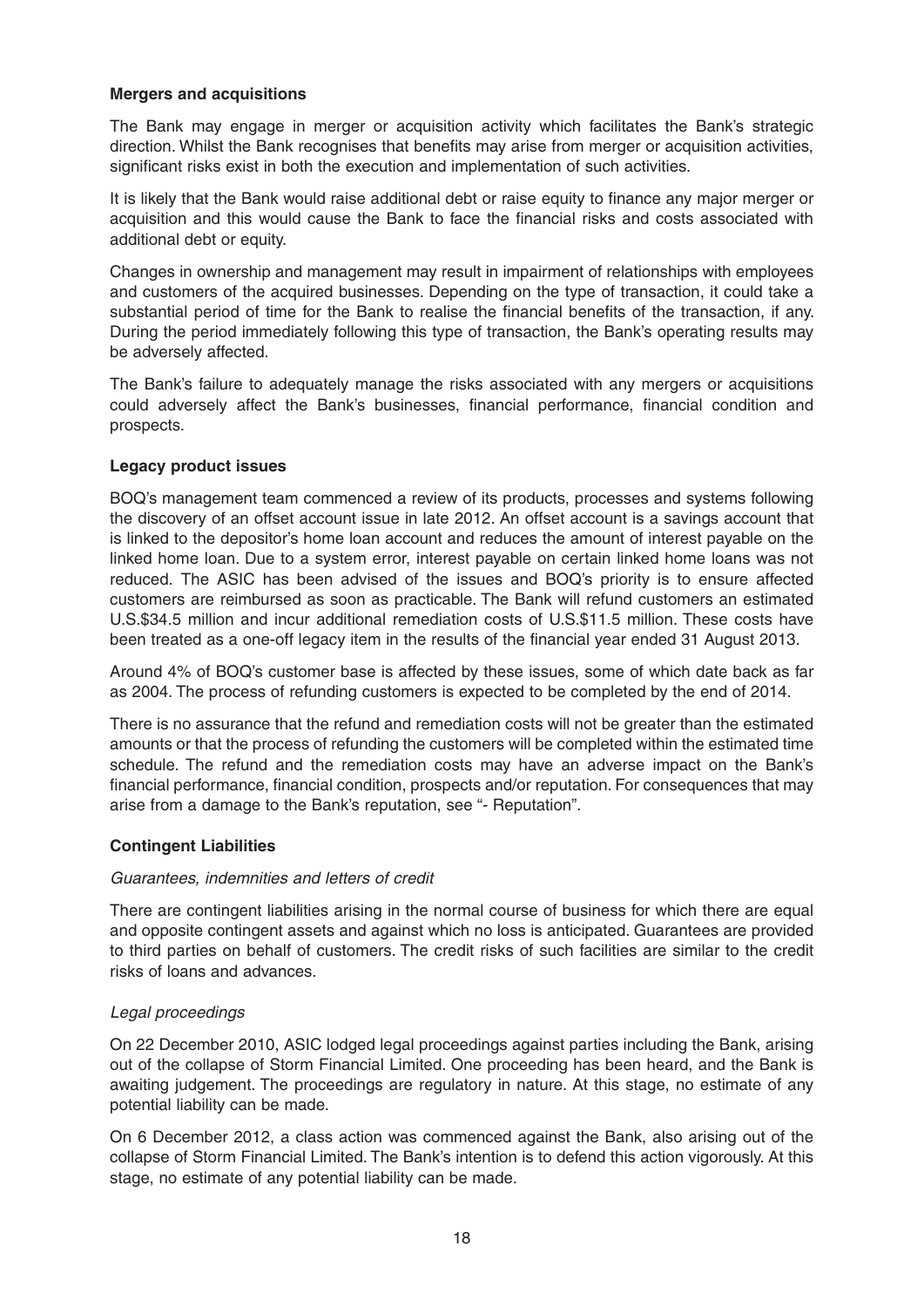On 13 February 2014, the Bank announced that it had successfully defended a long-running legal case involving former owner-managers based in New South Wales. The Supreme Court of New South Wales found in favour of the Bank in each of the separate matters involved in the case, following a 2010 Federal Court judgement which found in favour of the Bank in relation to similar claims from another former owner-manager in New South Wales.

There is a risk that any material or costly dispute or litigation could adversely affect the value of the assets or future financial performance of the Bank. The amount of any potential liability (including but not limited to the financial outcomes) the Bank may have in relation to the matters outlined above is not able to be ascertained at this time but is not presently regarded as material. Even if the financial outcomes of those matters are not material, there are risks associated with the reputation of the Bank or regulatory action and/or further third party civil claims if adverse findings are made against the Bank.

#### **Reputation**

Reputation risk may arise through the actions of the Bank and adversely affect perceptions of the Bank held by the public, shareholders, regulators or rating agencies. These issues include appropriately dealing with potential conflicts of interests, legal and regulatory requirements, ethical issues, money laundering laws, trade sanctions legislation, privacy laws, information security policies and sales and trading practices. Damage to the Bank's reputation may have an adverse impact on the Bank's financial performance, capacity to source funding and liquidity, cost of sourcing funding and liquidity and by constraining business opportunities.

#### **Credit ratings**

The credit ratings assigned to the Bank by rating agencies are based on an evaluation of a number of factors, including its financial strength. A credit rating downgrade could also be driven by the occurrence of one or more of the other risks discussed in this Information Memorandum or by other events. If the Bank fails to maintain its current corporate credit ratings, this could adversely affect its cost of funds and related margins, liquidity, competitive position and access to capital markets.

#### **Changes to accounting policies may adversely affect the Bank's business, operations and financial condition**

The accounting policies and methods that the Bank applies are fundamental to how it records and reports its financial position and results of operations. Management of the Bank must exercise judgment in selecting and applying many of these accounting policies and methods so that they not only comply with generally accepted accounting principles but they also reflect the most appropriate manner in which to record and report on the financial position and results of operations. However, these accounting policies may be applied inaccurately, resulting in a misstatement of financial position and results of operations.

In some cases, management must select an accounting policy or method from two or more alternatives, any of which might comply with generally accepted accounting principles and is reasonable under the circumstances, yet might result in reporting materially different outcomes than would have been reported under another alternative.

#### **Dependence on the Australian and Queensland economies**

The Bank's revenues and earnings are dependent on economic activity and the level of financial services its customers require. In particular, lending is dependent on customer and investor confidence, the state of the economy, the residential lending market and prevailing market interest rates in Australia and in Queensland in particular. These factors are, in turn, impacted by both domestic and international economic and political events, natural disasters and the general state of the global economy.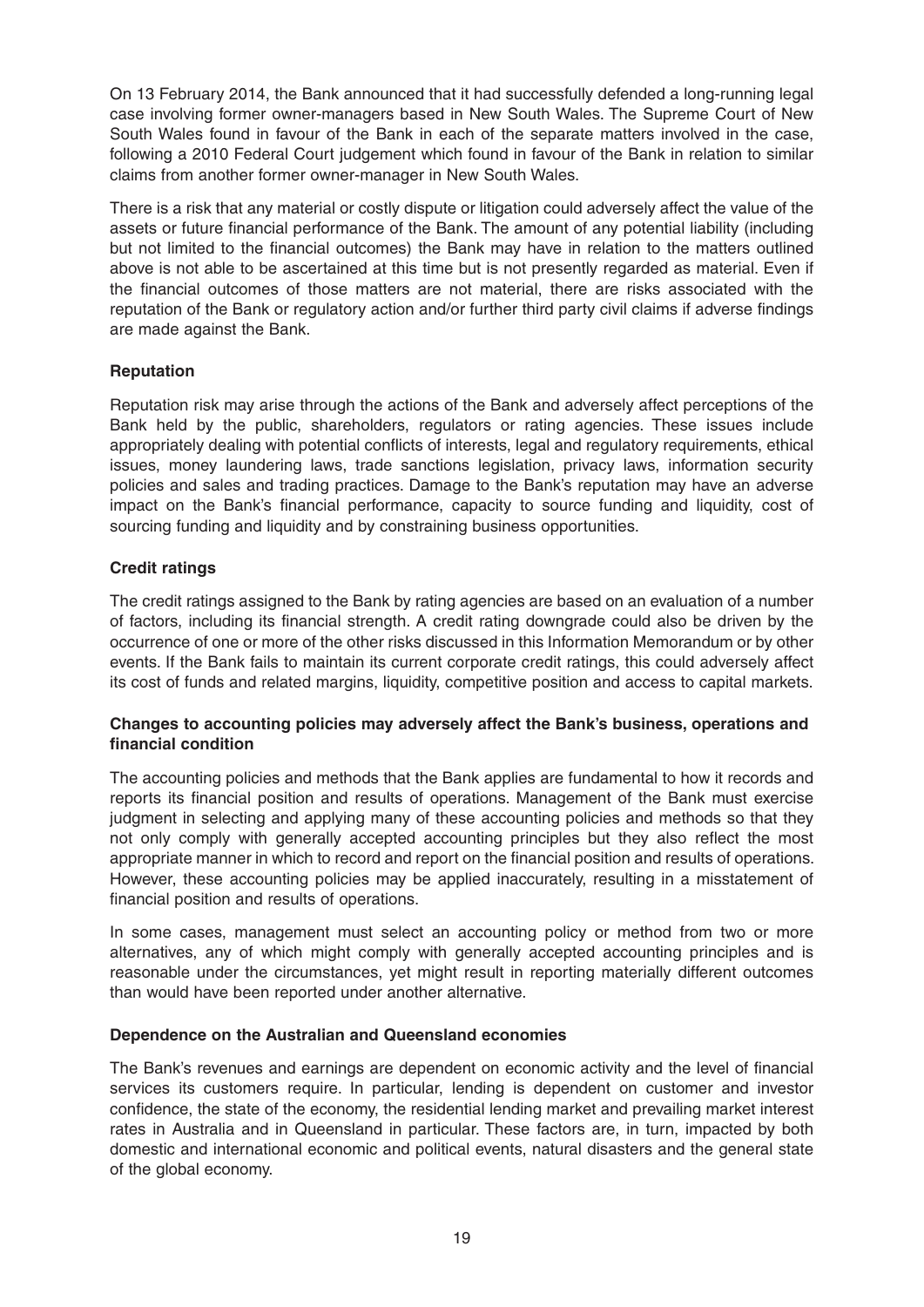The ongoing global uncertainty due to increased sovereign risk, slowing global demand and the threat of a return to global recession, has impacted global economic activity. This disruption has led to high levels of uncertainty and volatility, negatively impacting economic growth, credit growth and consumer and business confidence. A further downturn in the Australian or Queensland economy could adversely impact the Bank's results of operations, liquidity, capital resources and financial condition.

Geopolitical instability, such as threats of, potential for, or actual conflict, occurring around the world may also adversely affect global financial markets, general economic and business conditions and, in turn, the Bank's business, operations and financial condition.

#### **Risk of natural disasters**

Natural disasters such as (but not restricted to) cyclones, floods and earthquakes, and the economic and financial market implications of such disasters on domestic and global conditions can adversely affect the Bank's business, operations and financial condition.

#### **Environmental risk**

The Bank and its customers operate businesses and hold assets in a diverse range of geographical locations. Any significant environmental change or external event (including fire, storm, flood, earthquake or pandemic) in any of these locations has the potential to disrupt business activities, impact on the Bank's operations, damage property and otherwise affect the value of assets held in the affected locations and the Bank's ability to recover amounts owing to it. In addition, such an event could have an adverse impact on economic activity, consumer and investor confidence, or the levels of volatility in financial markets, which could adversely affect the Bank's businesses, financial performance, capital resources, financial condition and prospects.

#### **The Bank is exposed to risks associated with information security, which may adversely impact its business, operations and financial condition**

Information security means protecting information and information systems from unauthorised access, use, disclosure, disruption, modification, perusal, inspection, recording or destruction. By its nature, the Bank handles a considerable amount of personal and confidential information about its customers and its own internal operations.

The Bank employs a team of information security experts who are responsible for the development and implementation of the Bank's information security policies. The Bank is conscious that threats to information security are continuously evolving and as such the Bank conducts regular internal and external reviews to ensure new threats are identified, evolving risks are mitigated, policies and procedures are updated and good practice is maintained. However, there is a risk that information may be inadvertently or inappropriately accessed or distributed or illegally accessed or stolen. Any unauthorised use of confidential information could potentially result in breaches of privacy laws, regulatory sanctions, legal action and claims of compensation or erosion to the Bank's competitive market position, which could adversely affect the Bank's financial position and reputation.

#### **Unexpected changes to the Bank's licence to operate in any jurisdiction may adversely affect its business, operations and financial condition**

The Bank is licensed to operate in the various states and territories in which it operates. Unexpected changes in the conditions of the licences to operate by governments, administrations or regulatory agencies which prohibit or restrict the Bank from trading in a manner that was previously permitted may adversely impact the Bank's financial results.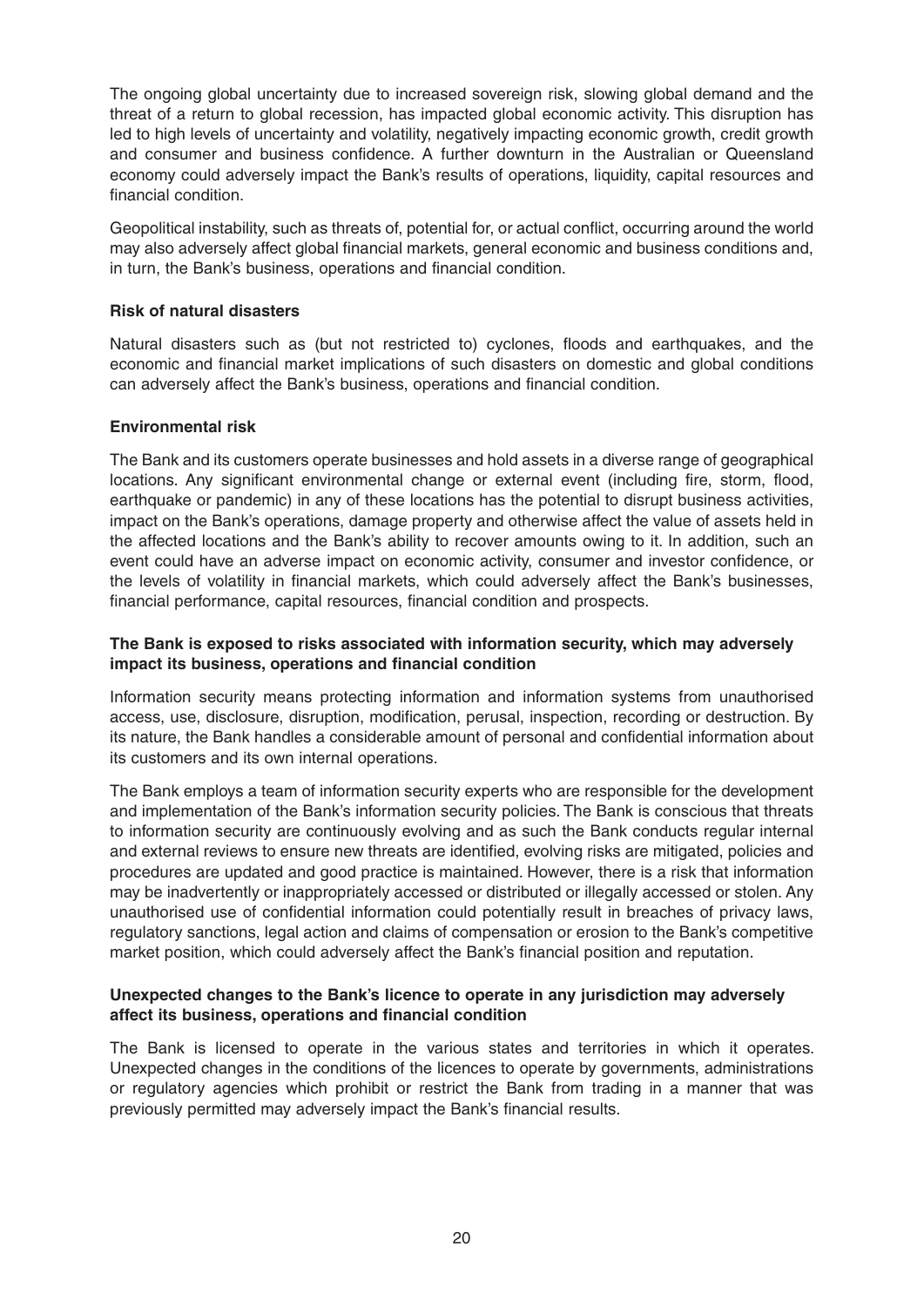#### **Risk of a major systemic shock to the Australian, New Zealand or other financial systems**

There is a risk that a major systemic shock, similar to that experienced recently in Europe, could occur that causes an adverse impact on the Australian and New Zealand financial systems.

Recently there has been an increased focus on the potential for sovereign debt defaults and/or significant bank failures in the 17 countries comprising the Eurozone. There can be no assurance that the market disruptions in the Eurozone, including the increased cost of funding for certain Eurozone governments, will not spread, nor can there be any assurance that future assistance packages will be available or sufficiently robust to address any further market contagion in the Eurozone or elsewhere.

Any such market and economic disruptions could have an adverse effect on financial institutions such as the Bank because consumer and business confidence may decrease, unemployment may rise and demand for the products and services the Bank provides may decline, thereby reducing the Bank's earnings. These conditions may also affect the ability of its borrowers to repay their loans, or the Bank's counterparties to meet their obligations, causing it to incur higher credit losses. These events could also result in the undermining of confidence in the financial system, reducing liquidity and impairing the Bank's access to funding and impairing its customers and counterparties and their businesses.

The nature and consequences of any such event are difficult to predict and there can be no guarantee that the Bank could respond effectively to any such event. If the Bank were not to respond effectively, the Bank's businesses, financial performance, financial condition and prospects could be adversely affected.

#### **The Bank may experience challenges in managing its capital base, which could give rise to greater volatility in capital ratios**

The Bank's capital base is critical to the management of its businesses and access to funding. The Bank is required by APRA to maintain adequate regulatory capital.

Under current regulatory requirements, risk-weighted assets and expected loan losses increase as a counterparty's risk grade worsens. These additional regulatory capital requirements compound any reduction in capital resulting from increased provisions for loan losses and lower profits in times of stress. As a result, greater volatility in capital ratios may arise and may require the Bank to raise additional capital. There can be no certainty that any additional capital required would be available or could be raised on reasonable terms.

Global and domestic regulators have released proposals, including the Basel III proposals, to strengthen, among other things, the liquidity and capital requirements of banks, funds management entities, and insurance entities.

#### **Absence of government-sponsored financial stabilisation**

In response to the global financial crisis ("GFC"), a number of government-sponsored financial stabilisation packages (including guarantees of certain bank obligations) were introduced around the world, including in Australia. International capital markets and liquidity conditions improved following the GFC and banks were able to raise non-government guaranteed funds. Many such government-sponsored financial stabilisation packages were withdrawn or phased out, including in relation to wholesale funding. There is no certainty that financial conditions will improve or remain stable, nor that government-sponsored financial stabilisation packages would be re-introduced if conditions deteriorated.

The absence of government-sponsored financial stabilisation schemes may result in stress on the global financial system or regional financial systems, which could adversely impact the Bank and its customers and counterparties. Specifically, it could adversely affect the Bank's ability to access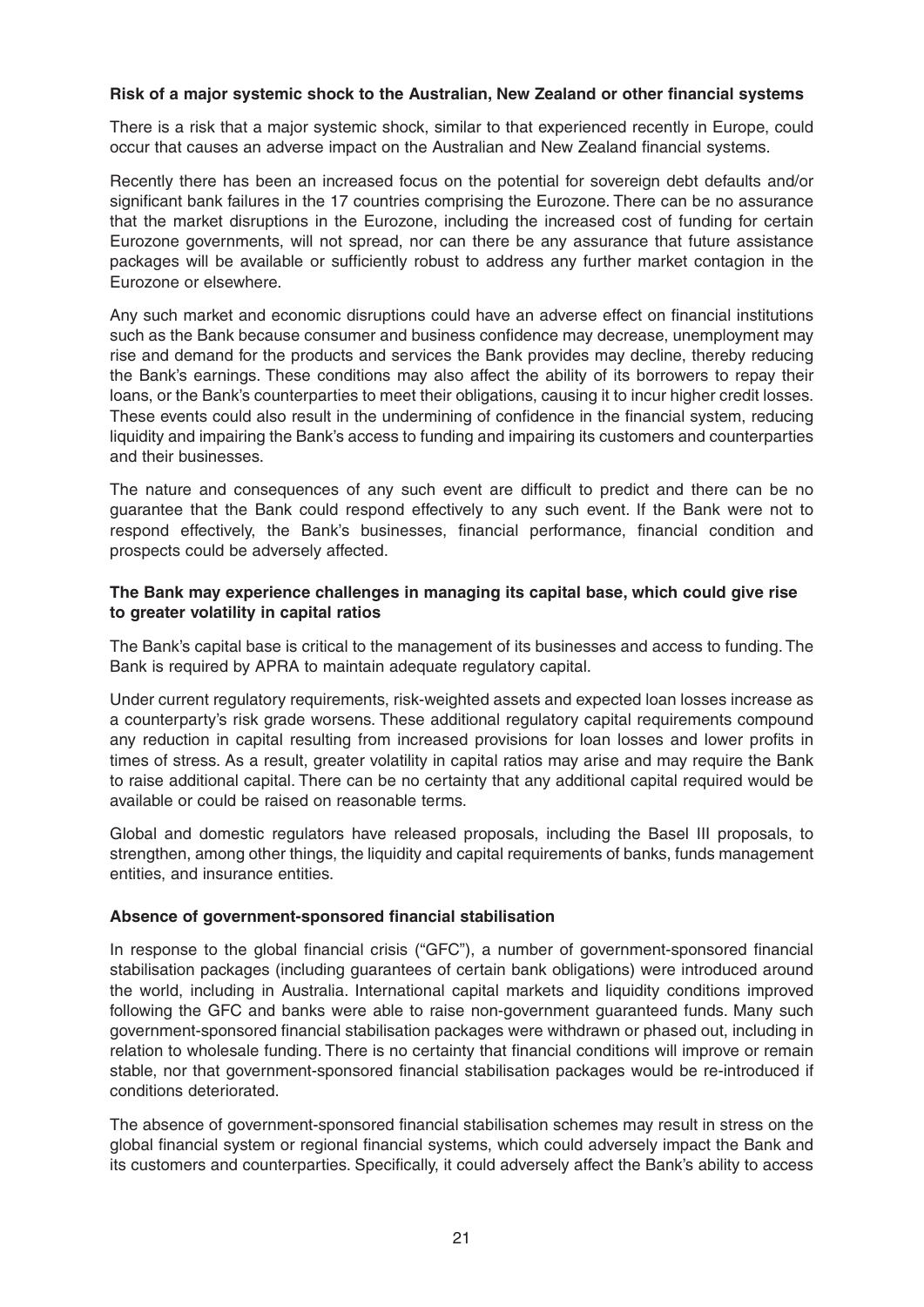sources of funding and lead to a decrease in the Bank's liquidity position and an increase in its funding costs, negatively affecting the Bank's business, operations and financial condition.

#### **General risks**

#### **Changes in economic conditions**

The financial performance of the Bank could be affected by changes in economic conditions in Queensland, Australia and overseas. Such changes include:

- changes in economic growth, unemployment levels and consumer confidence which may lead to a general fall in the demand for the Bank's products and services;
- changes in underlying cost structures for labour and service charges;
- changes in fiscal and monetary policy, including inflation and interest rates, which may impact the profitability of the Bank or a general fall in the demand for the Bank's products and services;
- declines in aggregate investment and economic output in Queensland, Australia or in key offshore regions;
- national or international political and economic instability or the instability of national or international financial markets including as a result of terrorist acts or war; and
- changes in asset values, particularly commercial and residential real estate.

The dislocation in credit and capital markets over the last three to four years has significantly impacted global economic activity including the Australian economy, with domestic and global economies slowing or in a recession and experiencing rising unemployment. This has led to a decrease in credit growth and the reduction in consumer and business confidence which in turn has impacted values of commercial and residential real estate. The Queensland and Australian economies have performed well in some industry sectors, such as resources and resource related industries and services, but have slowed in other sectors such as some retail sectors and financial services. A further downturn in sectors of the Queensland or Australian economy or in the Queensland or Australian economy generally or slowing of the stronger sectors of the economy may lead to a lower demand for the Bank's products and services, or adversely affect the performance of the Bank's asset portfolio, and therefore could further adversely impact the Bank's financial performance and position.

Although the Bank will have in place a number of strategies to minimise the exposure to economic risk and will engage in prudent management practices to minimise its exposure to risk in the future, such factors may nonetheless have an adverse impact on the Bank's financial performance and position.

#### **Risks related to the structure of a particular issue of Notes**

Notes issued under the Programme may have features which contain particular risks for potential investors. Set out below is a description of the most common such features:

#### Notes subject to optional redemption by the Issuer

An optional redemption feature of Notes is likely to limit their market value. During any period when the Issuer may elect to redeem Notes, the market value of those Notes generally will not rise substantially above the price at which they can be redeemed. This also may be true prior to any redemption period.

The Issuer may be expected to redeem Notes when its cost of borrowing is lower than the interest rate on the Notes. At those times, an investor generally would not be able to reinvest the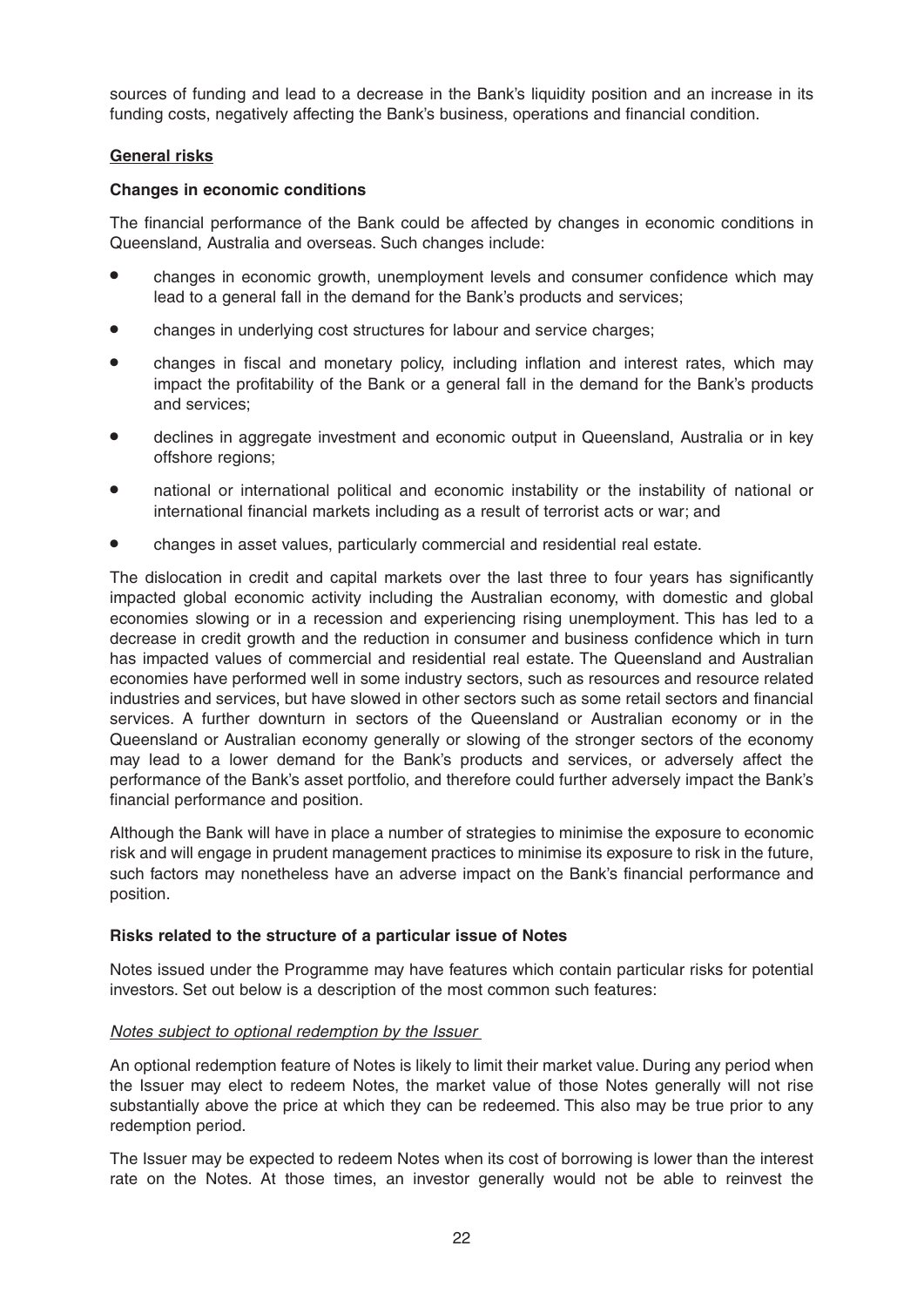redemption proceeds at an effective interest rate as high as the interest rate on the Notes being redeemed and may only be able to do so at a significantly lower rate. Potential investors should consider reinvestment risk in light of other investments available at that time.

#### **Fixed/Floating Rate Notes**

Fixed/Floating Rate Notes may bear interest at a rate that the Issuer may elect to convert from a fixed rate to a floating rate, or from a floating rate to a fixed rate. Where the Issuer has the right to effect such a conversion, this will affect the secondary market and the market value of the Notes since the Issuer may be expected to convert the rate when it is likely to produce a lower overall cost of borrowing. If the Issuer converts from a fixed rate to a floating rate in such circumstances, the spread on the Fixed/Floating Rate Notes may be less favourable than then prevailing spreads on comparable Floating Rate Notes tied to the same reference rate. In addition, the new floating rate at any time may be lower than the rates on other Notes. If the Issuer converts from a floating rate to a fixed rate in such circumstances, the fixed rate may be lower than then prevailing rates on its Notes.

#### Notes issued at a substantial discount or premium

The market values of securities issued at a substantial discount or premium from their principal amount tend to fluctuate more in relation to general changes in interest rates than do prices for conventional interest-bearing securities. Generally, the longer the remaining term of the securities, the greater the price volatility as compared to conventional interest-bearing securities with comparable maturities.

#### **Risks related to Notes generally**

Set out below is a brief description of certain risks relating to the Notes generally:

#### Modification and waiver

The conditions of the Notes contain provisions for calling meetings of Noteholders to consider matters affecting their interests generally. These provisions permit defined majorities to bind all Noteholders including Noteholders who did not attend and vote at the relevant meeting and Noteholders who voted in a manner contrary to the majority.

The conditions of the Notes also provide that the Principal Paying Agent and the Issuer may, without the consent of Noteholders, agree to (i) any modification of the Notes, the Coupons or the Agency Agreement which is not prejudicial to the interests of the Noteholders or (ii) any modification of the Notes, the Coupons, or the Agency Agreement which is of a formal, minor or technical nature or is made to correct a manifest error or to comply with a mandatory provision of law.

#### EU Savings Directive

Under EC Council Directive 2003/48/EC on the taxation of savings income (the "EU Savings Directive") Member States are required to provide to the tax authorities of another Member State details of payments of interest (or similar income) paid by a person within its jurisdiction to an individual resident in that other Member State or to certain limited types of entities established in that other Member State. However, for a transitional period, Luxembourg and Austria are instead required (unless during that period they elect otherwise) to operate a withholding system in relation to such payments (the ending of such transitional period being dependent upon the conclusion of certain other agreements relating to information exchange with certain other countries). A number of non-EU countries and territories including Switzerland have adopted similar measures (a withholding system in the case of Switzerland). In April 2013, the Luxembourg government announced its intention to abolish the withholding system with effect from 1st January, 2015 in favour of automatic information exchange under the EU Savings Directive.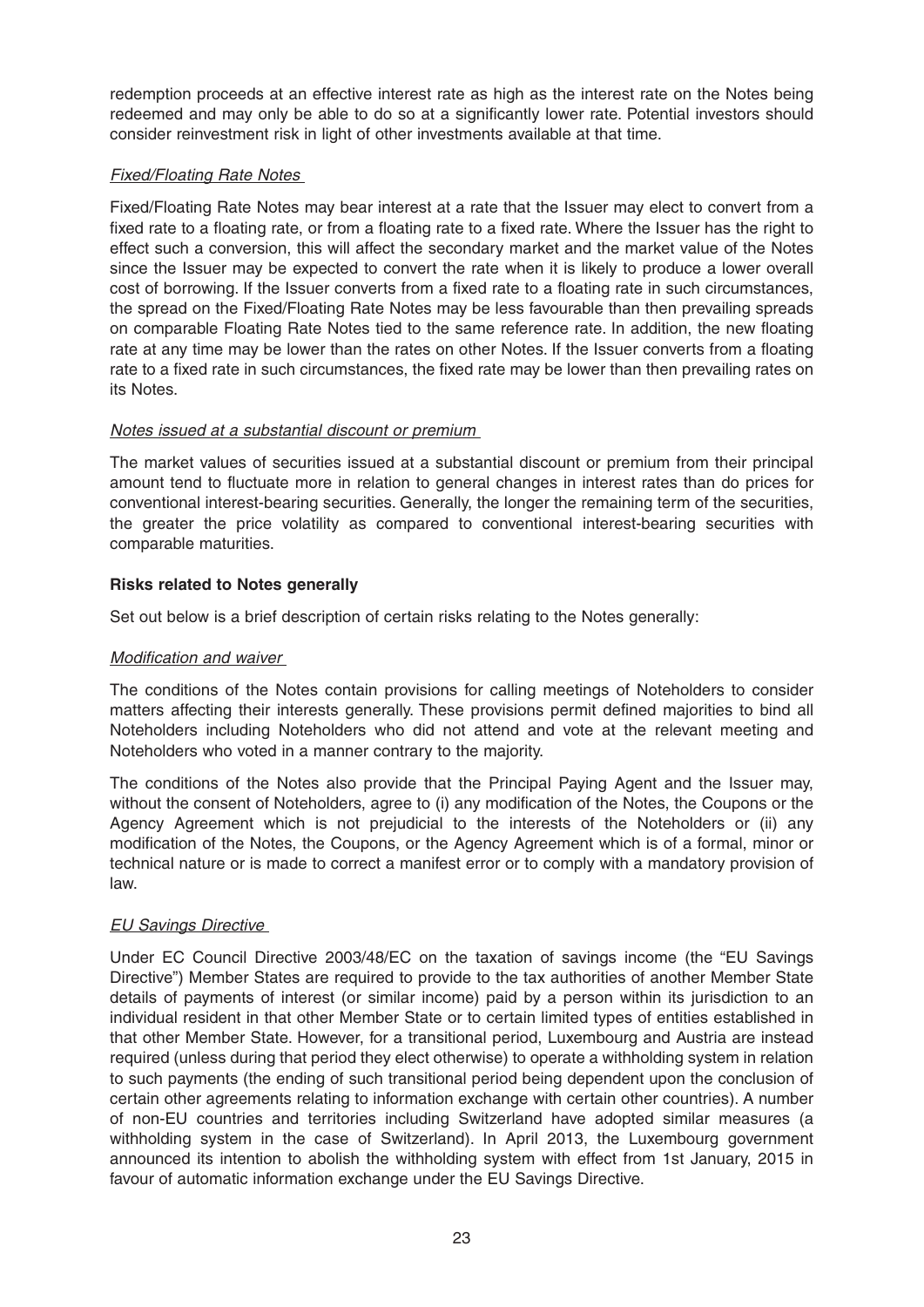The European Commission has proposed certain amendments to the EU Savings Directive, which may, if implemented, amend or broaden the scope of the requirements described above.

If a payment were to be made or collected through a Member State which has opted for a withholding system and an amount of, or in respect of, tax were to be withheld from that payment, neither the Issuer nor any Paying Agent nor any other person would be obliged to pay additional amounts with respect to any Note as a result of the imposition of such withholding tax. The Issuer is required to maintain a Paying Agent in a Member State that is not obliged to withhold or deduct tax pursuant to the EU Savings Directive.

#### Change of law

The conditions of the Notes are based on English law in effect as at the date of this Information Memorandum. No assurance can be given as to the impact of any possible judicial decision or change to English law or administrative practice after the date of this Information Memorandum.

#### Notes where denominations involve integral multiples: Definitive Notes

In relation to any issue of Notes which have a denomination consisting of the minimum Specified Denomination plus a higher integral multiple of another smaller amount, it is possible that such Notes may be traded in amounts in excess of such minimum Specified Denomination that are not integral multiples of such minimum Specified Denomination. In such a case a Noteholder who, as a result of trading such amounts, holds a principal amount which is less than the minimum Specified Denomination in his account with the relevant clearing system at the relevant time may not receive a Definitive Note in respect of such holding (should Definitive Notes be printed) and would need to purchase a principal amount of Notes such that its holding amounts to a Specified Denomination.

If Definitive Notes are issued, Noteholders should be aware that Definitive Notes which have a denomination that is not an integral multiple of the minimum Specified Denomination may be illiquid and difficult to trade.

#### **U.S. Foreign Account Tax Compliance Withholding may affect payments on the Notes**

Whilst the Notes are in global form and held within Euroclear Bank S.A./N.V. or Clearstream Banking, société anonyme (together the "ICSDs"), in all but the most remote circumstances, it is not expected that the new reporting regime and potential withholding tax imposed by sections 1471 through 1474 of the U.S. Internal Revenue Code of 1986 ("FATCA") will affect the amount of any payment received by the ICSDs (see United Kingdom Taxation, FATCA Disclosure, The Proposed Financial Transactions Tax and EU Savings Directive - FATCA Disclosure). However, FATCA may affect payments made to custodians or intermediaries in the subsequent payment chain leading to the ultimate investor if any such custodian or intermediary generally is unable to receive payments free of FATCA withholding. It also may affect payment to any ultimate investor that is a financial institution that is not entitled to receive payments free of withholding under FATCA, or an ultimate investor that fails to provide its broker (or other custodian or intermediary from which it receives payment) with any information, forms, other documentation or consents that may be necessary for the payments to be made free of FATCA withholding. Investors should choose the custodians or intermediaries with care (to ensure each is compliant with FATCA or other laws or agreements related to FATCA) and provide each custodian or intermediary with any information, forms, other documentation or consents that may be necessary for such custodian or intermediary to make a payment free of FATCA withholding. Investors should consult their own tax adviser to obtain a more detailed explanation of FATCA and how FATCA may affect them. The Issuer's obligations under the Notes are discharged once it has paid the common depositary for the ICSDs (as bearer of the Notes) and the Issuer has therefore no responsibility for any amount thereafter transmitted through the ICSDs and custodians or intermediaries.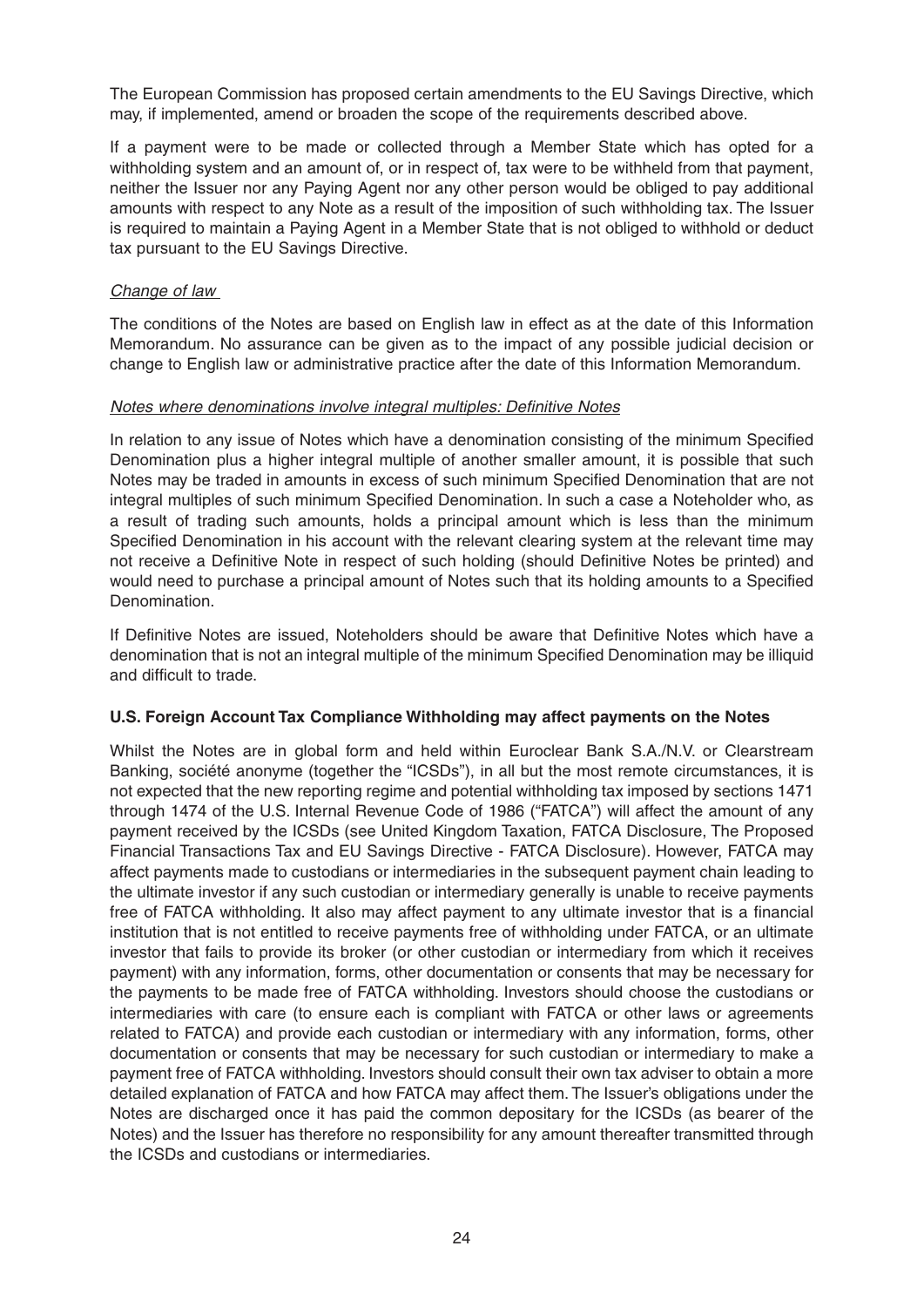#### **Risks related to the market generally**

Set out below is a brief description of the principal market risks, including liquidity risk, exchange rate risk, interest rate risk and credit risk:

#### The secondary market generally

Notes may have no established trading market when issued, and one may never develop. If a market does develop, it may not be very liquid. Therefore, investors may not be able to sell their Notes easily or at prices that will provide them with a yield comparable to similar investments that have a developed secondary market. This is particularly the case for Notes that are especially sensitive to interest rate, currency or market risks, are designed for specific investment objectives or strategies or have been structured to meet the investment requirements of limited categories of investors. These types of Notes generally would have a more limited secondary market and more price volatility than conventional debt securities. Illiquidity may have a severely adverse effect on the market value of Notes.

#### Exchange rate risks and exchange controls

The Issuer will pay principal and interest on the Notes in the Specified Currency. This presents certain risks relating to currency conversions if an investor's financial activities are denominated principally in a currency or currency unit (the "Investor's Currency") other than the Specified Currency. These include the risk that exchange rates may significantly change (including changes due to devaluation of the Specified Currency or revaluation of the Investor's Currency) and the risk that authorities with jurisdiction over the Investor's Currency may impose or modify exchange controls. An appreciation in the value of the Investor's Currency relative to the Specified Currency would decrease (1) the Investor's Currency-equivalent yield on the Notes, (2) the Investor's Currency-equivalent value of the principal payable on the Notes and (3) the Investor's Currency equivalent market value of the Notes.

Government and monetary authorities may impose (as some have done in the past) exchange controls that could adversely affect an applicable exchange rate. As a result, investors may receive less interest or principal than expected, or no interest or principal.

#### Interest rate risks

Investment in Fixed Rate Notes involves the risk that subsequent changes in market interest rates may adversely affect the value of the Fixed Rate Notes.

#### Credit ratings may not reflect all risks

One or more independent credit rating agencies may assign credit ratings to the Notes. The ratings may not reflect the potential impact of all risks related to structure, market, additional factors discussed above, and other factors that may affect the value of the Notes. A credit rating is not a recommendation to buy, sell or hold securities and may be revised or withdrawn by the rating agency at any time.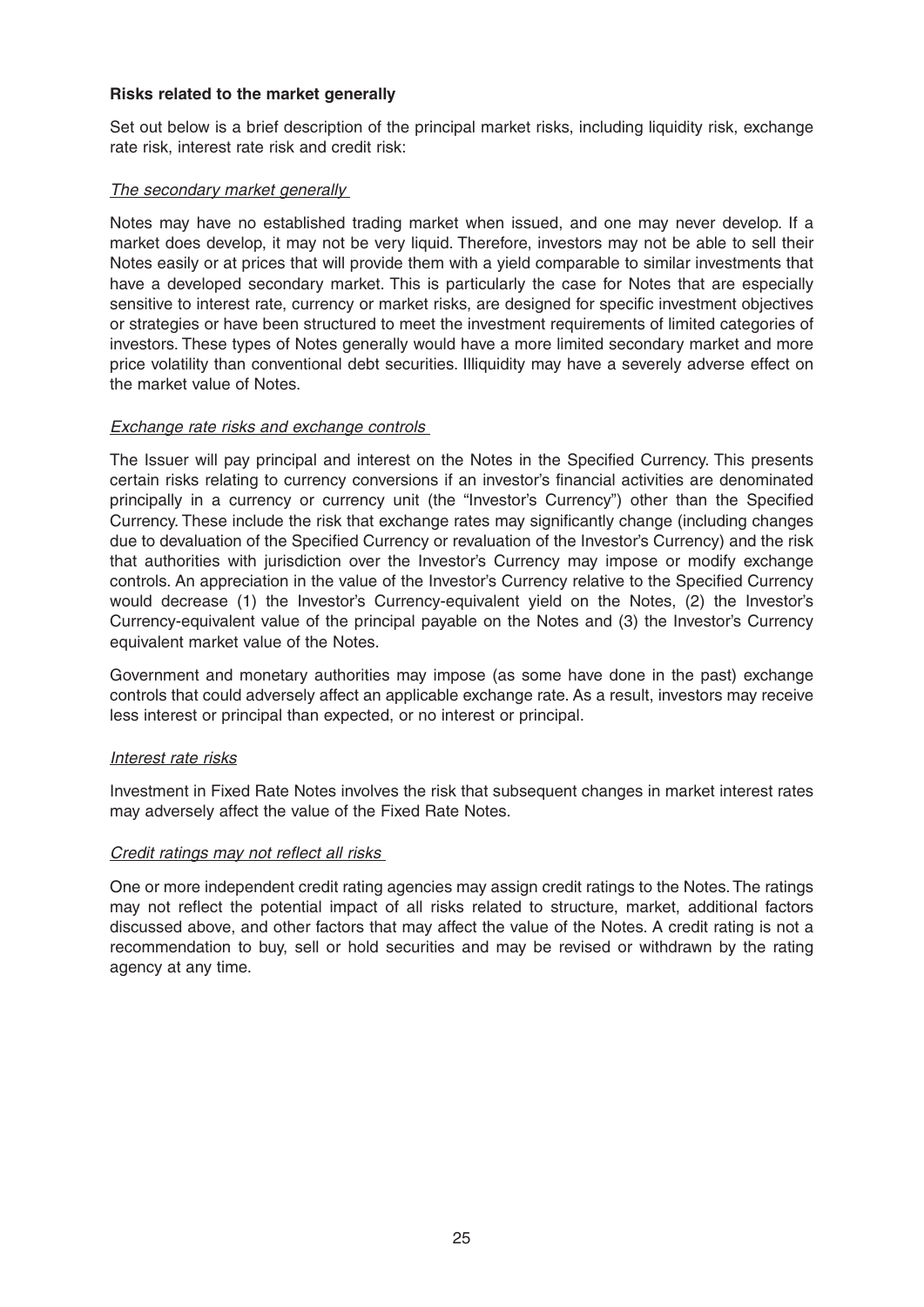### **Form of the Notes**

#### **Initial Issue of Notes**

Each Tranche of Notes will initially be represented by either a Temporary Global Note or a Permanent Global Note, which on issue, in either case, will be delivered to a common depositary outside the United States for Euroclear and Clearstream, Luxembourg (the "Common Depositary"). Upon such delivery, Euroclear or Clearstream, Luxembourg will credit each subscriber with a nominal amount of Notes equal to the nominal amount thereof for which it has subscribed and paid.

Notes that are initially deposited with the Common Depositary may also be credited to the accounts of subscribers with other clearing systems through direct or indirect accounts with Euroclear and Clearstream, Luxembourg held by other clearing systems. Conversely, Notes that are initially deposited with any other clearing system may similarly be credited to the accounts of subscribers with Euroclear, Clearstream, Luxembourg or other clearing systems.

#### **Relationship of Accountholders with Clearing Systems**

Each of the persons shown in the records of Euroclear, Clearstream, Luxembourg or any other clearing system as the holder of a Note represented by a Temporary Global Note or a Permanent Global Note (each a "Global Note") must look solely to Euroclear, Clearstream, Luxembourg or such other clearing system (as the case may be) for his share of each payment made by the Issuer to the bearer of such Global Note, and in relation to all other rights arising under the Global Notes, subject to and in accordance with the respective rules and procedures of Euroclear, Clearstream, Luxembourg or such other clearing system (as the case may be). Subject to the Terms and Conditions such person shall have no claim directly against the Issuer in respect of payments due on the Notes for so long as the Notes are represented by such Global Note and such obligations of the Issuer will be discharged by payment to the bearer of such Global Note in respect of each amount so paid.

#### **Exchange**

1. **Temporary Global Notes**. On and after the date (the "Exchange Date") which is 40 days after a Temporary Global Note is issued, interests in a Temporary Global Note will be exchangeable (free of charge) upon a request as described therein either for (i) interests in a Permanent Global Note of the same Series or (ii) for Definitive Notes of the same Series (as indicated in the applicable Final Terms and subject, in the case of Definitive Notes, to such notice period as is specified in the applicable Final Terms), in each case against certification of beneficial ownership as described below unless such certification has already been given. The holder of a Temporary Global Note will not be entitled to collect any payment of interest, principal or other amount due on or after the Exchange Date unless, upon due certification, exchange of the Temporary Global Note for an interest in a Permanent Global Note or for Definitive Notes is improperly withheld or refused.

2. **Permanent Global Notes.** The applicable Final Terms will specify that a Permanent Global Note will be exchangeable (free of charge), in whole but not in part, for Definitive Notes upon either (i) not less than 60 days' written notice from Euroclear and/or Clearstream, Luxembourg (acting on the instructions of any holder of an interest in such Permanent Global Note) to the Agent as described therein1 or (ii) only upon the occurrence of an Exchange Event. For these purposes, "Exchange Event" means that (i) an Event of Default (as defined in Condition 9) has occurred and is continuing, (ii) the Issuer has been notified that both Euroclear and Clearstream, Luxembourg have been closed for business for a continuous period of 14 days (other than by reason of holiday, statutory or otherwise) or have announced an intention permanently to cease business or have in fact done so and no successor clearing system is available or (iii) the Issuer has or will become subject to adverse tax consequences which would not be suffered were the Notes represented by the Permanent Global Note in definitive form. The Issuer will promptly give notice to Noteholders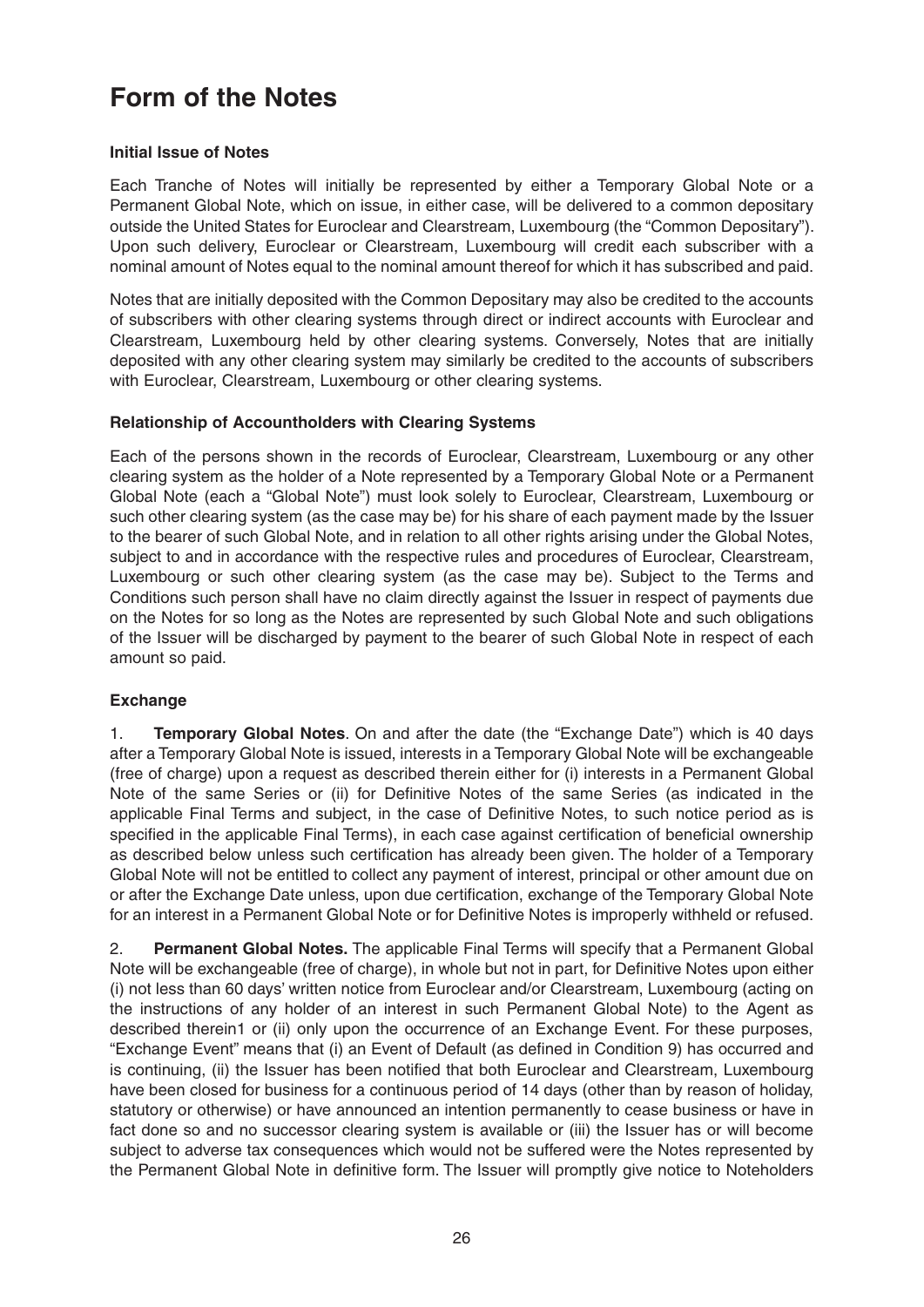in accordance with Condition 13 if an Exchange Event occurs. In the event of the occurrence of an Exchange Event, Euroclear and/or Clearstream, Luxembourg (acting on the instructions of any holder of an interest in such Permanent Global Note) may give notice to the Agent requesting exchange and, in the event of the occurrence of an Exchange Event as described in (iii) above, the Issuer may also give notice to the Agent requesting exchange. Any such exchange shall occur not later than 45 days after the date of receipt of the first relevant notice by the Agent.

The exchange of a Permanent Global Note for definitive Notes upon notice from Euroclear and/or Clearstream, Luxembourg (acting on the instructions of any holder) or at anytime at the request of the Issuer should not be expressed to be applicable in the applicable Final Terms if the Notes are issued with a minimum Specified Denomination such as EUR100,000 (or its equivalent in another currency) plus one or more higher integral multiples of another smaller amount such as EUR1,000 (or its equivalent in another currency). Furthermore, such Specified Denomination construction is not permitted in relation to any issue of Notes which is to be represented on issue by a Temporary Global Note exchangeable for definitive Notes.

In this Information Memorandum, "Definitive Notes" means, in relation to any Global Note, the Definitive Notes for which such Global Note may be exchanged (if appropriate, having attached to them all Coupons in respect of interest that has not already been paid on the Global Note and a Talon). Definitive Notes will be security printed in accordance with any applicable legal and stock exchange requirements in or substantially in the form set out in the Agency Agreement. On exchange in full of each Global Note, the Issuer will, if the holder so requests, procure that it is cancelled and returned to the holder together with the relevant Definitive Notes.

3. **Payments.** Whilst any Note is represented by a Temporary Global Note, payments of principal, interest (if any) and any other amount payable in respect of the Notes due prior to the Exchange Date will be made against presentation of the Temporary Global Note only to the extent that certification (in a form to be provided) to the effect that the beneficial owners of interests in such Note are not U.S. persons or persons who have purchased for resale to any U.S. person, as required by U.S. Treasury regulations, has been received by Euroclear and/or Clearstream, Luxembourg and Euroclear and/or Clearstream, Luxembourg, as applicable, has given a like certification (based on the certifications it has received) to the Agent.

Payments of principal, interest (if any) or any other amounts on a Permanent Global Note will be made through Euroclear and/or Clearstream, Luxembourg against presentation or surrender (as the case may be) of the Permanent Global Note without any requirement for certification.

4. **Legend.** The following legend will appear on all Global Notes, Definitive Notes, Coupons and Talons:

"Any United States person who holds this obligation will be subject to limitations under the United States income tax laws, including the limitations provided in sections 165(j) and 1287(a) of the Internal Revenue Code."

The sections referred to provide that United States holders, with certain exceptions, will not be entitled to deduct any loss on Notes or Coupons and will not be entitled to capital gains treatment of any gain on any sale, disposition, redemption or payment of principal in respect of Notes or Coupons.

#### **Deed of Covenant**

A Note may be accelerated by the holder thereof in certain circumstances described in "Terms and Conditions of the Notes - Events of Default". In such circumstances, where any Note is still represented by a Global Note and a holder of such Note so represented and credited to his securities account with Euroclear or Clearstream, Luxembourg gives notice that it wishes to accelerate such Note, unless within a period of 7 days from the giving of such notice payment has been made in full of the amount due in accordance with the terms of such Global Note, such Global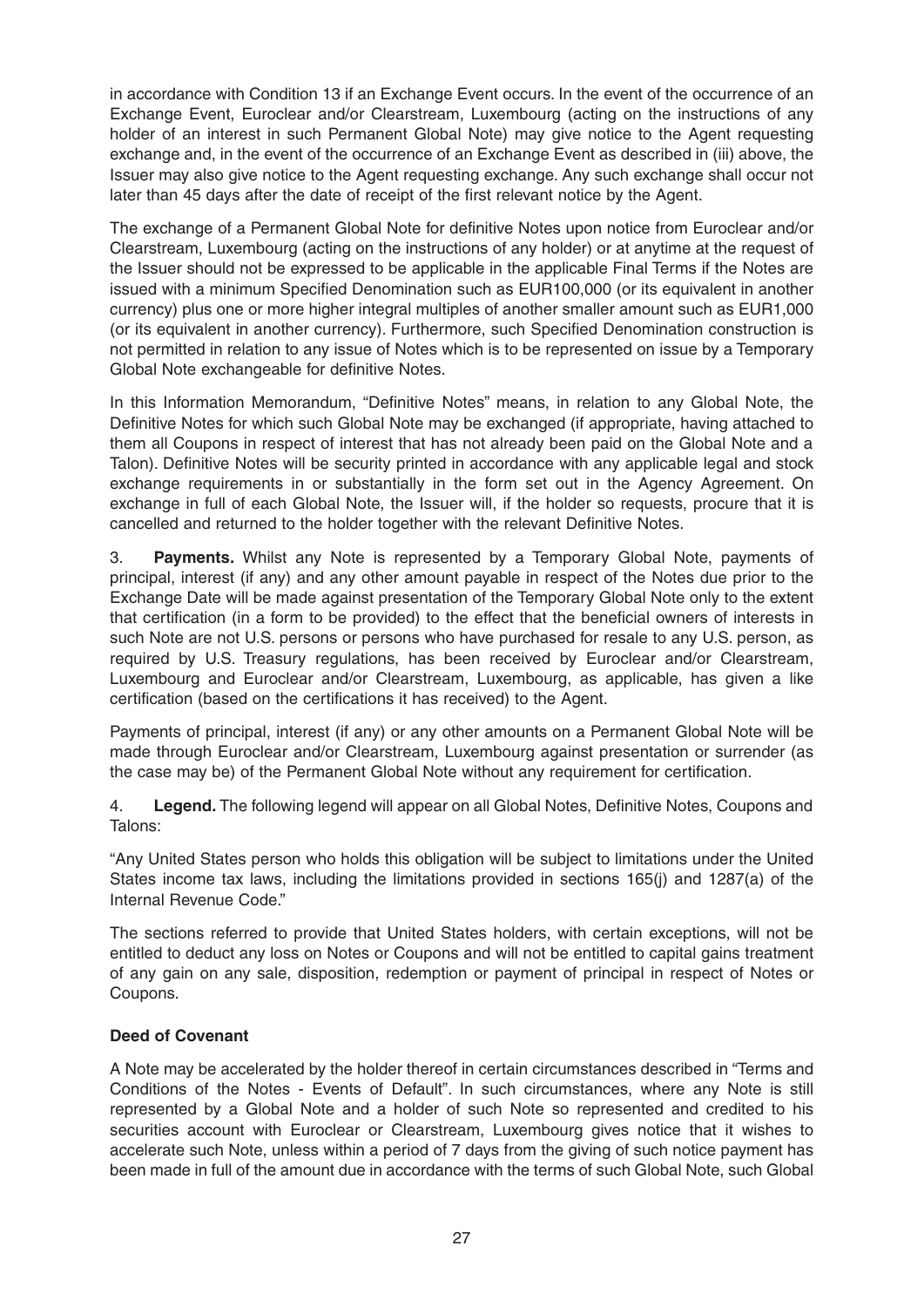Note will become void. At the same time, holders of interests in such Global Note credited to their accounts with Euroclear or Clearstream, Luxembourg will become entitled to proceed directly against the Issuer on the basis of statements of account provided by Euroclear and Clearstream, Luxembourg, on and subject to the terms of the Deed of Covenant.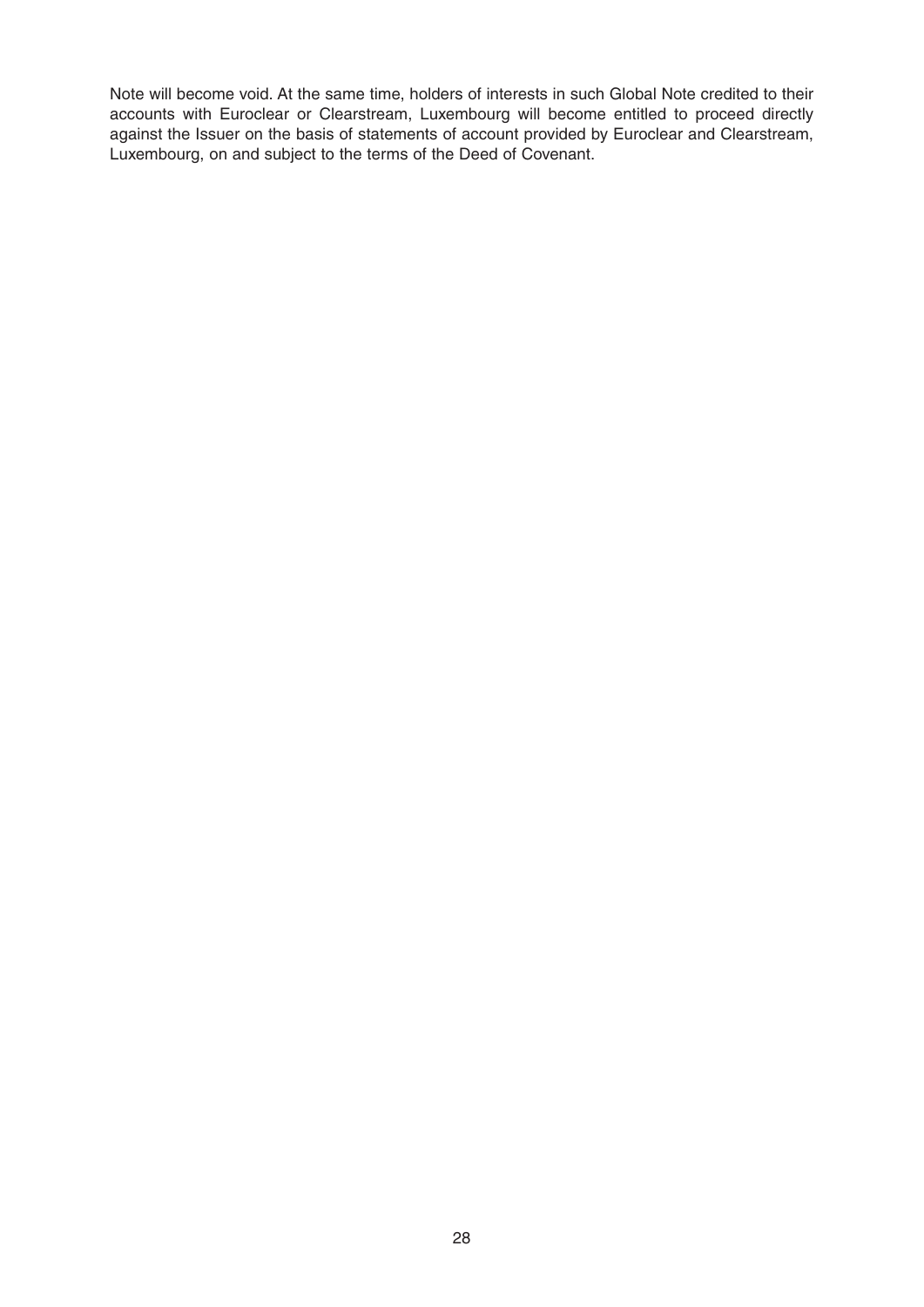### **Terms and Conditions of the Notes**

The following are the Terms and Conditions of the Notes which will be incorporated by reference into each Global Note and each Definitive Note, in the latter case only if permitted by the relevant stock exchange (if any) or other relevant listing authority (if any) and agreed by the Issuer and the relevant Dealer(s) at the time of issue but, if not so permitted and agreed, such Definitive Note will have endorsed thereon or attached thereto such Terms and Conditions (excluding the italicised paragraphs).The following Terms and Conditions are subject to completion in accordance with the provisions of the applicable Final Terms in relation to any Tranche of Notes. The applicable Final Terms (or the relevant provisions thereof) will be endorsed upon, or attached to, each Temporary Global Note, Permanent Global Note and Definitive Note. Reference should be made to "Form of Final Terms" below. The applicable Final Terms will include the definitions of certain terms used in the following Terms and Conditions or specify which of such terms are to apply in relation to the relevant Notes.

This Note is one of a Series (as defined below) of Notes issued by Bank of Queensland Limited (ABN 32 009 656 740) (the "Issuer") pursuant to the Agency Agreement (as defined below). References herein to the "Notes" shall be references to the Notes of this Series and shall mean:

- (i) in relation to any Notes represented by a Global Note, units of the lowest Specified Denomination in the Specified Currency;
- (ii) Definitive Notes issued in exchange for a Global Note; and
- (iii) any Global Note.

The Notes and the Coupons (as defined below) have the benefit of an amended and restated agency agreement dated 19 December 2012 (as amended, supplemented or restated from time to time, the "Agency Agreement") and made between the Issuer, Citibank, N.A., London Branch as issuing and principal paying agent and agent bank (the "Agent", which expression shall include any successor as agent) and Citigroup Global Markets Deutschland AG (together with the Agent, the "Paying Agents", which expression shall include any additional or successor paying agents).

Interest bearing Definitive Notes (unless otherwise indicated in the applicable Final Terms) have interest coupons ("Coupons") and, if indicated in the applicable Final Terms, talons for further Coupons ("Talons") attached on issue. Any reference herein to Coupons or coupons shall, unless the context otherwise requires, be deemed to include a reference to Talons or talons.

The Final Terms for this Note (or the relevant provisions thereof) is attached to or endorsed on this Note and supplements these Terms and Conditions. References herein to the "applicable Final Terms" are, unless otherwise stated, to Part A of the Final Terms (or the relevant provisions thereof) attached to or endorsed on this Note.

Any reference herein to "Noteholders" shall mean the holders of the Notes, and shall, in relation to any Notes represented by a Global Note, be construed as provided below. Any reference herein to "Couponholders" shall mean the holders of the Coupons, and shall, unless the context otherwise requires, include the holders of the Talons.

As used herein, "Tranche" means Notes which are identical in all respects (including as to listing) and "Series" means a Tranche of Notes together with any further Tranche or Tranches of Notes which are (i) expressed to be consolidated and form a single series and (ii) identical in all respects (including as to listing) except for their respective Issue Dates, Interest Commencement Dates and/or Issue Prices (as indicated in the applicable Final Terms).

The Noteholders and the Couponholders are entitled to the benefit of a Deed of Covenant (such Deed of Covenant as modified and/or supplemented and/or restated from time to time, the "Deed of Covenant") dated 26 February 2014, and made by the Issuer. The original of the Deed of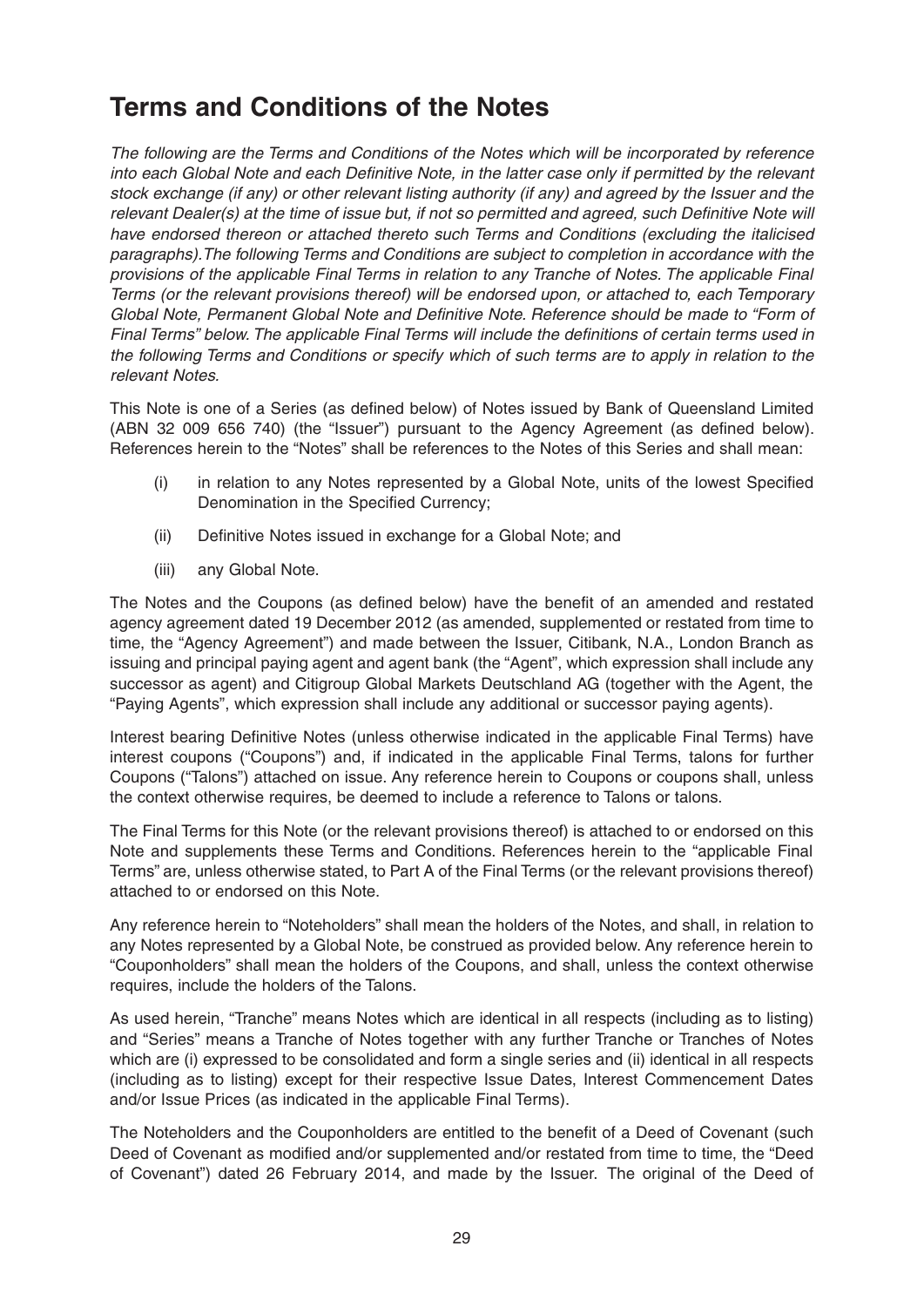Covenant is held by a common depositary on behalf of Euroclear and Clearstream, Luxembourg (both as defined below).

Copies of the Agency Agreement, the Final Terms applicable to this Note and the Deed of Covenant are available for inspection during normal business hours at the specified office of each of the Agent and the other Paying Agents save that, if this Note is an unlisted Note of any Series, the applicable Final Terms will only be available for inspection by a Noteholder holding one or more unlisted Notes of that Series and such Noteholder must produce evidence satisfactory to the relevant Paying Agent as to its holding of such Notes and identity. The Noteholders and the Couponholders are deemed to have notice of, and are entitled to the benefit of, all the provisions of the Agency Agreement, the Deed of Covenant and the applicable Final Terms which are applicable to them.

Words and expressions defined in the Agency Agreement or used in the applicable Final Terms shall have the same meanings where used in these Terms and Conditions unless the context otherwise requires or unless otherwise stated and provided that, in the event of inconsistency between the Agency Agreement and the applicable Final Terms, the applicable Final Terms will prevail.

#### **1. Form, Denomination and Title**

The Notes are in bearer form and, in the case of Definitive Notes, serially numbered, in the currency (the "Specified Currency") and the denominations (the "Specified Denomination(s)"). Notes of one Specified Denomination may not be exchanged for Notes of another Specified Denomination.

This Note may be a Fixed Rate Note, a Floating Rate Note, a Zero Coupon Note, or a combination of any of the foregoing, depending upon the Interest Basis shown in the applicable Final Terms.

Definitive Notes are issued with Coupons attached, unless they are Zero Coupon Notes in which case references to Coupons and Couponholders in these Terms and Conditions are not applicable.

Subject as set out below, title to the Notes and Coupons will pass by delivery. The Issuer and any Paying Agent may deem and treat the bearer of any Note or Coupon as the absolute owner thereof (whether or not overdue and notwithstanding any notice of ownership or writing thereon or notice of any previous loss or theft thereof) for all purposes but, in the case of any Global Note, without prejudice to the provisions set out in the next succeeding paragraph.

For so long as any of the Notes is represented by a Global Note held on behalf of Euroclear Bank S.A./N.V. ("Euroclear") and/or Clearstream Banking, société anonyme ("Clearstream, Luxembourg", formerly Cedelbank), each person (other than Euroclear or Clearstream, Luxembourg) who is for the time being shown in the records of Euroclear or of Clearstream, Luxembourg as the holder of a particular nominal amount of such Notes (in which regard any certificate or other document issued by Euroclear or Clearstream, Luxembourg as to the nominal amount of such Notes standing to the account of any person shall be conclusive and binding for all purposes save in the case of manifest error) shall be treated by the Issuer, the Agent and any other Paying Agent as the holder of such nominal amount of such Notes for all purposes other than with respect to the payment of principal or interest on the Notes, for which purpose the bearer of the relevant Global Note shall be treated by the Issuer, the Agent and any other Paying Agent as the holder of such nominal amount of such Notes in accordance with and subject to the terms of the relevant Global Note and the expressions "Noteholder" and "holder of Notes" and related expressions shall be construed accordingly. Notes which are represented by a Global Note will be transferable only in accordance with the rules and procedures for the time being of Euroclear or of Clearstream, Luxembourg, as the case may be.

References to Euroclear and/or Clearstream, Luxembourg shall, whenever the context so permits, be deemed to include a reference to any additional or alternative clearing system approved by the Issuer and the Agent.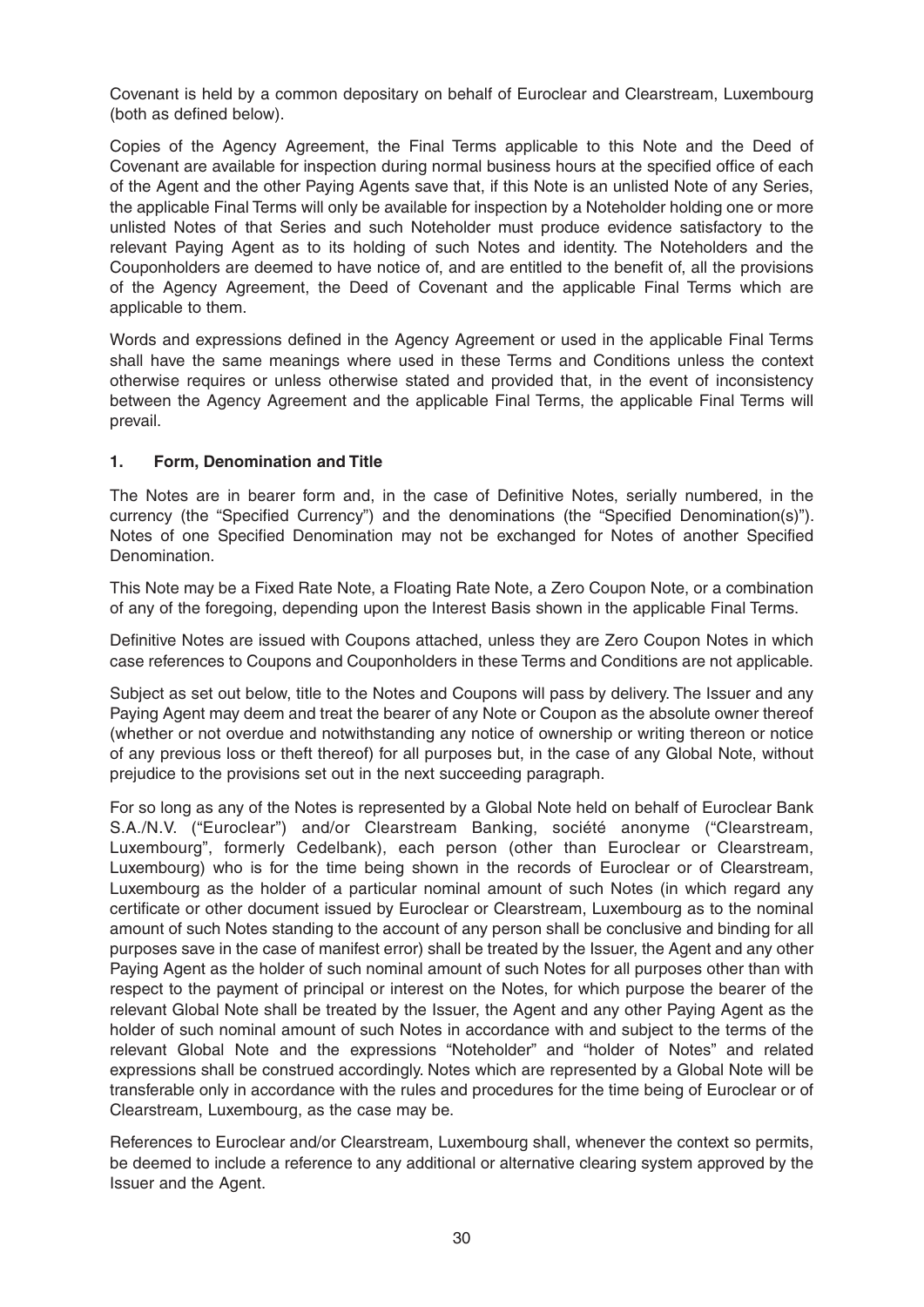#### **2. Status of the Notes**

The Notes and any relevant Coupons are direct, unconditional, unsubordinated and (subject to the provisions of Condition 3) unsecured obligations of the Issuer and (subject as provided above) rank and will rank pari passu, without any preference among themselves, with all other outstanding unsecured and unsubordinated obligations of the Issuer, present and future (other than obligations preferred by mandatory provisions of law).

The Issuer is an "authorised deposit-taking institution" ("ADI") as that term is defined under the Banking Act 1959 of Australia ("Banking Act").

Section 13A(3) of the Banking Act provides that the assets of an ADI in Australia would, in the event of the ADI becoming unable to meet its obligations or suspending payment, be available to meet certain liabilities in priority to all other liabilities of that ADI. The liabilities which have priority, by virtue of section 13A(3) of the Banking Act, to the claims of holders in respect of the Notes will be substantial, as such liabilities include (but are not limited to) liabilities owed to Australian Prudential Regulation Authority ("APRA") in respect of any payments by APRA to holders of protected accounts held with that ADI under the Banking Act, the costs of APRA in certain circumstances, liabilities in Australia owed to holders of protected accounts held with that ADI, debts due to the Reserve Bank of Australia ("RBA") and liabilities under certified industry support contracts. A "protected account" is an account or covered financial product that is kept by an account-holder (whether alone or jointly with one or more other account-holders) with an ADI and is either:

- (a) an account, or covered financial product, that is kept under an agreement between the account-holder and the ADI requiring the ADI to pay the account-holder, on demand by the account-holder or at an agreed time by them, the net credit balance of the account or covered financial product at the time of the demand or the agreed time (as appropriate); or
- (b) an account prescribed by regulations for the purposes of section  $5(4)(a)$  of the Banking Act.

For the purposes of section 13A(3) of the Banking Act, the assets of the ADI do not include any interest in an asset (or a part of an asset) in a cover pool (as defined in the Banking Act) that may have been established by that ADI for the issuance of any covered bonds.

Under Section 16(2) of the Banking Act, certain other debts due to APRA shall, in a winding-up of an ADI have, subject to section 13A(3) of the Banking Act, priority over all other unsecured debts of the ADI. Further, under section 86 of the Reserve Bank Act 1959 of Australia, debts due by an ADI to the RBA shall, in a winding-up of that ADI, have, subject to sections 13A(3) of the Banking Act, priority over all other debts of that ADI.

The Notes do not constitute protected accounts of the Issuer in Australia under such statutory provisions.

#### **3. Negative Pledge**

So long as any of the Notes remain outstanding (as defined in the Agency Agreement), the Issuer will not create or permit to subsist any Security Interest (as defined in Condition 9(b)) upon the whole or any part of its present or future assets or revenues or those of any of its Subsidiaries (as defined below) as security for any Debt Instruments (as defined below) or any Guarantee (as defined in Condition 9(b)) given in respect of any Debt Instruments unless, in the case of the creation of a Security Interest, prior to or simultaneously therewith, and in any other case, promptly, the Issuer either:

(i) grants or procures to be granted a Security Interest or Security Interests securing its obligations under the Notes and the relative Coupons which will result in such obligations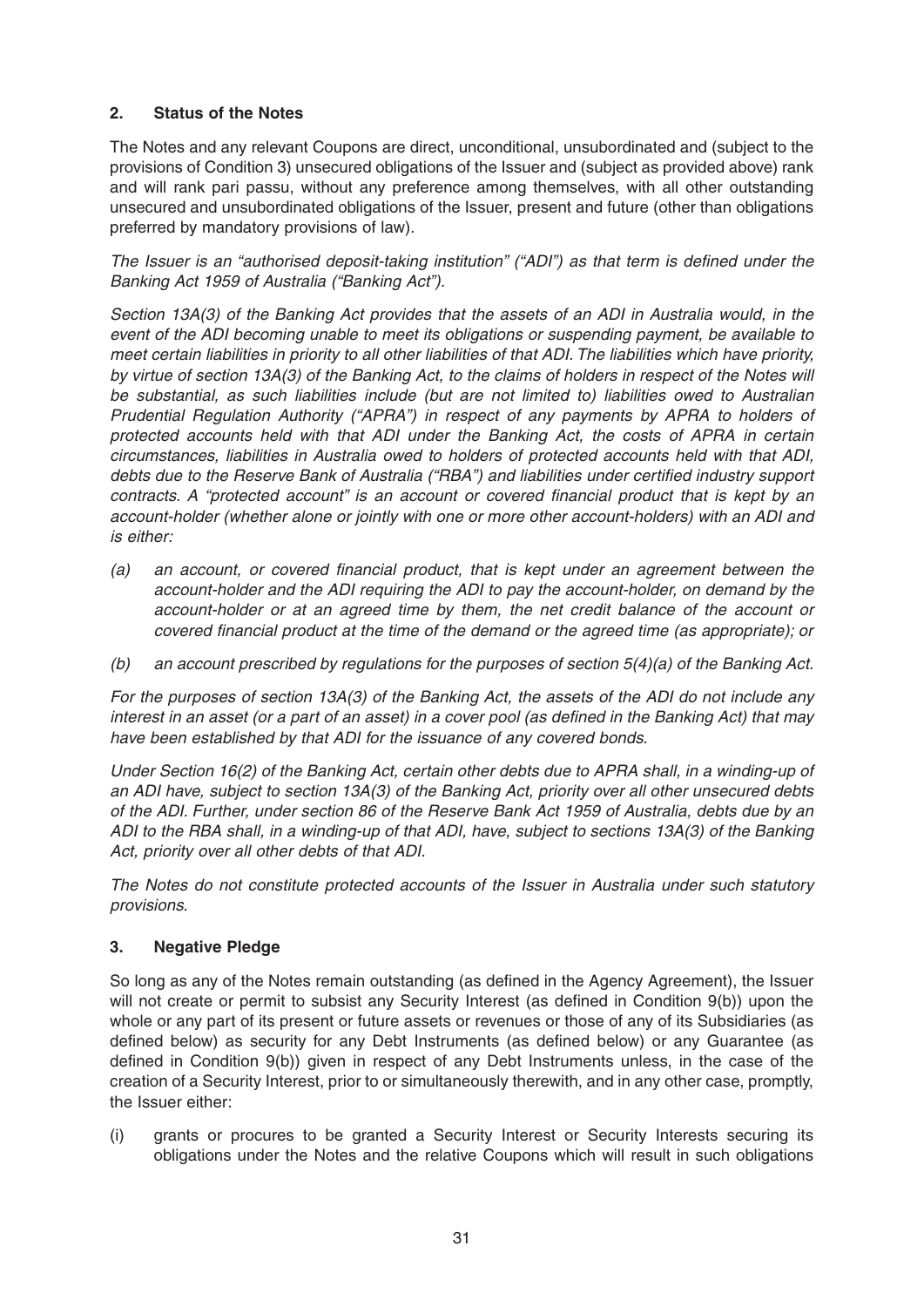being secured equally and rateably in all respects so as to rank pari passu with the relevant Debt Instruments or Guarantee; or

(ii) grants or procures to be granted such other Security Interest or Security Interests in

respect of its obligations under the Notes and the relative Coupons as shall be approved by an Extraordinary Resolution (as defined in the Agency Agreement) of the Noteholders.

For the purposes of these Conditions, "Debt Instruments" means any notes, bonds, certificates of deposit, loan stock, debentures, bills of exchange, transferable loan certificates or other similar instruments of indebtedness issued by, or the obligations under which have been assumed by, the Issuer or a Subsidiary of the Issuer.

In these Conditions, "Subsidiary" has the same meaning as that provided in Section 9 of the Corporations Act 2001 of Australia (as amended) (the "Corporations Act").

#### **4. Interest**

#### (a) Interest on Fixed Rate Notes

Each Fixed Rate Note bears interest on its outstanding nominal amount from (and including) the Interest Commencement Date at the rate(s) per annum equal to the Rate(s) of Interest. Interest will be payable in arrear on the Interest Payment Date(s) in each year up to and including the Maturity Date.

If the Notes are in definitive form, except as provided in the applicable Final Terms, the amount of interest payable on each Interest Payment Date in respect of the Fixed Interest Period ending on (but excluding) such date will amount to the Fixed Coupon Amount. Payments of interest on any Interest Payment Date will, if so specified in the applicable Final Terms, amount to the Broken Amount so specified.

As used in these Conditions, "Fixed Interest Period" means the period from (and including) an Interest Payment Date (or the Interest Commencement Date) to (but excluding) the next (or first) Interest Payment Date.

Except in the case of Notes in definitive form where an applicable Fixed Coupon Amount or Broken Amount is specified in the applicable Final Terms, interest shall be calculated in respect of any period by applying the Rate of Interest to:

- (A) in the case of Fixed Rate Notes which are represented by a Global Note, the aggregate outstanding nominal amount of the Fixed Rate Notes represented by such Global Note; or
- (B) in the case of Fixed Rate Notes in definitive form, the Calculation Amount;

and, in each case, multiplying such sum by the applicable Day Count Fraction, and rounding the resultant figure to the nearest sub-unit of the relevant Specified Currency, half of any such sub-unit being rounded upwards or otherwise in accordance with applicable market convention. Where the Specified Denomination of a Fixed Rate Note in definitive form is a multiple of the Calculation Amount, the amount of interest payable in respect of such Fixed Rate Note shall be the product of the amount (determined in the manner provided above) for the Calculation Amount and the amount by which the Calculation Amount is multiplied to reach the Specified Denomination without any further rounding.

"Day Count Fraction" means, in respect of the calculation of an amount of interest in accordance with this Condition 4(a):

- (i) if "Actual/Actual (ICMA)" is specified in the applicable Final Terms:
	- (A) in the case of Notes where the number of days in the relevant period from (and including) the most recent Interest Payment Date (or, if none, the Interest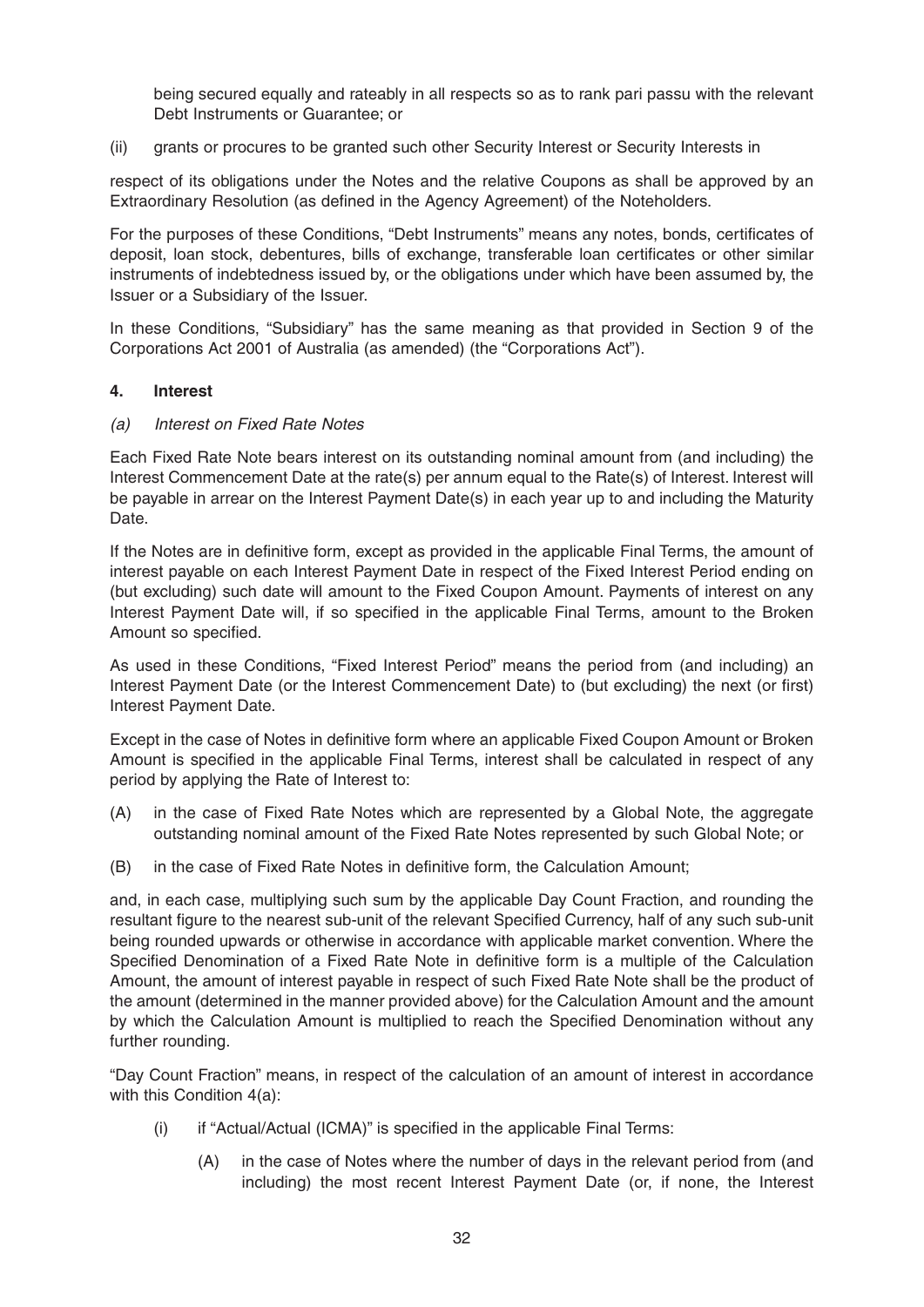Commencement Date) to (but excluding) the relevant payment date (the "Accrual Period") is equal to or shorter than the Determination Period during which the Accrual Period ends, the number of days in such Accrual Period divided by the product of (1) the number of days in such Determination Period and (2) the number of Determination Dates (as specified in the applicable Final Terms) that would occur in one calendar year; or

- (B) in the case of Notes where the Accrual Period is longer than the Determination Period during which the Accrual Period ends, the sum of:
	- (1) the number of days in such Accrual Period falling in the Determination Period in which the Accrual Period begins divided by the product of (x) the number of days in such Determination Period and (y) the number of Determination Dates (as specified in the applicable Final Terms) that would occur in one calendar year; and
	- (2) the number of days in such Accrual Period falling in the next Determination Period divided by the product of (x) the number of days in such Determination Period and (y) the number of Determination Dates that would occur in one calendar year; and
- (ii) if "30/360" is specified in the applicable Final Terms, the number of days in the period from (and including) the most recent Interest Payment Date (or, if none, the Interest Commencement Date) to (but excluding) the relevant payment date (such number of days being calculated on the basis of a year of 360 days with 12 30-day months) divided by 360.

#### In these Conditions:

"Determination Period" means the period from (and including) a Determination Date to (but excluding) the next Determination Date (including, where either the Interest Commencement Date or the final Interest Payment Date is not a Determination Date, the period commencing on the first Determination Date prior to, and ending on the first Determination Date falling after, such date); and

"sub-unit" means, with respect to any currency other than euro, the lowest amount of such currency that is available as legal tender in the country of such currency and, with respect to euro, means one cent.

- (b) Interest on Floating Rate Notes
	- (i) Interest Payment Dates

Each Floating Rate Note bears interest on its nominal amount from (and including) the Interest Commencement Date and such interest will be payable in arrear on either:

- (A) the Specified Interest Payment Date(s) (each an "Interest Payment Date") in each year specified in the applicable Final Terms; or
- (B) if no Specified Interest Payment Date(s) is/are specified in the applicable Final Terms, each date (each an "Interest Payment Date") which falls the number of months or other period specified as the Specified Period in the applicable Final Terms after the preceding Interest Payment Date or, in the case of the first Interest Payment Date, after the Interest Commencement Date.

Such interest will be payable in respect of each Interest Period (which expression shall, in these Conditions, mean the period from (and including) an Interest Payment Date (or the Interest Commencement Date) to (but excluding) the next (or first) Interest Payment Date).

Unless otherwise stated in the applicable Final Terms the Minimum Rate of Interest shall be deemed to be zero.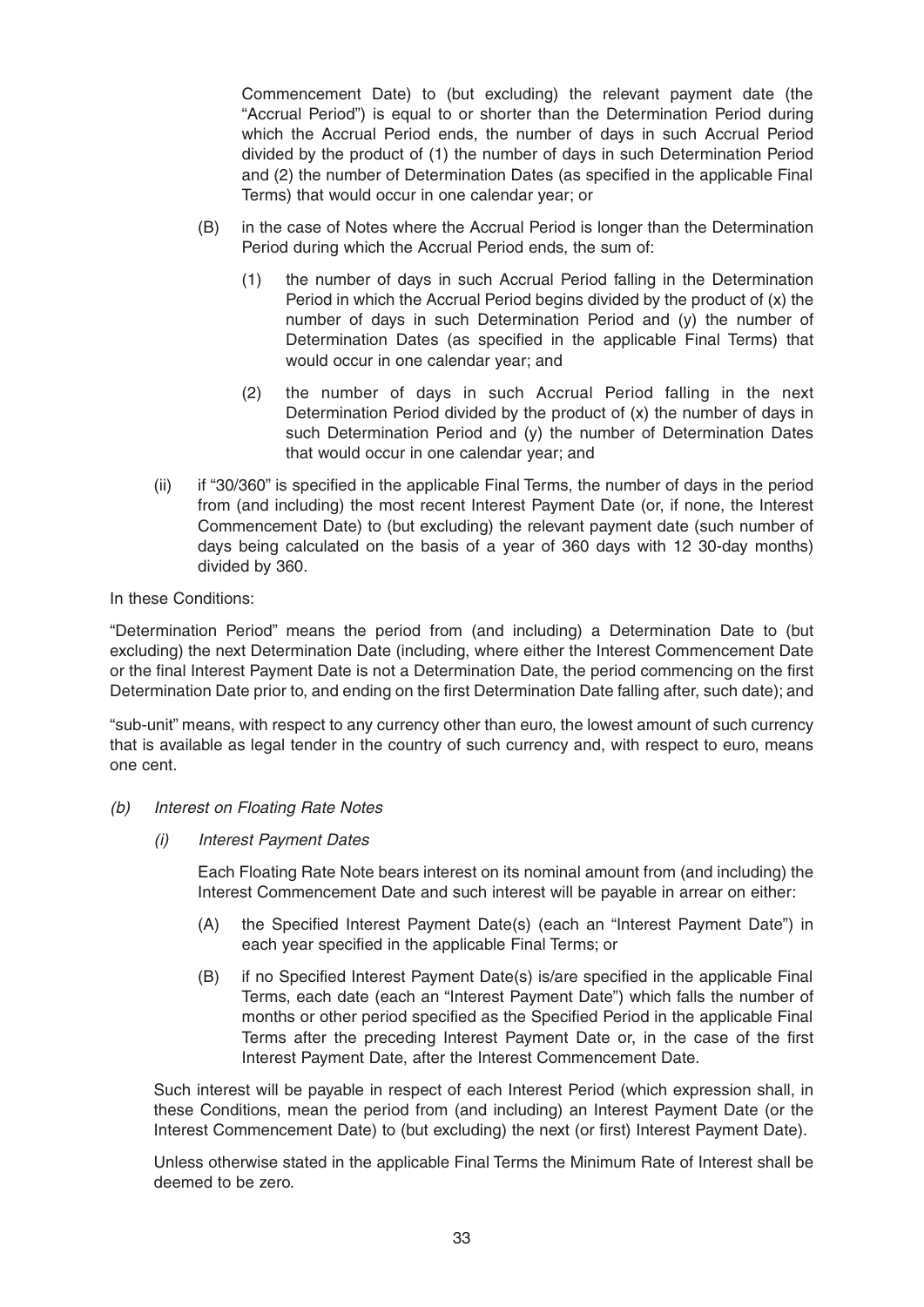If a business day convention is specified in the applicable Final Terms and  $(x)$  if there is no numerically corresponding day in the calendar month in which an Interest Payment Date should occur or (y) if any Interest Payment Date would otherwise fall on a day which is not a Business Day, then, if the business day convention specified is:

- (1) in any case where Specified Periods are specified in accordance with Condition 4(b)(i)(B) above, the Floating Rate Convention, such Interest Payment Date (i) in the case of (x) above, shall be the last day that is a Business Day in the relevant month and the provisions of (B) below shall apply mutatis mutandis or (ii) in the case of (y) above, shall be postponed to the next day which is a Business Day unless it would thereby fall into the next calendar month, in which event (A) such Interest Payment Date shall be brought forward to the immediately preceding Business Day and (B) each subsequent Interest Payment Date shall be the last Business Day in the month which falls within the Specified Period after the preceding applicable Interest Payment Date occurred; or
- (2) the Following Business Day Convention, such Interest Payment Date shall be postponed to the next day which is a Business Day; or
- (3) the Modified Following Business Day Convention, such Interest Payment Date shall be postponed to the next day which is a Business Day unless it would thereby fall into the next calendar month, in which event such Interest Payment Date shall be brought forward to the immediately preceding Business Day; or
- (4) the Preceding Business Day Convention, such Interest Payment Date shall be brought forward to the immediately preceding Business Day.

In this Condition, "Business Day" means a day which is both:

- (A) a day on which commercial banks and foreign exchange markets settle payments in London and any Additional Business Centre specified in the applicable Final Terms; and
- (B) either (1) in relation to interest payable in a Specified Currency other than euro, a day on which commercial banks and foreign exchange markets settle payments and are open for general business (including dealing in foreign exchange and foreign currency deposits) in the principal financial centre of the country of the relevant Specified Currency (which if the Specified Currency is Australian dollars shall be Sydney) or (2) in relation to any sum payable in euro, a day on which the Trans European Automated Real-Time Gross Settlement Express Transfer (TARGET2) System (the "TARGET2 System") is open.
- (ii) Rate of Interest

The Rate of Interest payable from time to time in respect of Floating Rate Notes will be determined in the manner specified in the applicable Final Terms.

(A) ISDA Determination for Floating Rate Notes

Where ISDA Determination is specified in the applicable Final Terms as the manner in which the Rate of Interest is to be determined, the Rate of Interest for each Interest Period will be the relevant ISDA Rate plus or minus (as indicated in the applicable Final Terms) the Margin (if any). For the purposes of this subparagraph (A), "ISDA Rate" for an Interest Period means a rate equal to the Floating Rate that would be determined by the Agent under an interest rate swap transaction if the Agent were acting as Calculation Agent for that swap transaction under the terms of an agreement incorporating the 2006 ISDA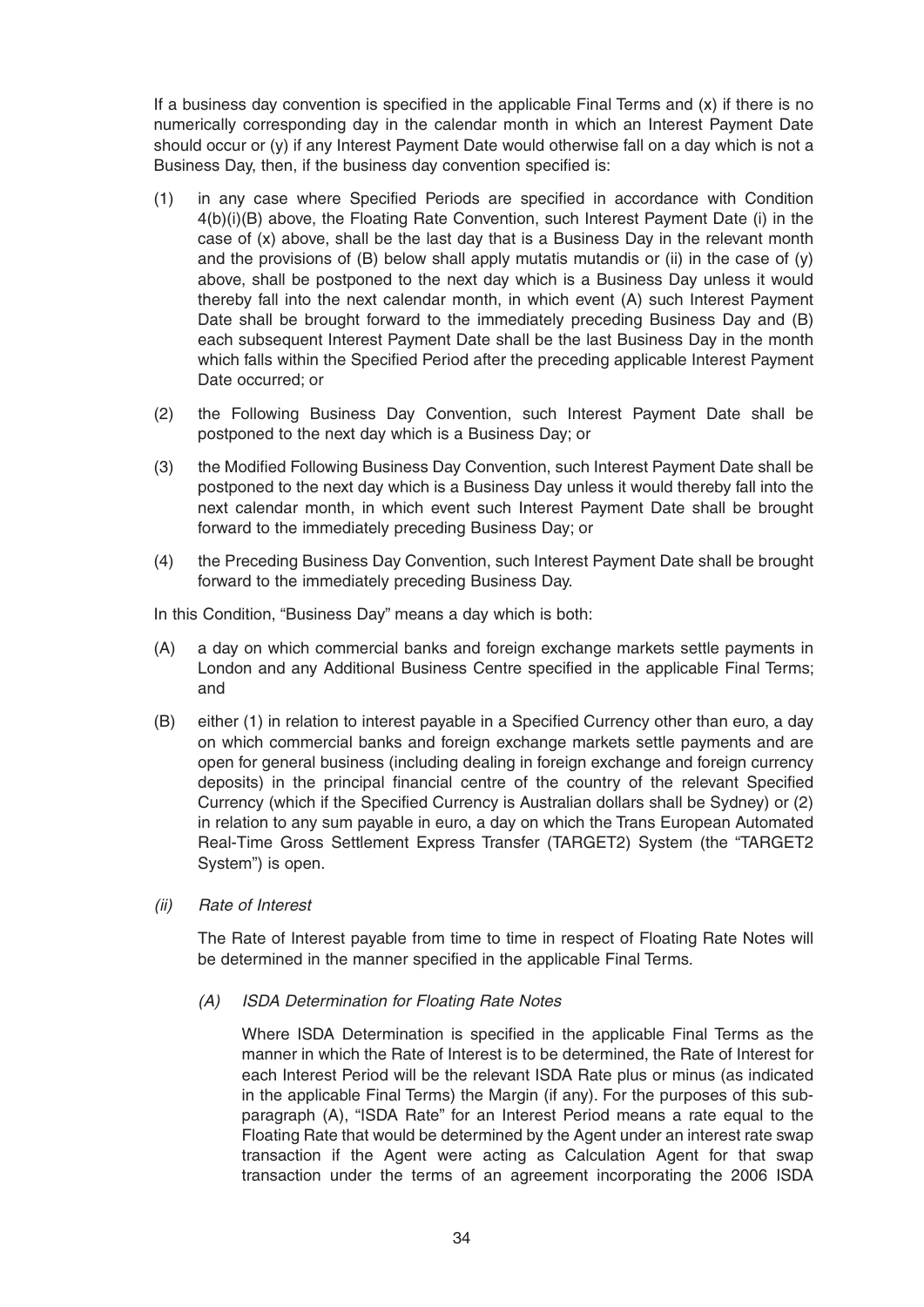Definitions (as published by the International Swaps and Derivatives Association, Inc. (the "ISDA Definitions")) and under which:

- (1) the Floating Rate Option is as specified in the applicable Final Terms;
- (2) the Designated Maturity is a period specified in the applicable Final Terms; and
- (3) the relevant Reset Date is as specified in the applicable Final Terms.

For the purposes of this sub-paragraph (A), "Floating Rate", "Calculation Agent", "Floating Rate Option", "Designated Maturity" and "Reset Date" have the meanings given to those terms in the ISDA Definitions.

#### (B) Screen Rate Determination for Floating Rate Notes

- (1) Where Screen Rate Determination is specified in the applicable Final Terms as the manner in which the Rate of Interest is to be determined, the Rate of Interest for each Interest Period will, subject as provided below, be either:
	- (A) the offered quotation; or
	- (B) the arithmetic mean (rounded if necessary to the fifth decimal place, with 0.000005 being rounded upwards) of the offered quotations,

(expressed as a percentage rate per annum) for the Reference Rate which appears or appear, as the case may be, on the Relevant Screen Page (or such replacement page on that service which displays the information) as at 11.00 a.m. (Relevant Financial Centre time) on the Interest Determination Date in question plus or minus (as indicated in the applicable Final Terms) the Margin (if any), all as determined by the Agent. If five or more of such offered quotations are available on the Relevant Screen Page, the highest (or, if there is more than one such highest quotation, one only of such quotations) and the lowest (or, if there is more than one such lowest quotation, one only of such quotations) shall be disregarded by the Agent for the purpose of determining the arithmetic mean (rounded as provided above) of such offered quotations.

- (2) If the Relevant Screen Page is not available or, if in the case of Condition 4(b)(ii)(B)(1)(A) above, no such offered quotation appears or, in the case of Condition 4(b)(ii)(B)(1)(B) above, fewer than three such offered quotations appear, in each case as at the time specified in the preceding paragraph the Agent shall request each of the Reference Banks (as defined below) to provide the Agent with its offered quotation (expressed as a percentage rate per annum) for the Reference Rate at approximately 11.00 a.m. (Relevant Financial Centre time) on the Interest Determination Date in question. If two or more of the Reference Banks provide the Principal Paying Agent with such offered quotations, the Rate of Interest for such Interest Period shall be the arithmetic mean (rounded if necessary to the fifth decimal place with 0.000005 being rounded upwards) of such offered quotations plus or minus (as appropriate) the Margin (if any), all as determined by the Agent.
- (3) If on any Interest Determination Date one only or none of the Reference Banks provides the Agent with such offered quotations as provided in the preceding paragraph, the Rate of Interest for the relevant Interest Period shall be the rate per annum which the Agent determines as being the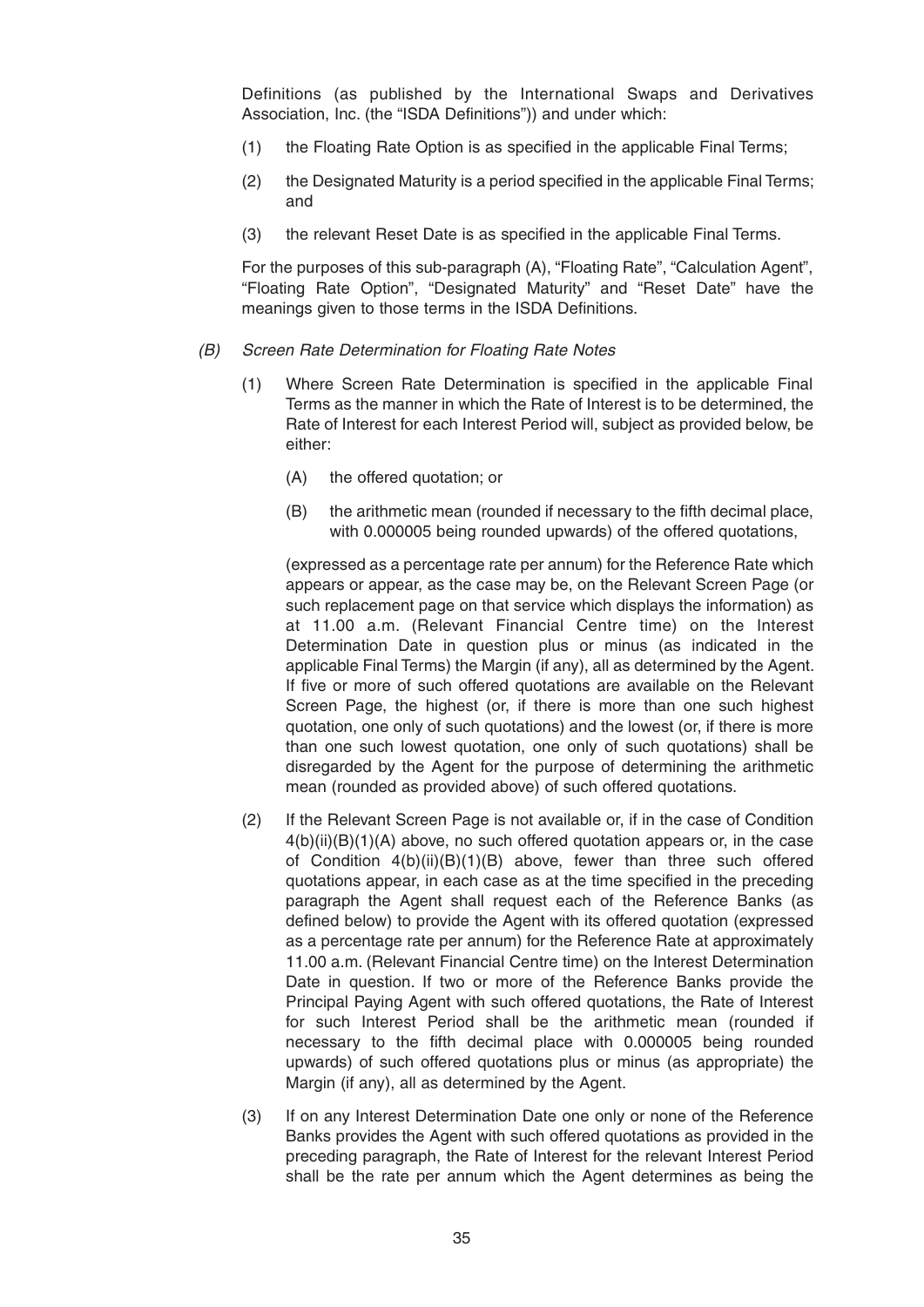arithmetic mean (rounded if necessary to the fifth decimal place, with 0.000005 being rounded upwards) of the rates, as communicated to (and at the request of) the Agent by the Reference Banks or any two or more of them, at which such banks were offered, at approximately 11.00 a.m. (Relevant Financial Centre time) on the relevant Interest Determination Date, deposits in the Specified Currency for a period equal to that which would have been used for the Reference Rate by leading banks in the London inter-bank market (if the Reference Rate is LIBOR) or the Euro-Zone inter-bank market (if the Reference Rate is EURIBOR) plus or minus (as appropriate) the Margin (if any) or, if fewer than two of the Reference Banks provide the Agent with such offered rates, the offered rate for deposits in the Specified Currency for a period equal to that which would have been used for the Reference Rate, or the arithmetic mean (rounded as provided above) of the offered rates for deposits in the Specified Currency for a period equal to that which would have been used for the Reference Rate, at which, at approximately 11.00 a.m. (Relevant Financial Centre time) on the relevant Interest Determination Date, any one or more banks (which bank or banks is or are in the opinion of the Issuer suitable for such purpose) informs the Agent it is quoting to leading banks in the London interbank market (if the Reference Rate is LIBOR) or the Euro-Zone inter-bank market (if the Reference Rate is EURIBOR) plus or minus (as appropriate) the Margin (if any), provided that, if the Rate of Interest cannot be determined in accordance with the foregoing provisions of this paragraph, the Rate of Interest shall be determined as at the last preceding Interest Determination Date (though substituting, where a different Margin is to be applied to the relevant Interest Period from that which applied to the last preceding Interest Period, the Margin relating to the relevant Interest Period, in place of the Margin relating to that last preceding Interest Period).

- (4) In these Terms and Conditions, the following expressions have the following meanings:
	- (A) "Reference Banks" means, in the case of Condition  $4(b)(ii)(B)(1)(A)$ above, those banks whose offered rates were used to determine such quotation when such quotation last appeared on the Relevant Screen Page and, in the case of Condition 4(b)(ii)(B)(1)(B) above, those banks whose offered quotations last appeared on the Relevant Screen Page when no fewer than three such offered quotations appeared.
	- (B) "Reference Rate" means LIBOR or EURIBOR.

#### (iii) Minimum and/or Maximum Interest Rate

If the applicable Final Terms specifies a Minimum Rate of Interest for any Interest Period, then, in the event that the Rate of Interest in respect of such Interest Period determined in accordance with the provisions of paragraph (ii) above is less than such Minimum Rate of Interest, the Rate of Interest for such Interest Period shall be such Minimum Rate of Interest.

If the applicable Final Terms specifies a Maximum Rate of Interest for any Interest Period, then, in the event that the Rate of Interest in respect of such Interest Period determined in accordance with the provisions of paragraph (ii) above is greater than such Maximum Rate of Interest, the Rate of Interest for such Interest Period shall be such Maximum Rate of Interest.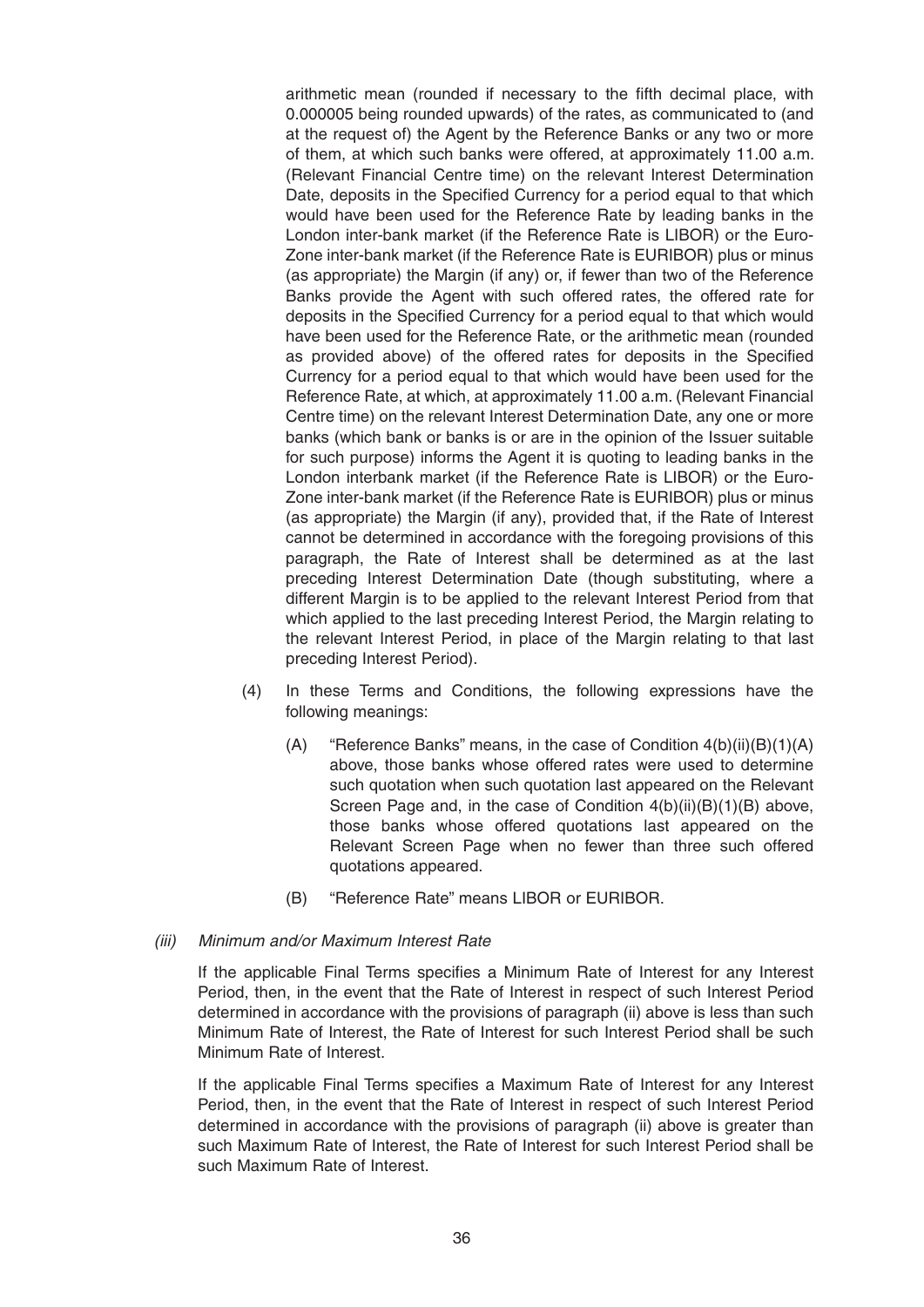#### (iv) Determination of Rate of Interest and Calculation of Interest Amounts

The Agent will at or as soon as practicable after each time at which the Rate of Interest is to be determined, determine the Rate of Interest for the relevant Interest Period.

The Agent will calculate the amount of interest (the "Interest Amount") payable on the Floating Rate Notes for the relevant Interest Period by applying the Rate of Interest to:

- (A) in the case of Floating Rate Notes which are represented by a Global Note, the aggregate outstanding nominal amount of the Notes represented by such Global Note; or
- (B) in the case of Floating Rate Notes in definitive form, the Calculation Amount;

and, in each case, multiplying such sum by the applicable Day Count Fraction, and rounding the resultant figure to the nearest sub-unit of the relevant Specified Currency, half of any such subunit being rounded upwards or otherwise in accordance with applicable market convention. Where the Specified Denomination of a Floating Rate Note in definitive form is a multiple of the Calculation Amount, the Interest Amount payable in respect of such Note shall be the product of the amount (determined in the manner provided above) for the Calculation Amount and the amount by which the Calculation Amount is multiplied to reach the Specified Denomination without any further rounding.

"Day Count Fraction" means, in respect of the calculation of an amount of interest for any Interest Period:

- (A) if "Actual/Actual (ISDA)" or "Actual/Actual" is specified in the applicable Final Terms, the actual number of days in the Interest Period divided by 365 (or, if any portion of that Interest Period falls in a leap year, the sum of (1) the actual number of days in that portion of the Interest Period falling in a leap year divided by 366 and (2) the actual number of days in that portion of the Interest Period falling in a non-leap year divided by 365);
- (B) if "Actual/365 (Fixed)" is specified in the applicable Final Terms, the actual number of days in the Interest Period divided by 365;
- (C) if "Actual/365 (Sterling)" is specified in the applicable Final Terms, the actual number of days in the Interest Period divided by 365 or, in the case of an Interest Payment Date falling in a leap year, 366;
- (D) if "Actual/360" is specified in the applicable Final Terms, the actual number of days in the Interest Period divided by 360;
- (E) if "30/360", "360/360" or "Bond Basis" is specified in the applicable Final Terms, the number of days in the Interest Period divided by 360, calculated on a formula basis as follows:

$$
[360 \times (Y_2 - Y_1)] + [30 \times (M_2 - M_1)] + (D_2 - D_1)
$$
  
Day Count Fraction = 
$$
\frac{[360 \times (Y_2 - Y_1)] + [30 \times (M_2 - M_1)] + (D_2 - D_1)}{360}
$$

where:

" $Y_1$ " is the year, expressed as a number, in which the first day of the Interest Period falls;

" $Y_2$ " is the year, expressed as a number, in which the day immediately following the last day of the Interest Period falls;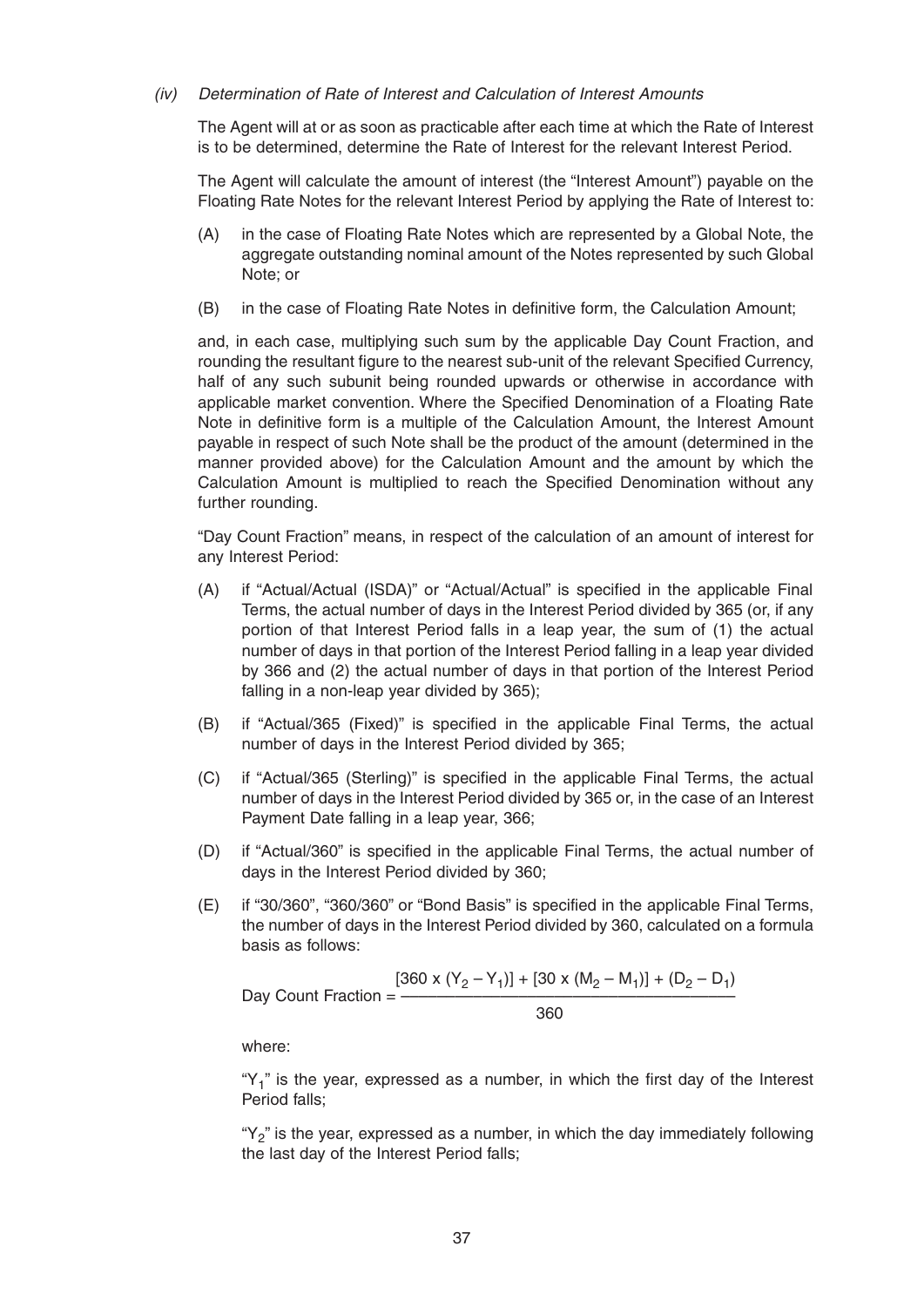" $M_1$ " is the calendar month, expressed as a number, in which the first day of the Interest Period falls;

"M<sub>2</sub>" is the calendar month, expressed as a number, in which the day immediately following the last day of the Interest Period falls;

" $D_1$ " is the first calendar day, expressed as a number, of the Interest Period, unless such number is 31, in which case  $D_1$  will be 30; and

" $D_2$ " is the calendar day, expressed as a number, immediately following the last day included in the Interest Period, unless such number would be 31 and  $D_1$  is greater than 29, in which case  $D_2$  will be 30;

(F) if "30E/360" or "Eurobond basis" is specified in the applicable Final Terms, the number of days in the Interest Period divided by 360, calculated on a formula basis as follows:

 $[360 \times (Y_2 - Y_1)] + [30 \times (M_2 - M_1)] + (D_2 - D_1)$ Day Count Fraction = – 360

where:

" $Y_1$ " is the year, expressed as a number, in which the first day of the Interest Period falls;

" $Y_2$ " is the year, expressed as a number, in which the day immediately following the last day of the Interest Period falls;

" $M_1$ " is the calendar month, expressed as a number, in which the first day of the Interest Period falls;

" $M_2$ " is the calendar month, expressed as a number, in which the day immediately following the last day of the Interest Period falls;

" $D_1$ " is the first calendar day, expressed as a number, of the Interest Period, unless such number would be 31, in which case  $D_1$  will be 30; and

" $D_2$ " is the calendar day, expressed as a number, immediately following the last day included in the Interest Period, unless such number would be 31, in which case  $D_2$  will be 30; or

(G) if "30E/360 (ISDA)" is specified in the applicable Final Terms, the number of days in the Interest Period divided by 360, calculated on a formula basis as follows:

$$
[360 \times (Y_2 - Y_1)] + [30 \times (M_2 - M_1)] + (D_2 - D_1)
$$
  
Day Count Fraction = 
$$
\frac{[360 \times (Y_2 - Y_1)] + [30 \times (M_2 - M_1)] + (D_2 - D_1)}{360}
$$

where:

" $Y_1$ " is the year, expressed as a number, in which the first day of the Interest Period falls;

" $Y_2$ " is the year, expressed as a number, in which the day immediately following the last day of the Interest Period falls;

"M<sub>1</sub>" is the calendar month, expressed as a number, in which the first day of the Interest Period falls;

"M<sub>2</sub>" is the calendar month, expressed as a number, in which the day immediately following the last day of the Interest Period falls;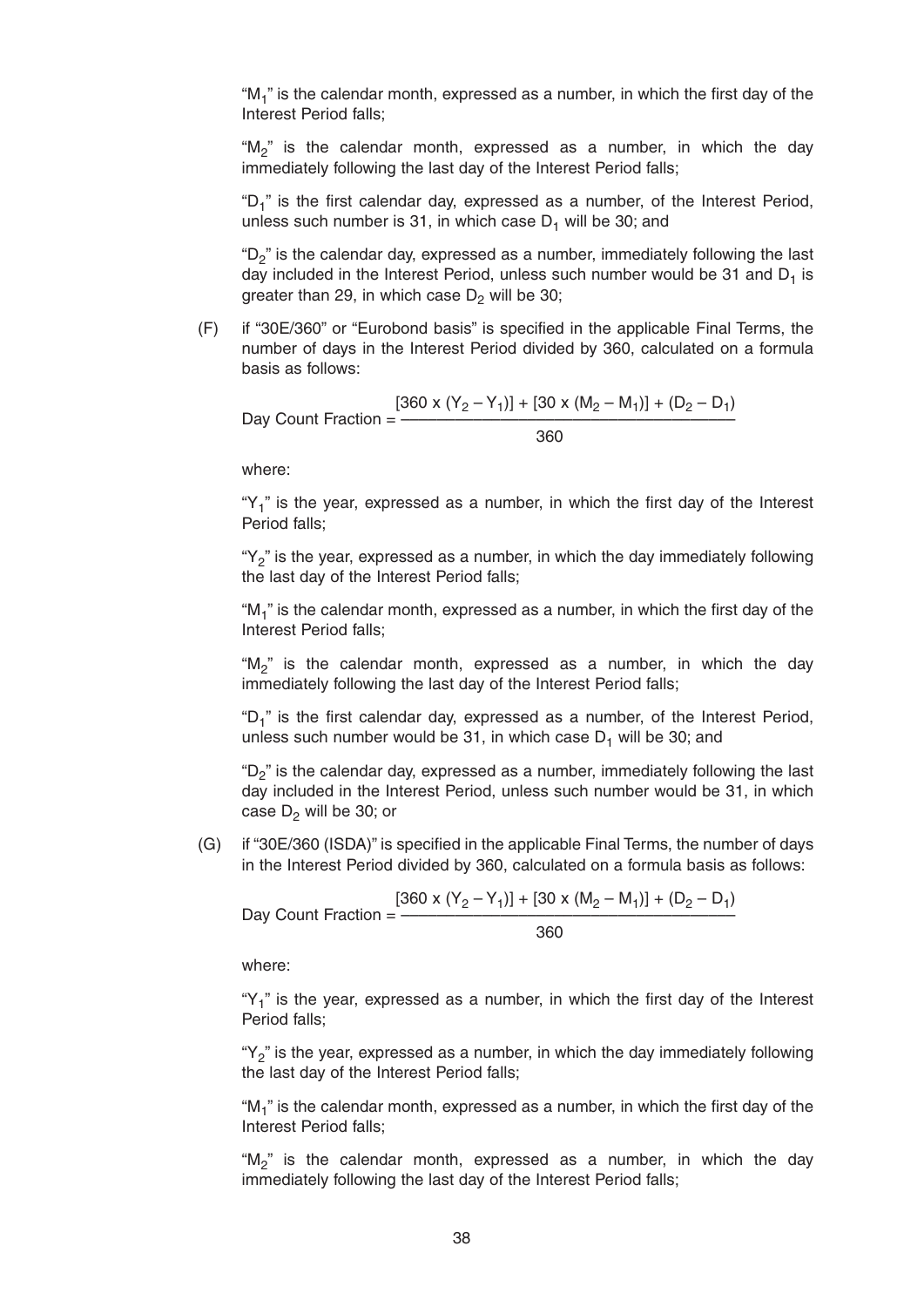"D<sub>1</sub>" is the first calendar day, expressed as a number, of the Interest Period, unless (i) that day is the last day of February or (ii) such number would be 31, in which case  $D_1$  will be 30; and

"D<sub>2</sub>" is the calendar day, expressed as a number, immediately following the last day included in the Interest Period, unless (i) that day is the last day of February but not the Maturity Date or (ii) such number would be 31, in which case D2 will be 30.

## (v) Linear Interpolation

Where Linear Interpolation is specified as applicable in respect of an Interest Period in the applicable Final Terms, the Rate of Interest for such Interest Period shall be calculated by the Agent by straight line linear interpolation by reference to two rates based on the relevant Reference Rate (where Screen Rate Determination is specified as applicable in the applicable Final Terms) or the relevant Floating Rate Option (where ISDA Determination is specified as applicable in the applicable Final Terms), one of which shall be determined as if the Designated Maturity were the period of time for which rates are available next shorter than the length of the relevant Interest Period and the other of which shall be determined as if the Designated Maturity were the period of time for which rates are available next longer than the length of the relevant Interest Period provided however that if there is no rate available for a period of time next shorter or, as the case may be, next longer, then the Agent shall determine such rate at such time and by reference to such sources as it determines appropriate.

"Designated Maturity" means, in relation to Screen Rate Determination, the period of time designated in the Reference Rate.

## (vi) Notification of Rate of Interest and Interest Amounts

The Agent will cause the Rate of Interest and each Interest Amount for each Interest Period and the relevant Interest Payment Date to be notified to the Issuer and any stock exchange on which the relevant Floating Rate Notes are for the time being listed and notice thereof to be published in accordance with Condition 13 as soon as possible after their determination but in no event later than the fourth London Business Day thereafter. Each Interest Amount and Interest Payment Date so notified may subsequently be amended (or appropriate alternative arrangements made by way of adjustment) without prior notice in the event of an extension or shortening of the Interest Period. Any such amendment will be promptly notified to each stock exchange on which the relevant Floating Rate Notes are for the time being listed and to the Noteholders in accordance with Condition 13. For the purposes of this paragraph, the expression "London Business Day" means a day (other than a Saturday or a Sunday) on which banks and foreign exchange markets are open for business in London.

## (vii) Certificates to be Final

All certificates, communications, opinions, determinations, calculations, quotations and decisions given, expressed, made or obtained for the purposes of the provisions of this Condition 4(b) by the Agent shall (in the absence of wilful default, bad faith or manifest error by them or any of their directors, officers, employees or agents) be binding on the Issuer, the Agent, the other Paying Agents and all Noteholders and Couponholders and (in the absence of the above) no liability to the Issuer, the Noteholders or the Couponholders shall attach to the Agent in connection with the exercise or non-exercise by it of its powers, duties and discretions under this Condition.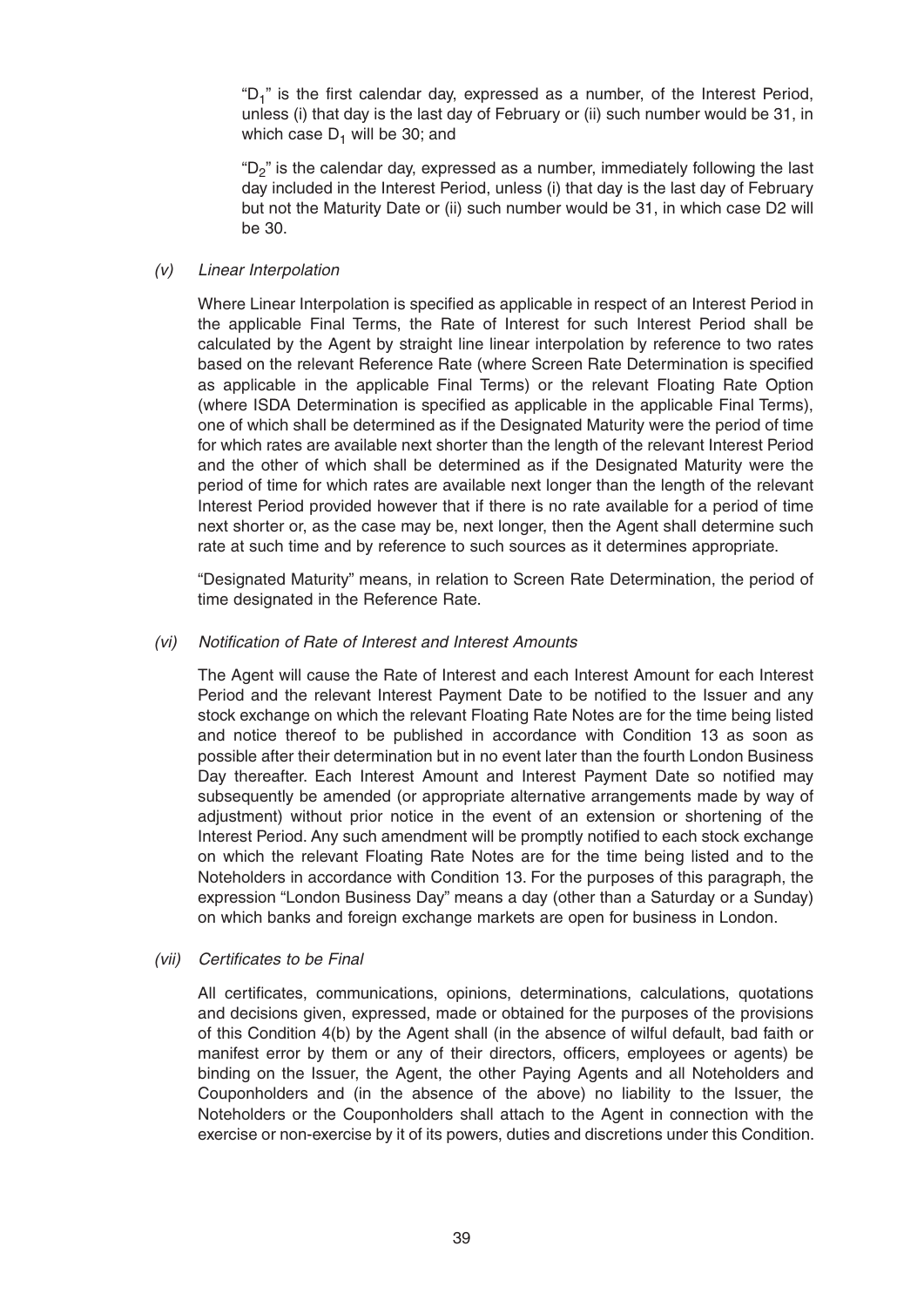## (c) Accrual of Interest

Each Note (or, in the case of the redemption of part only of a Note, that part only of such Note) will cease to bear interest (if any) from the date for its redemption unless, upon due presentation thereof, payment of principal is improperly withheld or refused. In such event, interest will continue to accrue until whichever is the earlier of:

- (i) the date on which all amounts due in respect of such Note have been paid; and
- (ii) five days after the date on which the full amount of the moneys payable in respect of such Note has been received by the Agent and notice to that effect has been given to the Noteholders in accordance with Condition 13.

#### **5. Payments**

(a) Method of Payment

Subject as provided below:

- (i) payments in a Specified Currency other than euro will be made by credit or transfer to an account in the relevant Specified Currency (which, in the case of a payment in Japanese yen to a non-resident of Japan, shall be a non-resident account) maintained by the payee with, or, at the option of the payee, by a cheque in such Specified Currency drawn on, a bank in the principal financial centre of the country of such Specified Currency; and
- (ii) payments in euro will be made by credit or transfer to a euro account (or any other account to which euro may be credited or transferred) specified by the payee or, at the option of the payee, by a euro cheque.

Payments will be subject in all cases to (i) any fiscal or other laws and regulations applicable thereto in the place of payment, but without prejudice to the provisions of Condition 7, and (ii) any withholding or deduction required pursuant to an agreement described in Section 1471(b) of the U.S. Internal Revenue Code of 1986 (the "Code") or otherwise imposed pursuant to Sections 1471 through 1474 of the Code, any regulations or agreements thereunder, any official interpretations thereof, or law implementing an intergovernmental approach thereto. Reference in these Conditions to "Specified Currency" will include any successor currency under applicable law.

#### (b) Presentation of Definitive Notes and Coupons

Payments of principal in respect of Definitive Notes will (subject as provided below) be made in the manner provided in paragraph (a) above only against presentation and surrender (or, in the case of part payment of any sum due, endorsement) of Definitive Notes, and payments of interest in respect of Definitive Notes will (subject as provided below) be made as aforesaid only against presentation and surrender (or, in the case of part payment of any sum due, endorsement) of Coupons, in each case at the specified office of any Paying Agent outside the United States (which expression, as used herein, means the United States of America (including the States and the District of Columbia and its possessions)).

Fixed Rate Notes in definitive form (other than Long Maturity Notes (as defined below) should be presented for payment together with all unmatured Coupons appertaining thereto (which expression shall for this purpose include Coupons falling to be issued on exchange of matured Talons), failing which the amount of any missing unmatured Coupon (or, in the case of payment not being made in full, the same proportion of the amount of such missing unmatured Coupon as the sum so paid bears to the sum due) will be deducted from the sum due for payment. Each amount of principal so deducted will be paid in the manner mentioned above against surrender of the relative missing Coupon at any time before the expiry of 10 years after the Relevant Date (as defined in Condition 7) in respect of such principal (whether or not such Coupon would otherwise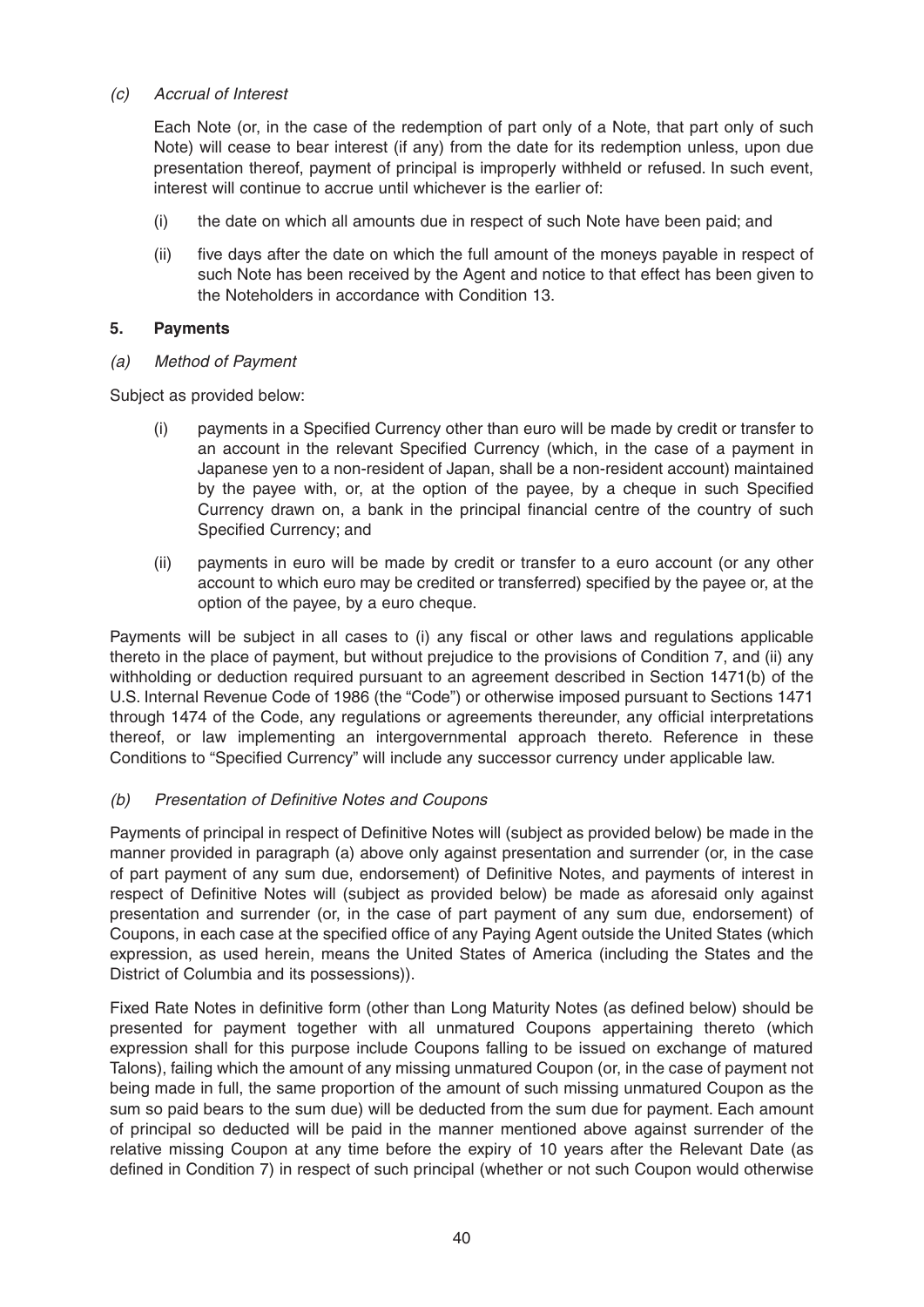have become void under Condition 8) or, if later, 5 years from the date on which such Coupon would otherwise have become due, but in no event thereafter.

Upon any Fixed Rate Note in definitive form becoming due and repayable prior to its Maturity Date, all unmatured Talons (if any) appertaining thereto will become void and no further Coupons will be issued in respect thereof.

Upon the date on which any Floating Rate Note or Long Maturity Note in definitive form becomes due and repayable, unmatured Coupons and Talons (if any) relating thereto (whether or not attached) shall become void and no payment or, as the case may be, exchange for further Coupons shall be made in respect thereof. A "Long Maturity Note" is a Fixed Rate Note (other than a Fixed Rate Note which on issue had a Talon attached) whose nominal amount on issue is less than the aggregate interest payable thereon provided that such Note shall cease to be a Long Maturity Note on the Interest Payment Date on which the aggregate amount of interest remaining to be paid after that date is less than the nominal amount of such Note.

If the due date for redemption of any Definitive Note is not an Interest Payment Date, interest (if any) accrued in respect of such Note from (and including) the preceding Interest Payment Date or, as the case may be, the Interest Commencement Date shall be payable only against surrender of the relevant Definitive Note.

## (c) Payments in respect of Global Notes

Payments of principal and interest (if any) in respect of Notes represented by any Global Note will (subject as provided below) be made in the manner specified above in relation to Definitive Notes and otherwise in the manner specified in the relevant Global Note against presentation or surrender, as the case may be, of such Global Note at the specified office of any Paying Agent outside the United States. A record of each payment made against presentation or surrender of any Global Note, distinguishing between any payment of principal and any payment of interest, will be made on such Global Note either by the Paying Agent to which it was presented or in the records of Euroclear and Clearstream, Luxembourg, as applicable.

## (d) General provisions applicable to payments

The holder of a Global Note shall be the only person entitled to receive payments in respect of Notes represented by such Global Note and the Issuer will be discharged by payment to, or to the order of, the holder of such Global Note in respect of each amount so paid. Each of the persons shown in the records of Euroclear or Clearstream, Luxembourg as the beneficial holder of a particular nominal amount of Notes represented by such Global Note must look solely to Euroclear or Clearstream, Luxembourg, as the case may be, for his share of each payment so made by the Issuer to, or to the order of, the holder of such Global Note.

Notwithstanding the foregoing provisions of this Condition, if any amount of principal and/or interest in respect of Notes is payable in U.S. dollars, such U.S. dollar payments of principal and/or interest in respect of such Notes will be made at the specified office of a Paying Agent in the United States if:

- (i) the Issuer has appointed Paying Agents with specified offices outside the United States with the reasonable expectation that such Paying Agents would be able to make payment in U.S. dollars at such specified offices outside the United States of the full amount of principal and interest on the Notes in the manner provided above when due;
- (ii) payment of the full amount of such principal and interest at all such specified offices outside the United States is illegal or effectively precluded by exchange controls or other similar restrictions on the full payment or receipt of principal and interest in U.S. dollars; and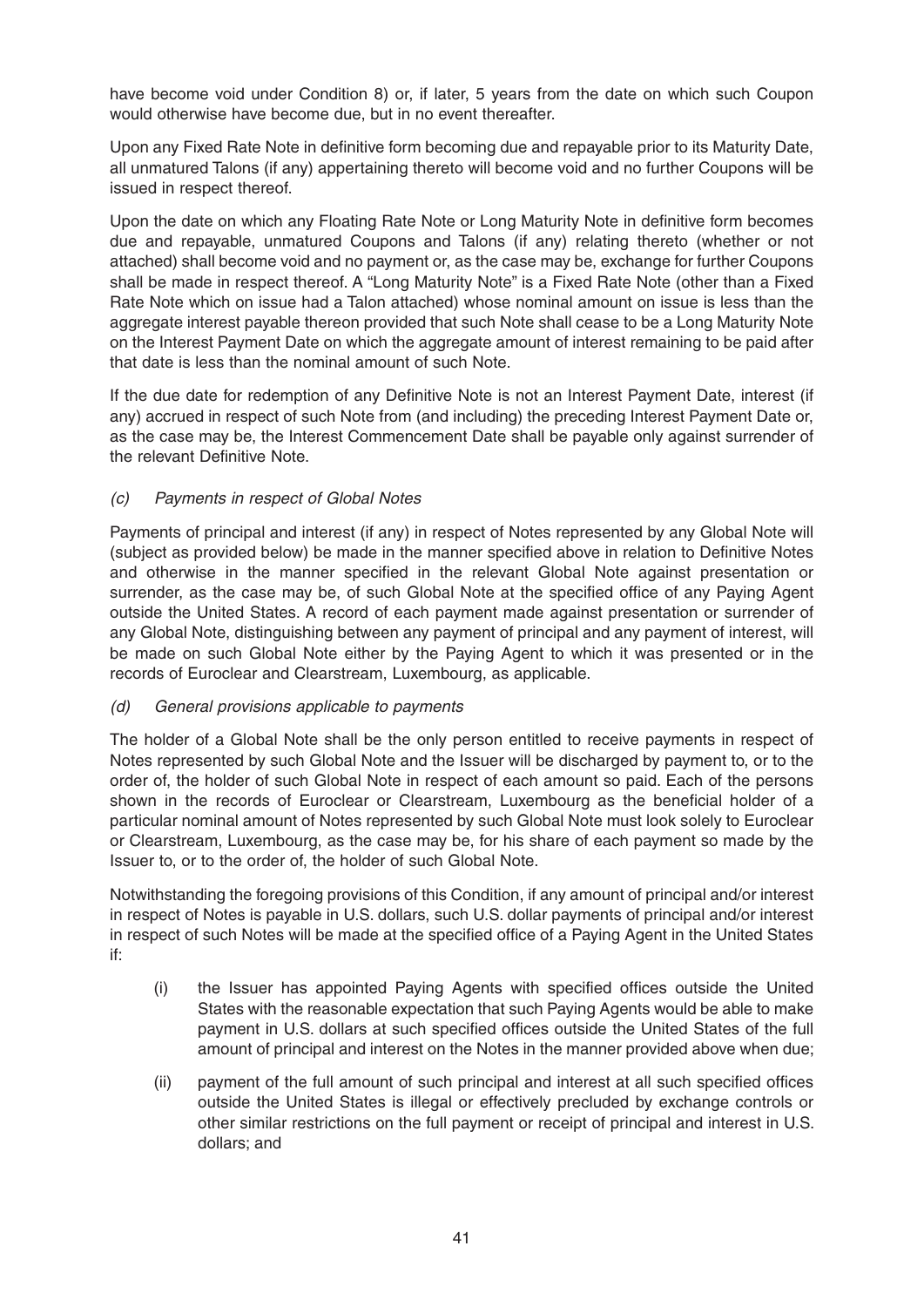(iii) such payment is then permitted under United States law without involving, in the opinion of the Issuer, adverse tax consequences to the Issuer.

## (e) Payment Day

If the date for payment of any amount in respect of any Note or Coupon is not a Payment Day, the holder thereof shall not be entitled to payment until the next following Payment Day in the relevant place and shall not be entitled to further interest or other payment in respect of such delay. For these purposes, "Payment Day" means any day which (subject to Condition 8) is:

- (i) a day on which commercial banks and foreign exchange markets settle payments and are open for general business (including dealing in foreign exchange and foreign currency deposits) in:
	- (A) the relevant place of presentation, in the case of Notes in definitive form only; and
	- (B) any Additional Financial Centre specified in the applicable Final Terms; and
- (ii) either (1) in relation to any sum payable in a Specified Currency other than euro, a day on which commercial banks and foreign exchange markets settle payments and are open for general business (including dealing in foreign exchange and foreign currency deposits) in the principal financial centre of the country of the relevant Specified Currency (which if the Specified Currency is Australian dollars shall be Sydney) or (2) in relation to any sum payable in euro, a day on which the TARGET2 System is open.

## (f) Interpretation of Principal and Interest

Any reference in these Terms and Conditions to principal in respect of the Notes shall be deemed to include, as applicable:

(i) any Additional Amounts which may be payable with respect to principal under

Condition 7;

- (ii) the Final Redemption Amount of the Notes;
- (iii) the Early Redemption Amount of the Notes;
- (iv) the Optional Redemption Amount(s) (if any) of the Notes;
- (v) in relation to Zero Coupon Notes, the Amortised Face Amount (as defined in Condition 6(e)); and
- (vi) any premium and any other amounts which may be payable by the Issuer under or in respect of the Notes.

Any reference in these Terms and Conditions to interest in respect of the Notes shall be deemed to include, as applicable, any Additional Amounts which may be payable with respect to interest under Condition 7.

## **6. Redemption and Purchase**

#### (a) Redemption at Maturity

Unless previously redeemed or purchased and cancelled as specified below, each Note will be redeemed by the Issuer at its Final Redemption Amount specified in the applicable Final Terms in the relevant Specified Currency on the Maturity Date.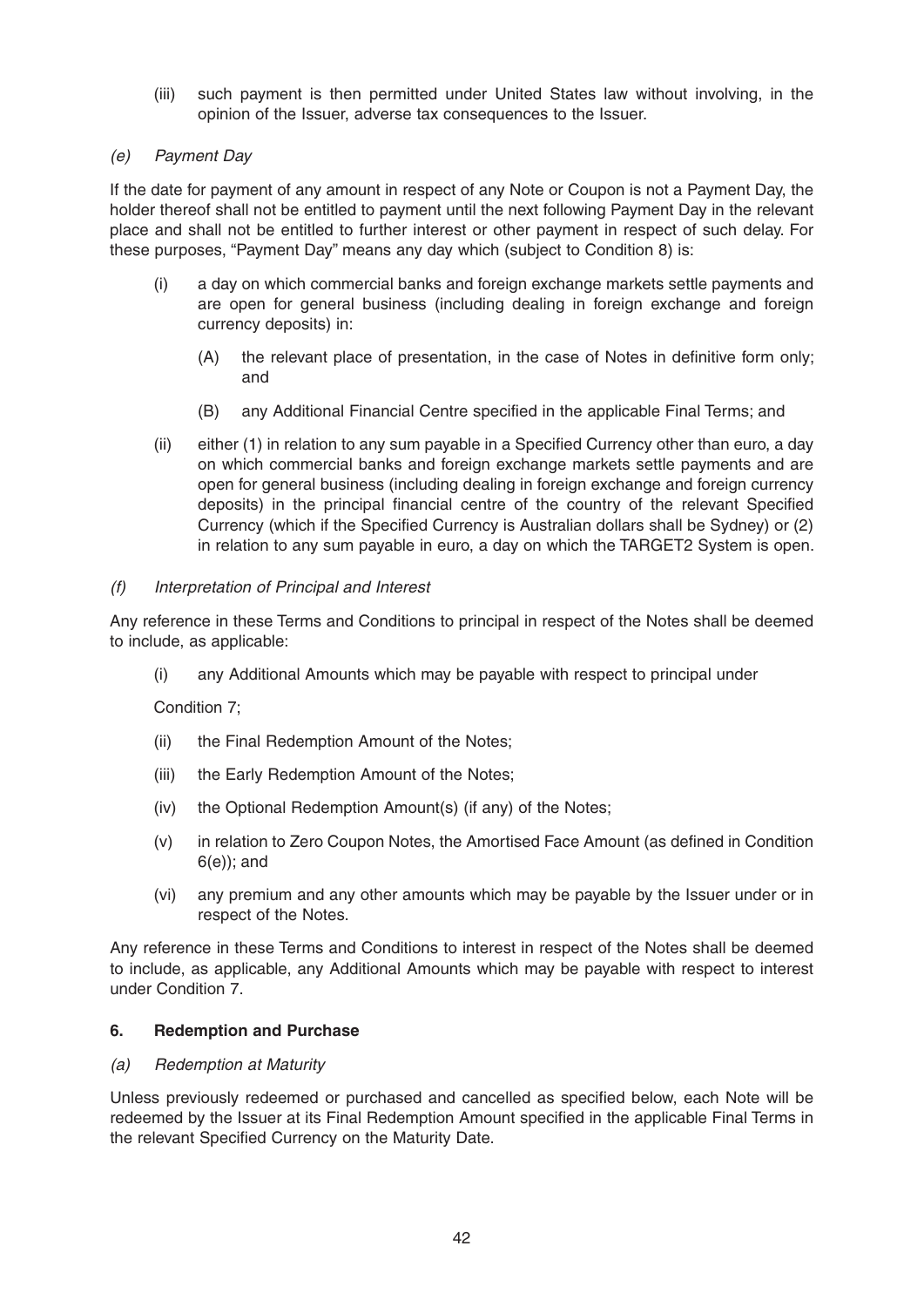## (b) Redemption for Tax Reasons

If (i) as a result of any change in, or amendment to, the laws or regulations of the Commonwealth of Australia or the State of Queensland or any political sub-division of, or any authority in, or of, the Commonwealth of Australia or the State of Queensland having power to tax, or any change in the application or official interpretation of the laws or regulations, which change or amendment becomes effective after the Issue Date of the first Tranche of the Notes, on the occasion of the next payment due in respect of the Notes the Issuer would be required to pay Additional Amounts as provided or referred to in Condition 7, and (ii) the requirement cannot be avoided by the Issuer taking reasonable measures available to it, the Issuer may at its option, having given not less than 30 nor more than 60 days' notice to the Noteholders in accordance with Condition 13 (which notice shall be irrevocable), redeem all the Notes, but not some only, at any time (if this Note is not a Floating Rate Note) or on any Interest Payment Date (if this Note is a Floating Rate Note) provided that no such notice of redemption shall be given earlier than 90 days prior to the earliest date on which the Issuer would be obliged to pay such additional amounts were a payment in respect of the Notes then due. Prior to the publication of any notice of redemption pursuant to this paragraph, the Issuer shall deliver to the Agent a certificate signed by two Directors of the Issuer stating that the Issuer is entitled to effect such redemption and setting forth a statement of facts showing that the conditions precedent to the right of the Issuer so to redeem have occurred, and an opinion of independent legal advisers of recognised standing to the effect that the Issuer has or will become obliged to pay such additional amounts as a result of such change or amendment. Upon the expiry of any notice as is referred to in this paragraph the Issuer shall be bound to redeem the Notes to which the notice refers in accordance with the provisions of this paragraph.

Notes redeemed pursuant to this Condition 6(b) will be redeemed at their Early Redemption Amount referred to in paragraph (e) below together (if appropriate) with interest accrued to (but excluding) the date of redemption.

## (c) Redemption at the Option of the Issuer (Issuer Call)

If Issuer Call is specified as being applicable in the applicable Final Terms, the Issuer may, having given:

- (i) not less than 15 nor more than 30 days' notice to the Noteholders in accordance with Condition 13; and
- (ii) not less than 15 days before the giving of the notice referred to in (i) above, notice in writing to the Agent;

(which notices shall be irrevocable and shall specify the date fixed for redemption), redeem all or some only of the Notes then outstanding on any Optional Redemption Date and at the Optional Redemption Amount(s) specified in the applicable Final Terms together, if appropriate, with interest accrued to (but excluding) the relevant Optional Redemption Date. Any such redemption must be of a nominal amount equal to the Minimum Redemption Amount or a Higher Redemption Amount. In the case of a partial redemption of Notes, the Notes to be redeemed ("Redeemed Notes") will be selected individually by lot, in the case of Redeemed Notes represented by Definitive Notes, and in accordance with the rules of Euroclear and/or Clearstream, Luxembourg, in the case of Redeemed Notes represented by a Global Note, not more than 30 days prior to the date fixed for redemption (such date of selection being hereinafter called the "Selection Date"). In the case of Redeemed Notes represented by Definitive Notes, a list of the serial numbers of such Redeemed Notes will be published in accordance with Condition 13 not less than 15 days prior to the date fixed for redemption. The aggregate nominal amount of Redeemed Notes represented by Definitive Notes shall bear the same proportion to the aggregate nominal amount of all Redeemed Notes as the aggregate nominal amount of Definitive Notes outstanding bears to the aggregate nominal amount of the Notes outstanding, in each case on the Selection Date, provided that such firstmentioned nominal amount shall, if necessary, be rounded downwards to the nearest integral multiple of the Specified Denomination, and the aggregate nominal amount of Redeemed Notes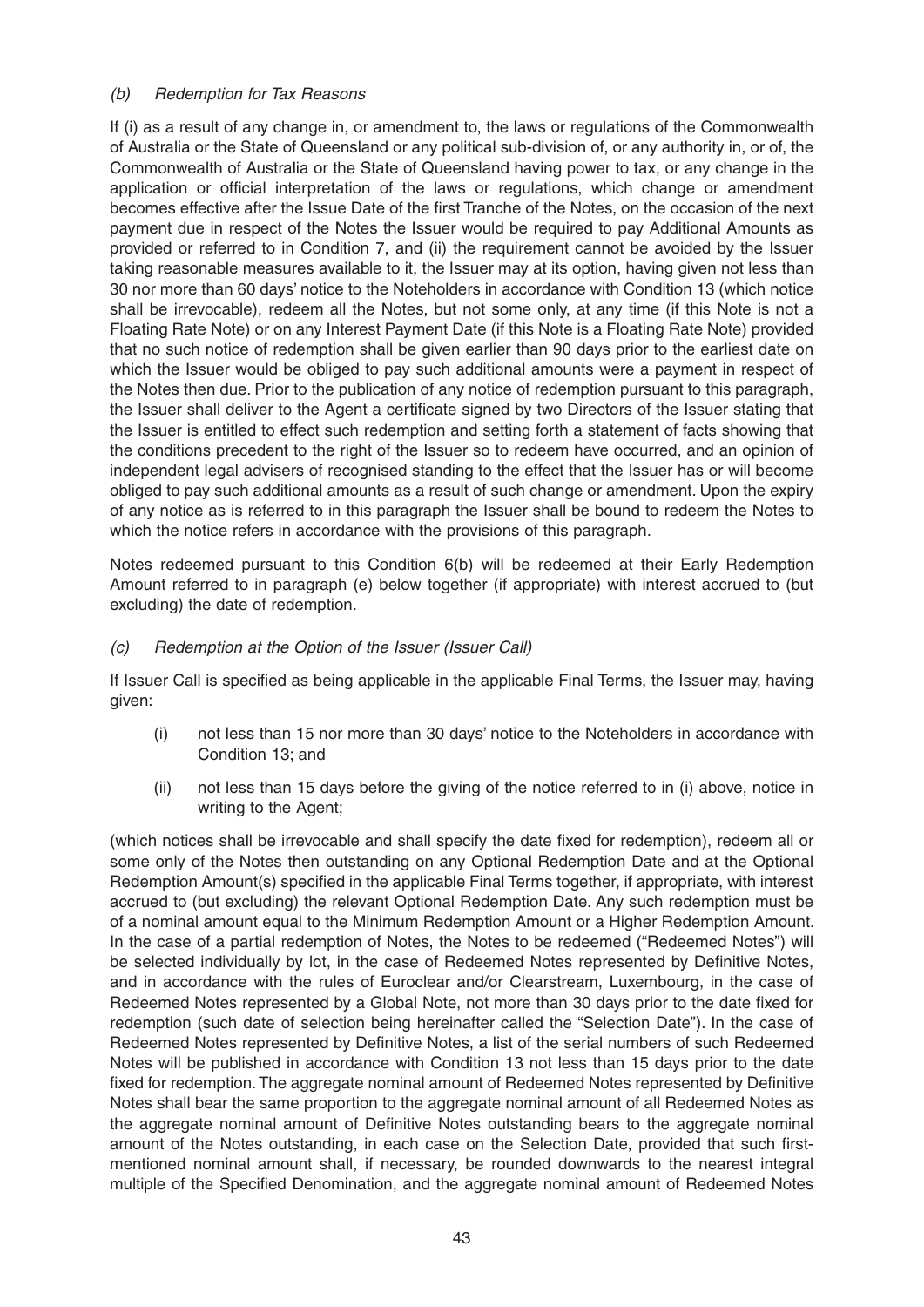represented by a Global Note shall be equal to the balance of the Redeemed Notes. No exchange of the relevant Global Note will be permitted during the period from (and including) the Selection Date to (and including) the date fixed for redemption pursuant to this paragraph (c) and notice to that effect shall be given by the Issuer to the Noteholders in accordance with Condition 13 at least 5 days prior to the Selection Date.

## (d) Redemption at the Option of the Noteholders (Investor Put)

If Investor Put is specified as being applicable in the applicable Final Terms, upon the holder of any Note giving to the Issuer in accordance with Condition 13 not less than 15 nor more than 30 days' notice or such other period of notice as is specified in the applicable Final Terms the Issuer will, upon the expiry of such notice, redeem, subject to, and in accordance with, the terms specified in the applicable Final Terms, in whole (but not in part), such Note on the Optional Redemption Date and at the Optional Redemption Amount specified in the applicable Final Terms together, if appropriate, with interest accrued to (but excluding) the Optional Redemption Date.

If this Note is in definitive form, to exercise the right to require redemption of this Note the holder of this Note must deliver such Note at the specified office of any Paying Agent at any time during normal business hours of such Paying Agent falling within the notice period, accompanied by a duly completed and signed notice of exercise in the form (for the time being current) obtainable from any specified office of any Paying Agent (a "Put Notice") and in which the holder must specify a bank account or, if payment is by cheque, an address to which payment is to be made under this Condition. If this Note is represented by a Global Note, to exercise the right to require redemption of this Note the holder of this Note must, within the notice period, give notice of such exercise in accordance with the standard procedures of Euroclear and Clearstream, Luxembourg (which may include notice being given on his instruction by Euroclear or Clearstream, Luxembourg or any common depositary for them to the Agent by electronic means) in a form acceptable to Euroclear and Clearstream, Luxembourg from time to time.

Any Put Notice given by a holder of any Note pursuant to this paragraph shall be irrevocable except where prior to the due date of redemption an Event of Default shall have occurred and be continuing in which event such holder, at its option, may elect by notice to the Issuer to withdraw the notice given pursuant to this paragraph and instead to declare such Note forthwith due and payable pursuant to Condition 9.

## (e) Early Redemption Amounts

For the purpose of paragraph (b) above and Condition 9, each Note will be redeemed at the Early Redemption Amount calculated as follows:

- (i) in the case of a Note with a Final Redemption Amount equal to the Issue Price of the first Tranche of the Series, at the Final Redemption Amount thereof;
- (ii) in the case of a Note (other than a Zero Coupon Note) with a Final Redemption Amount which is or may be less or greater than the Issue Price of the first Tranche of the Series, at the amount specified in the applicable Final Terms or, if no such amount is so specified in the applicable Final Terms, at their nominal amount; or
- (iii) in the case of a Zero Coupon Note, at an amount (the "Amortised Face Amount") equal to the product of:
	- (A) the Reference Price; and
	- (B) the sum of the figure 1 and the Accrual Yield, raised to the power of x, where "x" is the Day Count Fraction specified in the applicable Final Terms which will be either (i) 30/360 (in which case the numerator will be equal to the number of days calculated on the basis of a 360 day year consisting of 12 months of 30 days each) from (and including) the Issue Date of the first Tranche of the Notes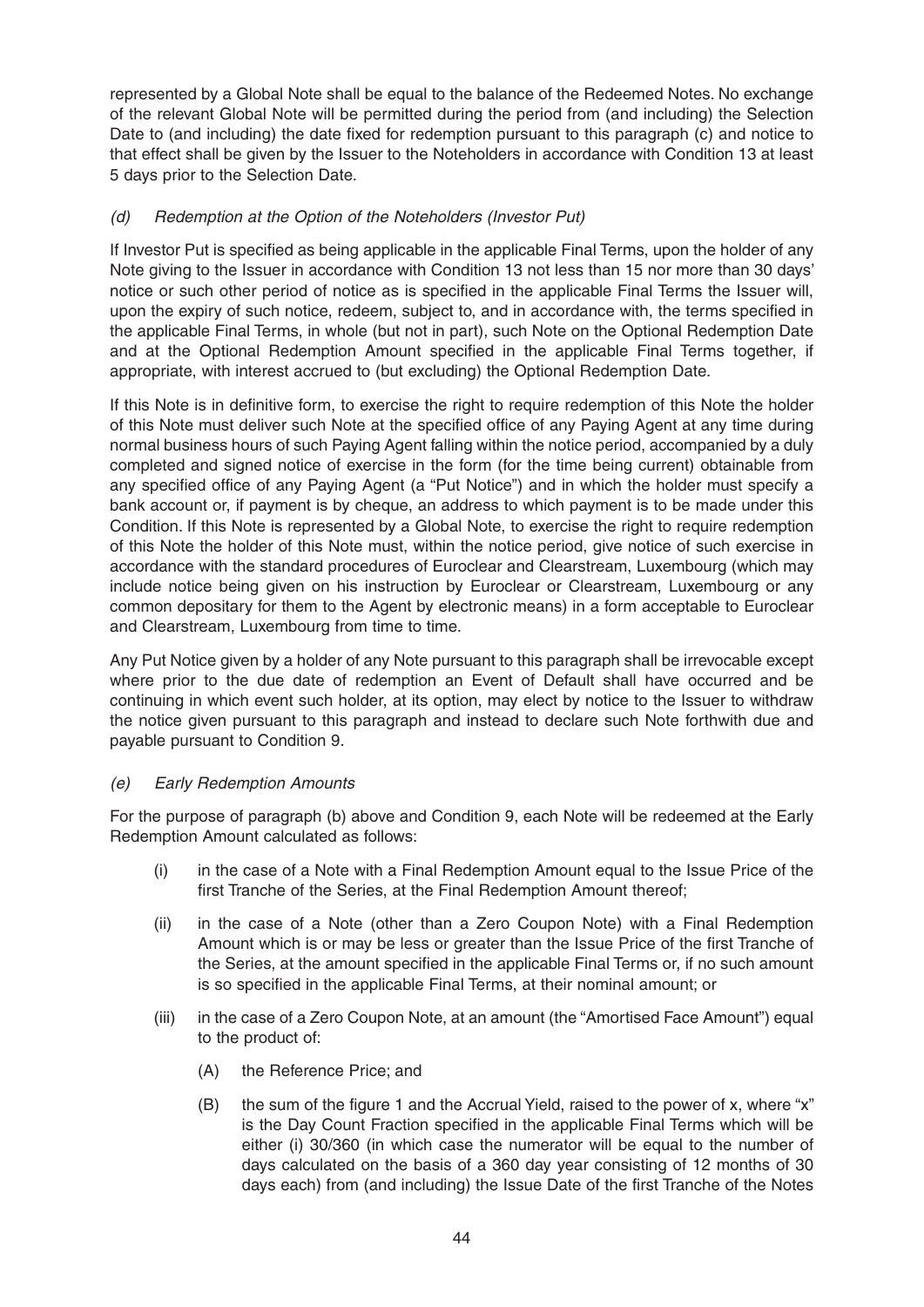to (but excluding) the date fixed for redemption or (as the case may be) the date upon which such Note becomes due and repayable and the denominator will be 360) or (ii) Actual/360 (in which case the numerator will be equal to the actual number of days from (and including) the Issue Date of the first Tranche of the Notes to (but excluding) the date fixed for redemption or (as the case may be) the date upon which such Note becomes due and repayable and the denominator will be 360) or (iii) Actual/365 (in which case the numerator will be equal to the actual number of days from (and including) the Issue Date of the first Tranche of the Notes to (but excluding) the date fixed for redemption or (as the case may be) the date upon which such Note becomes due and repayable and the denominator will be 365).

## (f) Purchases

The Issuer or any of its Related Entities (as defined below) may at any time purchase Notes (provided that, in the case of Definitive Notes, all unmatured Coupons and Talons appertaining thereto are purchased therewith) at any price in the open market or otherwise. If purchases are made by tender, tenders must be available to all Noteholders alike. Such Notes may be held, reissued, resold or, at the option of the Issuer, surrendered to any Paying Agent for cancellation. In this Condition 6(f), "Related Entities" has the meaning given to that term in the Corporations Act.

## (g) Cancellation

All Notes which are (i) redeemed or (ii) purchased for cancellation pursuant to paragraph (f) above, will forthwith be cancelled (together with all unmatured Coupons and Talons attached thereto or surrendered therewith at the time of redemption), and shall be forwarded to the Agent and cannot be reissued or resold.

#### (h) Late payment on Zero Coupon Notes

If the amount payable in respect of any Zero Coupon Note upon redemption of such Zero Coupon Note pursuant to paragraph (a), (b), (c) or (d) above or upon its becoming due and repayable as provided in Condition 9 is improperly withheld or refused, the amount due and repayable in respect of such Zero Coupon Note shall be the amount calculated as provided in paragraph (e) (iii) above as though the references therein to the date fixed for the redemption or the date upon which such Zero Coupon Note becomes due and payable were replaced by references to the date which is the earlier of:

- (i) the date on which all amounts due in respect of such Zero Coupon Note have been paid; and
- (ii) five days after the date on which the full amount of the moneys payable in respect of such Zero Coupon Notes has been received by the Agent and notice to that effect has been given to the Noteholders in accordance with Condition 13.

## **7. Taxation**

All payments in respect of the Notes and Coupons by the Issuer shall be made without withholding or deduction for, or on account of, any present or future taxes, duties, assessments or governmental charges of whatever nature ("Taxes") imposed or levied by or on behalf of the Commonwealth of Australia or the State of Queensland, or any political sub-division of, or any authority in, or of, the Commonwealth of Australia or the State of Queensland having power to tax, unless the withholding or deduction of the Taxes is required by law. In that event, the Issuer will pay such additional amounts ("Additional Amounts") as may be necessary in order that the net amounts received by the Noteholders and Couponholders after such withholding or deduction shall equal the respective amounts which would otherwise have been receivable in respect of the Notes or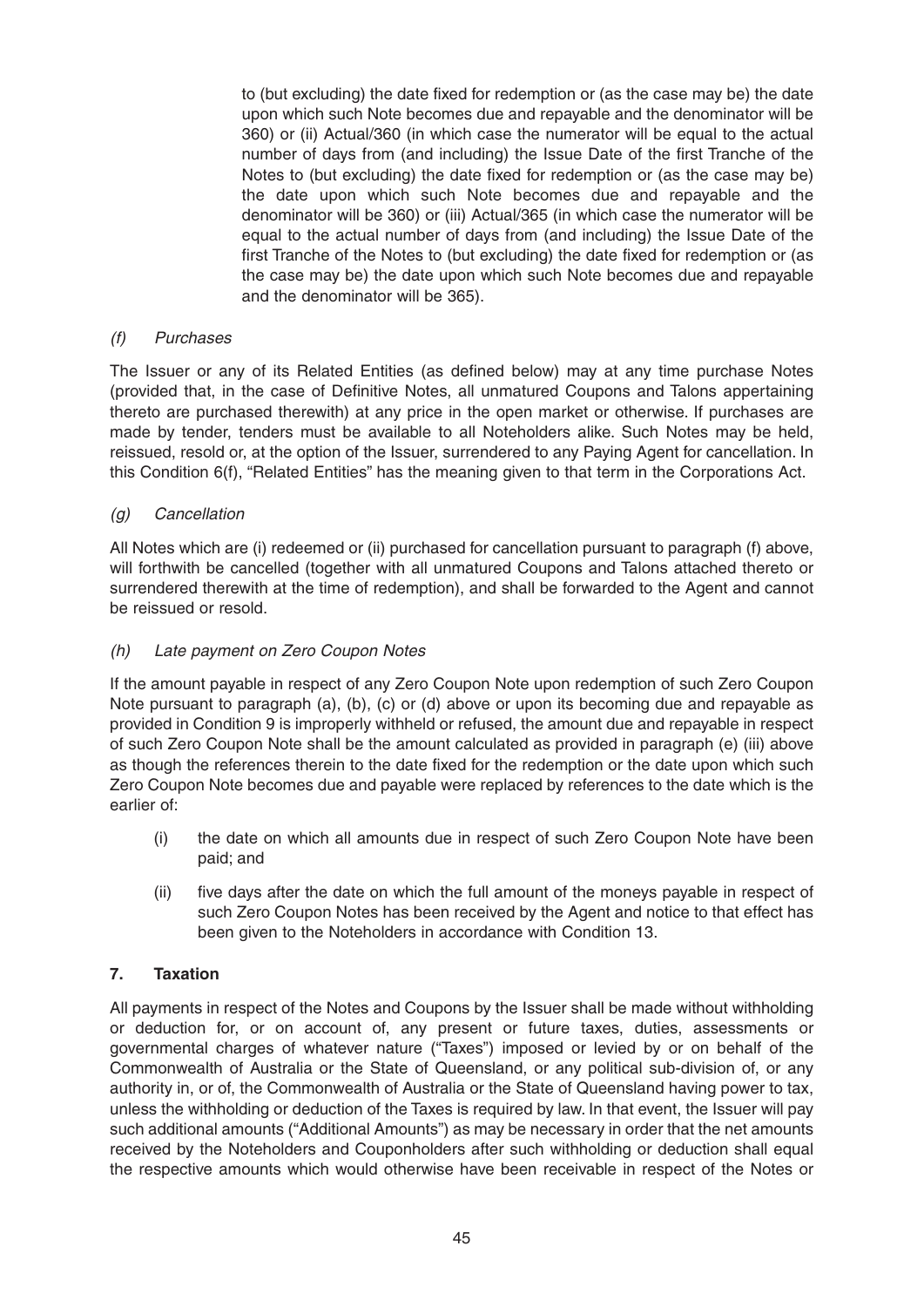Coupons, in the absence of such withholding or deduction; except that no such Additional Amounts shall be payable in relation to any payment in respect of any Note or Coupon:

- (a) to, or to a third party on behalf of, a holder who is liable to such Taxes in respect of such Note or Coupon by reason of his having some connection with the Commonwealth of Australia or the State of Queensland other than the mere holding of such Note or Coupon or receipt of principal or interest in respect thereof provided that such a holder shall not be regarded as being connected with the Commonwealth of Australia for the reason that such a holder is a resident of the Commonwealth of Australia within the meaning of the Income Tax Assessment Act 1936 (the "Tax Act") where, and to the extent that, such tax is payable by reason of section 128B (2A) of the Tax Act;
- (b) presented for payment more than 30 days after the Relevant Date except to the extent that a holder would have been entitled to Additional Amounts on presenting the same for payment on the last day of the period of 30 days assuming, whether or not such is in fact the case, that day to have been an Interest Payment Date;
- (c) to, or to a third party on behalf of, a holder who is liable to the Taxes in respect of the Note or Coupon by reason of his being an associate of the Issuer for the purposes and within the meaning of sections 128F(5), 128F(6) and 128F(9) of the Tax Act;
- (d) where such withholding or deduction is imposed on a payment to an individual and is required to be made pursuant to European Council Directive 2003/48/EC or any law implementing or complying with, or introduced in order to conform to, such Directive; or
- (e) presented for payment by or on behalf of a holder who would have been able to avoid such withholding or deduction by presenting the relevant Note or Coupon to another Paying Agent in a Member State of the EU.

For the avoidance of doubt, no Additional Amounts are payable in relation to any withholding or deduction required pursuant to an agreement described in Section 1471(b) of the Code or otherwise imposed pursuant to Sections 1471 through 1474 of the U.S. Internal Revenue Code ("FATCA"), any regulations or agreements thereunder, any official interpretations thereof, or any law implementing an intergovernmental approach thereto, as provided in Condition 5(a).

As used herein, the "Relevant Date" means the date on which such payment first becomes due, except that, if the full amount of the moneys payable has not been duly received by the Agent on or before the due date, it means the date on which, the full amount of such moneys having been so received, notice to that effect is duly given to the Noteholders in accordance with Condition 13.

## **8. Prescription**

The Notes and Coupons will become void unless presented for payment within a period of 10 years (in the case of principal) and 5 years (in the case of interest) after the Relevant Date (as defined in Condition 7) therefor, subject as provided in Condition 5(b).

There shall not be included in any Coupon sheet issued on exchange of a Talon any Coupon the claim for payment in respect of which would be void pursuant to this Condition or Condition 5(b) or any Talon which would be void pursuant to Condition 5(b).

## **9. Events of Default**

- (a) If any one or more of the following events (each an "Event of Default") shall occur:
	- (i) if the Issuer fails to pay any principal or any interest in respect of the Notes within seven days of the relevant due date;
	- (ii) if the Issuer is in default in the performance, or is otherwise in breach, of any covenant or undertaking or other agreement of the Issuer in respect of the Notes (other than any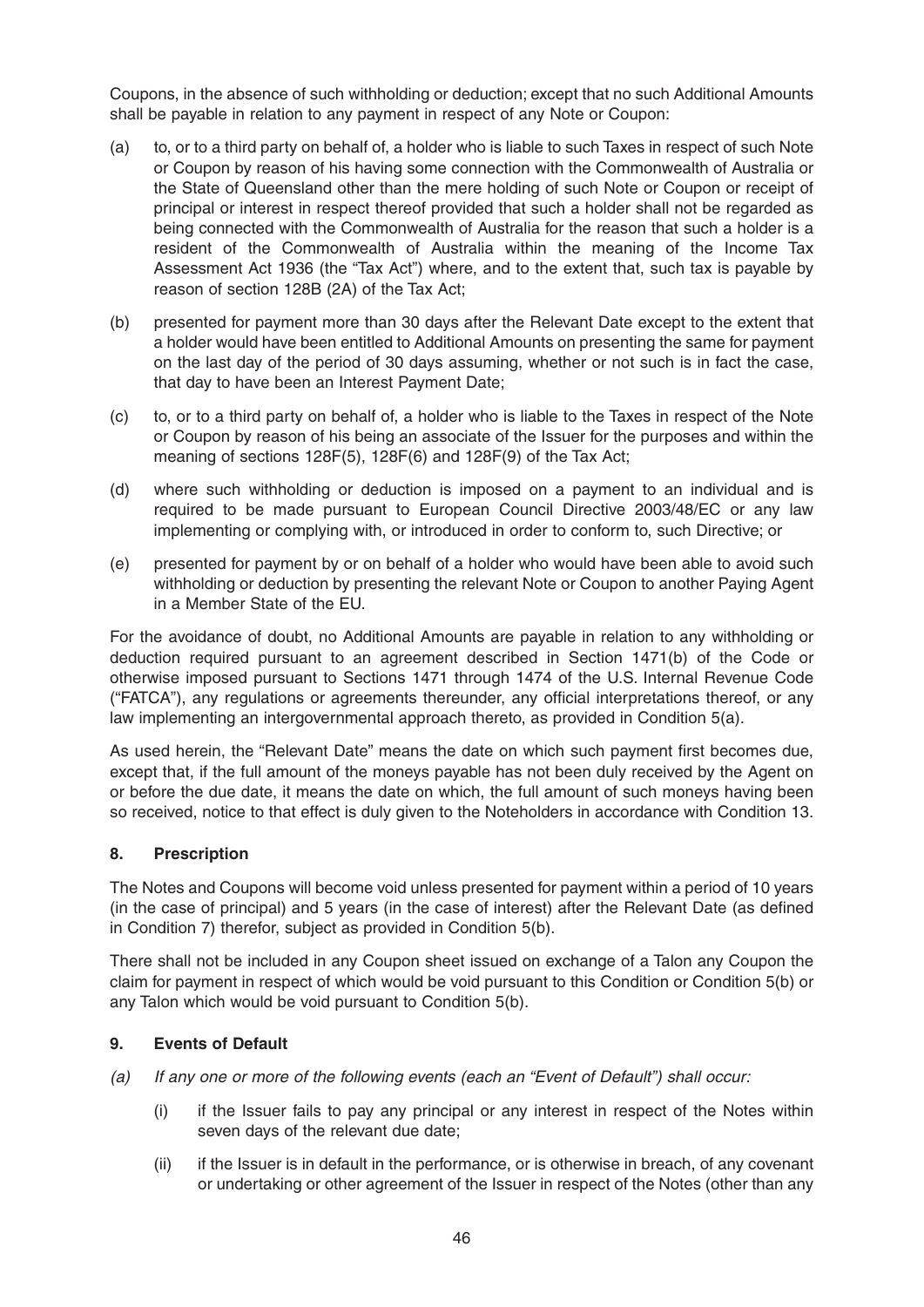obligation for the payment of any amount due in respect of any of the Notes) and such default or breach continues for a period of 14 days after notice thereof has been given to the Issuer;

- (iii) if it is or will become unlawful for the Issuer to perform or comply with any one or more of its obligations under the Notes or the Agency Agreement;
- (iv) if the Issuer (A) becomes insolvent, is unable to pay its debts as they fall due or fails to comply with a statutory demand (which is still in effect) under section 459F of the Corporations Act, or (B) stops or suspends or threatens to stop or suspend payment of all or a material part of its debts or appoints an administrator under section 436A of the Corporations Act, or (C) begins negotiations or takes any proceeding or other step with a view to re-adjustment, rescheduling or deferral of all its indebtedness (or any part of its indebtedness which it will or might otherwise be unable to pay when due) or proposes or makes a general assignment or an arrangement or composition with or for the benefit of its creditors, or a moratorium is agreed or declared in respect of or affecting indebtedness of the Issuer, except in any case referred to in (C) above for the purposes of a solvent reconstruction or amalgamation the terms of which have previously been approved by an Extraordinary Resolution of the Noteholders;
- (v) if an order is made or an effective resolution is passed for the winding-up of the Issuer (except in any such case for the purposes of a solvent reconstruction or amalgamation the terms of which have previously been approved by an Extraordinary Resolution of the Noteholders) or an administrator is appointed to the Issuer by a provisional liquidator of the Issuer under section 436B of the Corporations Act;
- (vi) if a distress, attachment, execution or other legal process is levied, enforced or sued out against or on the Issuer or against all or a material part of the assets of the Issuer and is not stayed, satisfied or discharged within 21 days;
- (vii) if any present or future Security Interest on or over the assets of the Issuer becomes enforceable and any step (including the taking of possession or the appointment of a receiver, manager or similar officer which is not vacated or discharged within 14 days) is taken to enforce that Security Interest by reason of a default or event of default (howsoever described) having occurred; or
- (viii) if any event occurs which, under the laws of any relevant jurisdiction, has an analogous or equivalent effect to any of the events mentioned in this Condition,

then any Noteholder may, by written notice to the Issuer at the specified office of the Agent, effective upon the date of receipt thereof by the Agent, declare the Note held by the holder to be forthwith due and payable whereupon the same shall become forthwith due and payable at the Early Redemption Amount (as described in Condition 6(e)), together with accrued interest (if any) to the date of repayment, without presentment, demand, protest or other notice of any kind.

- (b) For the purposes of these Conditions:
	- (i) "Corporations Act" means the Corporations Act 2001 of Australia;
	- (ii) "Government Agency" means any government or any governmental, semigovernmental or judicial entity or authority;
	- (iii) "Guarantee" means any guarantee, indemnity, letter of credit, suretyship or any other obligation (whatever called and of whatever nature):
		- (A) to pay or to purchase; or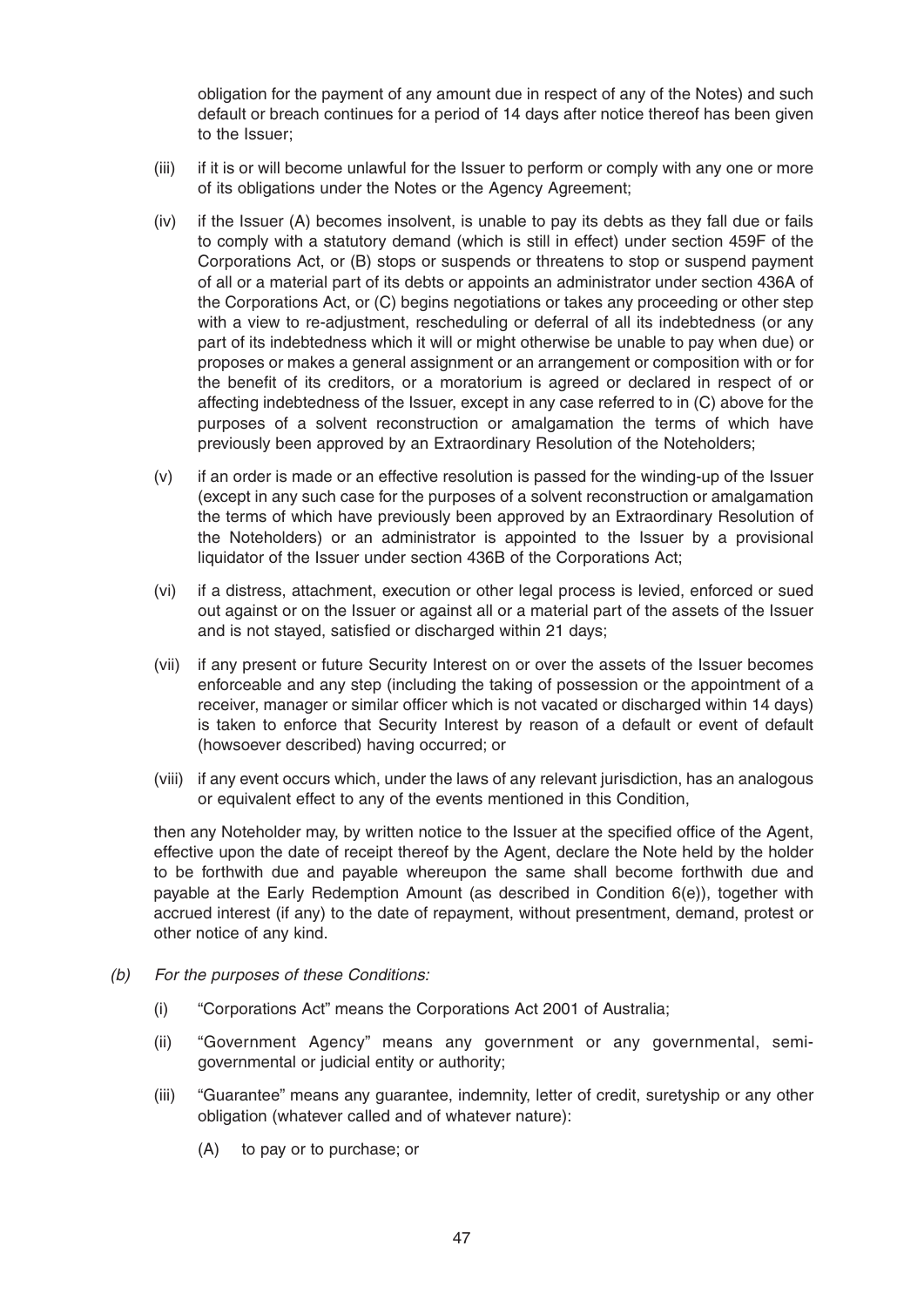- (B) to provide funds (whether by the advance of money, the purchase of or subscription for share or other securities, the purchase of assets, rights or services, or otherwise) for the payment or discharge of; or
- (C) to indemnify against the consequences of default in the payment of; or
- (D) otherwise to be responsible for:

any obligation or indebtedness, any dividend, capital or premium on shares or stock or the insolvency or the financial condition of any other person;

(iv) "Security Interest" includes any mortgage, pledge, lien or charge or any security or preferential interest or arrangement of any kind (including, without limitation, retention of title and any deposit of money by way of security), but excluding (A) any charge or lien arising in favour of any Government Agency by operation of law (provided there is no default in payment of moneys owing under such charge or lien), (B) a right of title retention in connection with the acquisition of goods in the ordinary course of business on the terms of sale of the supplier (provided there is no default in connection with the relevant acquisition) and (C) any security or preferential interest or arrangement arising under or created pursuant to any right of set-off.

## **10. Replacement of Notes, Coupons and Talons**

Should any Note, Coupon or Talon be lost, stolen, mutilated, defaced or destroyed, it may be replaced at the specified office of the Agent upon payment by the claimant of such costs and expenses as may be incurred in connection therewith and on such terms as to evidence and indemnity as the Issuer may reasonably require. Mutilated or defaced Notes, Coupons or Talons must be surrendered before replacements will be issued.

## **11. Agent and Paying Agents**

The names of the initial Agent and the other initial Paying Agents and their initial specified offices are set out below. If any additional Paying Agents are appointed in connection with any Series, the names of such Paying Agents will be specified in Part B of the applicable Final Terms.

The Issuer is entitled to vary or terminate the appointment of any Paying Agent and/or appoint additional or other Paying Agents and/or approve any change in the specified office through which any Paying Agent acts, provided that:

- (i) so long as the Notes are listed on or admitted to trading by any stock exchange or admitted to listing by any other relevant authority, there will at all times be a Paying Agent with a specified office in such place as may be required by the rules and regulations of the relevant stock exchange or any other relevant authority;
- (ii) there will at all times be a Paying Agent with a specified office in a city in Europe;
- (iii) there will at all times be an Agent; and
- (iv) the Issuer undertakes that it will ensure that it maintains a paying agent in a Member State of the European Union that is not obliged to withhold or deduct tax pursuant to European Council Directive 2003/48/EC or any law implementing or complying with, or introduced in order to conform to, such Directive.

In addition, the Issuer shall forthwith appoint a Paying Agent having a specified office in New York City in the circumstances described in the final paragraph of Condition 5(d). Any variation, termination, appointment or change of any Paying Agent shall only take effect (other than in the case of insolvency or where the Paying Agent is an FFI and does not become or ceases to be a Participating FFI, when it shall be of immediate effect) after not less than 30 nor more than 45 days' prior notice thereof shall have been given to the Noteholders in accordance with Condition 13.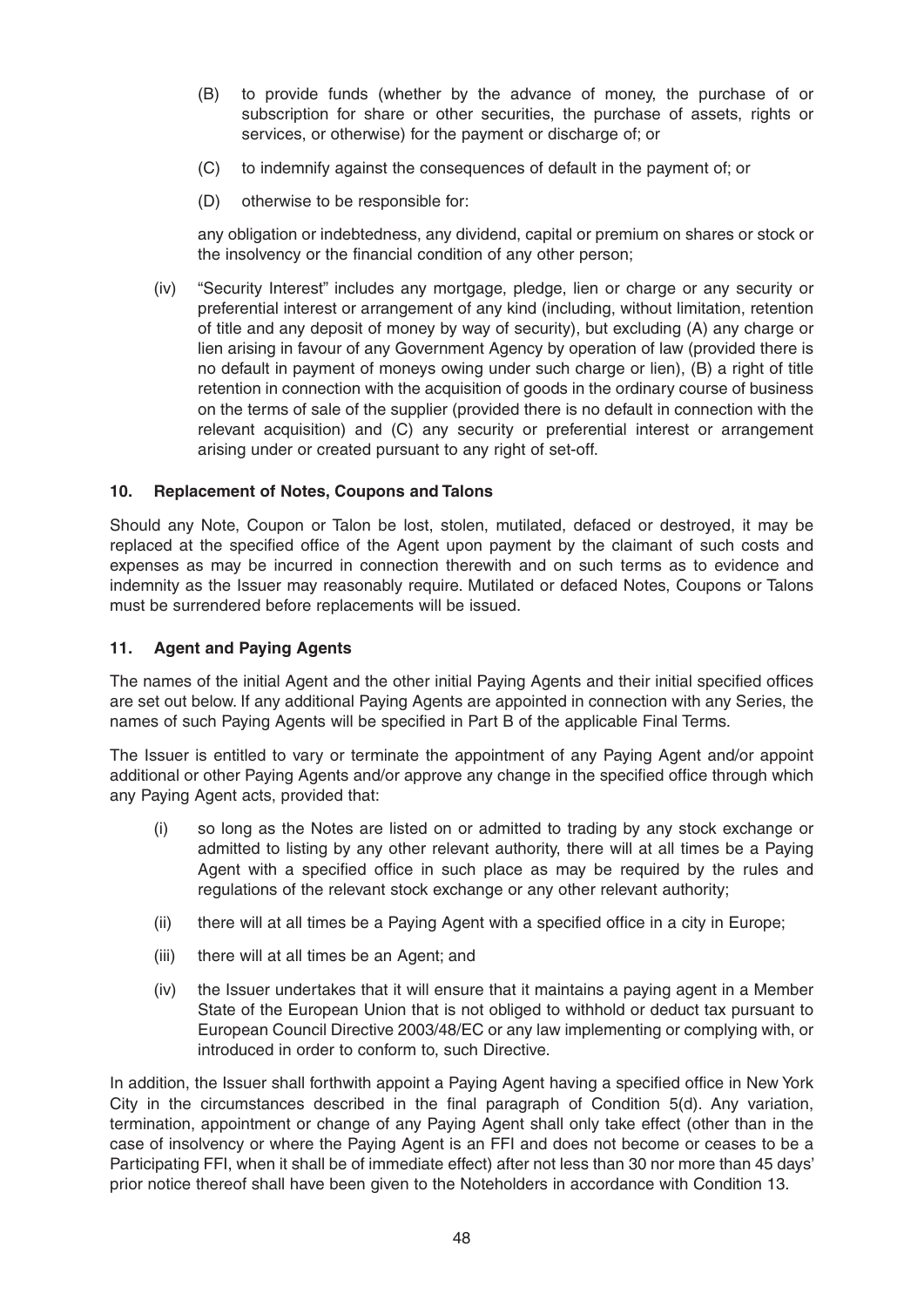In acting under the Agency Agreement, the Paying Agents act solely as agents of the Issuer and do not assume any obligation to, or relationship of agency or trust with, any Noteholders or Couponholders. The Agency Agreement contains provisions permitting any entity into which any Paying Agent is merged or converted or with which it is consolidated or to which it transfers all or substantially all of its assets to become the successor paying agent.

## **12. Exchange of Talons**

On and after the Interest Payment Date, on which the final Coupon comprised in any Coupon sheet matures, the Talon (if any) forming part of such Coupon sheet may be surrendered at the specified office of the Agent or any other Paying Agent in exchange for a further Coupon sheet including (if such further Coupon sheet does not include Coupons to (and including) the final date for the payment of interest due in respect of the Note to which it appertains) a further Talon, subject to the provisions of Condition 8. Each Talon shall, for the purposes of these Terms and Conditions, be deemed to mature on the Interest Payment Date on which the final Coupon comprised in the Coupon sheet in which that Talon was included on issue matures.

## **13. Notices**

All notices regarding the Notes will be deemed to be validly given if published in a leading English language daily newspaper of general circulation in London. It is expected that such publication will be made in the Financial Times in London. The Issuer shall also ensure that notices are duly published in a manner which complies with the rules and regulations of any stock exchange or other relevant authority on which the Notes are for the time being listed or by which they have been admitted to listing. Any such notice will be deemed to have been given on the date of the first publication.

Until such time as any Definitive Notes are issued, there may, so long as any Global Note(s) representing the Notes is or are held in its/their entirety on behalf of Euroclear and Clearstream, Luxembourg, be substituted for such publication in such newspaper(s) the delivery of the relevant notice to Euroclear and Clearstream, Luxembourg for communication by them to the holders of the Notes and, in addition, for so long as any Notes are listed or admitted to trading on a stock exchange or are admitted to listing by other relevant authority and the rules of that stock exchange or other relevant authority so require, such notice will be published in a daily newspaper of general circulation in the place or places required by that stock exchange or other relevant authority. Any such notice shall be deemed to have been given to the holders of the Notes on the seventh day after the day on which the said notice was given to Euroclear and Clearstream, Luxembourg.

Notices to be given by any Noteholder shall be in writing and given by lodging the same, together (in the case of any Note in definitive form) with the relative Note or Notes, with the Agent. Whilst any of the Notes are represented by a Global Note, such notice may be given by any holder of a Note to the Agent via Euroclear and/or Clearstream, Luxembourg, as the case may be, in such manner as the Agent and Euroclear and/or Clearstream, Luxembourg, as the case may be, may approve for this purpose.

## **14. Meetings of Noteholders and Modification**

The Agency Agreement contains provisions for convening meetings of the Noteholders to consider any matter affecting their interests, including the modification by Extraordinary Resolution of any of the Notes, the Coupons or any of the provisions of the Agency Agreement. Such a meeting may be convened by the Issuer or Noteholders holding not less than 5 per cent. in nominal amount of the Notes for the time being outstanding. The quorum at any meeting for passing an Extraordinary Resolution will be one or more persons present holding or representing a clear majority in nominal amount of the Notes for the time being outstanding, or at any adjourned meeting one or more persons present whatever the nominal amount of the Notes held or represented by him or them, except that at any adjourned meeting, the business of which includes the modification of certain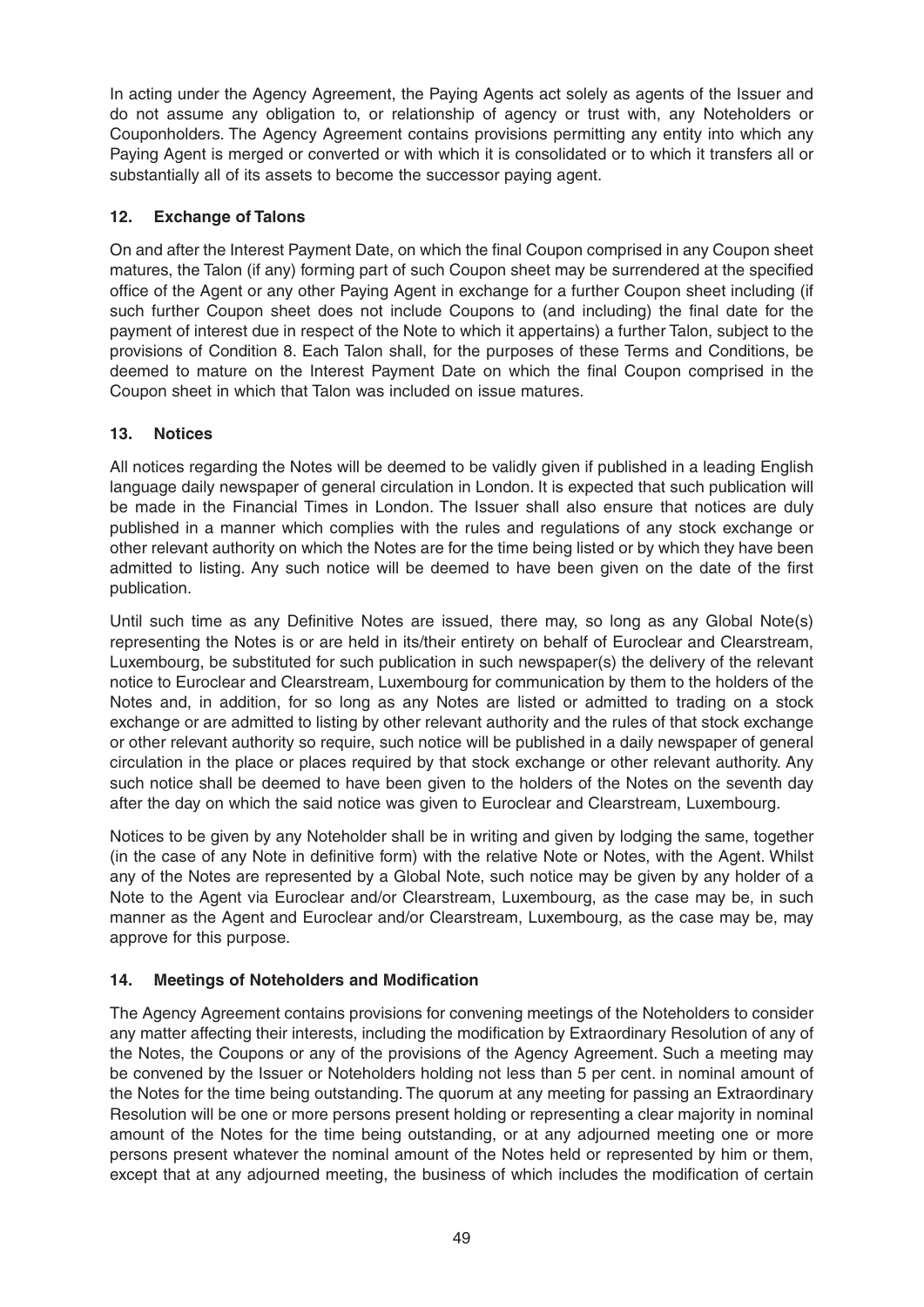provisions of the Notes or Coupons (including modifying the date of maturity of the Notes or any date for payment of interest thereof, reducing or cancelling the amount of principal or the rate of interest payable in respect of the Notes or altering the currency of payment of the Notes or Coupons), the quorum shall be one or more persons holding or representing not less than 75 per cent. in nominal amount of the Notes for the time being outstanding, or at any adjourned such meeting one or more persons holding or representing a clear majority, in nominal amount of the Notes for the time being outstanding. An Extraordinary Resolution passed at any meeting of the Noteholders shall be binding on all the Noteholders, whether or not they are present at the meeting, and on all Couponholders.

The Agent and the Issuer may agree, without the consent of the Noteholders or Couponholders to:

- (i) any modification (except as mentioned above) of the Agency Agreement which is not prejudicial to the interests of the Noteholders; or
- (ii) any modification of the Notes, the Coupons or the Agency Agreement which is of a formal, minor or technical nature or is made to correct a manifest error or to comply with mandatory provisions of the law of the jurisdiction in which the Issuer is incorporated.

Any such modification shall be binding on the Noteholders and the Couponholders and any such modification shall be notified by the Issuer to the Noteholders in accordance with Condition 13 as soon as practicable thereafter.

## **15. Further Issues**

The Issuer is at liberty from time to time without the consent of the Noteholders or the Couponholders to create and issue further notes having terms and conditions the same as the Notes or the same in all respects save for the amount and date of the first payment of interest thereon and so that the same shall be consolidated and form a single Series with the outstanding Notes.

## **16. Contracts (Rights of Third Parties) Act 1999**

No rights are conferred on any person under the Contracts (Rights of Third Parties) Act 1999 to enforce any term of this Note, but this does not affect any right or remedy of any person which exists or is available apart from that Act.

## **17. Governing law and submission to jurisdiction**

#### (a) Governing Law

The Agency Agreement, the Notes and the Coupons and any non-contractual obligations arising out of or in connection with any of the foregoing and every other agreement for the issue of Notes are governed by, and will be construed in accordance with English law.

#### (b) Jurisdiction

(i) Subject to Condition 17(b)(iii) below, the English courts have exclusive jurisdiction to settle any dispute arising out of or in connection with the Notes and/or the Coupons, including any dispute as to their existence, validity, interpretation, performance, breach or termination or the consequences of their nullity and any dispute relating to any noncontractual obligations arising out of or in connection with the Notes and/or the Coupons (a "Dispute") and accordingly each of the Issuer and any Noteholders or Couponholders in relation to any Dispute submits to the exclusive jurisdiction of the English courts.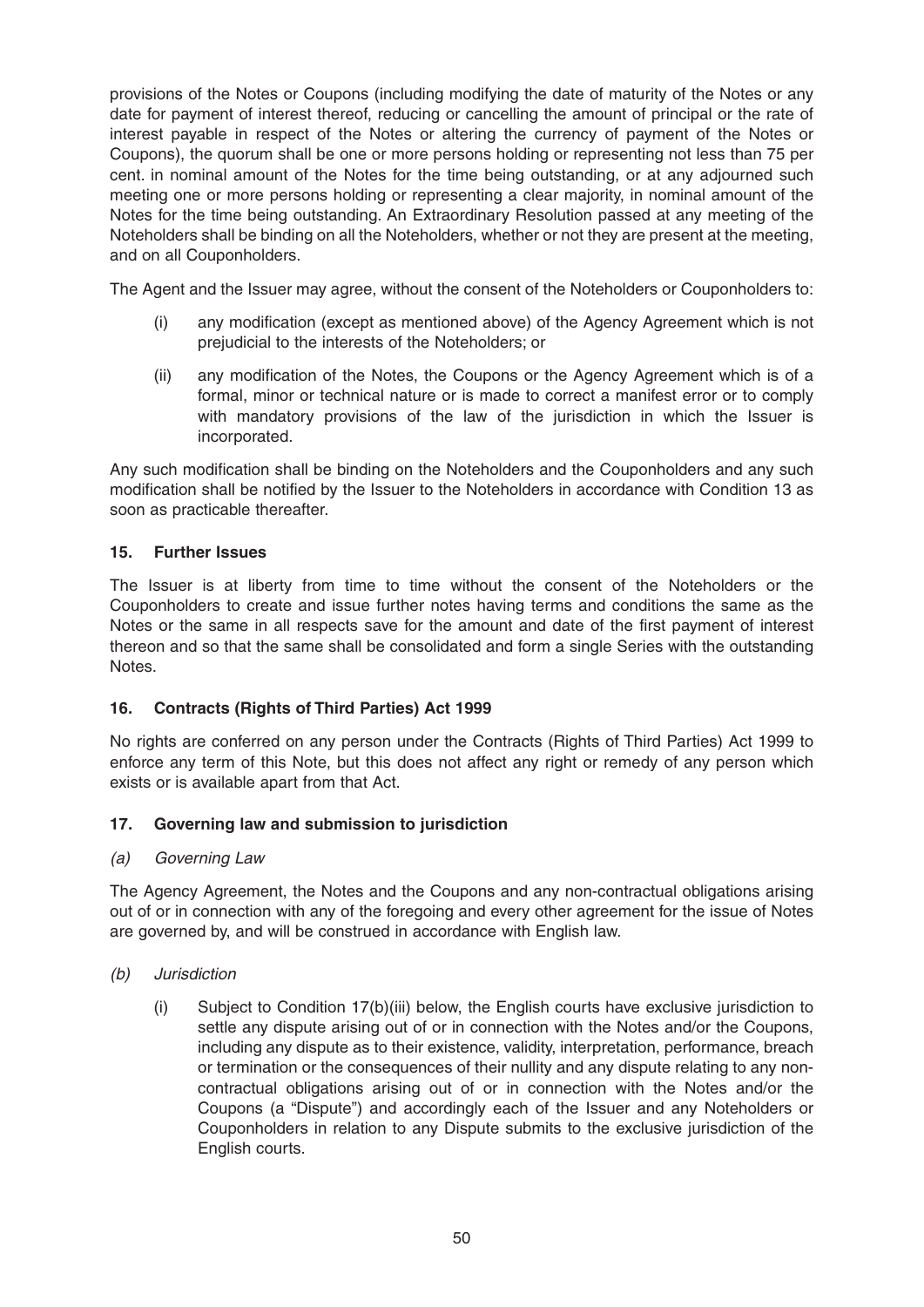- (ii) For the purposes of this Condition 17(b), each of the Issuer and any Noteholders or Couponholders waives any objection to the English courts on the grounds that they are an inconvenient or inappropriate forum to settle any Dispute.
- (iii) To the extent allowed by law, the Noteholders and the Couponholders may, in respect of any Dispute or Disputes, take (i) proceedings in any other court with jurisdiction; and (ii) concurrent proceedings in any number of jurisdictions.

#### (c) Agent for service of process

The Issuer irrevocably and unconditionally appoints Law Debenture Corporate Services Limited at its office in London (currently at Fifth Floor, 100 Wood Street, London EC2V 7EX) as its agent for service of process in England in respect of any Disputes and undertakes that in the event of Law Debenture Corporate Services Limited ceasing so to act it will appoint such other person as its agent for that purpose.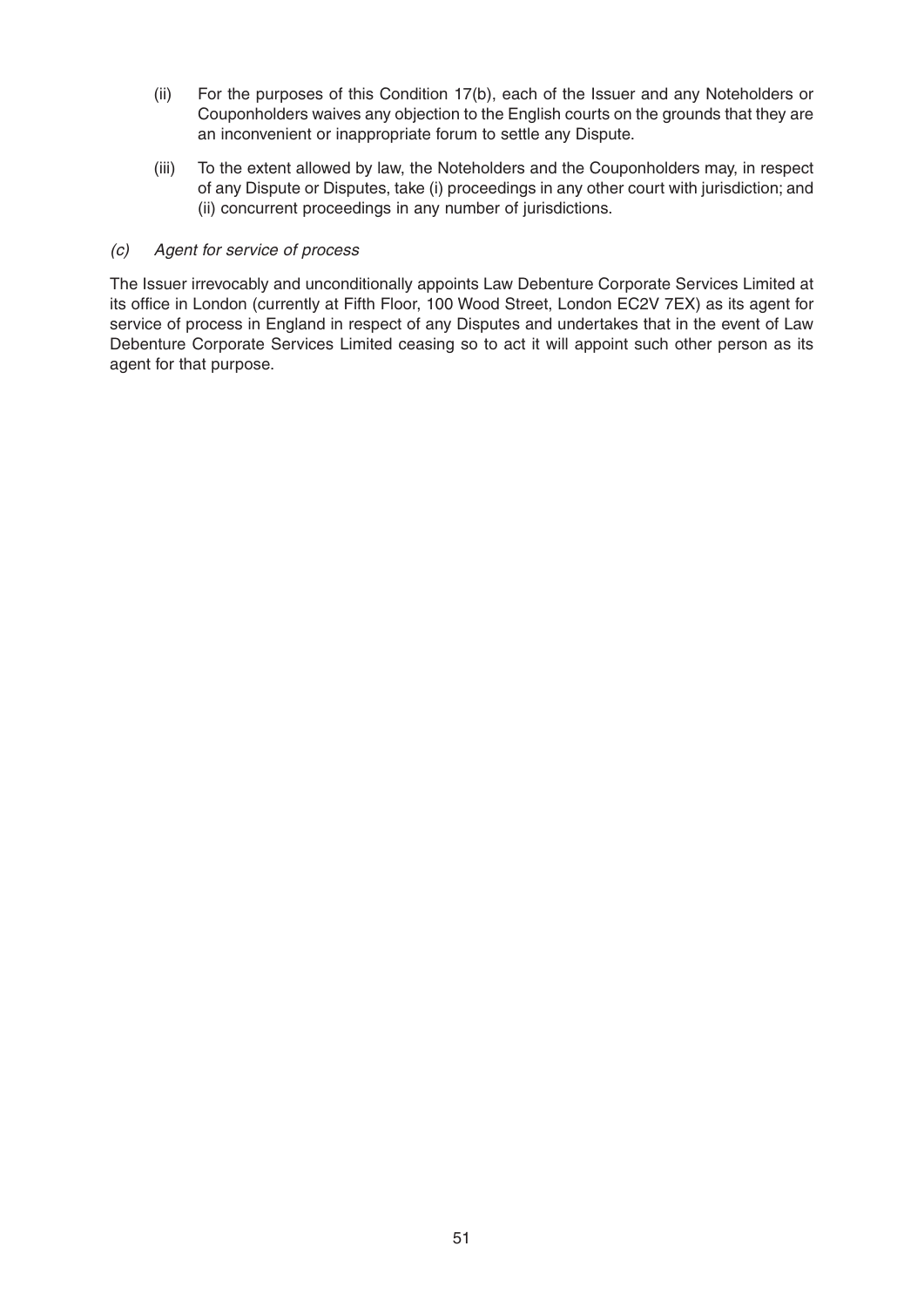# **Use of Proceeds**

The net proceeds of issue of each Tranche will be used by the Issuer to maintain a prudential level of liquidity and to finance the Australian commercial business operations of the Issuer. If, in respect of any particular issue of Notes which are derivative securities for the purposes of Article 15 of the Commission Regulation No. 809/2004 implementing the Prospectus Directive, there is a particular identified use of proceeds, this will be stated in the applicable Final Terms.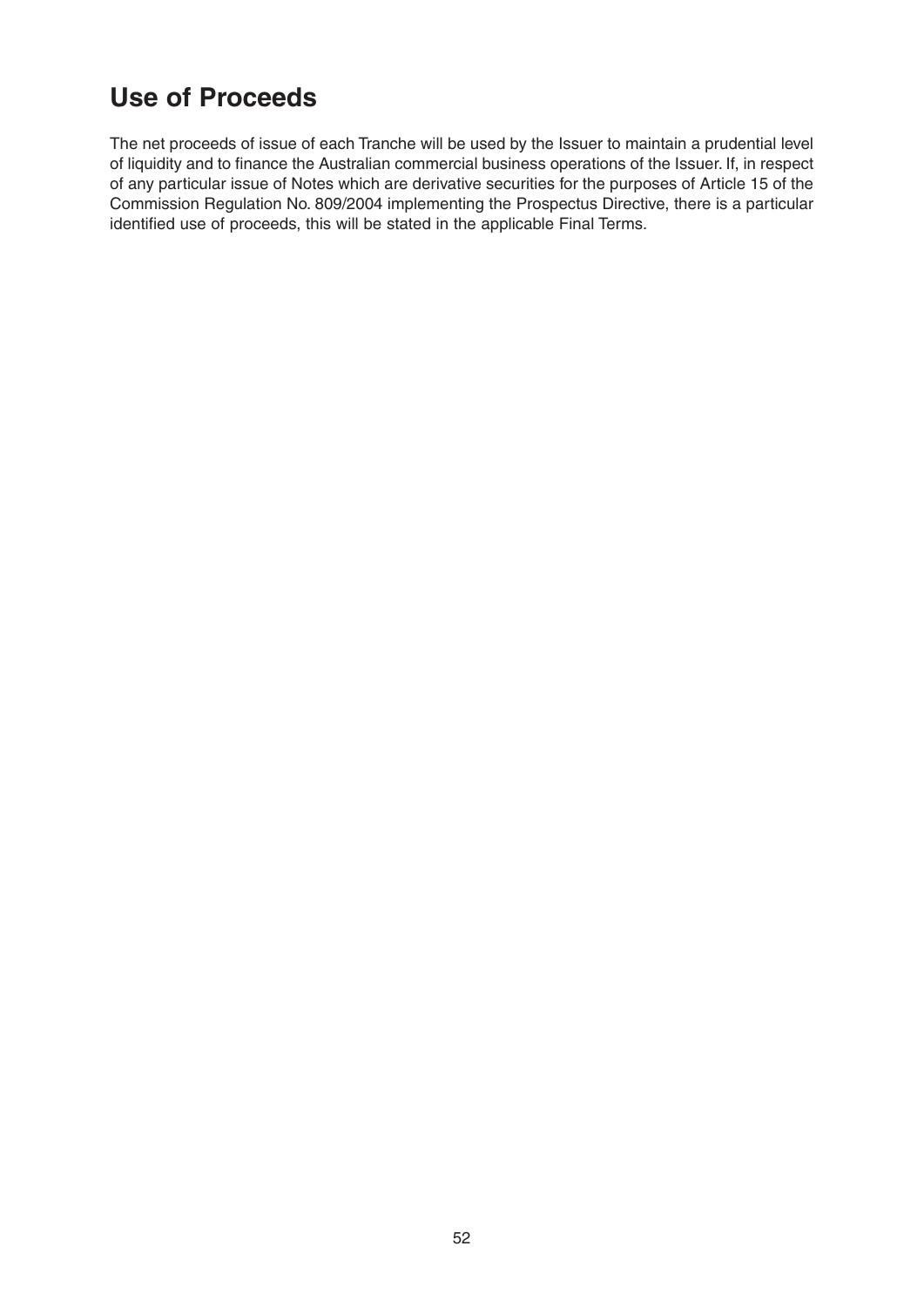# **Bank of Queensland Limited**

## **Introduction**

The Bank is a full service financial institution, domiciled in Australia, listed on the Australian Securities Exchange, regulated by the Australian Prudential Regulation Authority as an authorised deposit-taking institution ("ADI") and currently ranked among the top 100 companies by market capitalisation on the Australian Securities Exchange. The Bank's principal office is located at Level 17, BOQ Centre, 259 Queen Street, Brisbane, 4000 Queensland and its telephone number is +61 7 3212 3333.

## **Operating and Performance Review**

## **Overview of BOQ**

The Bank has grown from being the first permanent building society in Queensland in 1874 to the current day with a network of around 270 branches spanning every state and territory in Australia. Over the last two years the Bank has built the foundations for sustainable growth and in May 2013, the Bank launched its new brand position "It's Possible to Love a Bank" which supports its strategic direction, customer proposition and internal cultural transformation.

The new brand positioning builds on a long established reputation for superior customer service. As a regional bank, flexibility and responsiveness to customer needs are paramount and the focus on this area will complement the progress being made under the Bank's four strategic pillars and contribute to future growth.

## **Principal activities**

The principal activity of the Bank is the provision of financial services and insurance to the community. The Bank has an authority to carry on banking business under the Banking Act (as amended). There were no significant changes during the year in the nature of the activities of the Group.

## **Business strategies and prospects for the future**

The Bank continues to focus and deliver under the four strategic pillars of multi-channel optimisation, risk/return balance, operational excellence along with a focus on talent, capability and culture.

In terms of multi-channel optimisation, the Bank is continuing to expand its source of originations through entry into the mortgage broker market as well as improvements to mobile banking, call centre, online and social media. A mortgage broker program in Western Australia was expanded to New South Wales in August 2013.

In the Retail network, a new balanced scorecard has been introduced for OMBs. The new scorecard balances lending, deposits, cross sales and compliance components and is aimed at providing greater alignment between the interests of owner managers and the Bank. It is intended that the new scorecard will form the basis of a new standardised franchise agreement to be rolled out in 2014. There is also significant work underway to optimise branch mix and locations.

The recent acquisition of Virgin Money (Australia) Pty Limited will extend the Bank's reach into currently untapped, complementary market segments, providing access to opportunities that come with an iconic brand with proven capability in online customer acquisition, customer advocacy and product distribution.

To achieve the right balance of return for risk taken, the Bank continues to diversify the balance sheet by pursuing higher margin and return on equity segments in Business Banking and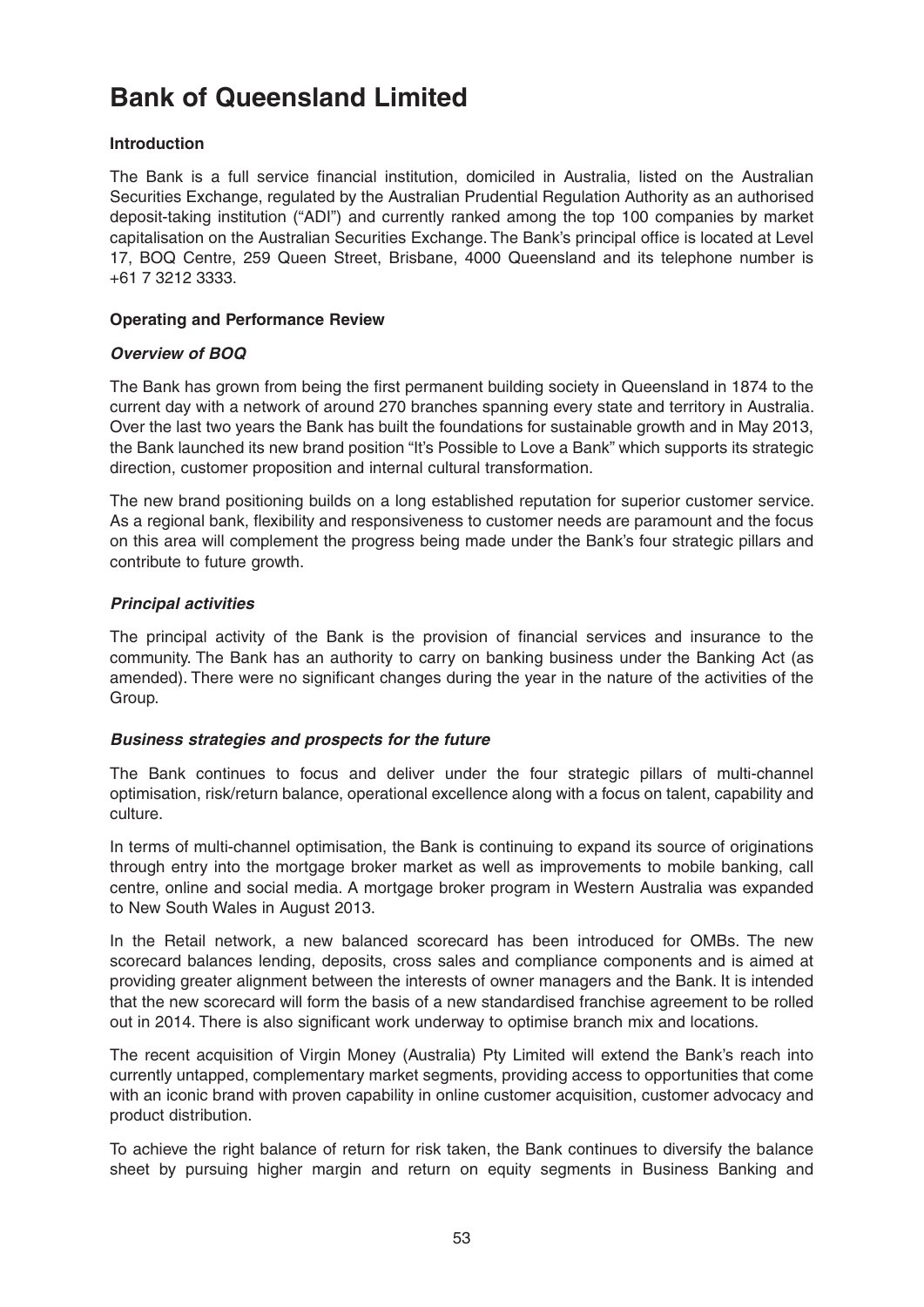Agribusiness. In Business Banking, a tiered approach to origination through the Bank's distribution channels has been embedded to reflect deal complexity and seven agribusiness centres have opened across Australia in financial year 2013. A new behavioural scorecard for assessing mortgage origination was introduced reflecting the Bank's new risk appetite framework. Business mix changes reflecting a core focus on credit quality were evident across the retail portfolio, with the relative over concentration of poorer performing line of credit mortgages being substantially reduced.

The pursuit of operational excellence has seen continued back office consolidation and a focus on removing administrative tasks from branches. The Bank continues to improve processes and systems, particularly to reduce the turnaround time on compliant retail and business lending applications. A new Customer Relationship Management system has been successfully piloted in the Retail network and regulatory approval is currently being sought for full rollout and implementation of the system. Financial year 2014 will see work commencing to digitise retail and commercial lending origination. In the new year, the Bank is looking to further simplify the product suite to reinvigorate the customer offering. A simple low cost mortgage offering 'Clear Path' was launched in September 2013.

The Bank's focus on talent, capability and culture has seen a number of selected external recruits brought in below the executive team to complement existing talent while a review of talent across the Group has been completed. Retention of staff was improved with voluntary turnover of 19 per cent. in financial year 2013 and women in management (levels 1 to 4) increased from 12 per cent. in November 2012 to 22 per cent. in August 2013.

A major brand refresh was launched in May 2013 with the line "It's Possible to Love a Bank" and this has resulted in an increase of in national unprompted awareness of the BOQ brand. The Bank has also launched a reward and recognition program titled "Love Your Work". This is further refocussing employees on the right behaviours and particularly collaboration, accountability and openness. This is further reflected in the external Net Promoter Score where the Bank continues to demonstrate strong satisfaction.

Through the continued focus on its four strategic pillars, the Bank aims to deliver sustainable growth across Retail and Business Banking whilst maintaining credit and pricing discipline and managing expense growth below inflation.

## **Directors and Company Secretary of BOQ**

As at the date of this Information Memorandum there are no existing or potential conflicts of interests between any duties owed to the Bank by its Directors or the Company Secretary and the private interests or external duties of those Directors or the Company Secretary. Note 39 to the 2013 consolidated financial statements sets out key management personnel disclosures, which are incorporated by reference and form part of this Information Memorandum.

The Directors of the Bank, the business address of each of whom should be regarded for the purposes of this Information Memorandum as Level 17, 259 Queen Street, Brisbane 4000 Queensland, and their respective principal outside activities, where significant, are at the date of this Information Memorandum as follows: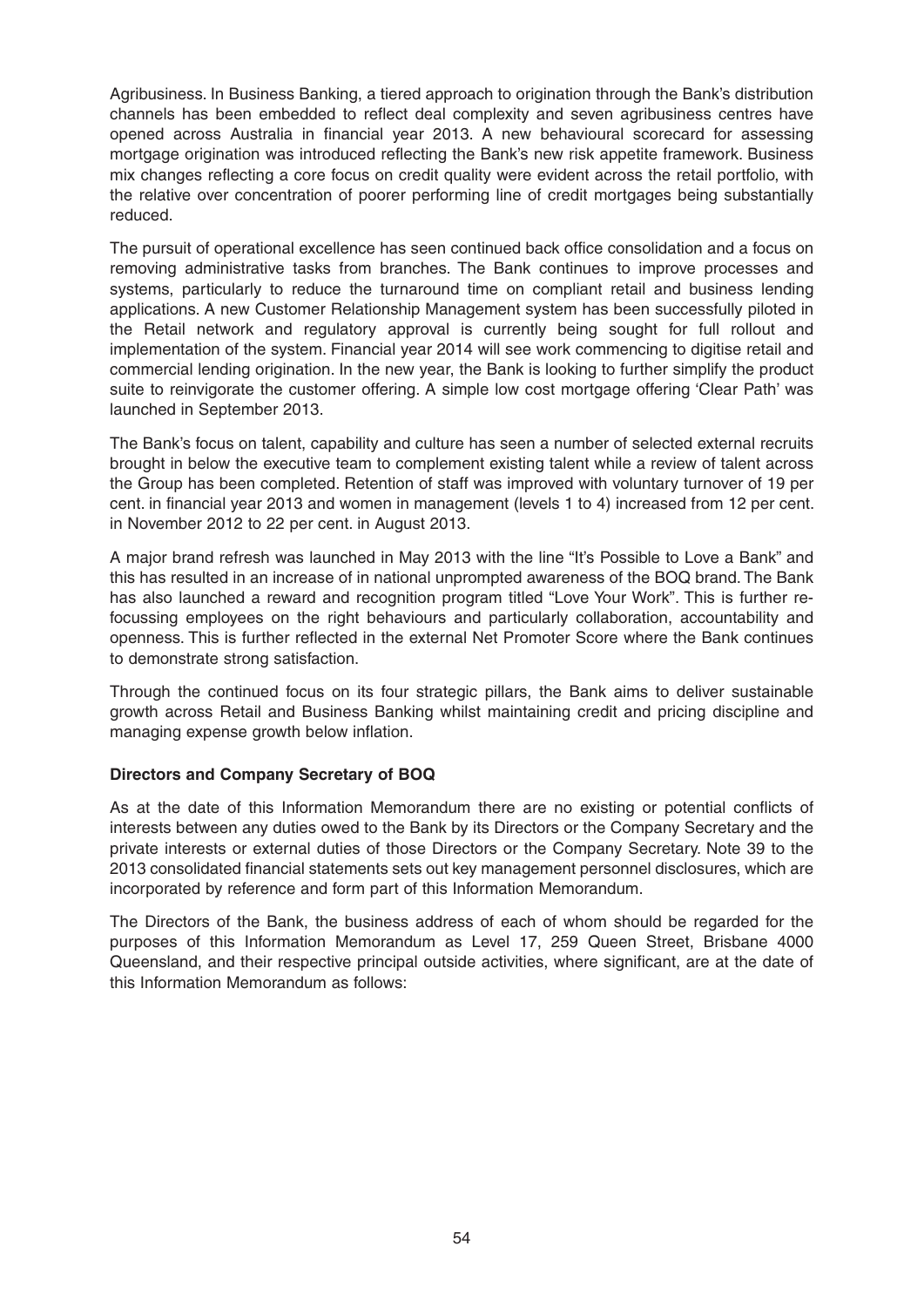## **Directors**

The Directors of the Bank at any time during or since the end of the financial year are:

| Name, qualifications and<br>independence status                                                | Age | Experience, special responsibilities and<br>other Directorships                                                                                                                                                                                                                                                                                                                                                                                                                                                                                                                                                                                                                                                                                                                                                                                                                        |
|------------------------------------------------------------------------------------------------|-----|----------------------------------------------------------------------------------------------------------------------------------------------------------------------------------------------------------------------------------------------------------------------------------------------------------------------------------------------------------------------------------------------------------------------------------------------------------------------------------------------------------------------------------------------------------------------------------------------------------------------------------------------------------------------------------------------------------------------------------------------------------------------------------------------------------------------------------------------------------------------------------------|
| <b>Roger Davis</b>                                                                             | 61  | Roger Davis was appointed Chairman on 28 May<br>2013 and has been a Director since August 2008.<br>He has 32 years' experience in banking and<br>investment banking in Australia, the US and Japan.                                                                                                                                                                                                                                                                                                                                                                                                                                                                                                                                                                                                                                                                                    |
| B.Econ. (Hons),<br>Master of Philosophy                                                        |     |                                                                                                                                                                                                                                                                                                                                                                                                                                                                                                                                                                                                                                                                                                                                                                                                                                                                                        |
| Chairman<br>Non-Executive Independent<br><b>Director</b>                                       |     | He is currently a consulting Director at Rothschild<br>Australia Limited. He was previously a Managing<br>Director at Citigroup where he worked for over 20<br>years and more recently was a Group Managing<br>Director at ANZ Bank. He is a Director of AIG<br>Australia Ltd, Argo Investments Limited, Ardent<br>Leisure Management Ltd and Ardent Leisure Ltd,<br>Aristocrat Leisure Ltd and The Trust Company. Mr<br>Davis was formerly Chair of Charter Hall Office REIT<br>and Esanda, and a Director of ANZ (New Zealand)<br>Limited, CitiTrust in Japan and Citicorp Securities<br>Inc. in the US. He has a Bachelor of Economics<br>(Hons) degree from the University of Sydney, a<br>Master of Philosophy degree from Oxford and is a<br>Rhodes Scholar. Mr Davis is Chair of the Nomination<br>& Governance Committee and a member of all other<br><b>Board Committees.</b> |
| <b>Stuart Grimshaw</b>                                                                         | 52  | Stuart Grimshaw joined BOQ in November 2011 as<br>Managing Director and Chief Executive Officer. Prior<br>to joining BOQ Mr Grimshaw was a Non-Executive                                                                                                                                                                                                                                                                                                                                                                                                                                                                                                                                                                                                                                                                                                                               |
| PMD, MBA, BCA                                                                                  |     |                                                                                                                                                                                                                                                                                                                                                                                                                                                                                                                                                                                                                                                                                                                                                                                                                                                                                        |
| Managing Director and Chief<br><b>Executive Officer Executive Non-</b><br>Independent Director |     | Director of Suncorp Group Ltd and Chief Executive<br>Officer of Caledonia Investments Pty Ltd; an<br>investment house. Before joining Caledonia, Mr<br>Grimshaw spent seven years leading a variety of<br>functions at Commonwealth Bank of Australia,<br>including Chief Financial Officer and Group<br>Executive, Wealth Management; and a decade at<br>National Australia Bank Limited in a variety of roles,<br>culminating in the position of Chief Executive Officer<br>- Great Britain.                                                                                                                                                                                                                                                                                                                                                                                         |
| <b>Steve Crane</b>                                                                             | 61  | Steve Crane was appointed a Director of the Bank at                                                                                                                                                                                                                                                                                                                                                                                                                                                                                                                                                                                                                                                                                                                                                                                                                                    |

B Com, SF Fin, FAICD

Non-Executive Independent **Director** 

61 Steve Crane was appointed a Director of the Bank at the Annual General Meeting on 11 December 2008. He has over 40 years' experience in financial markets in Australia, including experience at both AMP and BZW Australia, where he was promoted to Managing Director – Financial Markets in 1995 and became Chief Executive in 1996. In 1998, when ABN AMRO Australia Pty Limited acquired BZW Australia and New Zealand, Mr Crane became Chief Executive and remained in this role until his retirement in June 2003. He is now a member of the CIMB Advisory Council and a Director of Transfield Services, APA Pipeline Limited, Taronga Conservation Society Australia, and Chairman of NIB Holdings Limited and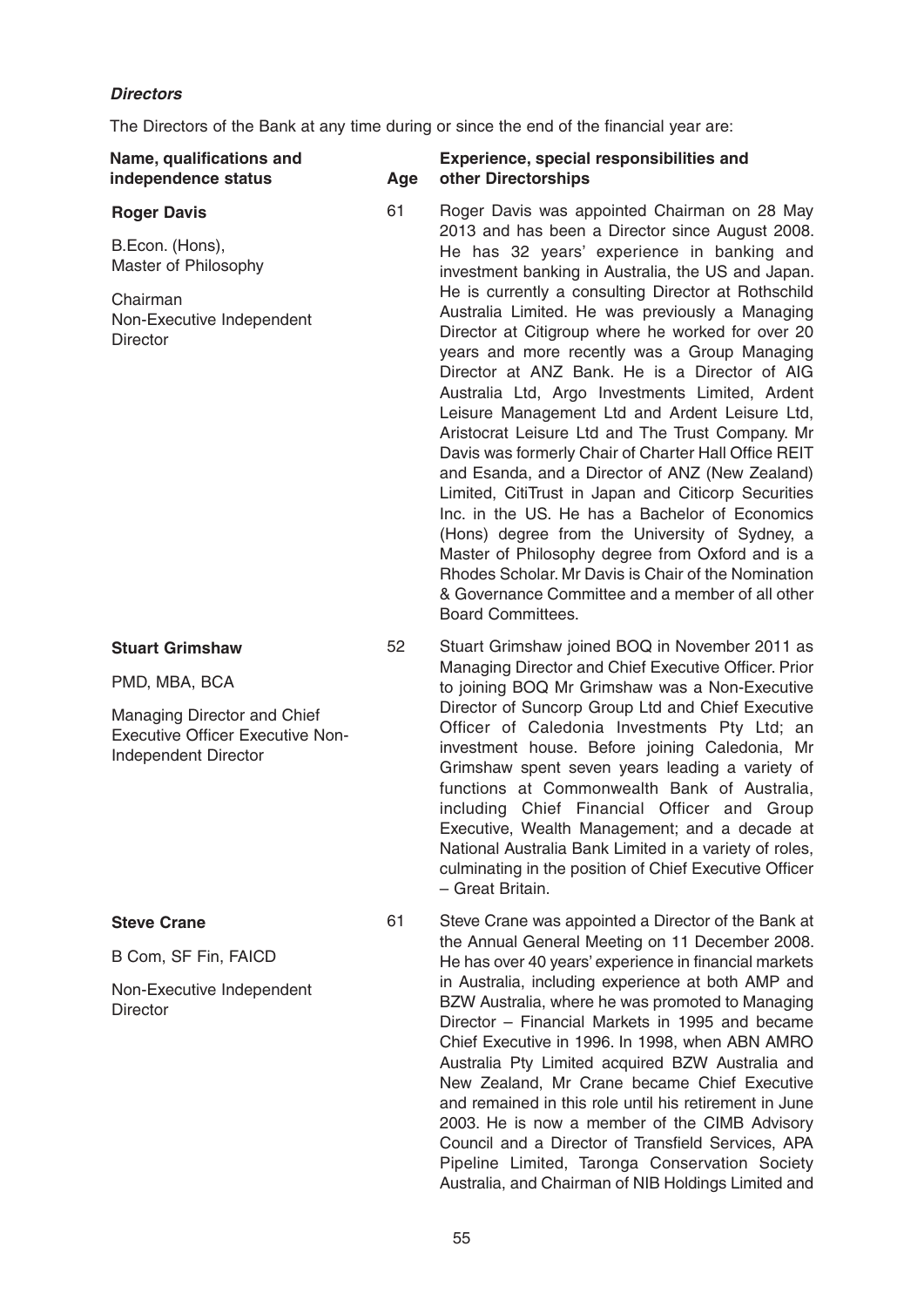Global Valve Technology Limited. Mr Crane is Chair of the Risk Committee and a member of both the Nomination & Governance and Human Resources & Remuneration Committees.

**Carmel Gray** 

B Bus

Non-Executive Independent **Director** 

**Michelle Tredenick**

B Sc, FAICD

Non-Executive Independent **Director** 

**David Willis**

B Com, ACA, ICA

Non-Executive Independent **Director** 

**Richard Haire**

B.Ec, FAICD, FAIM

Non-Executive Independent **Director** 

64 Carmel Gray was appointed a Director of the Bank on 6 April 2006. Ms Gray has had an extensive career in IT and Banking. Ms Gray was Group Executive Information Technology at Suncorp from 1999 to 2004. Prior to her Suncorp appointment she was General Manager of Energy Information Solutions Pty Ltd and Managing Director of Logica Pty Ltd. She is a Non-Executive Chair of Bridge Point Communications Pty Ltd. Ms Gray is a member of each of the Audit, Information Technology and Nomination & Governance Committees.

52 Michelle Tredenick was appointed a Director of the Bank in February 2011. She has more than 30 years' experience in the banking, insurance and wealth management industries across Australia and New Zealand. Ms Tredenick has been a member of the Executive Committee for National Australia Bank, MLC and Suncorp as well as serving as an Executive Director for NAB and MLC companies. She is Chair of IAG and NRMA Superannuation Pty Ltd and Chair of Comparehealth Pty Ltd. She is also a Member of the Review Panel and Policy Council for the Banking and Finance Oath Board. Ms Tredenick is Chair of the Information & Technology Committee and a member of both the Risk and Human Resources & Remuneration Committees.

57 David Willis is a qualified Accountant and has over 33 years' experience in financial services with major, regional and foreign owned banks. He has worked in Asia, the UK and USA. He has been a non executive director for the past five years and is currently a member of the boards of New Zealand Post, Kiwi Bank, CBH (a grain cooperative in Western Australia) and Interflour Holdings, a Singapore based flour milling company. Mr Willis also chairs a Sydney based charity 'The Horizons Program'. He was appointed a Director of the Bank in February 2010 and is Chair of the Human Resources & Remuneration Committee. He is also a member of the Risk Committee.

54 Richard Haire was appointed a Director of the Bank on 18 April 2012. Mr Haire has more than 28 years' experience in the international cotton and agribusiness industry, including 26 years in agricultural commodity trading and banking. He is a Director of the Australian Institute of Company Directors (Qld Div) and Cotton Research and Development Corporation and formerly a Director of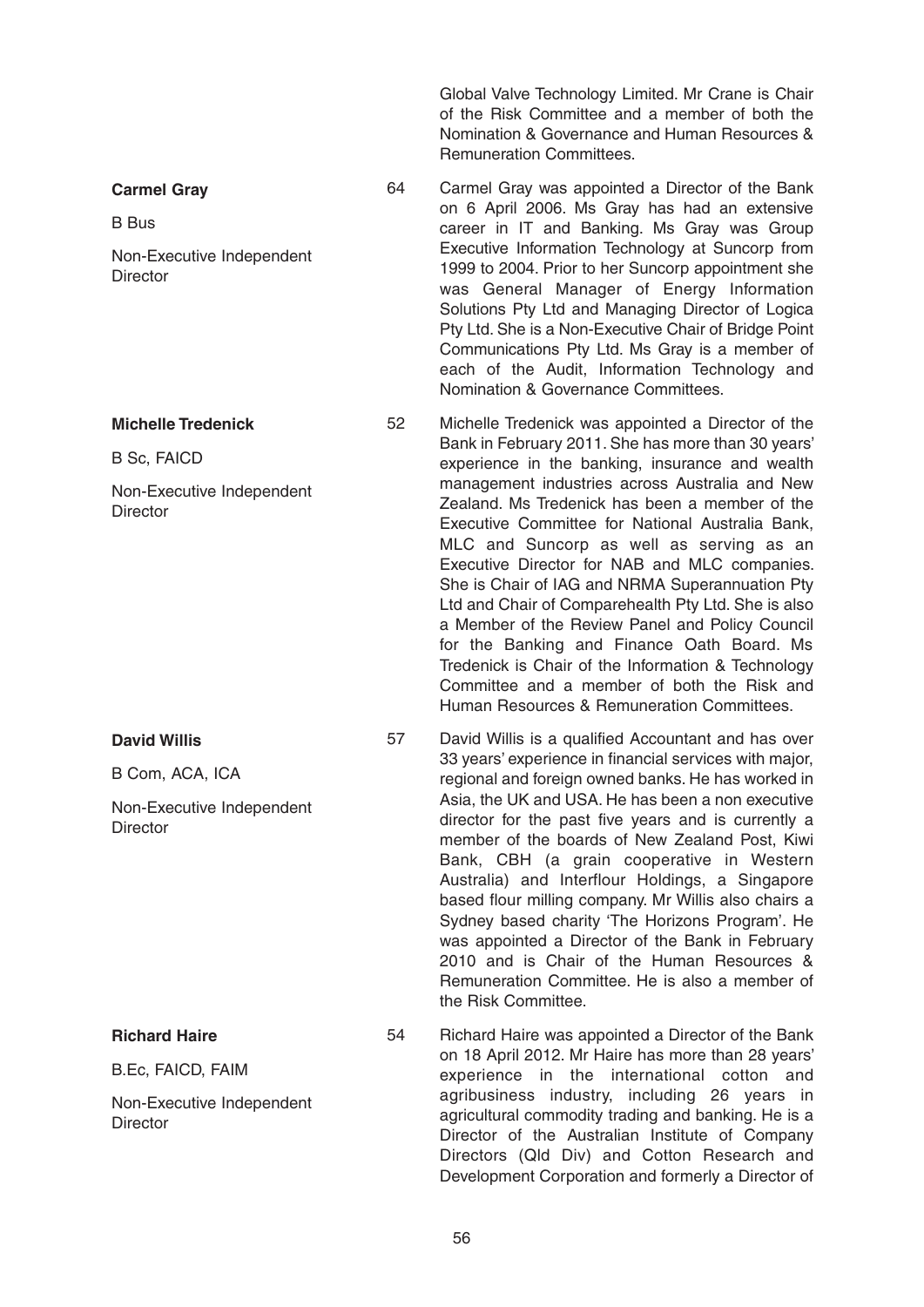Open Country Dairy (NZ) and New Zealand Farming Systems Uruguay. Mr Haire is Chair of the Audit Committee and a member of both the Risk and Information Technology Committees.

53 Neil Berkett was appointed a Director of the Bank on 30 July 2013. His career spans a range of sectors and geographies in both the consumer and enterprise space with an emphasis on managing significant change. For six years finishing in mid-2013 he was the Chief Executive Officer of a Virgin Media, a NASDAC listed company where he oversaw the successful turnaround, differentiation and growth of the UK cable company. Mr Berkett then led the sale of the company to Liberty Global in June 2013. His previous career included senior roles at Lloyds TSB, Prudential, St George Bank in Australia, Citibank and Eastwest Airlines. He is the

non-executive chairman of the Guardian Media Group, is a non-executive director with the Sage Group plc and a Trustee for the NSPCC. Mr Berkett is a member of both the Audit and Information Technology Committees.

57 Margaret (Margie) Seale has more than 25 years' experience in senior executive roles in Australia and overseas in the global publishing, health and consumer goods industries, and in the transition of traditional business models to adapt and thrive in a digital environment. Most recently she was Managing Director of Random House Australia (with managerial responsibility for Random House New Zealand) and President, Asia Development for Random House Inc, the global company. Previously, she was Chief Executive Officer for The Macquarie Dictionary and Lansdowne Publishing from 1997 to 1999. She was the Chief Executive Officer for the Juvenile Diabetes Research Foundation from 1994 to 1997. Before that she held national sales and national marketing roles for Oroton and Pan Macmillan respectively. She is a Non-Executive Director of Telstra and member of the Audit & Risk Committee. She has also served on the boards of the Australian Publishers' Association and the Powerhouse Museum, and on the Council of Chief Executive Women, chairing its Scholarship Committee from 2011 to 2012. She remains a Non Executive Director of Random House ANZ and is also a Director of The Sydney Writer's Festival.

#### **John Reynolds**

**Margaret Seale**

**Neil Berkett**

**Director** 

B Com and Admin

Non-Executive Independent

**Director** 

Non-Executive Independent

Retired as a Director on 13 December 2012.

#### **Neil Summerson**

Retired as Chairman on 28 May 2013 and as Director on 30 July 2013.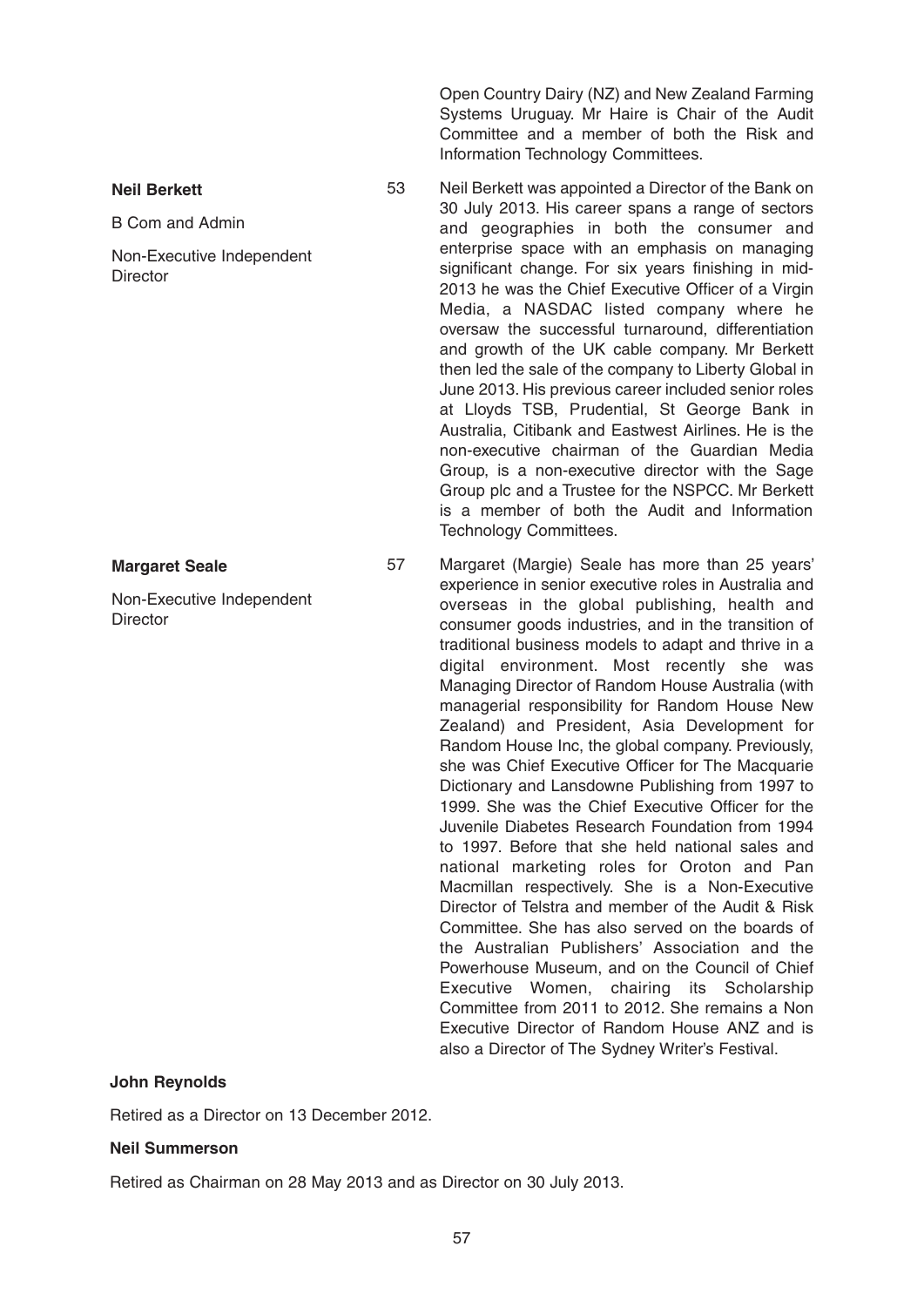## **Company Secretary**

#### **Melissa Grundy, Company Secretary**

BCom, GradDipAppFin (Sec Inst), GradDipACG, CPA, F Fin, FCSA, ASAIM, GAICD

Ms Grundy was appointed Company Secretary on 4 June 2012. Prior to joining the Bank, she held various roles within the Compliance division of ASX Limited, with the most recent being State Manager (Qld) and Manager, Listings (Brisbane).

## **Organisational Structure**

The Bank's controlled entities are set out in Note 31 to the 2013 consolidated financial statements, which are incorporated by reference and form part of this Information Memorandum.

#### **Shareholding Details**

As at 25 February 2014 the following shareholding details applied:

Eight largest ordinary shareholders:

| No. of ordinary |        |
|-----------------|--------|
| shares          | %      |
| 45,073,643      | 13.97% |
| 32,893,099      | 10.20% |
| 31,570,011      | 9.79%  |
| 16,580,520      | 5.14%  |
| 6,550,276       | 2.03%  |
| 6,066,461       | 1.88%  |
| 4,153,304       | 1.29%  |
| 3,425,799       | 1.06%  |
| 146,313,113     | 45.36% |
|                 |        |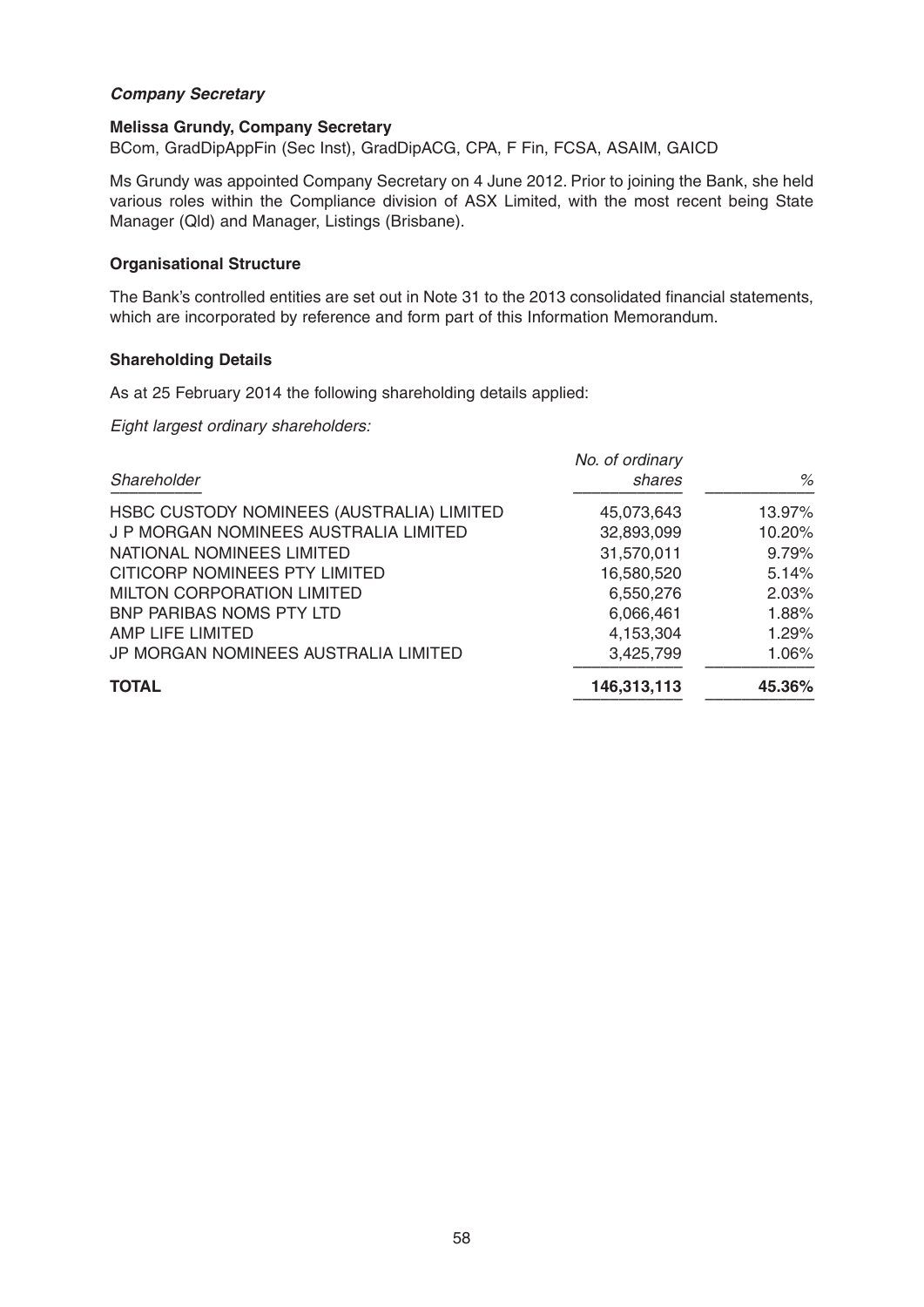## **Australian Taxation**

**The following is a summary of the Australian taxation treatment under the Income Tax Assessment Act of 1936 of Australia (the "Tax Act") and the Income Tax Assessment Act of 1997 of Australia (the "1997 Tax Act") as at the date of this Information Memorandum of payments of interest (as defined in the Tax Act) on the Notes to be issued by the Issuer under the Programme and certain other matters. It is not exhaustive, and in particular, does not deal with the position of certain classes of Noteholders (including, without limitation, dealers in securities, custodians or other third parties who hold Notes on behalf of other persons).** 

**Prospective Noteholders should be aware that particular terms of issue of any Series of Notes may affect the tax treatment of that and other Series of Notes.** 

**The following is a general guide and should be treated with appropriate caution. Information regarding taxes in respect of Notes may also be set out in the relevant Final Terms.** 

**Prospective Noteholders are urged to satisfy themselves as to the overall tax consequences of purchasing, holding and/or selling Notes and should consult their professional advisers on the tax implications of an investment in the Notes for their particular circumstances.** 

## **Interest Withholding Tax**

An exemption from Australian interest withholding tax imposed under Division 11A of Part III of the Tax Act ("IWT") is available in respect of Notes issued by the Issuer under section 128F of the Tax Act if the following conditions are met:

- (a) the Issuer is a company (as defined in section 128F(9) of the Tax Act) and a resident of Australia when it issues the Notes and when interest is paid. "Interest" is defined in section 128A(1AB) of the Tax Act to include amounts in the nature of, or in substitution for, interest and certain other amounts;
- (b) the Notes are issued in a manner which satisfies the public offer test. There are five principal methods of satisfying the public offer test the purpose of which is to ensure that lenders in capital markets are aware that the Issuer is offering Notes for issue. In summary, the five methods are:
	- (i) offers for sale to at least 10 persons, each of which is carrying on a business of providing finance, or investing or dealing in securities, in the course of operating in financial markets and none of which is known to be or suspected by the Issuer to be, an associate of any of the others;
	- (ii) offers for sale to at least 100 persons whom it was reasonable for the Issuer to have regarded as either having acquired Notes in the past or being likely to be interested in acquiring Notes;
	- (iii) offers as result of the Notes being accepted for listing on a stock exchange, where the Issuer has previously entered into an agreement with a dealer, manager or underwriter, in relation to the placement of debentures, requiring the Issuer to seek such listing;
	- (iv) offers via publicly available information sources; and
	- (v) offers to the Dealers who offer to sell the Notes within 30 days by one of the preceding methods.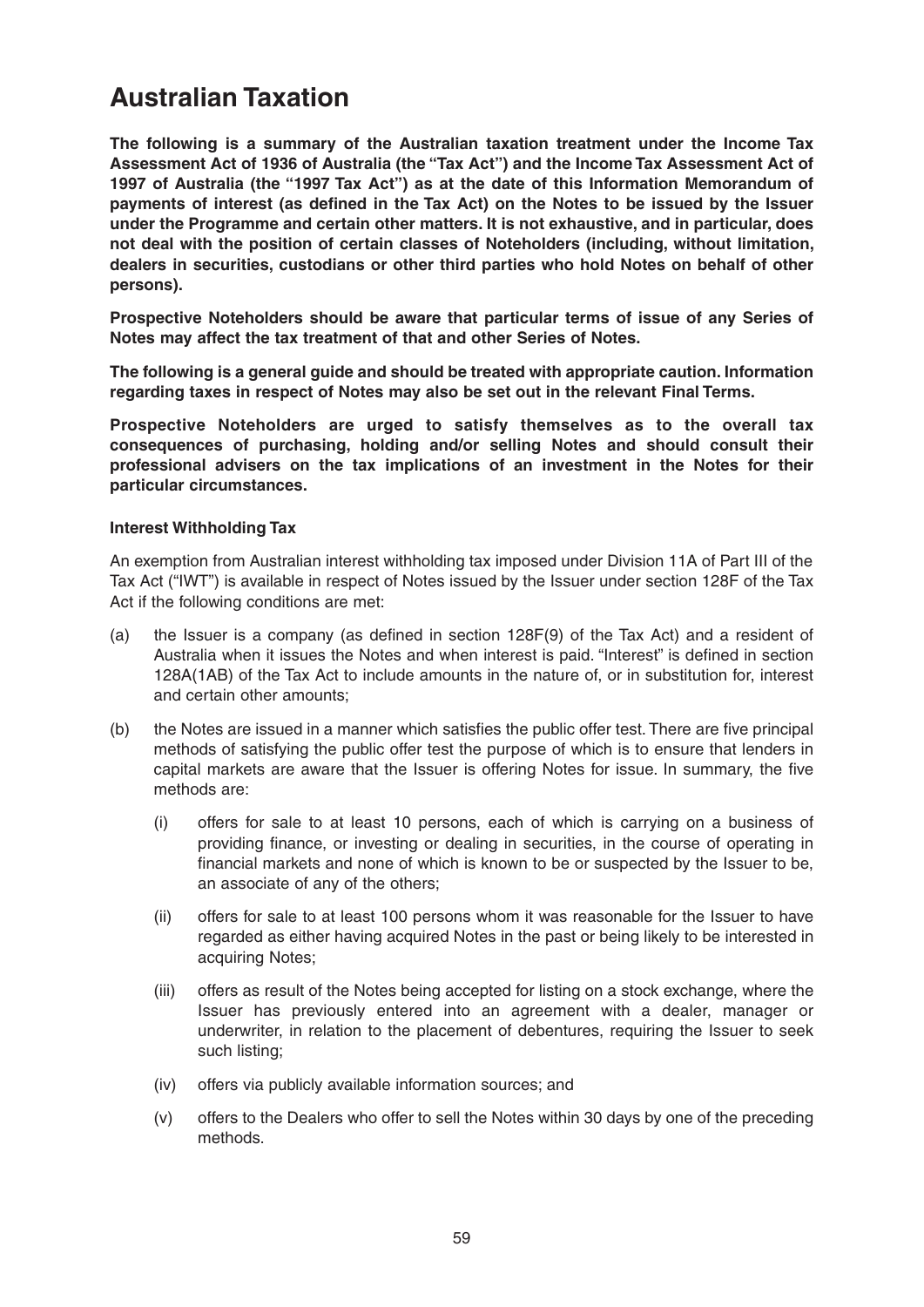In addition, the issue of the Notes either in the form of a Temporary Global Note, a Permanent Global Note or a Definitive Note, by the Issuer and the offering of interests in the Notes by one of these methods should satisfy the public offer test;

- (c) the Issuer does not know, or have reasonable grounds to suspect, at the time of issue, that the Notes were being, or would later be, acquired (directly or indirectly) by an "associate" of the Issuer except as permitted by section 128F(5) of the Tax Act; and
- (d) at the time of the payment of interest, the Issuer does not know, or have reasonable grounds to suspect, that the payee is an associate of the Issuer, except as permitted by section 128F(6) of the Tax Act.

## Associates

An "associate" of the Issuer for the purposes of section 128F of the Tax Act (when the Issuer is not a trustee) includes (i) a person or entity which holds more than 50 per cent. of the voting shares of, or otherwise controls, the Issuer, (ii) an entity in which more than 50 per cent. of the voting shares are held by, or which is otherwise controlled by, the Issuer, (iii) a trustee of a trust where the Issuer is capable of benefiting (whether directly or indirectly) under that trust, and (iv) a person or entity who is an "associate" of another person or entity which is an "associate" of the Issuer under any of the foregoing.

However, "associate" does not include:

- (A) Australian resident associates who do not hold the Notes in the course of carrying on business at or through a permanent establishment outside Australia and non-resident associates who hold the Notes in the course of carrying on business at or through a permanent establishment in Australia; or
- (B) Australian resident associates that hold the Notes in the course of carrying on business at or through a permanent establishment outside Australia and non-resident associates who do not hold the Notes in the course of carrying on business through a permanent establishment in Australia who are acting in the capacity of:
	- $(i)$  in the case of section 128F(5), a dealer, manager or underwriter in relation to the placement of the relevant Notes or a clearing house, custodian, funds manager or responsible entity of a registered managed investment scheme; or
	- (ii) in the case of section 128F(6), a clearing house, paying agent, custodian, funds manager or responsible entity of a registered managed investment scheme.

#### Compliance with Section 128F of the Tax Act

Unless otherwise specified in any relevant Final Terms (or another relevant supplement to this Information Memorandum), the Issuer proposes to issue Notes in a manner which will satisfy the requirements of section 128F of the Tax Act.

#### Exemptions under recent tax treaties

The Australian government has signed new or amended double tax conventions ("New Treaties") with a number of countries (each a "Specified Country").

In broad terms, the New Treaties effectively prevent the country in which the interest is sourced taxing that interest where it is derived by:

• the government of the relevant Specified Country and certain governmental authorities and agencies in the Specified Country; or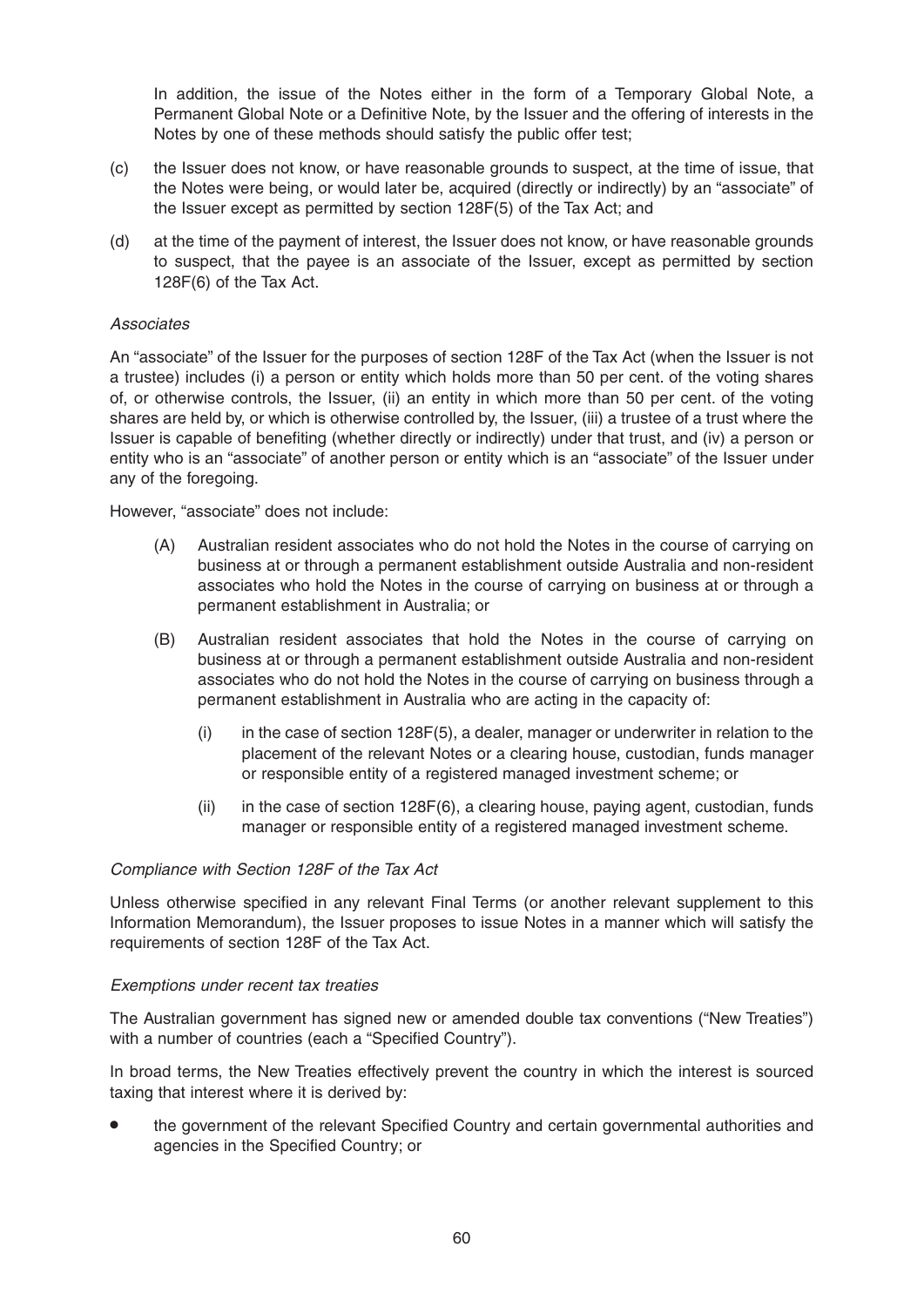• a "financial institution" which is a resident of a "Specified Country" and which is unrelated to and dealing wholly independently with the Issuer. The term "financial institution" refers to either a bank or any other form of enterprise which substantially derives its profits by carrying on a business of raising and providing finance. (However, interest under a back-to-back loan or an economically equivalent arrangement will not qualify for this exemption.)

The Australian Federal Treasury maintains a listing of Australia's double tax conventions which provides details of country, status, withholding tax rate limits and Australian domestic implementation which is available to the public at the Federal Treasury Department's website.

## Section 126 of the Tax Act

Section 126 of the Tax Act imposes a type of withholding tax at the rate of 45 per cent. on the payment or credit of interest on certain bearer debt securities (other than certain promissory notes) including Notes issued in bearer form if the Issuer fails to disclose the names and addresses of the holders to the Australian Taxation Office. Section 126 does not apply to the payment of interest on Notes in bearer form held by non-residents who do not carry on business at or through a permanent establishment in Australia where the issue of those Notes satisfied the requirements of section 128F of the Tax Act or IWT is payable.

In addition, the Australian Taxation Office has confirmed that for the purpose of section 126 of the Tax Act, the holder of debentures (such as the Notes in bearer form) means the person in possession of the debentures. Section 126 is therefore limited in its application to persons in possession of the Notes in bearer form who are residents in Australia or non-residents who are engaged in carrying on business in Australia at or through a permanent establishment in Australia. Where interests in Notes in bearer form are held through Euroclear or Clearstream, Luxembourg, the Issuer intends to treat the operators of those clearing systems as the holders of those Notes for the purposes of section 126 of the Tax Act.

#### Payment of additional amounts

As set out in more detail in the Terms and Conditions of the Notes, unless expressly provided to the contrary in the relevant Final Terms (or another relevant supplement to this Information Memorandum), if the Issuer should at any time be compelled by law to deduct or withhold an amount in respect of any withholding taxes imposed or levied by the Commonwealth of Australia, the Issuer shall, subject to certain exceptions, pay such additional amounts as may be necessary in order to ensure that the net amounts received by the Noteholders after such deduction or withholding shall equal the respective amounts which would have been received had no such deduction or withholding been required. If the Issuer is compelled by law in relation to any Notes to deduct or withhold an amount in respect of any withholding taxes, the Issuer will have the option to redeem those Notes in accordance with the relevant Terms and Conditions.

## **General Tax**

Under Australian law as presently in effect:

- (A) assuming the requirements of section 128F of the Tax Act are satisfied with respect to the Notes, payment of principal and interest (as defined in section 128A(1AB) of the Tax Act) to a Noteholder, who is a non-resident of Australia and who, during the taxable year, does not hold the Notes in the course of carrying on business at or through a permanent establishment within Australia, will not be subject to Australian income taxes on such principal and interest;
- (B) Australian residents or non-Australian residents who hold the Notes in the course of carrying on business at or through a permanent establishment in Australia ("Australian Holders"), will be assessable for Australian tax purposes on income either received or accrued due to them in respect of the Notes. Whether income will be recognised on a cash receipts or accruals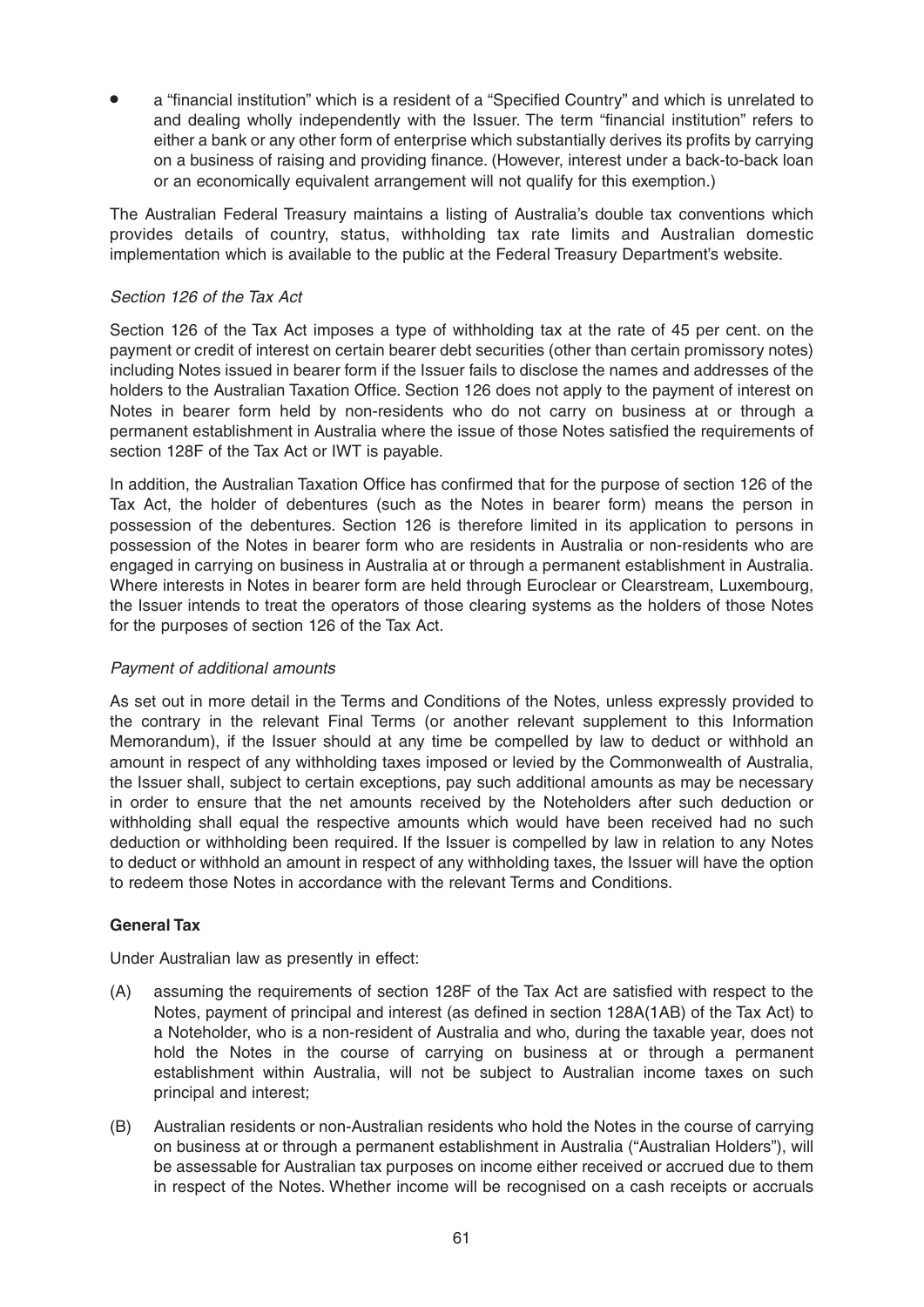basis will depend upon the tax status of the particular Noteholder and the terms and conditions of the Notes (see also paragraph (M) below regarding Division 230 of the 1997 Tax Act). Special rules apply to the taxation of Australian residents who hold the Notes in the course of carrying on business at or through a permanent establishment outside Australia which vary depending on the country in which that permanent establishment is located;

- (C) a Noteholder, who is a non-Australian resident will not be subject to Australian income tax on gains realised during that year on sale or redemption of the Notes, provided that:
	- (i) if the non-Australian resident is not a resident of a country with which Australia has entered into a comprehensive double tax convention - such gains do not have an Australian source; or
	- (ii) if the non-Australian resident is a resident of a country with which Australia has entered into a comprehensive double tax convention (and the non-Australian resident is fully entitled to the benefits of such double tax convention) - the non-Australian resident does not hold the Notes in the course of carrying on business at or through a permanent establishment in Australia.

A gain arising on the sale of Notes by a non-Australian resident holder to another non-Australian resident where the Notes are sold outside Australia and all negotiations are conducted, and documentation executed, outside Australia would not be regarded as having an Australian source;

- (D) Australian Holders will be required to include any gain or loss on disposal or redemption of the Notes in their taxable income. Special rules apply to the taxation of Australian residents who hold the Notes in the course of carrying on business at or through a permanent establishment outside Australia, which vary depending on the country in which that permanent establishment is located;
- (E) there are specific rules that can apply to treat a portion of the purchase price of the Notes as interest for IWT purposes when certain Notes originally issued at a discount or with a maturity premium or which do not pay interest at least annually are sold to an Australian resident (who does not acquire them in the course of carrying on business at or through a permanent establishment outside Australia) or a non-resident (who acquires them in the course of carrying on business at or through a permanent establishment in Australia). If the Notes are not issued at a discount and do not have a maturity premium, these rules should not apply to the Notes. These rules also do not apply in circumstances where the deemed interest would have been exempt under section 128F of the Tax Act, if the Notes had been held to maturity by a non-resident;
- (F) no Notes will be subject to death, estate or succession duties imposed by Australia, or by any political subdivision or authority therein having power to tax, if held at the time of death;
- (G) no ad valorem stamp, issue, registration or similar taxes are payable in Australia on the issue of any Notes or the transfer of any Notes;
- (H) neither the issue nor receipt of the Notes will give rise to a liability for goods and services tax ("GST") in Australia on the basis that the supply of Notes will comprise either an input taxed financial supply or (in the case of an offshore subscriber) a GST-free supply. Furthermore, neither the payment or receipt of principal or interest by the Issuer, nor the disposal of the Notes, would give rise to any GST liability in Australia;
- (I) payments in respect of the Notes can be made free and clear of the "supply withholding tax" imposed under section 12-190 of Schedule 1 to the Taxation Administration Act 1953 of Australia ("TAA");
- (J) Division 974 of the 1997 Tax Act contains tests for characterising debt (for all entities) and equity (for companies) for Australian tax purposes, including for the purposes of dividend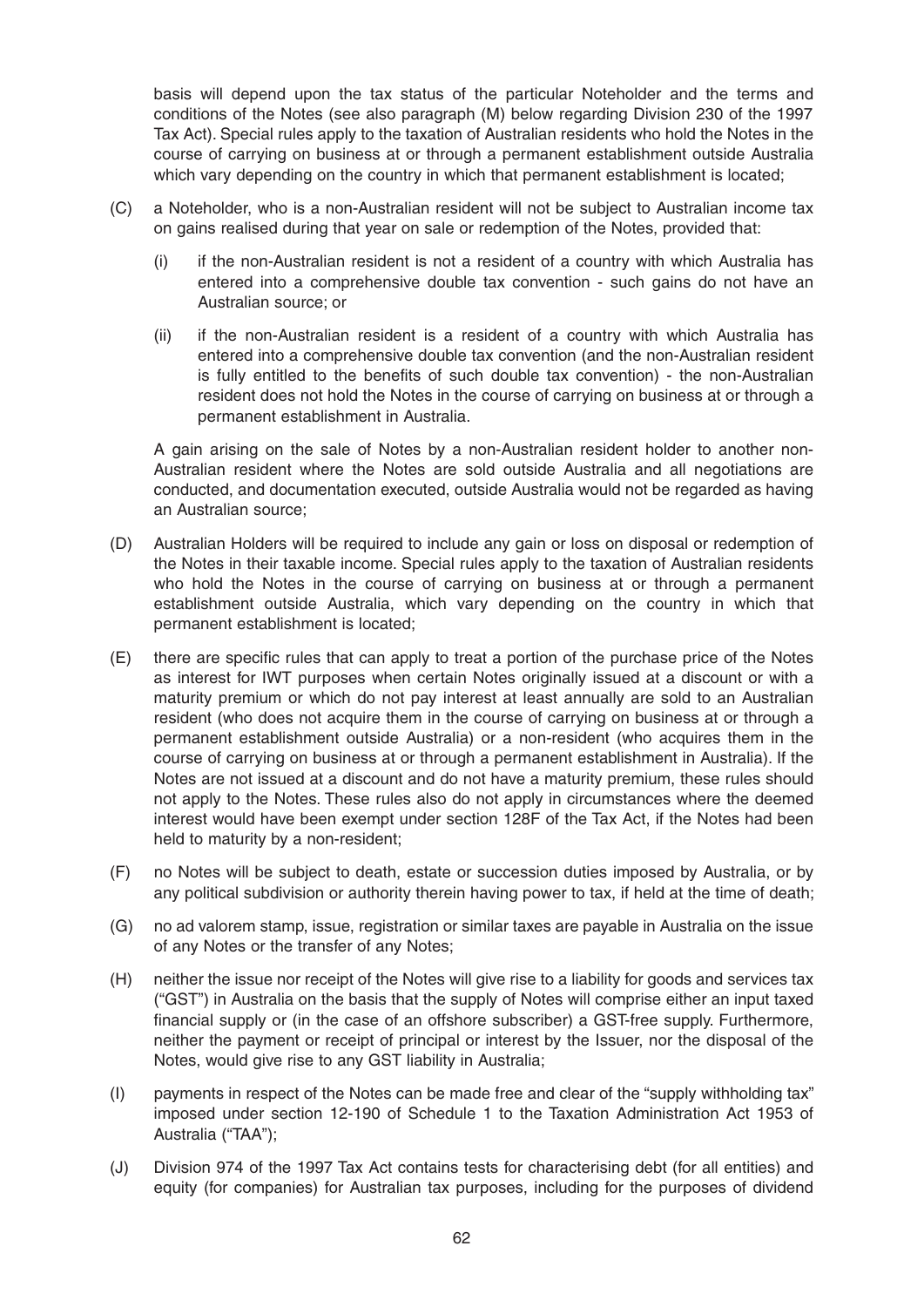withholding tax and IWT. The Issuer intends to issue Notes which are to be characterised as "debt interests" for the purposes of the tests contained in Division 974 and the returns paid on the Notes are to be "interest" for the purpose of section 128F of the Tax Act. Accordingly, Division 974 is unlikely to adversely affect the Australian tax treatment of holders of Notes;

- (K) Section 12-315 of schedule 1 to the TAA gives the Governor-General power to make regulations requiring withholding from certain payments to non-residents. The regulations that have been made to date do not relate to interest and other payments under the Notes. However, section 12-315 expressly provides that the regulations will not apply to interest and other payments which are already subject to the current IWT rules or specifically exempt from those rules. Further, regulations may only be made if the responsible minister is satisfied the specified payments are of a kind that could reasonably relate to assessable income of foreign residents;
- (L) Divisions 775 and 960 of the 1997 Tax Act contain rules to deal with the taxation consequences of foreign exchange transactions. The rules do not apply if Division 230 of the 1997 Tax Act (refer below) applies to Noteholders. The rules are complex and will apply to the Issuer in respect of any Notes denominated in a currency other than Australian dollars, as well as any currency hedging arrangements entered into in respect of such Notes. The rules may also apply to any Noteholders that hold Notes that are not denominated in Australian dollars and who are Australian residents, or non-Australian residents in the course of carrying on business in Australia. Any such Noteholders should consult their professional advisors for advice as to how to tax account for any foreign exchange gains or losses arising from their holding of those Notes;
- (M) Division 230 of the 1997 Tax Act contains tax-timing rules for certain taxpayers to bring to account gains and losses from "financial arrangements".

The rules do not apply to certain taxpayers in respect of certain "financial arrangements". They should not, for example, generally apply to Noteholders which are individuals and certain other entities (e.g. certain superannuation entities and managed investment schemes) which do not meet various turnover or asset thresholds, unless they make an election that the rules apply to their "financial arrangements". Potential Noteholders should seek their own tax advice regarding their own personal circumstances as to whether such an election should be made.

The rules in Division 230 do not alter the rules relating to the imposition of IWT. In particular, the rules do not override the exemption from IWT available under section 128F of the Tax Act; and

(N) the Commissioner may give a direction requiring the Issuer to deduct from any payment to a Noteholder any amount in respect of Australian tax payable by the Noteholder. If the Issuer is served with such a direction, then the Issuer will need to comply with that direction and make any deduction required by that direction.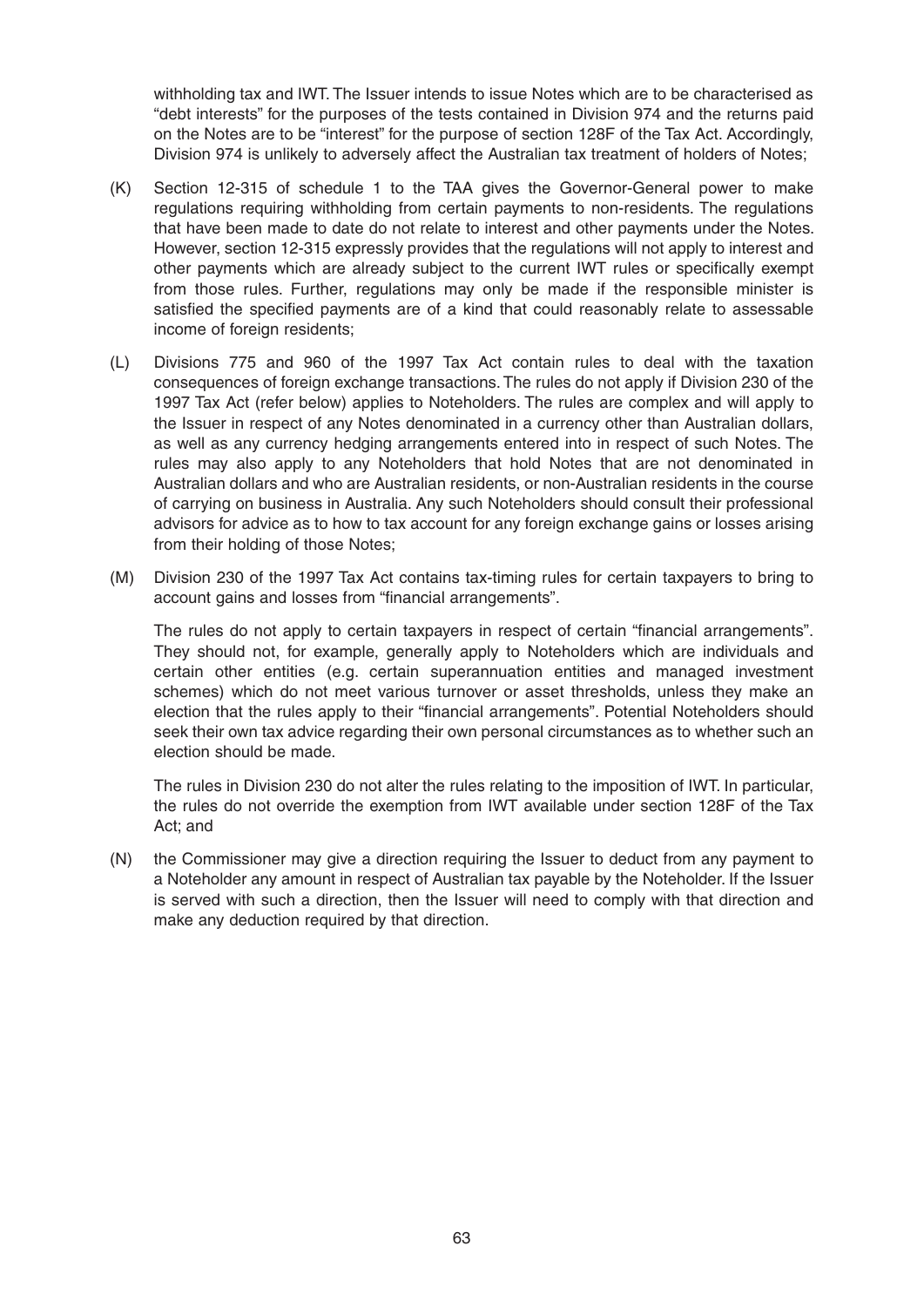# **United Kingdom Taxation, FATCA Disclosure, The Proposed Financial Transactions Tax and EU Savings Directive**

## **United Kingdom Taxation**

**The following applies only to persons who are the beneficial owners of Notes and is a summary of the Issuer's understanding of current United Kingdom law and published HM Revenue and Customs practice in the United Kingdom relating only to United Kingdom withholding tax treatment of payments of principal and interest in respect of Notes. It does not deal with any other United Kingdom taxation implications of acquiring, holding or disposing of Notes. Some aspects do not apply to certain classes of person (such as dealers) to whom special rules may apply. The United Kingdom tax treatment of prospective Noteholders depends on their individual circumstances and may be subject to change in the future. Prospective Noteholders who are in any doubt as to their tax position or who may be subject to tax in a jurisdiction other than the United Kingdom should seek their own professional advice.** 

## **Payment of interest on the Notes**

Payments of interest on the Notes may be made without withholding on account of United Kingdom income tax provided the payments of interest do not have a United Kingdom source.

HM Revenue and Customs ("HMRC") has powers, in certain circumstances, to obtain information about: payments derived from securities (whether income or capital); certain payments of interest (including the amount payable on the redemption of a deeply discounted security); and securities transactions.

The persons from whom HMRC can obtain information include: a person who receives (or is entitled to receive) a payment derived from securities; a person who makes such a payment (received from, or paid on behalf of another person); a person by or through whom interest is paid or credited; a person who effects or is a party to securities transactions (which includes an issue of securities) on behalf of others; registrars or administrators in respect of securities transactions; and each registered or inscribed holder of securities.

The information HMRC can obtain includes: details of the beneficial owner of securities; details of the person for whom the securities are held, or the person to whom the payment is to be made (and, if more than one, their respective interests); information and documents relating to securities transactions; and, in relation to interest paid or credited on money received or retained in the United Kingdom, the identity of the security under which interest is paid. HMRC is generally not able to obtain information (under its power relating solely to interest) about a payment of interest to (or a receipt for) a person that is not an individual. This limitation does not apply to HMRC's power to obtain information about payments derived from securities.

HMRC has indicated that it will not use its information-gathering power on interest to obtain information about amounts payable on the redemption of deeply discounted securities which are paid before 6 April 2014.

In certain circumstances the information which HMRC has obtained using these powers may be exchanged with tax authorities in other jurisdictions.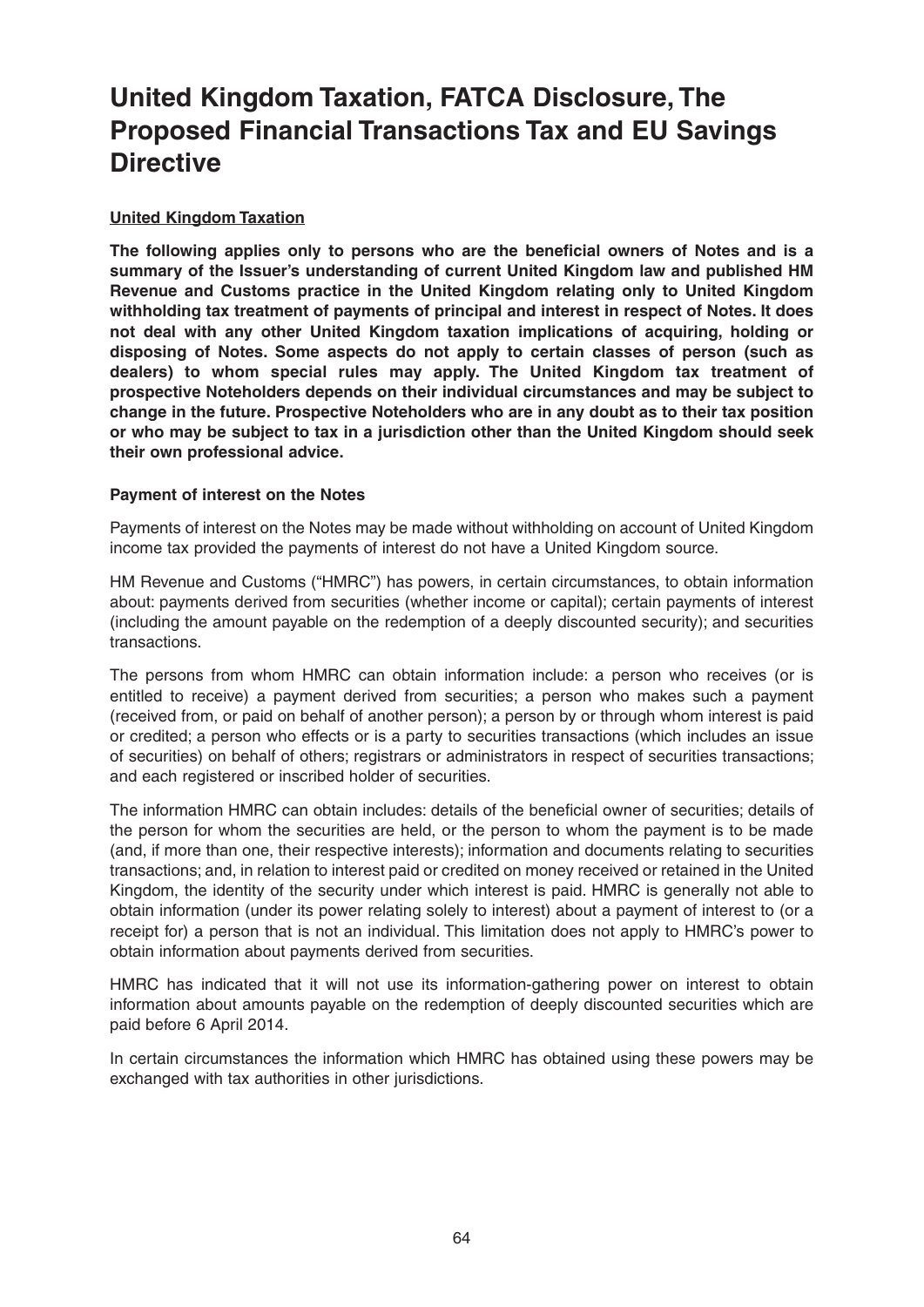## **FATCA Disclosure**

#### **Foreign Account Tax Compliance Act**

Sections 1471 through 1474 of the U.S. Internal Revenue Code of 1986 ("FATCA") impose a new reporting regime and potentially a 30 per cent. withholding tax with respect to certain payments to (i) any non-U.S. financial institution (a "foreign financial institution", or "FFI" (as defined by FATCA)) that does not become a "Participating FFI" by entering into an agreement with the U.S. Internal Revenue Service ("IRS") to provide the IRS with certain information in respect of its account holders and investors or is not otherwise exempt from or in deemed compliance with FATCA and (ii) any investor (unless otherwise exempt from FATCA) that does not provide information sufficient to determine whether the investor is a U.S. person or should otherwise be treated as holding a "United States Account" of the Issuer (a "Recalcitrant Holder"). The Issuer is classified as an FFI.

The new withholding regime will be phased in beginning 1 July 2014 for payments from sources within the United States and will apply to "foreign passthru payments" (a term not yet defined) no earlier than 1 July 2017. This withholding would potentially apply to payments in respect of (i) any Notes characterised as debt (or which are not otherwise characterised as equity and have a fixed term) for U.S. federal tax purposes that are issued on or after the "grandfathering date", which is the later of (a) 1 July 2014 and (b) the date that is six months after the date on which final U.S. Treasury regulations defining the term foreign passthru payment are filed with the Federal Register, or which are materially modified on or after the grandfathering date and (ii) any Notes characterised as equity or which do not have a fixed term for U.S. federal tax purposes, whenever issued. If Notes are issued before the grandfathering date, and additional Notes of the same series are issued on or after that date, the additional Notes may not be treated as grandfathered, which may have negative consequences for the existing Notes, including a negative impact on market price.

The United States and a number of other jurisdictions have announced their intention to negotiate intergovernmental agreements to facilitate the implementation of FATCA (each, an "IGA"). Pursuant to FATCA and the "Model 1" and "Model 2" IGAs released by the United States, an FFI in an IGA signatory country could be treated as a "Reporting FI" not subject to withholding under FATCA on any payments it receives. Further, an FFI in a Model 1 IGA jurisdiction would generally not be required to withhold under FATCA or an IGA (or any law implementing an IGA) (any such withholding being "FATCA Withholding") from payments it makes. The Model 2 IGA leaves open the possibility that a Reporting FI might in the future be required to withhold as a Participating FFI on foreign passthru payments and payments that it makes to Recalcitrant Holders. Under each Model IGA, a Reporting FI would still be required to report certain information in respect of its account holders and investors to its home government or to the IRS.

If the Issuer becomes a Participating FFI under FATCA, the Issuer and financial institutions through which payments on the Notes are made may be required to withhold FATCA Withholding if (i) any FFI through or to which payment on such Notes is made is not a Participating FFI, a Reporting FI, or otherwise exempt from or in deemed compliance with FATCA or (ii) an investor is a Recalcitrant Holder.

Whilst the Notes are in global form and held within the ICSDs, it is expected that FATCA will not affect the amount of any payments made under, or in respect of, the Notes by the Issuer, any paying agent and the Common Depositary, given that each of the entities in the payment chain between the Issuer and the participants in the ICSDs is a major financial institution whose business is dependent on compliance with FATCA and that any alternative approach introduced under an IGA will be unlikely to affect the Notes. The documentation expressly contemplates the possibility that the Notes may go into definitive form and therefore that they may be taken out of the ICSDs. If this were to happen, then a non-FATCA compliant holder could be subject to FATCA Withholding. However, definitive Notes will only be printed in remote circumstances.

**FATCA is particularly complex and its application is uncertain at this time. The above description is based in part on regulations, official guidance and model IGAs, all of which**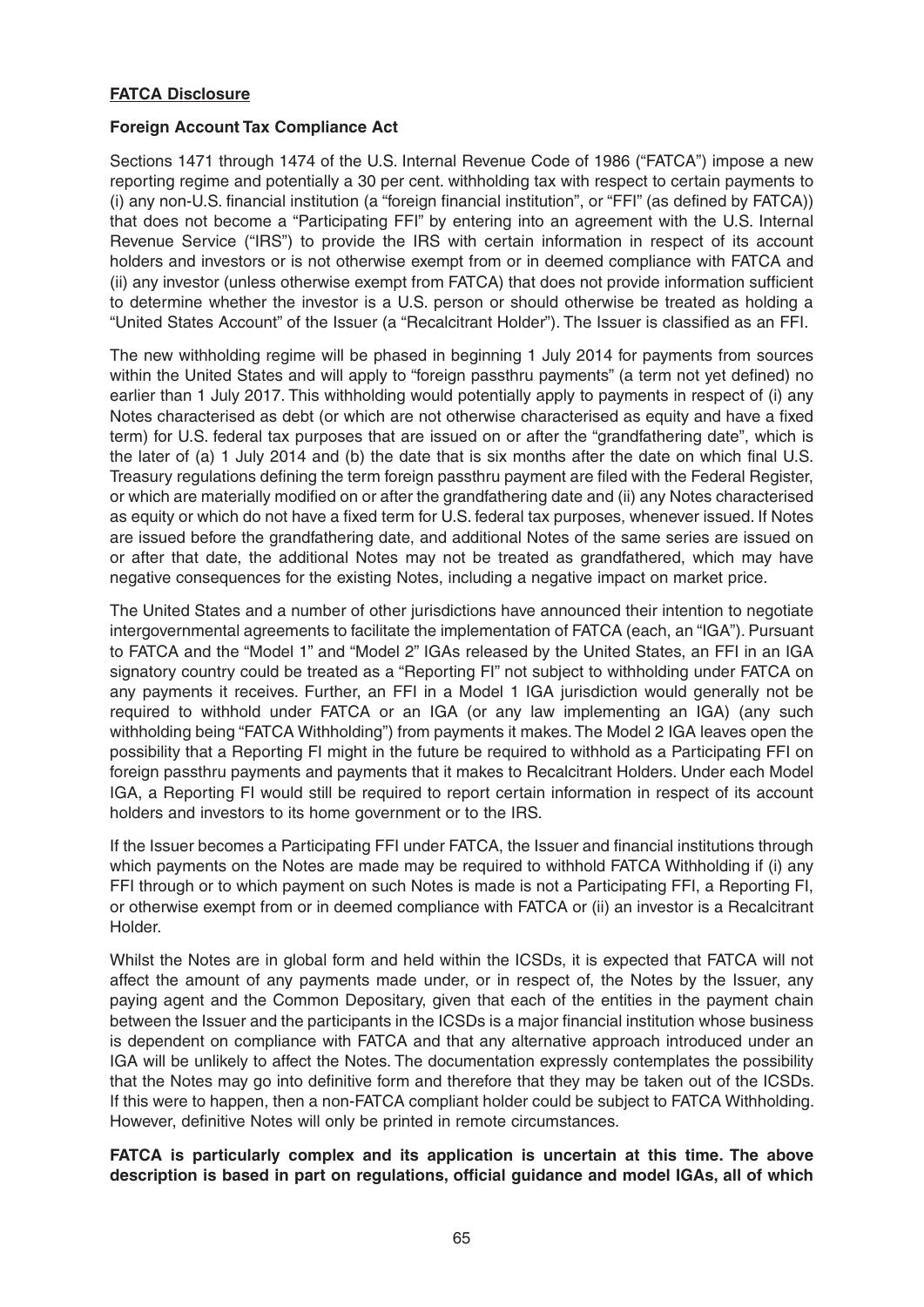**are subject to change or may be implemented in a materially different form. Prospective investors should consult their tax advisers on how these rules may apply to the Issuer and to payments they may receive in connection with the Notes.** 

**TO ENSURE COMPLIANCE WITH IRS CIRCULAR 230, EACH TAXPAYER IS HEREBY NOTIFIED THAT: (A) ANY TAX DISCUSSION HEREIN IS NOT INTENDED OR WRITTEN TO BE USED, AND CANNOT BE USED BY THE TAXPAYER FOR THE PURPOSE OF AVOIDING U.S. FEDERAL INCOME TAX PENALTIES THAT MAY BE IMPOSED ON THE TAXPAYER; (B) ANY SUCH TAX DISCUSSION WAS WRITTEN TO SUPPORT THE PROMOTION OR MARKETING OF THE TRANSACTIONS OR MATTERS ADDRESSED HEREIN; AND (C) THE TAXPAYER SHOULD SEEK ADVICE BASED ON THE TAXPAYER'S PARTICULAR CIRCUMSTANCES FROM AN INDEPENDENT TAX ADVISER.**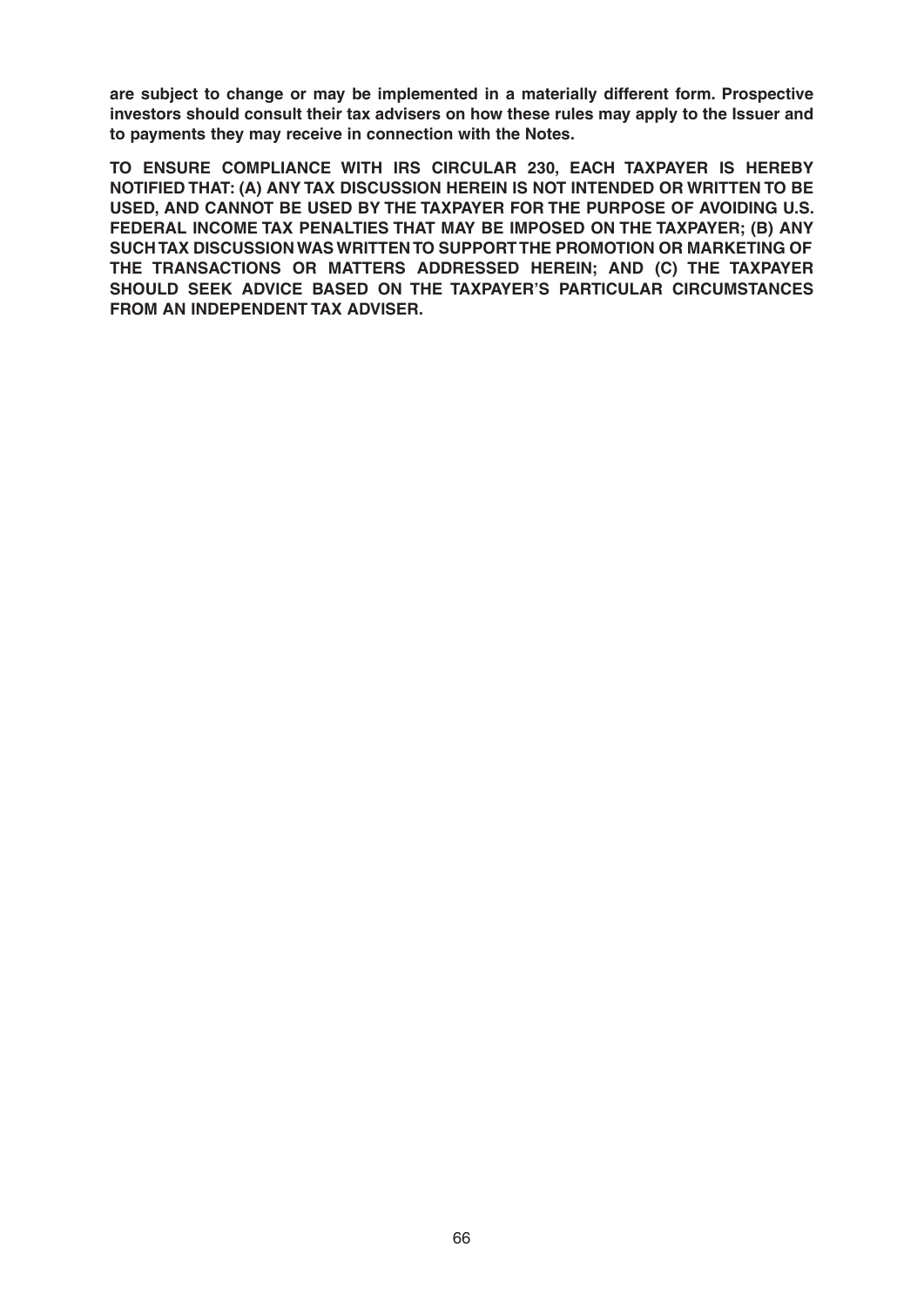## **The proposed financial transactions tax ("FTT")**

The European Commission has published a proposal for a Directive for a common FTT in Belgium, Germany, Estonia, Greece, Spain, France, Italy, Austria, Portugal, Slovenia and Slovakia (the "participating Member States").

The proposed FTT has very broad scope and could, if introduced in its current form, apply to certain dealings in Notes (including secondary market transactions) in certain circumstances. The issuance and subscription of Notes should, however, be exempt.

Under current proposals the FTT could apply in certain circumstances to persons both within and outside of the participating Member States. Generally, it would apply to certain dealings in Notes where at least one party is a financial institution, and at least one party is established in a participating Member State. A financial institution may be, or be deemed to be, "established" in a participating Member State in a broad range of circumstances, including (a) by transacting with a person established in a participating Member State or (b) where the financial instrument which is subject to the dealings is issued in a participating Member State.

The FTT proposal remains subject to negotiation between the participating Member States and is the subject of legal challenge. It may therefore be altered prior to any implementation, the timing of which remains unclear. Additional EU Member States may decide to participate. Prospective holders of Notes are advised to seek their own professional advice in relation to the FTT.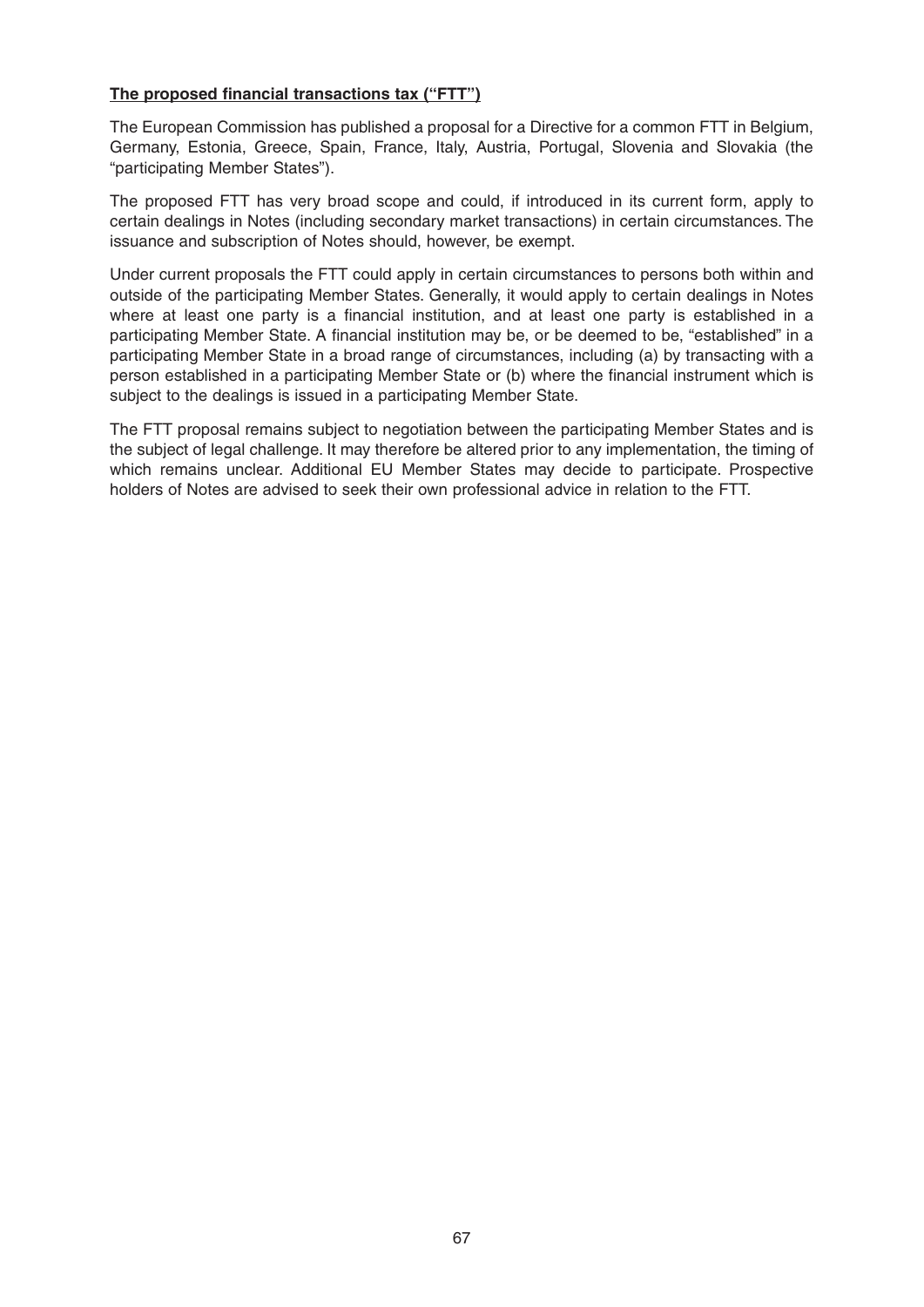## **EU Savings Directive**

Under EC Council Directive 2003/48/EC on the taxation of savings income, Member States are required to provide to the tax authorities of another Member State details of payments of interest (or similar income) paid by a person within its jurisdiction to an individual resident in that other Member State or to certain limited types of entities established in that other Member State. However, for a transitional period, Luxembourg and Austria are instead required (unless during that period they elect otherwise) to operate a withholding system in relation to such payments (the ending of such transitional period being dependent upon the conclusion of certain other agreements relating to information exchange with certain other countries). A number of non-EU countries and territories including Switzerland have adopted similar measures (a withholding system in the case of Switzerland). In April 2013, the Luxembourg government announced its intention to abolish the withholding system with effect from 1st January, 2015 in favour of automatic information exchange under the EU Savings Directive.

The European Commission has proposed certain amendments to the EU Savings Directive, which may, if implemented, amend or broaden the scope of the requirements described above.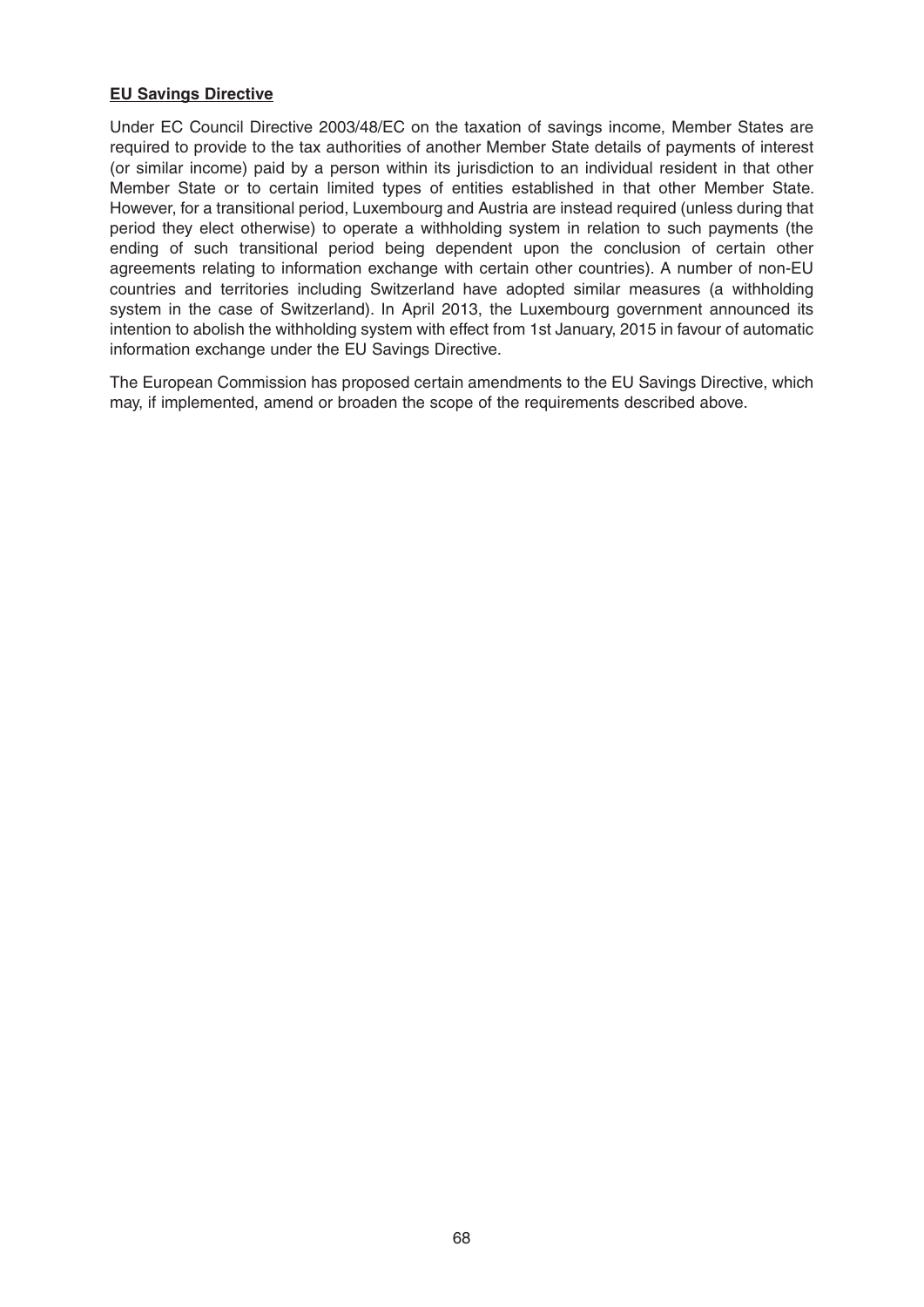# **Subscription and Sale**

## **Summary of Dealer Agreement**

Subject to the terms and the conditions contained in an amended and restated dealer agreement dated 17 December 2010 (as amended, supplemented or restated from time to time, the "Dealer Agreement") between the Issuer and the Dealers from time to time party thereto (the "Dealers"), the Notes will be offered on a continuous basis by the Issuer to the Dealers. However, the Issuer has reserved the right to sell Notes directly on its own behalf to Dealers in accordance with the Dealer Agreement. The Notes may be resold at prevailing market prices, or at prices related thereto, at the time of such resale, as determined by the relevant Dealer. The Dealer Agreement also provides for Notes to be issued in syndicated Tranches that are jointly and severally underwritten by two or more Dealers.

The Issuer has agreed to indemnify the Dealers against certain liabilities in connection with the offer and sale of the Notes. The Dealer Agreement entitles the Dealers to terminate any agreement that they make to subscribe Notes in certain circumstances prior to payment for such Notes being made to the Issuer.

## **Selling Restrictions**

## **United States**

The Notes have not been and will not be registered under the Securities Act and may not be offered or sold within the United States or to, or for the account or benefit of, U.S. persons except in certain transactions exempt from the registration requirements of the Securities Act.

The Notes are subject to U.S. tax law requirements and may not be offered, sold or delivered within the United States or its possessions or to a United States person, except in certain transactions permitted by U.S. Treasury regulations. Terms used in this paragraph have the meanings given to them by the U.S. Internal Revenue Code and the Treasury regulations promulgated thereunder.

Each Dealer has represented and agreed and each further Dealer appointed under the Programme will be required to represent and agree that, except as permitted by the Dealer Agreement, it will not offer, sell or deliver Notes (i) as part of their distribution at any time and (ii) otherwise until 40 days after the completion of the distribution, as determined and certified by the relevant Dealer or, in the case of an issue of Notes on a syndicated basis, the relevant lead manager of all Notes of the Tranche of which such Notes are a part within the United States or to, or for the account or benefit of, U.S. persons and it will have sent to each Dealer to which it sells Notes during the distribution compliance period a confirmation or other notice setting forth the restrictions on offers and sales of the Notes within the United States or to, or for the account or benefit of, U.S. persons. Terms used in the preceding paragraph and in this paragraph have the meanings given to them by Regulation S under the Securities Act.

In addition, until 40 days after the commencement of the offering of the Notes of the Tranche of which such Notes are a part, an offer or sale of Notes within the United States by any Dealer (whether or not participating in the offering) may violate the registration requirements of the Securities Act if such offer or sale is made otherwise than in accordance with an available exemptions from registrations under the Securities Act.

#### **Public Offer Selling Restriction under the Prospectus Directive**

In relation to each Member State of the European Economic Area which has implemented the Prospectus Directive (each, a "Relevant Member State"), each Dealer has represented and agreed, and each further Dealer appointed under the Programme will be required to represent and agree, that with effect from and including the date on which the Prospectus Directive is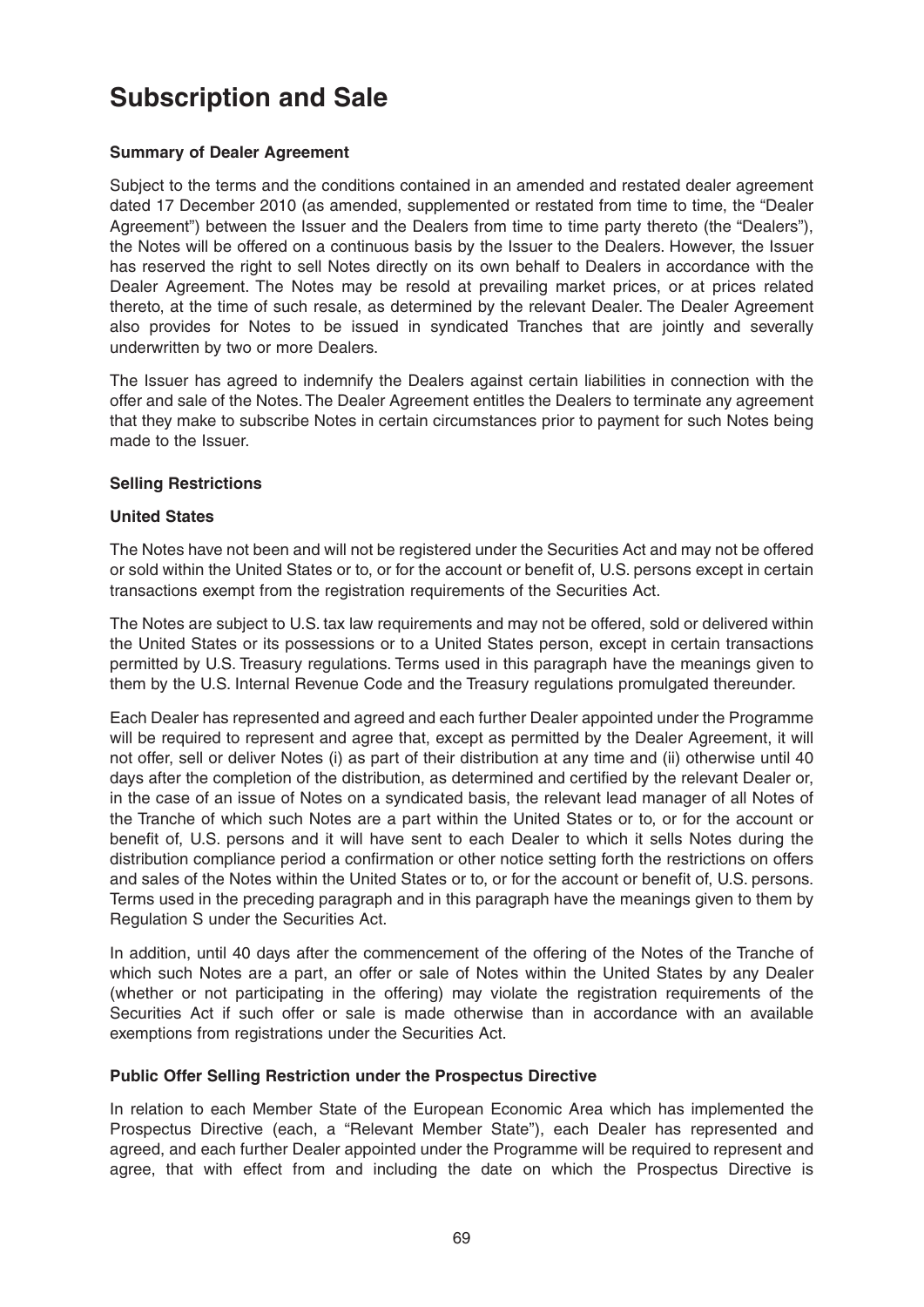implemented in that Relevant Member State (the "Relevant Implementation Date") it has not made and will not make an offer of Notes which are the subject of the offering contemplated by this Information Memorandum as completed by the final terms in relation thereto to the public in that Relevant Member State, except that it may, with effect from and including the Relevant Implementation Date, make an offer of such Notes to the public in that Relevant Member State:

- (a) at any time to any legal entity which is a qualified investor as defined in the Prospectus Directive;
- (b) at any time to fewer than 100 or, if the relevant Member State has implemented the relevant provision of the 2010 PD Amending Directive, 150 natural or legal persons (other than qualified investors as defined in the Prospectus Directive) subject to obtaining the prior consent of the relevant Dealer or Dealers nominated by the Issuer for any such offer; or
- (c) at any time in any other circumstances falling within Article 3(2) of the Prospectus Directive,

provided that no such offer of Notes referred to above shall require the Issuer or any Dealer to publish a prospectus pursuant to Article 3 of the Prospectus Directive or supplement a prospectus pursuant to Article 16 of the Prospectus Directive.

For the purposes of this provision, the expression an "offer of Notes to the public" in relation to any Notes in any Relevant Member State means the communication in any form and by any means of sufficient information on the terms of the offer and the Notes to be offered so as to enable an investor to decide to purchase or subscribe the Notes, as the same may be varied in that Member State by any measure implementing the Prospectus Directive in that Member State and the expression "Prospectus Directive" means Directive 2003/71/EC (and amendments thereto, including the 2010 PD Amending Directive to the extent implemented in the Relevant Member State), and includes any relevant implementing measure in the Relevant Member State and the expression "2010 PD Amending Directive" means Directive 2010/73/EU.

## **United Kingdom**

Each Dealer has represented and agreed and each further Dealer appointed under the Programme will be required to represent and agree that:

- $(i)$  in relation to any Notes having a maturity of less than one year, (a) it is a person whose ordinary activities involve it in acquiring, holding, managing or disposing of investments (as principal or agent) for the purposes of its business and (b) it has not offered or sold and will not offer or sell any Notes other than to persons whose ordinary activities involve them in acquiring, holding, managing or disposing of investments (as principal or as agent) for the purposes of their businesses or who it is reasonable to expect will acquire, hold, manage or dispose of investments (as principal or agent) for the purposes of their businesses where the issue of the Notes would otherwise constitute a contravention of section 19 of the FSMA by the Issuer;
- (ii) it has only communicated or caused to be communicated and will only communicate or cause to be communicated an invitation or inducement to engage in investment activity (within the meaning of section 21 of the FSMA) received by it in connection with the issue of any Notes in circumstances in which section 21(1) of the FSMA does not apply to the Issuer; and
- (iii) it has complied and will comply with all applicable provisions of the FSMA with respect to anything done by it in relation to any Notes in, from or otherwise involving the United Kingdom.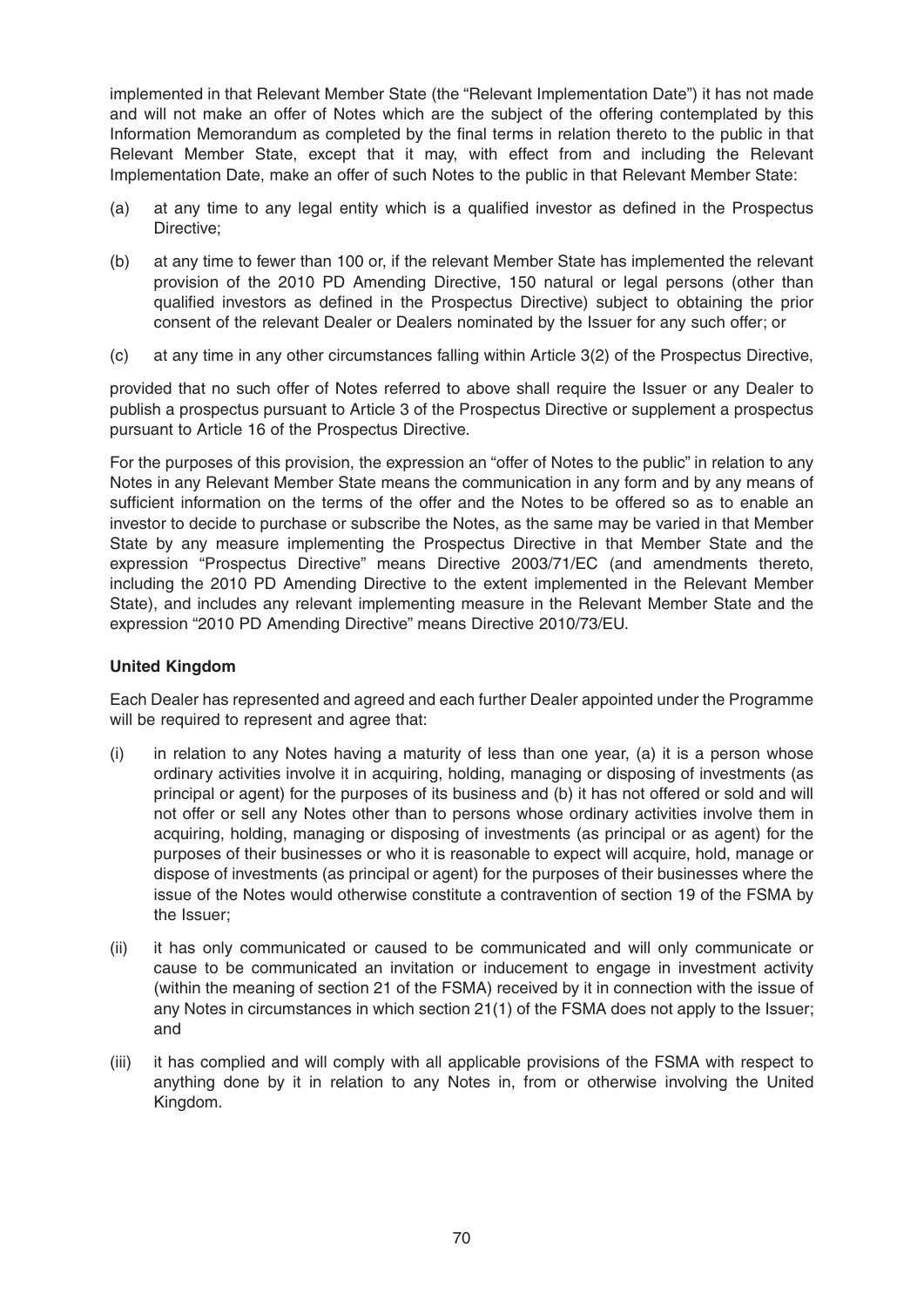## **The Netherlands**

Each Dealer has represented and agreed, and each further Dealer appointed under the Programme will be required to represent and agree, that the Notes will only be offered in The Netherlands to qualified investors as defined in the Prospectus Directive, unless such offer is made in accordance with the Dutch Financial Supervision Act ("Wet op het financieel toezicht").

## **Australia**

No prospectus or other disclosure document (as defined in the Corporations Act 2001 of Australia (the "Corporations Act")) in relation to the Programme or any Notes has been, or will be, lodged with the Australian Securities and Investments Commission ("ASIC"). Each Dealer has represented and agreed, and any further Dealer appointed under the Programme will be required to represent and agree that, unless the relevant Final Terms (or another relevant supplement to this Information Memorandum) otherwise provides, in connection with the distribution of the Notes, it:

- (a) has not offered or invited applications, and will not offer or invite applications, for the issue, sale, subscription or purchase of the Notes in Australia (including an offer or invitation which is received by a person in Australia); and
- (b) has not distributed or published, and will not distribute or publish this Information Memorandum or any supplement, advertisement or other offering material relating to the Notes in Australia;

unless:

- (i) the minimum aggregate consideration payable by each offeree is at least A\$500,000 (or its equivalent in other currency, in either case, disregarding moneys lent by the offeror or its associates) or the offer or invitation otherwise does not require disclosure to investors under Parts 6D.2 or 7.9 of the Corporations Act;
- (ii) the offer or the issuance of the Notes does not constitute an offer to a "retail client" for the purposes of Section 761G of the Corporations Act;
- (iii) such action complies with all applicable laws, regulations and directives in Australia; and
- (iv) such action does not require any document to be lodged with ASIC or any other regulatory authority in Australia.

In addition, each Dealer has agreed and each further Dealer appointed under the Programme will be required to agree that, in connection with the primary distribution of the Notes, it will not sell Notes to any person if, at the time of such sale, the employees of the Dealer aware of, or involved in, the sale knew or had reasonable grounds to suspect that, as a result of such sale, any Notes or an interest in any Notes were being, or would later be, acquired (directly or indirectly) by an associate of the Issuer that is:

- (a) a non-resident of Australia that did not acquire the Notes in carrying on a business in Australia at or through a permanent establishment in Australia and did not acquire the Notes in the capacity of a dealer, manager or underwriter in relation to the placement of the Notes; or a clearing house, custodian, funds manager or a responsible entity of a registered scheme; or
- (b) a resident of Australia that acquired the Notes in carrying on a business in a country outside Australia at or through a permanent establishment in that country and did not acquire the Notes in the capacity of a dealer, manager or underwriter in relation to the placement of the Notes; or a clearing house, custodian, funds manager or a responsible entity of a registered scheme.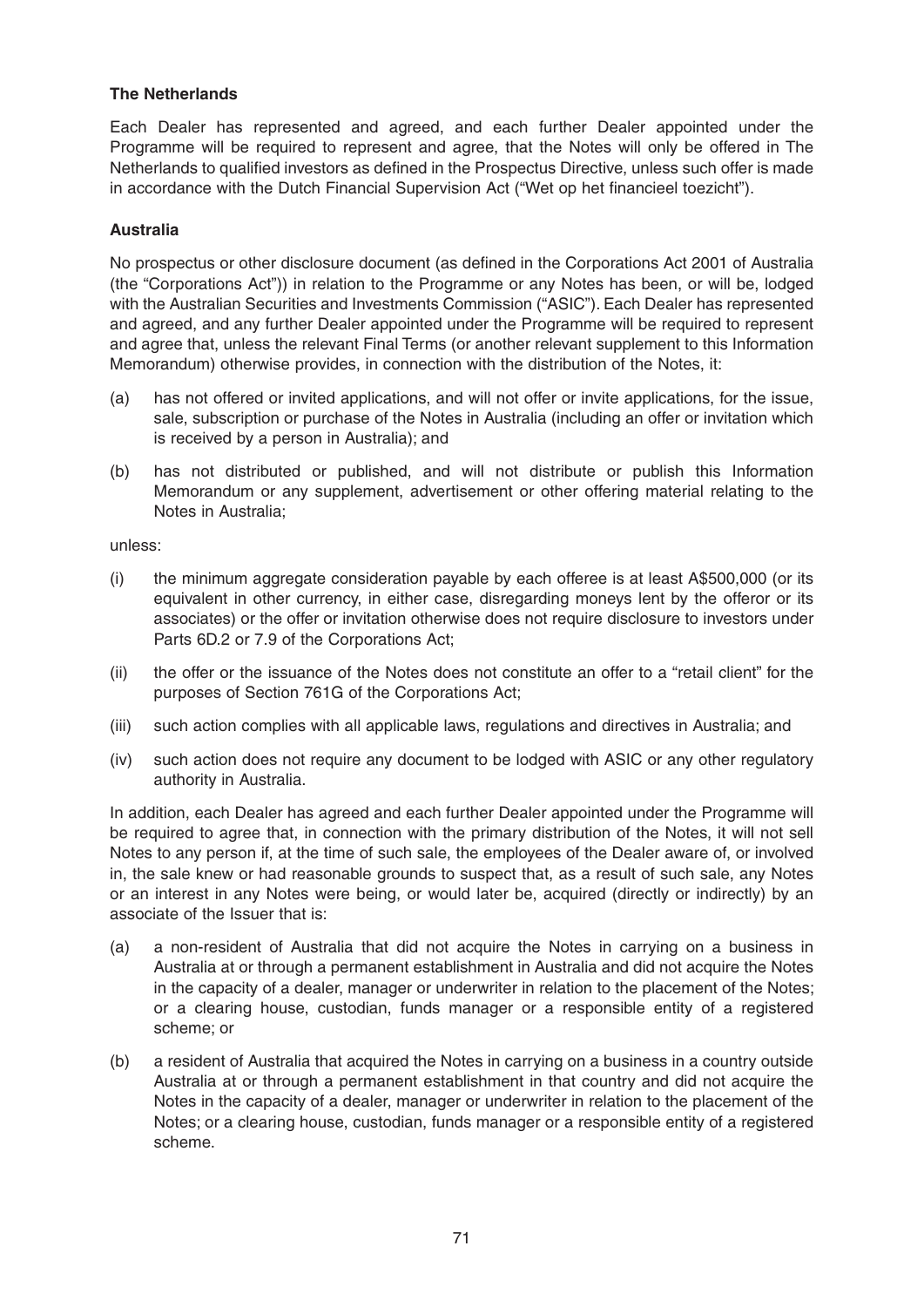## **Switzerland**

This Information Memorandum is not intended to constitute an offer or solicitation to purchase or invest in the Notes described herein. Each Dealer has represented and agreed and each further Dealer appointed under the Programme will be required to represent and agree that the Notes have not been and will not be publicly offered, sold or advertised, directly or indirectly, in, into or from Switzerland and will not be listed on the SIX Swiss Exchange or on any other exchange or regulated trading facility in Switzerland. Neither this Information Memorandum nor any other offering or marketing material relating to the Notes constitutes a prospectus as such term is understood pursuant to article 652a or article 1156 of the Swiss Code of Obligations, and each Dealer has further represented and agreed and each further Dealer appointed under the Programme will be required to further represent and agree that neither this Information Memorandum nor any other offering or marketing material relating to the Notes has been or will be publicly distributed or otherwise made publicly available in Switzerland.

## **Hong Kong**

Each Dealer has represented and agreed and each further Dealer appointed under the Programme will be required to represent and agree that:

- (a) it has not offered or sold, and will not offer or sell, in Hong Kong, by means of any document, any Notes (except for Notes which are a "structured product" as defined in the Securities and Futures Ordinance (Cap. 571) of Hong Kong (the "SFO")) other than (i) to "professional investors" as defined in the SFO and any rules made under the SFO, or (ii) in other circumstances which do not result in the document being a "prospectus" as defined in the Companies Ordinance (Cap. 32) of Hong Kong or which do not constitute an offer to the public within the meaning of that Ordinance; and
- (b) it has not issued, or had in its possession for the purposes of issue, and will not issue or have in its possession for the purposes of issue, whether in Hong Kong or elsewhere, any advertisement, invitation or document relating to the Notes which is directed at, or the contents of which are likely to be accessed or read by, the public of Hong Kong (except if permitted to do so under the securities laws of Hong Kong) other than with respect to Notes which are or are intended to be disposed of only to persons outside Hong Kong or only to "professional investors" as defined in the SFO and any rules made under the SFO.

#### **Singapore**

This Information Memorandum has not been registered as a prospectus with the Monetary Authority of Singapore, and the Notes will be offered pursuant to exemptions under the Securities and Futures Act, Chapter 289 of Singapore (the "Securities and Futures Act"). Each Dealer has represented, warranted and agreed and each further Dealer appointed under the Programme will be required to represent, warrant and agree that the Notes may not be offered or sold or made the subject of an invitation for subscription or purchase nor may this Information Memorandum or any other document or material in connection with the offer or sale or invitation for subscription or purchase of any Notes be circulated or distributed, whether directly or indirectly, to any person in Singapore other than (a) to an institutional investor pursuant to Section 274 of the Securities and Futures Act, (b) to a relevant person under Section 275(1) of the Securities and Futures Act or any person pursuant to Section 275(1A) of the Securities and Futures Act, and in accordance with the conditions specified in Section 275 of the Securities and Futures Act or (c) otherwise pursuant to, and in accordance with the conditions of, any other applicable provision of the Securities and Futures Act.

Where the Notes are subscribed or purchased under Section 275 of the Securities and Futures Act by a relevant person which is: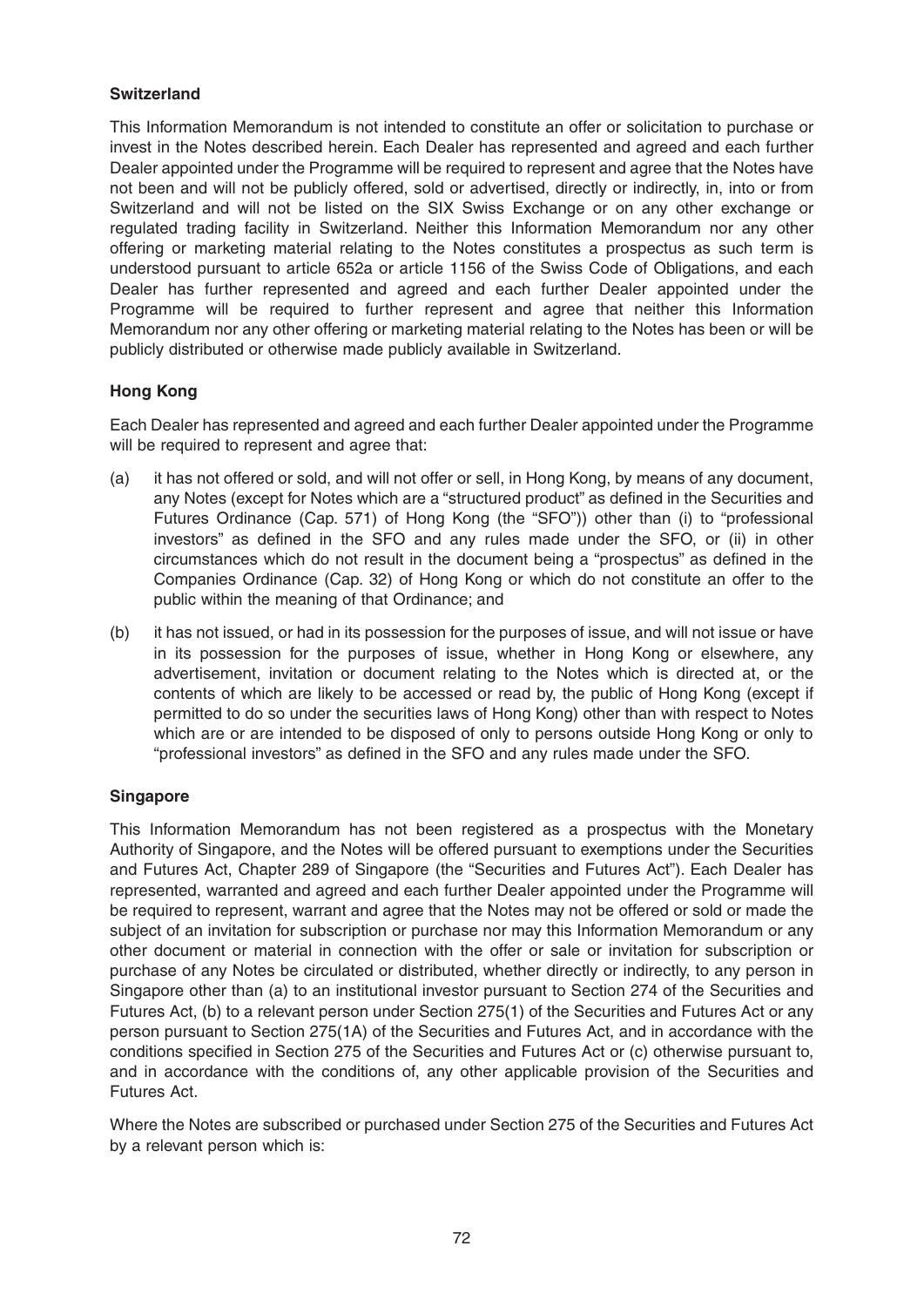- (a) a corporation (which is not an accredited investor (as defined in Section 4A of the Securities and Futures Act)) the sole business of which is to hold investments and the entire share capital of which is owned by one or more individuals, each of whom is an accredited investor; or
- (b) a trust (where the trustee is not an accredited investor) whose sole purpose is to hold investments and each beneficiary is an individual who is an accredited investor,

securities (as defined in Section 239(1) of the Securities and Futures Act) of that corporation or the beneficiaries' rights and interest in that trust shall not be transferable for 6 months after that corporation or that trust has acquired the Notes pursuant to an offer under Section 275 of the Securities and Futures Act except:

- (1) to an institutional investor or to a relevant person defined in Section 275(2) of the Securities and Futures Act or to any person arising from an offer referred to in Section 275(1A) or Section 276(4)(i)(B) of the Securities and Futures Act; or
- (2) where no consideration is or will be given for the transfer; or
- (3) where the transfer is by operation of law; or
- (4) pursuant to Section 276(7) of the Securities and Futures Act or Regulation 32 of the Securities and Futures (Offers of Investments) (Shares and Debentures) Regulations.

### **General**

Each Dealer has agreed and each further Dealer appointed under the Programme will be required to agree that it will (to the best of its knowledge and belief) comply with all applicable securities laws and regulations in force in any jurisdiction in which it purchases, offers, sells or delivers Notes or possesses or distributes this Information Memorandum or any advertisement or other offering material and will obtain any consent, approval or permission required by it for the purchase, offer, sale or delivery by it of Notes under the laws and regulations in force in any jurisdiction to which it is subject or in which it makes such purchases, offers, sales or deliveries and neither the Issuer nor any other Dealer shall have any responsibility therefor.

Neither the Issuer nor any of the Dealers represents that any Notes may at any time lawfully be sold in compliance with any applicable registration or other requirements in any jurisdiction, or pursuant to any exemption available thereunder, or assumes any responsibility for facilitating such sale.

With regard to each Tranche, the relevant Dealer will be required to comply with such other additional restrictions as the Issuer and the relevant Dealer shall agree and as shall be set out in the applicable Final Terms.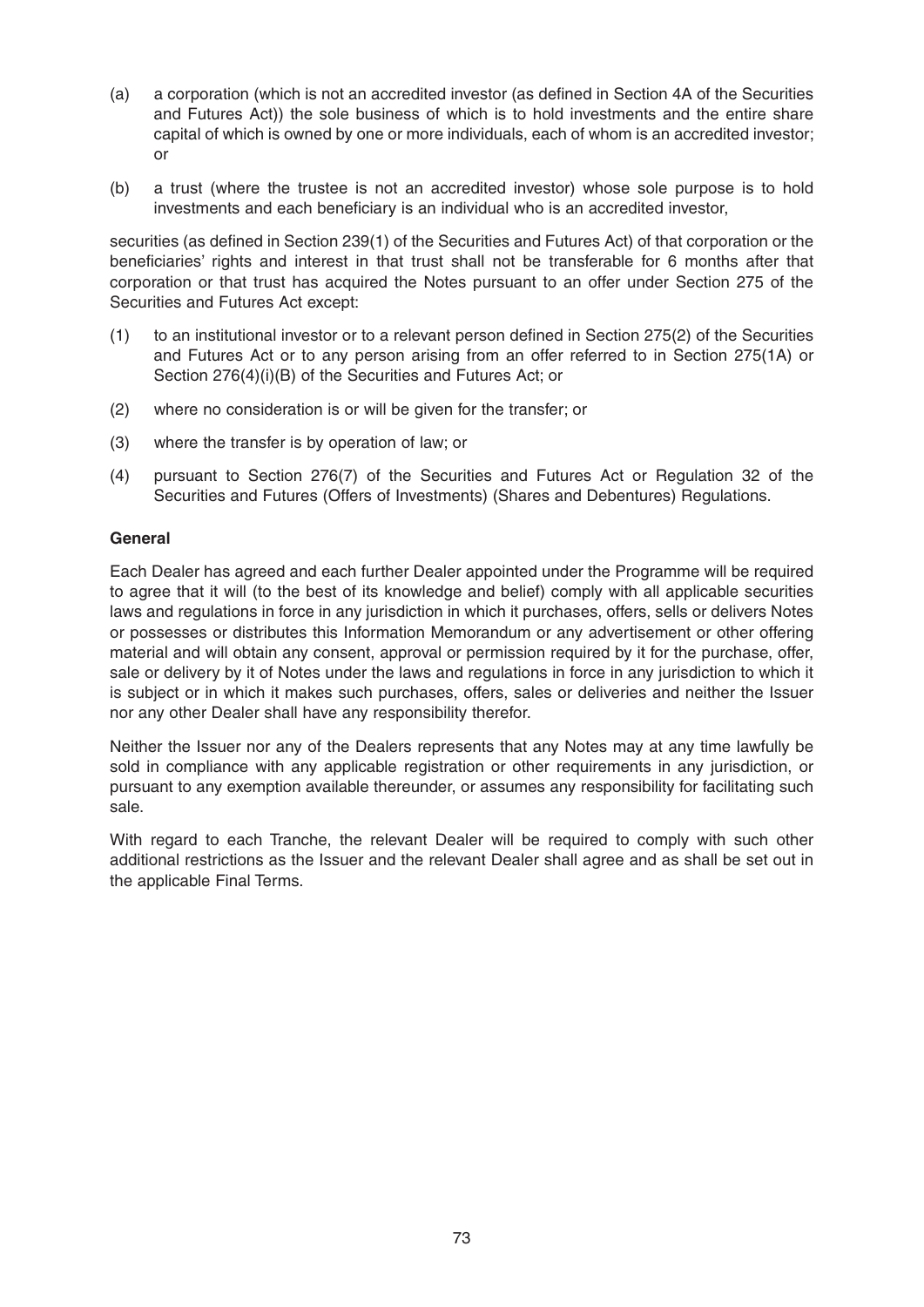# **Form of Final Terms**

Set out below is the form of Final Terms which will be completed for each Tranche of Notes issued under the Programme.

[Date]

### **Bank of Queensland Limited (ABN 32 009 656 740)**

### **Issue of [Aggregate Nominal Amount of Tranche][Title of Notes] under the U.S.\$4,000,000,000**

### **Euro Medium Term Note Programme**

### **PART A - CONTRACTUAL TERMS**

[Terms used herein shall be deemed to be defined as such for the purposes of the Conditions set forth in the Information Memorandum dated 26 February 2014 [and the supplement to the Information Memorandum dated [insert date]] which [together] constitute[s] a base prospectus for the purposes of the Prospectus Directive (Directive 2003/71/EC) (the "Prospectus Directive") as amended (which includes the amendments made by Directive 2010/73/EU (the "2010 PD Amending Directive") to the extent that such amendments have been implemented in a relevant Member State). This document constitutes the Final Terms of the Notes described herein for the purposes of Article 5.4 of the Prospectus Directive and must be read in conjunction with the Information Memorandum [as so supplemented]. Full information on the Issuer and the offer of the Notes is only available on the basis of the combination of these Final Terms and the Information Memorandum [as so supplemented]. The Information Memorandum [and the supplement to the Information Memorandum] [is/are] available for viewing at http://www.boq.com.au/ shareholder\_debt\_programmes.htm.]

[Terms used herein shall be deemed to be defined as such for the purposes of the Conditions (the "Conditions") set forth in the Information Memorandum dated [original date] and incorporated by reference into the Information Memorandum dated 26 February 2014, [and the supplement to the Information Memorandum dated [insert date]]. This document constitutes the Final Terms of the Notes described herein for the purposes of Article 5.4 of the Prospectus Directive (Directive 2003/71/EC) (the "Prospectus Directive") as amended (which includes the amendments made by Directive 2010/73/EU (the "2010 PD Amending Directive") to the extent that such amendments have been implemented in a relevant Member State) and must be read in conjunction with the Information Memorandum dated 26 February 2014 [and the supplement to the Information Memorandum dated [insert date]] which [together] constitute[s] a base prospectus for the purposes of the Prospectus Directive. Copies of the Information Memorandum [as so supplemented] are available for viewing at http://www.boq.com.au/shareholder\_debt\_programmes.htm.]

|   | lssuer: |                                                                              |  | <b>Bank of Queensland Limited</b>                                                                                                                                                                                                                                                      |  |  |
|---|---------|------------------------------------------------------------------------------|--|----------------------------------------------------------------------------------------------------------------------------------------------------------------------------------------------------------------------------------------------------------------------------------------|--|--|
| 2 | (a)     | Series Number:                                                               |  |                                                                                                                                                                                                                                                                                        |  |  |
|   | (b)     | Tranche Number:                                                              |  |                                                                                                                                                                                                                                                                                        |  |  |
|   | (c)     | Date on which the Notes will be<br>consolidated and form a single<br>Series: |  | The Notes will be consolidated and form a single<br>Series with [ ] on [the Issue Date/exchange<br>of the Temporary Global Note for interests in the<br>Permanent Global Note, as referred to in<br>paragraph 21 below, which is expected to occur<br>on or about [ ]][Not Applicable] |  |  |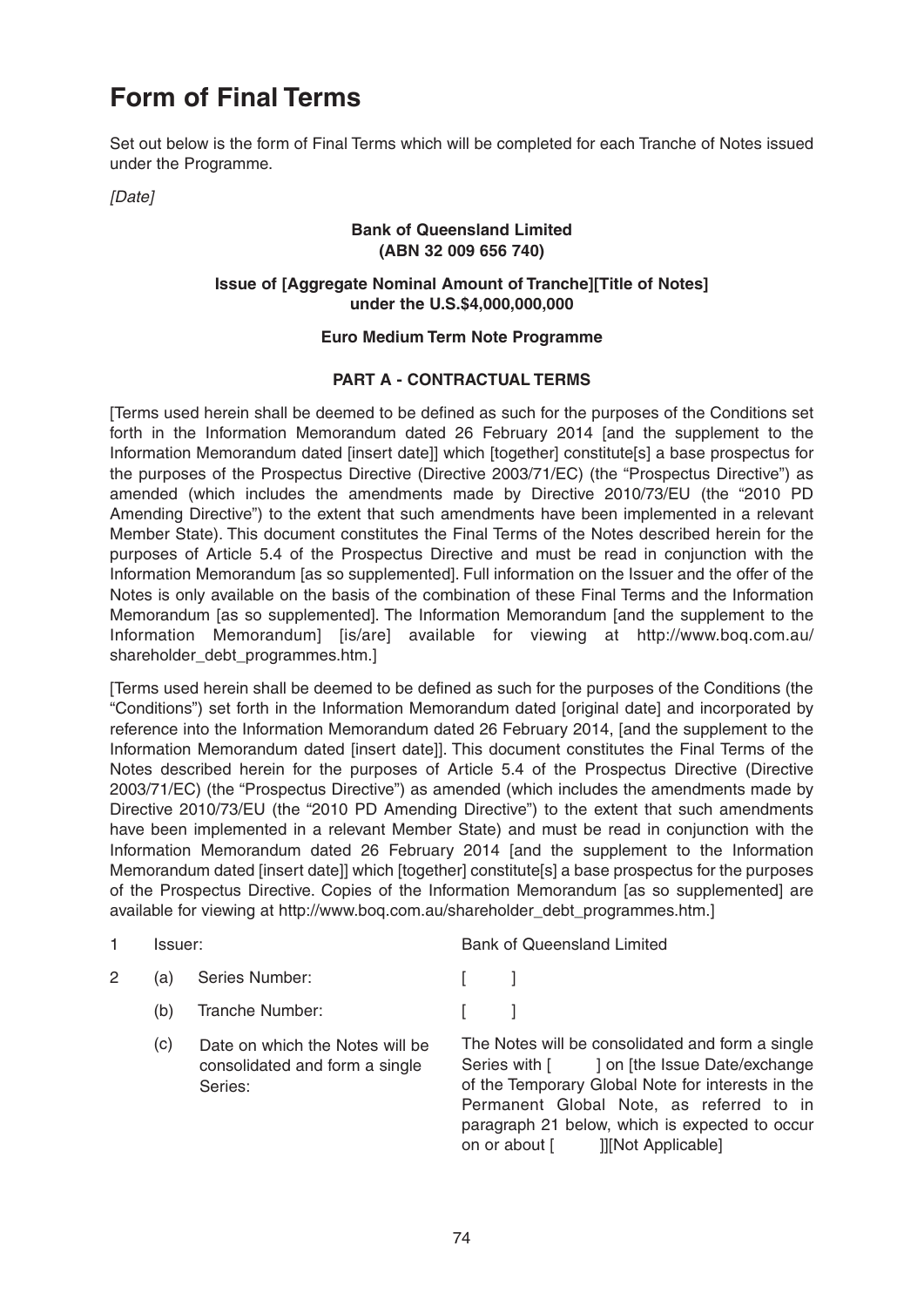| 3.  | <b>Specified Currency or Currencies:</b><br>I                                       |                                                           |                                  |                                                                                                                                                      |  |  |
|-----|-------------------------------------------------------------------------------------|-----------------------------------------------------------|----------------------------------|------------------------------------------------------------------------------------------------------------------------------------------------------|--|--|
| 4.  |                                                                                     | Aggregate Nominal Amount:                                 |                                  |                                                                                                                                                      |  |  |
|     | (a)                                                                                 | Series:                                                   | L                                | 1                                                                                                                                                    |  |  |
|     | (b)                                                                                 | Tranche:                                                  | L                                | 1                                                                                                                                                    |  |  |
| 5.  | <b>Issue Price:</b>                                                                 |                                                           |                                  | ] per cent. of the Aggregate Nominal<br>Amount [plus accrued interest from [<br>II                                                                   |  |  |
| 6.  | (a)                                                                                 | <b>Specified Denominations:</b>                           | L                                | 1                                                                                                                                                    |  |  |
|     | (b)                                                                                 | <b>Calculation Amount:</b>                                | L                                | 1                                                                                                                                                    |  |  |
| 7.  | (a)                                                                                 | <b>Issue Date:</b>                                        |                                  |                                                                                                                                                      |  |  |
|     | (b)                                                                                 | Interest Commencement Date:                               |                                  | /Issue Date/Not Applicable]                                                                                                                          |  |  |
| 8.  | <b>Maturity Date:</b><br>[Fixed rate $-$<br>Payment Date falling in or nearest to [ |                                                           | /Floating rate - Interest<br>II  |                                                                                                                                                      |  |  |
| 9.  | <b>Interest Basis:</b>                                                              |                                                           | $\mathbb{I}$                     | ] per cent. Fixed Rate]                                                                                                                              |  |  |
|     |                                                                                     |                                                           | I                                | ] month [LIBOR/EURIBOR] +/-[<br>] per<br>cent. Floating Rate]                                                                                        |  |  |
|     |                                                                                     |                                                           |                                  | [Zero Coupon]                                                                                                                                        |  |  |
|     |                                                                                     |                                                           | (see paragraph [14/15/16] below) |                                                                                                                                                      |  |  |
| 10. | Redemption/Payment Basis:                                                           |                                                           | amount                           | Subject to any purchase or cancellation or early<br>redemption, the Notes will be redeemed on the<br>Maturity Date at 100 per cent. of their nominal |  |  |
| 11. | Change of Interest Basis or<br>Redemption/Payment Basis:                            |                                                           |                                  | ] [Not Applicable]                                                                                                                                   |  |  |
| 12. | <b>Put/Call Options:</b>                                                            |                                                           |                                  | [Investor Put]                                                                                                                                       |  |  |
|     |                                                                                     |                                                           | [Issuer Call]                    |                                                                                                                                                      |  |  |
|     |                                                                                     |                                                           | [(see paragraph [17/18] below)]  |                                                                                                                                                      |  |  |
| 13. | (a)                                                                                 | Status of the Notes:                                      | Senior                           |                                                                                                                                                      |  |  |
|     | (b)                                                                                 | [Date [Board] approval for<br>issuance of Notes obtained: | L                                | 1                                                                                                                                                    |  |  |
|     |                                                                                     | PROVISIONS RELATING TO INTEREST (IF ANY) PAYABLE          |                                  |                                                                                                                                                      |  |  |
| 14. | <b>Fixed Rate Note Provisions</b>                                                   |                                                           |                                  | [Applicable/Not Applicable]                                                                                                                          |  |  |
|     | (a)                                                                                 | Rate(s) of Interest:                                      |                                  | [payable]<br>per<br>cent. per<br>annum                                                                                                               |  |  |

|     |                           | [annually/semi-annually/quarterly] in arrear]              |
|-----|---------------------------|------------------------------------------------------------|
| (b) | Interest Payment Date(s): | I in each year up to and including the<br>Maturity Date]/[ |

(c) Fixed Coupon Amount(s): [Not Applicable/[ ] per Calculation Amount]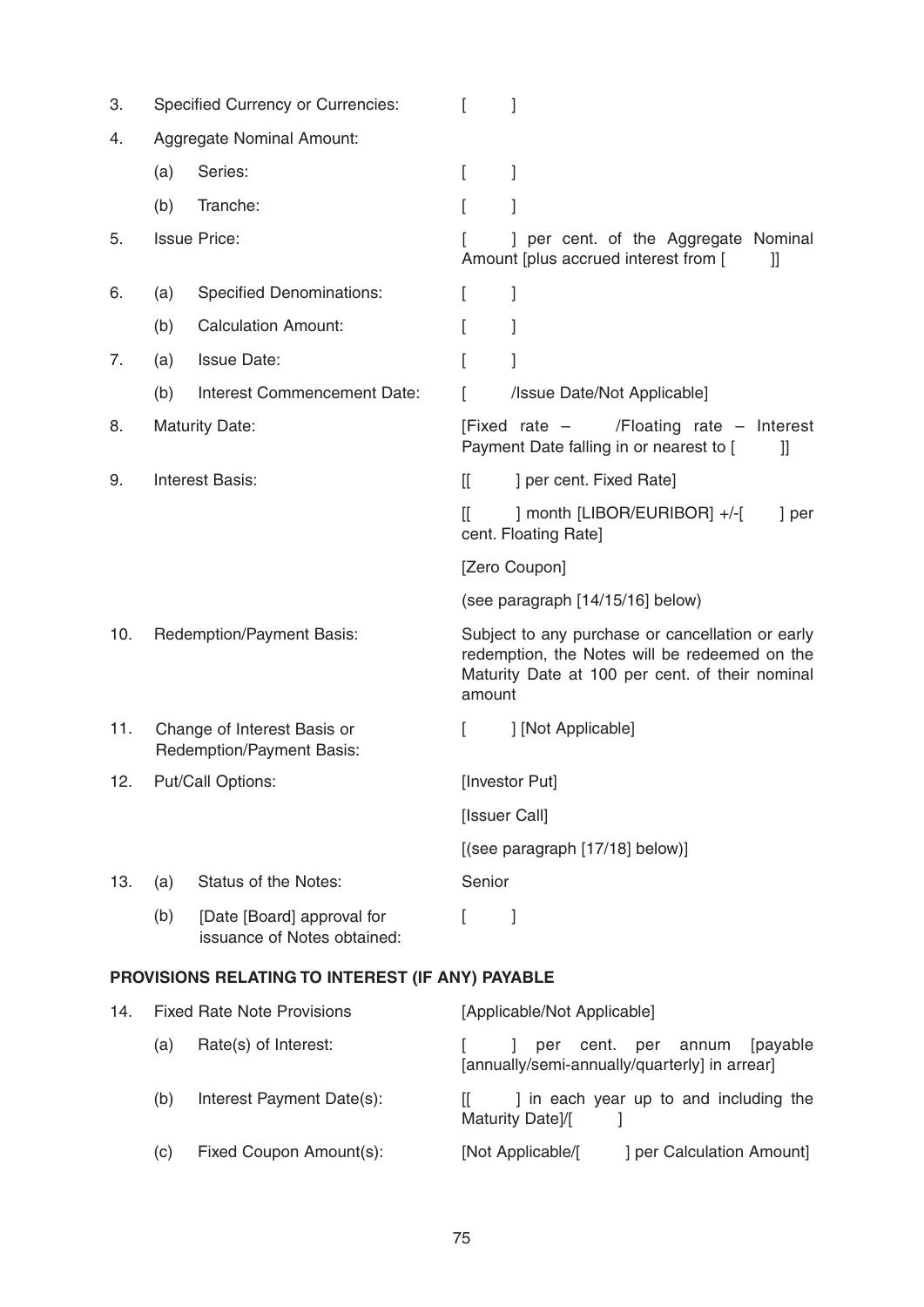(d) Broken Amount(s): [Not Applicable/[ ] per Calculation Amount, payable on the Interest Payment Date falling  $\lceil \mathsf{in}/\mathsf{on} \rceil$   $\lceil \mathsf{in}/\mathsf{on} \rceil$ (e) Day Count Fraction: [30/360 or Actual/Actual (ICMA)] (f) Determination Date(s): [[ ] in each year] [Not Applicable] 15. Floating Rate Note Provisions [Applicable/Not Applicable] (a) Specified Period(s)/Specified  $\begin{bmatrix} 1 \\ 1 \end{bmatrix}$ , subject to adjustment in accordance with the Business Day Convention set out in (b) below/, not subject to any adjustment, as the Business Day Convention in (b) below is specified to be Not Applicable] (b) Business Day Convention: [Floating Rate Convention/Following Business Day Convention/Modified Following Business Day Convention/ Preceding Business Day Convention][Not Applicable] (c) Additional Business Centre(s): [ ] (d) Manner in which the Rate of [Screen Rate Determination/ISDA Determination] (e) Party responsible for calculating [ ] (f) Screen Rate Determination: • Reference Rate and **Reference Rate:** [ ] month [LIBOR/ EURIBOR/[ ] Relevant Financial Centre: the Rate of Interest and Interest Amount (if not the Agent): Manner in which the Rate of Interest and Interest Amount is to be determined: Specified Period(s)/Specified Interest Payment Dates:

 $\lceil$   $\lceil$   $\rceil$ 

(h) Linear Interpolation: [Not Applicable/ Applicable - the Rate of Interest

Interest Determination Date(s): [

**Relevant Screen Page:** [ ]

Floating Rate Option: [ ]

**Designated Maturity:** [ ]

• Reset Date: [ ]

(g) ISDA Determination:

Relevant Financial Centre: [London/Brussels/

for the [long/short] [first/last] Interest Period shall

be calculated using Linear Interpolation]

(i) Margin(s):  $[+/]$  [  $]$  per cent. per annum

(j) Minimum Rate of Interest: [ ] per cent. per annum

(k) Maximum Rate of Interest:  $\qquad \qquad$  [ ] per cent. per annum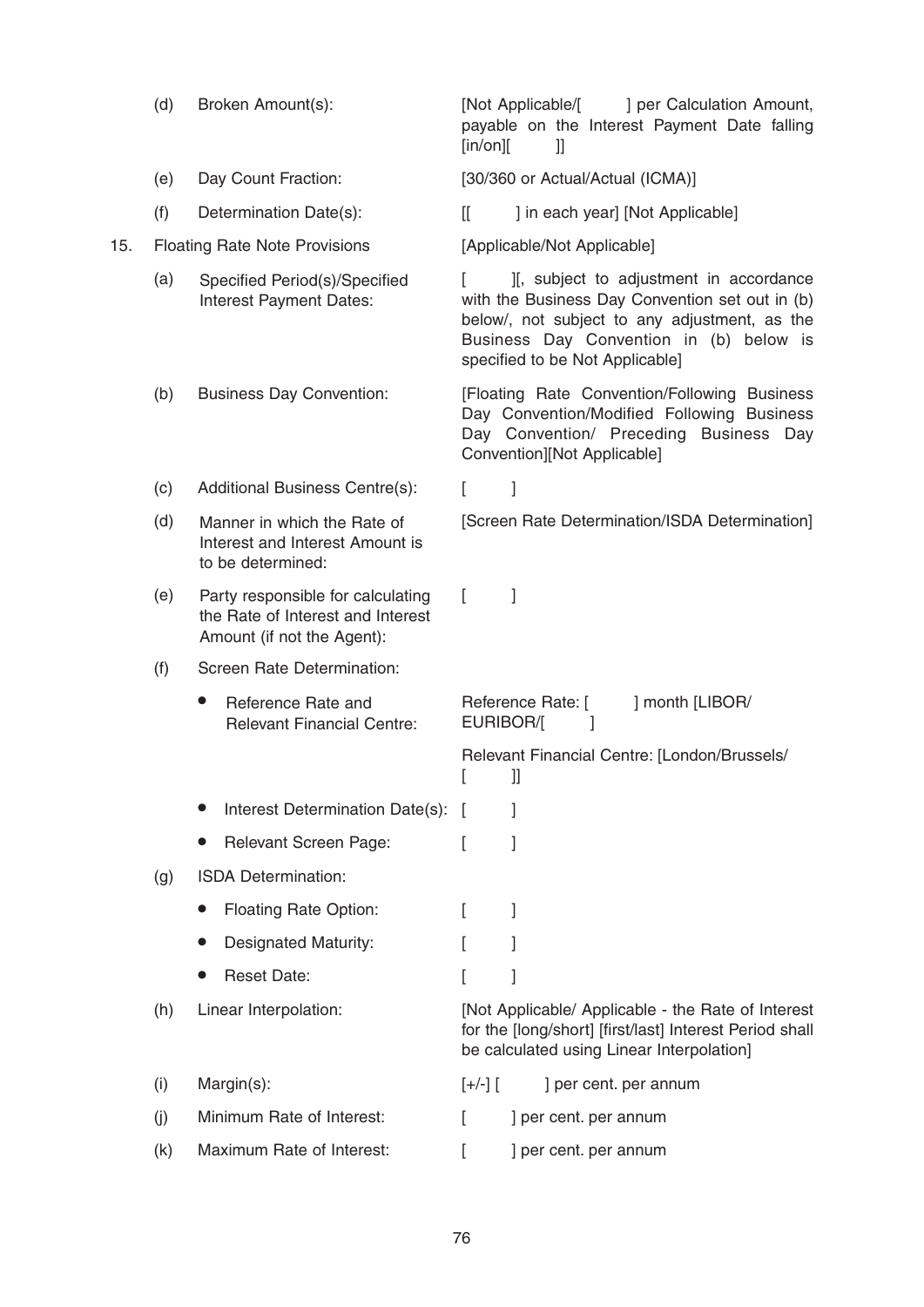|     | (1)                                                                                                           |                                                                       | Day Count Fraction:                      | Actual/360<br>30/360<br>30E/360          | [Actual/Actual (ISDA)<br>Actual/365 (Fixed)<br>Actual/365 (Sterling)<br>30E/360 (ISDA)] |  |  |
|-----|---------------------------------------------------------------------------------------------------------------|-----------------------------------------------------------------------|------------------------------------------|------------------------------------------|-----------------------------------------------------------------------------------------|--|--|
| 16. | Zero Coupon Note Provisions                                                                                   |                                                                       |                                          |                                          | [Applicable/Not Applicable]                                                             |  |  |
|     | (a)                                                                                                           | <b>Accrual Yield:</b>                                                 |                                          | L                                        | ] per cent. per annum                                                                   |  |  |
|     | (b)                                                                                                           |                                                                       | <b>Reference Price:</b>                  | L                                        | 1                                                                                       |  |  |
|     | (c)                                                                                                           | Day Count Fraction in relation to<br><b>Early Redemption Amounts:</b> |                                          | [30/360]<br>[Actual/360]<br>[Actual/365] |                                                                                         |  |  |
|     |                                                                                                               |                                                                       | <b>PROVISIONS RELATING TO REDEMPTION</b> |                                          |                                                                                         |  |  |
| 17. | <b>Issuer Call:</b>                                                                                           |                                                                       |                                          | [Applicable/Not Applicable]              |                                                                                         |  |  |
|     | (a)                                                                                                           | Optional Redemption Date(s):                                          |                                          | L                                        | 1                                                                                       |  |  |
|     | (b)                                                                                                           | ſ<br>Optional Redemption Amount of<br>each Note:                      |                                          | ] per Calculation Amount                 |                                                                                         |  |  |
|     | (c)                                                                                                           |                                                                       | If redeemable in part:                   |                                          |                                                                                         |  |  |
|     |                                                                                                               | (i)                                                                   | Minimum Redemption<br>Amount:            | L                                        | 1                                                                                       |  |  |
|     |                                                                                                               | (ii)                                                                  | Maximum Redemption<br>Amount:            | L                                        | ]                                                                                       |  |  |
|     | (d)                                                                                                           | Notice period (if other than as<br>set out in the Conditions):        |                                          |                                          | Minimum Period: [<br>Maximum Period: [<br>1                                             |  |  |
| 18. | Investor Put:                                                                                                 |                                                                       |                                          |                                          | [Applicable/Not Applicable]                                                             |  |  |
|     | (a)                                                                                                           | Optional Redemption Date(s):                                          |                                          |                                          | 1                                                                                       |  |  |
|     | (b)                                                                                                           | Optional Redemption Amount of<br>each Note and method:                |                                          | L                                        | ] per Calculation Amount                                                                |  |  |
|     | (c)                                                                                                           | Notice period (if other than as<br>set out in the Conditions):        |                                          |                                          | Minimum Period: [<br>Maximum Period: [                                                  |  |  |
| 19. |                                                                                                               |                                                                       | Final Redemption Amount of each Note:    |                                          | ] per Calculation Amount                                                                |  |  |
| 20. | Early Redemption Amount of each<br>Note payable on redemption for<br>taxation reasons or on event of default: |                                                                       | I                                        | ] per Calculation Amount                 |                                                                                         |  |  |

### **GENERAL PROVISIONS APPLICABLE TO THE NOTES**

21. Form of Notes: **Example 21.** [Temporary Global Note exchangeable for a Permanent Global Note which is exchangeable for Definitive Notes [on 60 days' notice given at any time/only upon an Exchange Event]]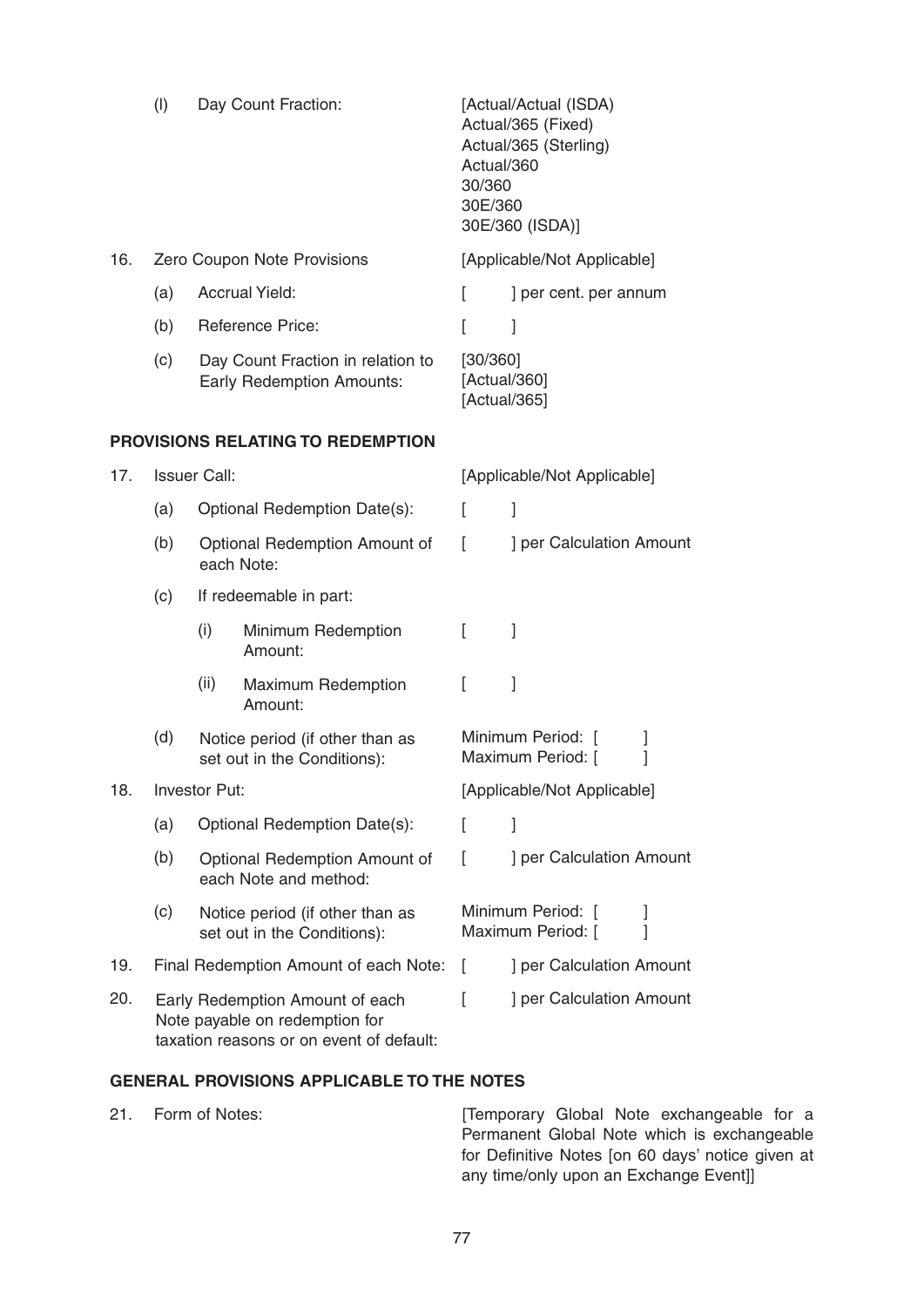[Temporary Global Note exchangeable for Definitive Notes on and after the Exchange Date]

[Permanent Global Note exchangeable for Definitive Notes [on 60 days' notice given at any time/only upon an Exchange Event]]

22. Additional Financial Centre(s): [Not Applicable/ ]

23. [Yes/No] Talons for future Coupons to be attached to Definitive Notes (and dates on which such Talons mature):

Signed on behalf of the Issuer:

By: …………………………………………………....

Duly authorised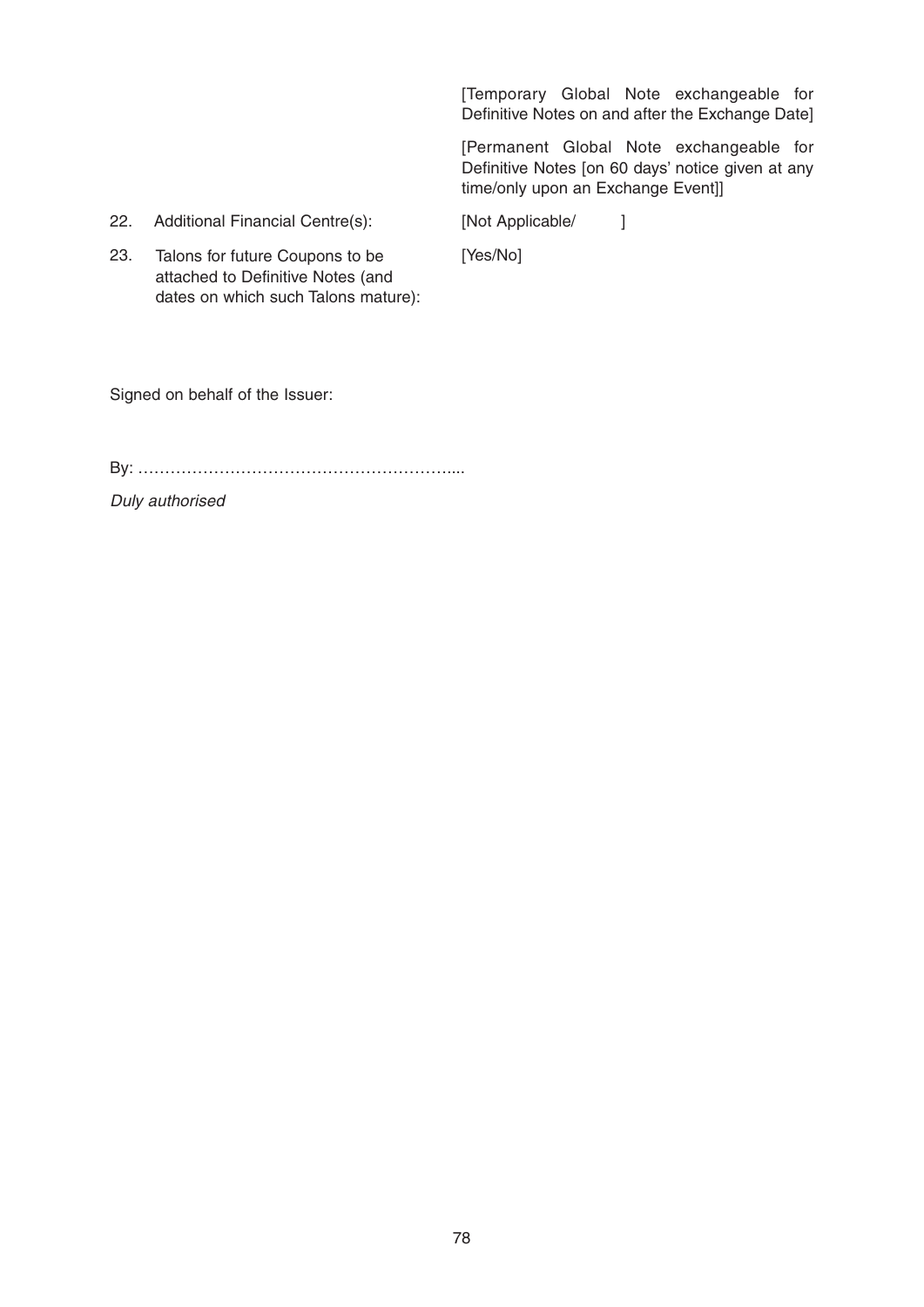### **PART B - OTHER INFORMATION**

### **1. LISTING**

[Listing and Admission to trading: [Not Applicable]]

[(i) Application for admission to the [Application has been made by the Issuer (or on its behalf) for the Notes to be admitted to trading on [the London Stock Exchange's regulated market and listing on the Official List of the UK Listing Authority] with effect from [ Application for admission to the Official List and for admission to trading [has been / is expected to bel made:

> [Application is expected to be made by the Issuer (or on its behalf) for the Notes to be admitted to trading on [the London Stock Exchange's regulated market and listing on the Official List of the UK Listing Authority] with effect from [1.]

[Not Applicable.]

- [(ii) Date from which admission is [ ]] effective:
- [(iii) Estimate of total expenses [ ]] related to admission to trading:

### **2. RATINGS**

Ratings: Ratings: Ratings: Ratings: Ratings: Ratings: Ratings: Ratings: Ratings: Ratings: Ratings: Ratings: Ratings: Ratings: Ratings: Ratings: Ratings: Ratings: Ratings: Ratings: Ratings: Ratings: Ratings: Ratings: Rating

| [S&P:     | Ш  |
|-----------|----|
| [Fitch:   | 11 |
| [Moody's: | 11 |

### **3. INTERESTS OF NATURAL AND LEGAL PERSONS INVOLVED IN THE ISSUE**

[Save for any fees payable to the [Managers/Dealers], so far as the Issuer is aware, no person involved in the issue of the Notes has an interest material to the offer. The [Dealers] and their affiliates have engaged, and may in the future engage, in investment banking and/or commercial banking transactions with, and may perform other services for, the Issuer and its affiliates in the ordinary course of business.]

### **4. YIELD**

| Indication of yield: |  | ] [Not Applicable] |
|----------------------|--|--------------------|
|----------------------|--|--------------------|

### **5. OPERATIONAL INFORMATION**

- (i) ISIN Code: [ ]
- (ii) Common Code: [ ]
- (iii) Any clearing system(s) other [Not Applicable/ ] than Euroclear Bank S.A./N.V. and Clearstream Banking, société anonyme and the relevant identification number(s):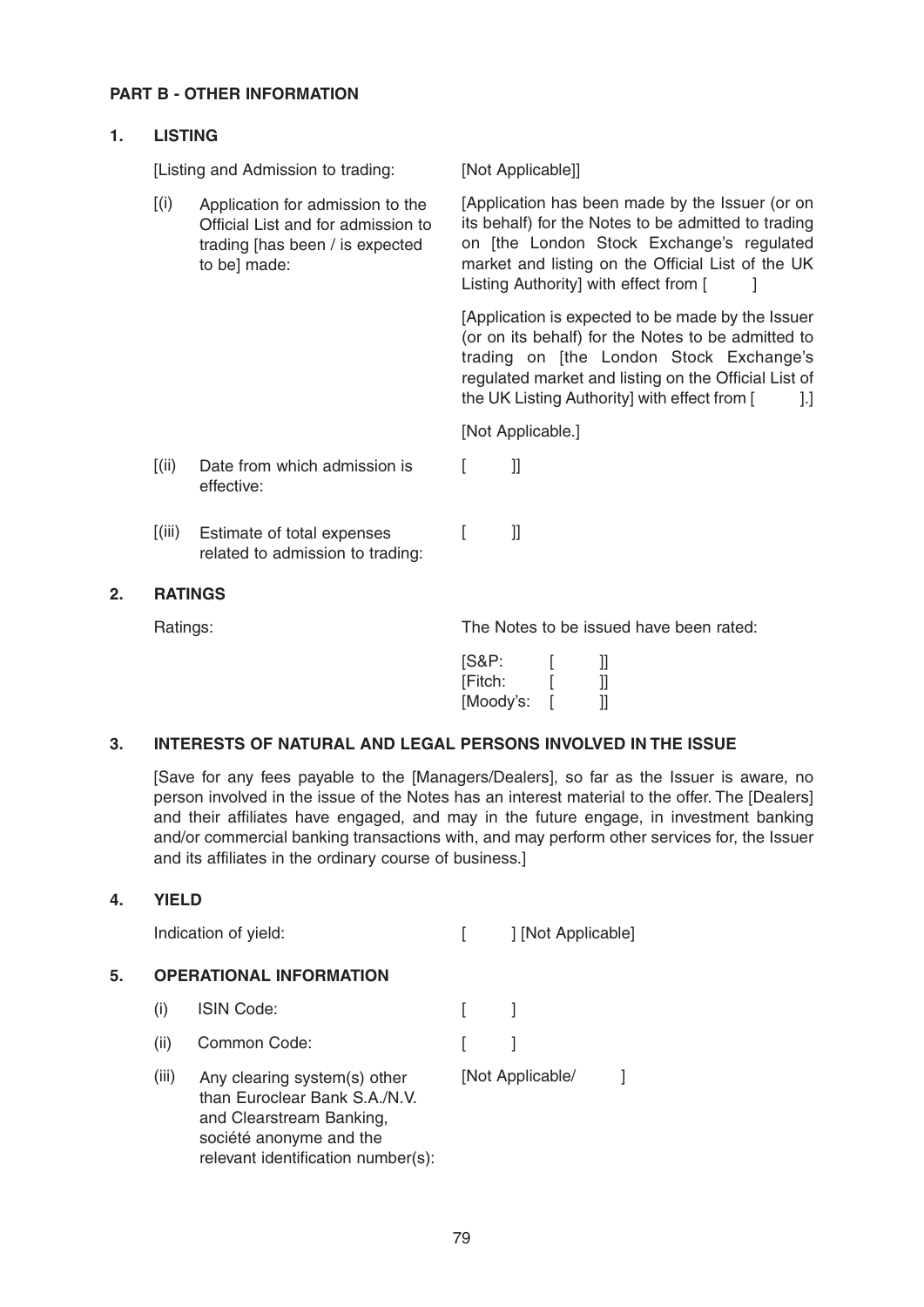(iv) Names and addresses of [ ] additional Paying Agent(s) (if any):

## **6. DISTRIBUTION**

| (i) | U.S. Selling Restrictions: | [Reg.S Compliance Category 2;         |
|-----|----------------------------|---------------------------------------|
|     |                            | TEFRA D/TEFRA C/TEFRA not applicable] |
|     |                            |                                       |

(ii) Additional selling restrictions: [Not Applicable/ ]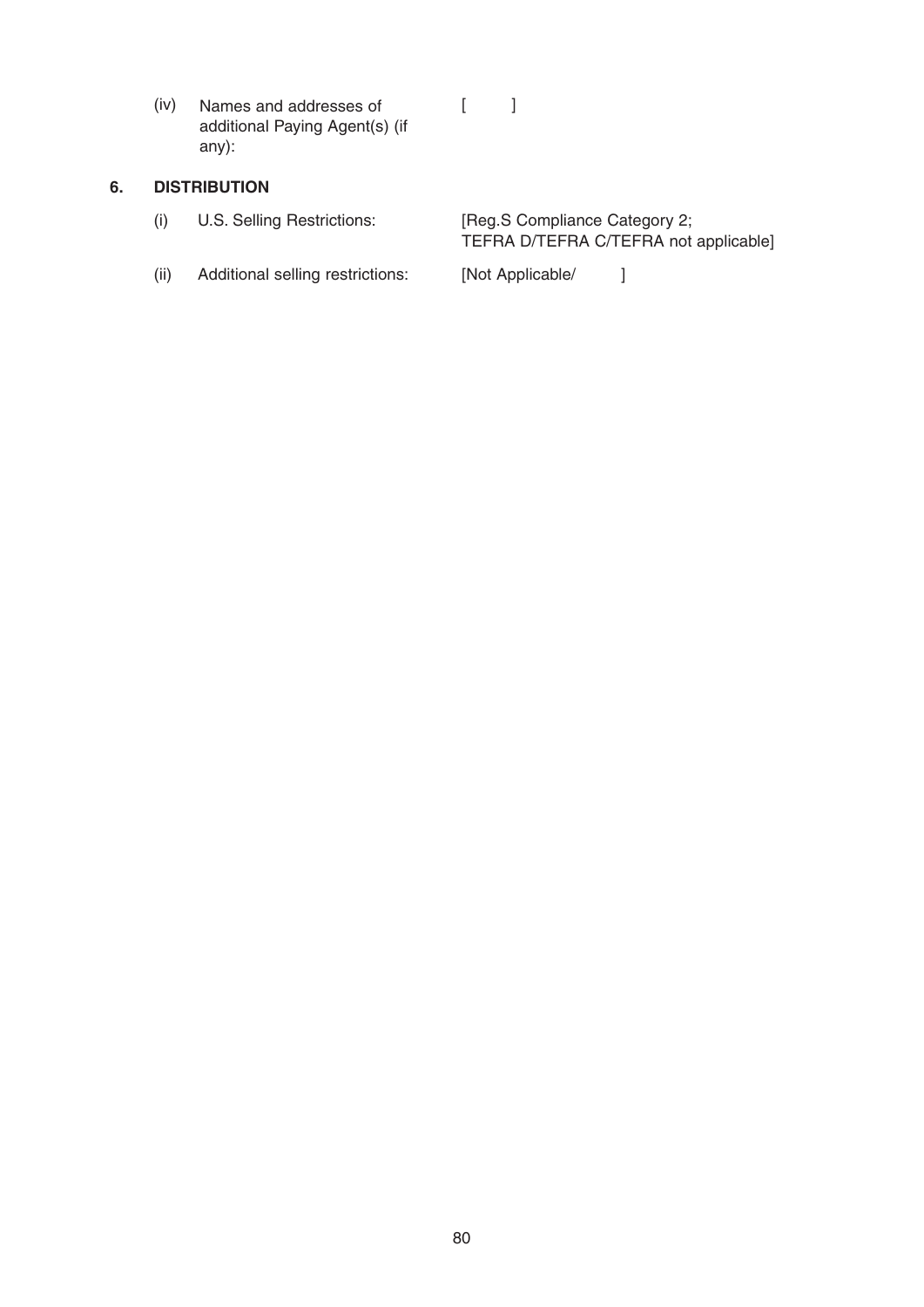# **General Information**

1. It is expected that each Tranche of Notes which is to be admitted to the Official List and to trading on the London Stock Exchange's regulated market will be admitted separately as and when issued, subject only to the issue of a Global Note or Notes initially representing the Notes of such Tranche. Application has been made to the UK Listing Authority for Notes issued under the Programme to be admitted to the Official List and to the London Stock Exchange for such Notes to be admitted to trading on the London Stock Exchange's regulated market. The listing of the Programme in respect of Notes is expected to be granted on or about 4 March 2014.

The Dealer Agreement provides, that if the maintenance of the listing of any Notes has, in the opinion of the Issuer, become unduly onerous for any reason whatsoever, the Issuer shall be entitled to terminate such listing subject to its using its best endeavours promptly to list or admit to trading the Notes on an alternative stock exchange, within or outside the European Union, to be agreed between the Issuer and the relevant Dealer.

- 2. The Issuer has or will as soon as practicable obtain all necessary consents, approvals and authorisations in connection with the issue and performance of the Notes. The issue of Notes under the Programme was authorised by resolutions of the Board of Directors of the Issuer passed on 26 September 1997, 21 November 1997, 15 December 2000, 13 December 2001, 22 November 2002, 19 November 2004, 18 November 2005, 22 November 2006, 22 November 2007, 20 November 2008, 25 November 2009, 13 October 2010, 12 October 2011, 17 October 2012 and 9 October 2013. The increase in aggregate nominal amount of the Programme from U.S.\$2,000,000,000 to U.S.\$3,500,000,000 was authorised by a resolution of the Board of Directors of the Issuer passed on 22 November 2007 and the increase in aggregate nominal amount of the Programme from U.S.\$3,500,000,000 to U.S.\$4,000,000,000 was authorised by a resolution of the Board of Directors of the Issuer passed on 20 November 2008.
- 3. There has been no significant change in the financial or trading position of the Group since 31 August 2013 and no material adverse change in the financial position or prospects of the Issuer since the same date. In addition, there have been no recent events particular to the Issuer which are to a material extent relevant to the evaluation of the Issuer's solvency.
- 4. Save as disclosed in the section titled "Legal proceedings" in "Risk Factors" on page 19, neither the Issuer nor any of its Subsidiaries is or has been involved in any governmental, legal or arbitration proceedings (including any such proceedings which are pending or threatened of which the Issuer is aware), during a period covering at least the previous 12 months which may have, or have had in the recent past, significant effects on the Issuer and/or the Group's financial position or profitability.
- 5. Each Note, Coupon and Talon will bear the following legend: "Any United States person who holds this obligation will be subject to limitations under the United States income tax laws, including the limitations provided in sections 165(j) and 1287(a) of the Internal Revenue Code".
- 6. The Notes have been accepted for clearance through Clearstream, Luxembourg and Euroclear. The Common Code and the International Securities Identification Number (ISIN) for each Tranche of Notes will be set out in the relevant Final Terms. If the Notes are to clear through an additional or alternative clearing system, the appropriate information will be specified in the applicable Final Terms.

The address of Clearstream, Luxembourg is Clearstream Banking, 42 Avenue JF Kennedy, L-1855 Luxembourg and the address of Euroclear is Euroclear Bank SA/NV, 1 Boulevard du Roi Albert II, B-1210 Brussels.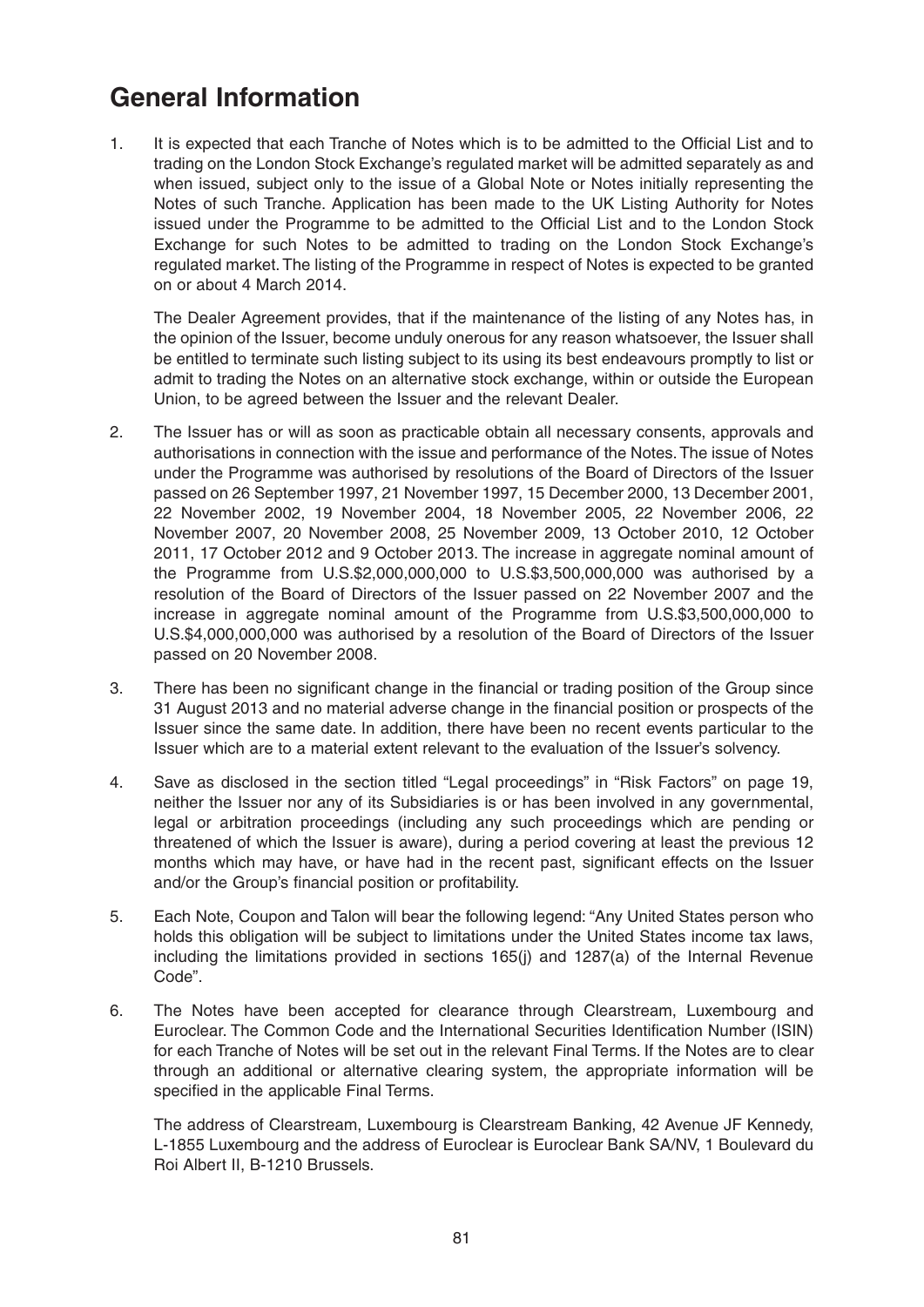- 7. In relation to any Tranche of Fixed Rate Notes, an indication of the yield in respect of such Notes will be specified in the applicable Final Terms. The yield is calculated at the Issue Date on the basis of the relevant Issue Price. The yield indicated will be calculated as the yield to maturity as at the Issue Date of the Notes and will not be an indication of future yield.
- 8. For so long as Notes may be issued pursuant to this Information Memorandum, the following documents will when published, be available, during usual business hours on any day (Saturdays, Sundays and public holidays excepted), for inspection at the registered office of the Issuer and the office of the Agent:
	- (i) the Agency Agreement (which includes the form of the Global Notes, the Definitive Notes, the Coupons and the Talons), including any supplements thereto;
	- (ii) the Dealer Agreement, including any supplements thereto;
	- (iii) the Deed of Covenant;
	- (iv) the constitution of the Issuer;
	- (v) the published annual report and audited financial statements of the Issuer for the last two financial years and the most recently published interim accounts;
	- (vi) each Final Terms for Notes that are admitted to the Official List and to trading by the London Stock Exchange or any other stock exchange (save that the Final Terms will only be available for inspection by a holder of such Note and such holder must produce evidence satisfactory to the Paying Agent as to the identity of such holder);
	- (vii) a copy of this Information Memorandum together with any supplement to this Information Memorandum or further Information Memorandum; and
	- (viii) a copy of the subscription agreement for Notes issued on a syndicated basis that are admitted to the Official List and to trading by the London Stock Exchange.
- 9. Copies of the latest annual consolidated accounts of the Issuer and the latest interim consolidated accounts of the Issuer may be obtained, and copies of the Agency Agreement will be available for inspection, at the specified offices of each of the Paying Agents during normal business hours, so long as any of the Notes is outstanding.
- 10. KPMG, Chartered Accountants, have audited in compliance with Australian auditing standards, and rendered unqualified reports on, the accounts of the Issuer for each of the last three years ended 31 August 2013.
- 11. No Australian approvals are currently required for or in connection with the issue of the Notes by the Issuer or for or in connection with the performance and enforceability of such Notes, Coupons or Talons (if any). However:
	- (a) the specific approval of the RBA must be obtained in connection with certain payments and transactions for the purposes of the Banking (Foreign Exchange) Regulations 1959 and other regulations in Australia. In addition, it is an offence to supply, sell or transfer certain goods and services, or directly or indirectly make assets available to, or for the benefit of, certain persons or entities designated from time to time for the purposes of the Autonomous Sanctions Act 2011, Autonomous Sanctions Regulations 2011 and other regulations in Australia, unless the Minister for Foreign Affairs has given a written notice to permit such to occur; and
	- (b) it is an offence to hold and use or deal with, allow to be used or dealt with, or facilitate the use of or dealing with certain assets, or to directly or indirectly make an asset available to certain named persons or entities associated with terrorism, pursuant to the Charter of the United Nations Act 1945 and the Charter of the United Nations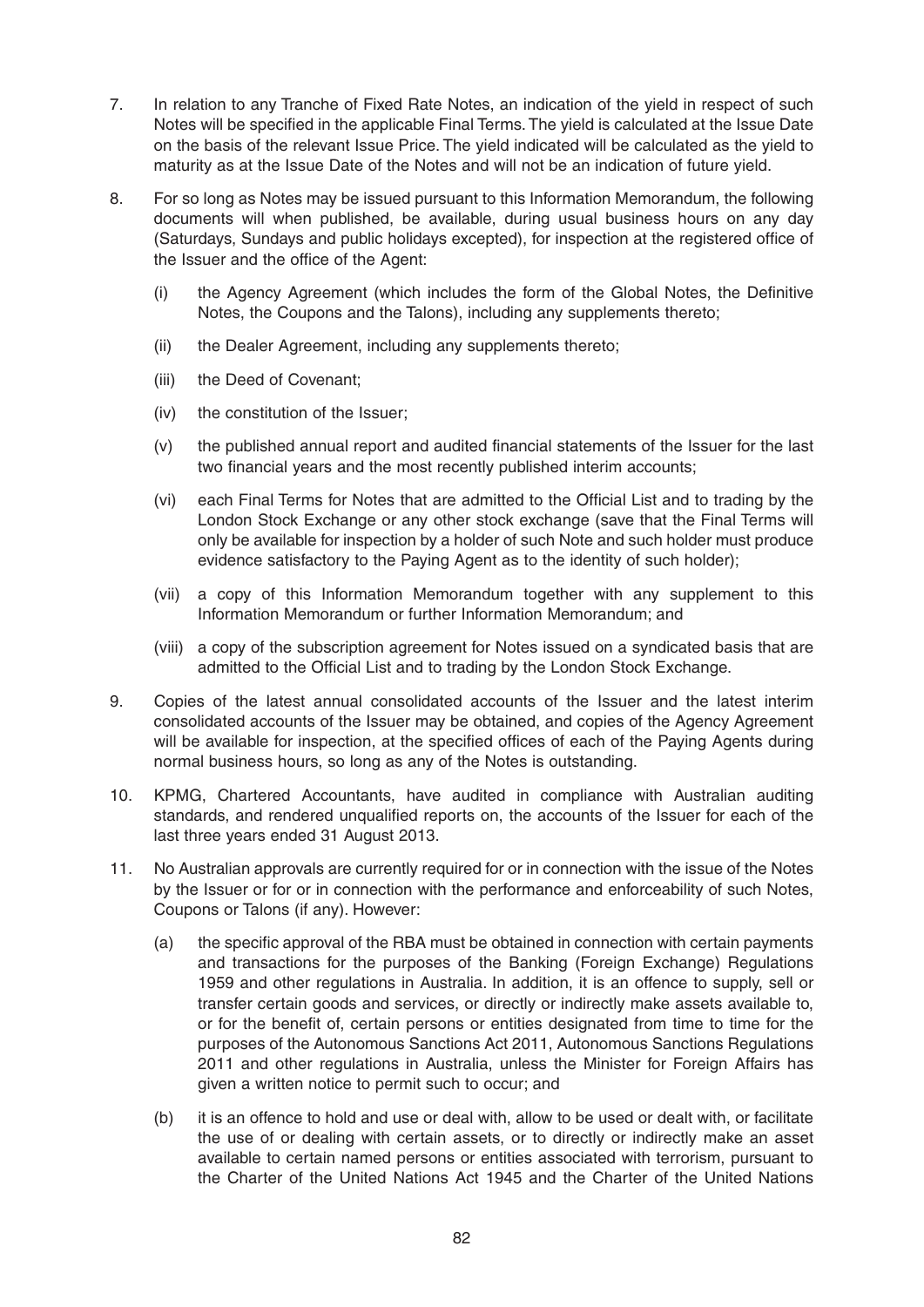(Dealing with Assets) Regulations 2008, unless the Minister for Foreign Affairs has given a written notice to permit such to occur.

- 12. Save as set out in the Final Terms, the Issuer does not intend to provide any post-issuance information in relation to any issues of Notes.
- 13. Certain of the Dealers and their affiliates have engaged, and may in the future engage, in investment banking and/or commercial banking transactions with, and may perform services to the Issuer and its affiliates in the ordinary course of business.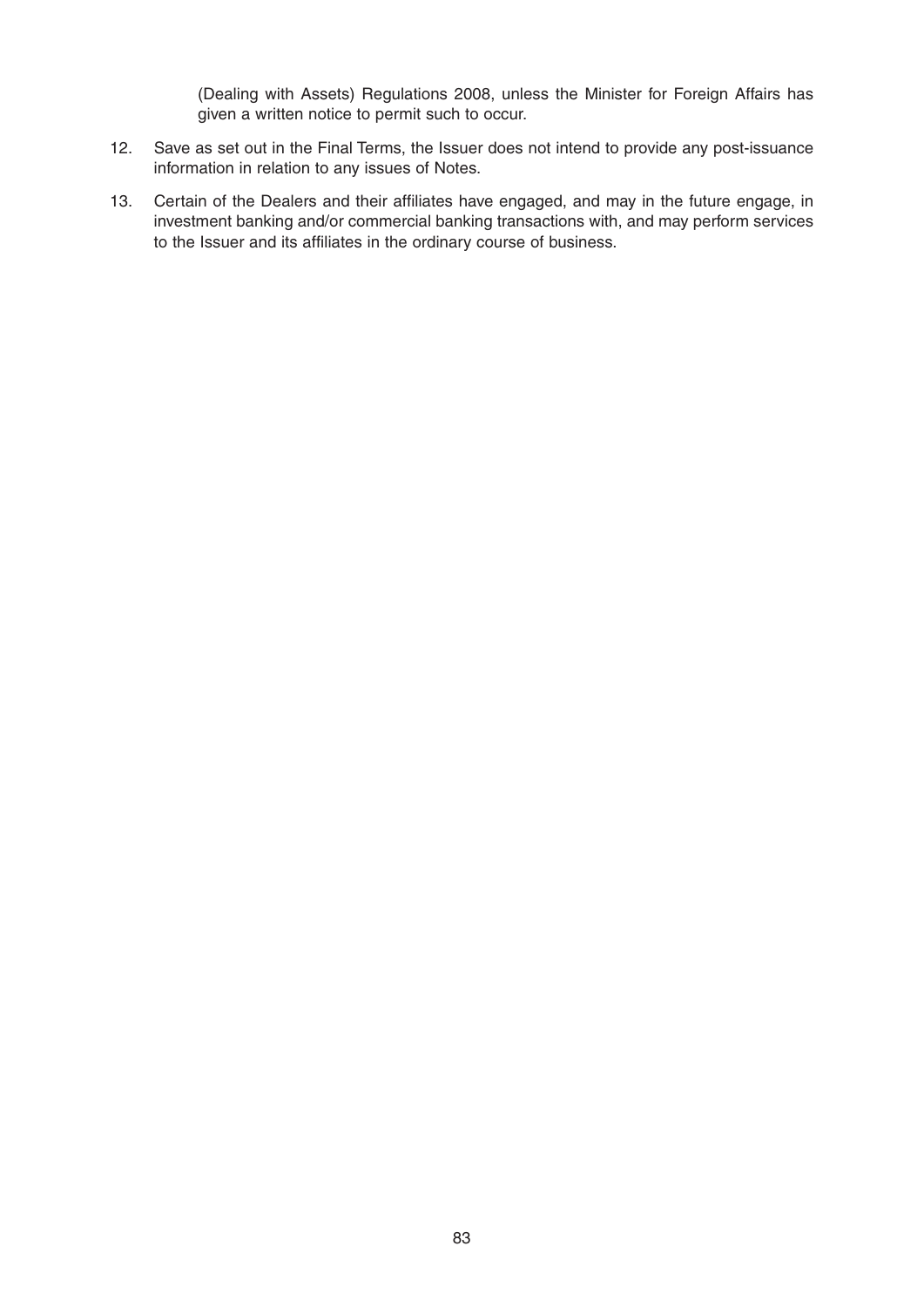### **REGISTERED AND HEAD OFFICE OF THE ISSUER**

Level 17, BOQ Centre 259 Queen Street Brisbane 4000 Queensland Australia

### **ARRANGER**

**UBS Limited**  1 Finsbury Avenue London EC2M 2PP United Kingdom

### **DEALERS**

5 The North Colonnade Winchester House

8 Canada Square 25 Bank Street<br>
1991 - London E14 5HQ<br>
25 Bank Street<br>
25 Bank Street London E14 5HQ

ABN 46 008 583 542 1 Angel Lane Sydney NSW 2000 **United Kingdom** Australia

### **The Royal Bank of Scotland plc** UBS Limited

London EC2M 3UR London EC2M 2PP

### Barclays Bank PLC **Deutsche Bank AG, London Branch**

Canary Wharf **1 Great Winchester Street** London E14 4BB London EC2N 2DB United Kingdom United Kingdom

### **HSBC Bank plc J.P. Morgan Securities plc**

United Kingdom **London E14 5JP** United Kingdom

### **Macquarie Bank Limited Momura International plc**

No. 1 Martin Place London EC4R 3AB

135 Bishopsgate 135 and 1 Finsbury Avenue United Kingdom United Kingdom

### **Westpac Banking Corporation**

Camomile Court 23 Camomile Street London EC3A 7LL United Kingdom

### **AGENT**

### **Citibank, N.A., London Branch**

13th Floor, Citigroup Centre Canada Square Canary Wharf London E14 5LB United Kingdom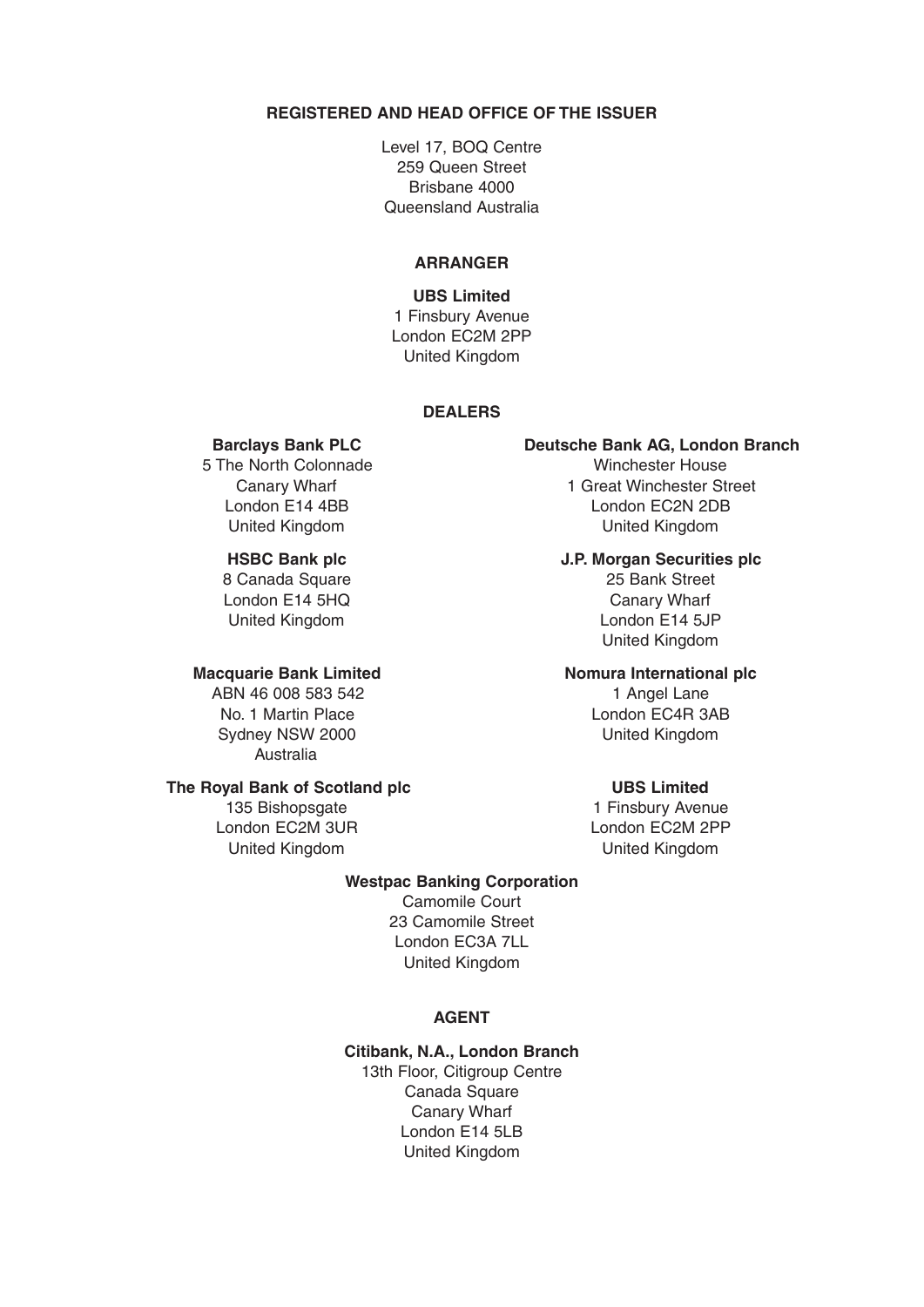### **PAYING AGENT**

### **Citigroup Global Markets Deutschland AG**

Reuterweg 16 60323 Frankfurt Germany

### **AUDITORS**

### **To the Issuer**

**KPMG, Chartered Accountants** Level 16 Riparian Plaza 71 Eagle Street Brisbane Queensland 4000 Australia

## **LEGAL ADVISERS**

**To the Issuer**

in respect of Australian law **Clayton Utz** Level 28 Riparian Plaza 71 Eagle Street Brisbane Queensland 4000 Australia

### **To the Dealers**

in respect of Australian law in respect of English law

1 Farrer Place Central Sydney NSW 2000 **Hong Kong** Australia

**King & Wood Mallesons**<br>Level 61 **Allen & Overy** 9th Floor Governor Phillip Tower Three Exchange Square